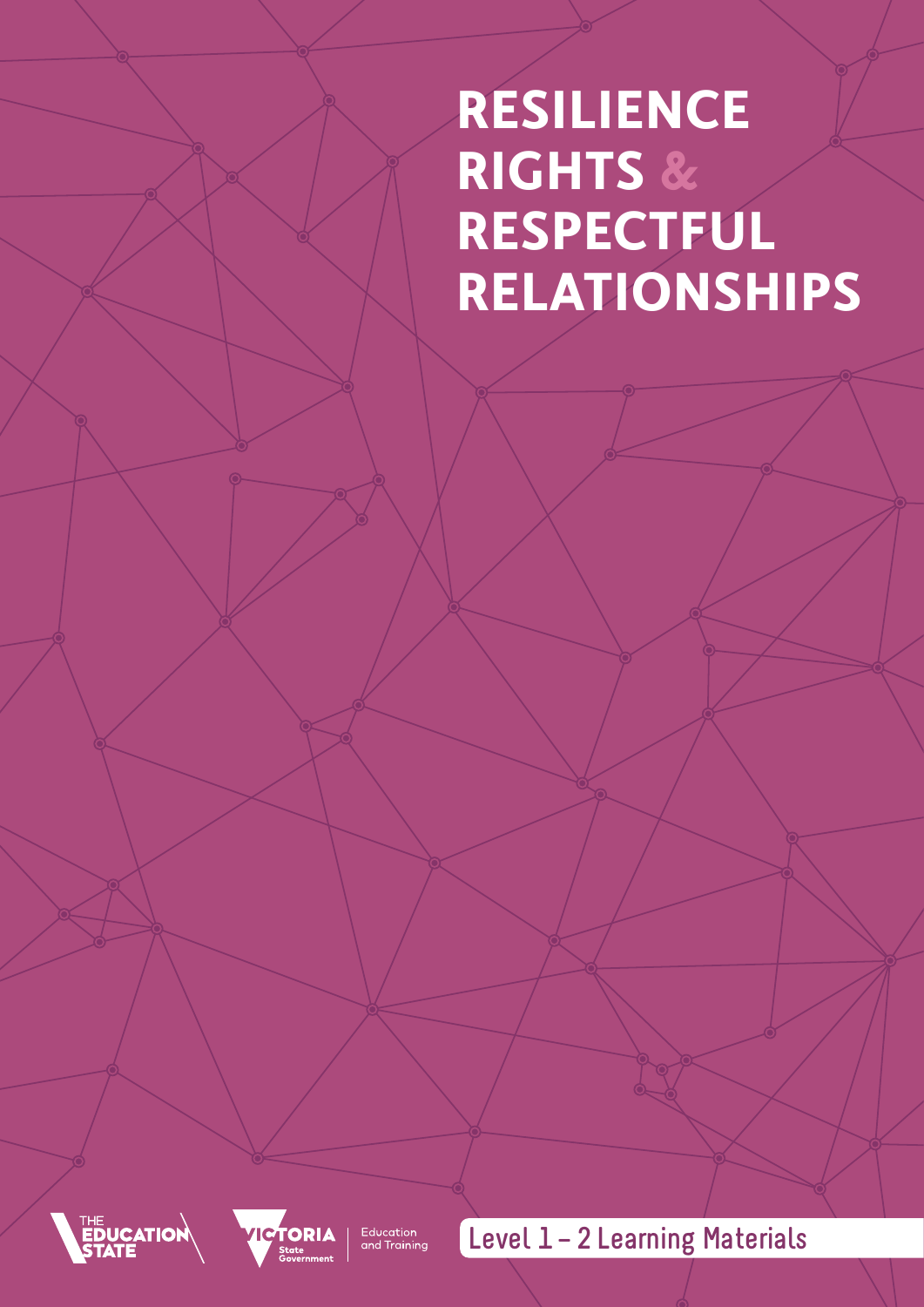# **RESILIENCE, RIGHTS & RESPECTFUL RELATIONSHIPS**

Teaching for Social and Emotional Learning and Respectful Relationships

#### **ACKNOWLEDGEMENTS**

These materials were developed by a team from the Youth Research Centre, Melbourne Graduate School of Education, University of Melbourne. The authors of this resource are:

#### **Primary Materials**

Associate Professor Helen Cahill, Catherine Meakin, Dr. Kylie Smith, Sally Beadle, Anne Farrelly, Leanne Higham, and Dr. Jessica Crofts.

#### **Secondary Materials**

Associate Professor Helen Cahill, Sally Beadle, Leanne Higham, Catherine Meakin, Anne Farrelly, Dr. Jessica Crofts and Dr. Kylie Smith.

#### **Published by Department of Education and Training**

Melbourne, April 2018

© State of Victoria (Department of Education and Training) 2016

The copyright in this document is owned by the State of Victoria (Department of Education and Training), or in the case of some materials, by third parties (third party materials). No part may be reproduced by any process except in accordance with the provisions of the Copyright Act 1968, the National Education Access Licence for Schools (NEALS) or with permission.



An educational institution situated in Australia which is not conducted for profit, or a body responsible for administering such an institution, may copy and communicate the materials, other than third party materials, for the educational purposes of the institution.

Authorised by the Department of Education and Training, 2 Treasury Place, East Melbourne, Victoria, 3002.

#### Accessibility

If you would like to receive this publication in an accessible format, such as audio, please telephone 1800 809 834, or email [edline@vic.gov.au](mailto:edline@vic.gov.au).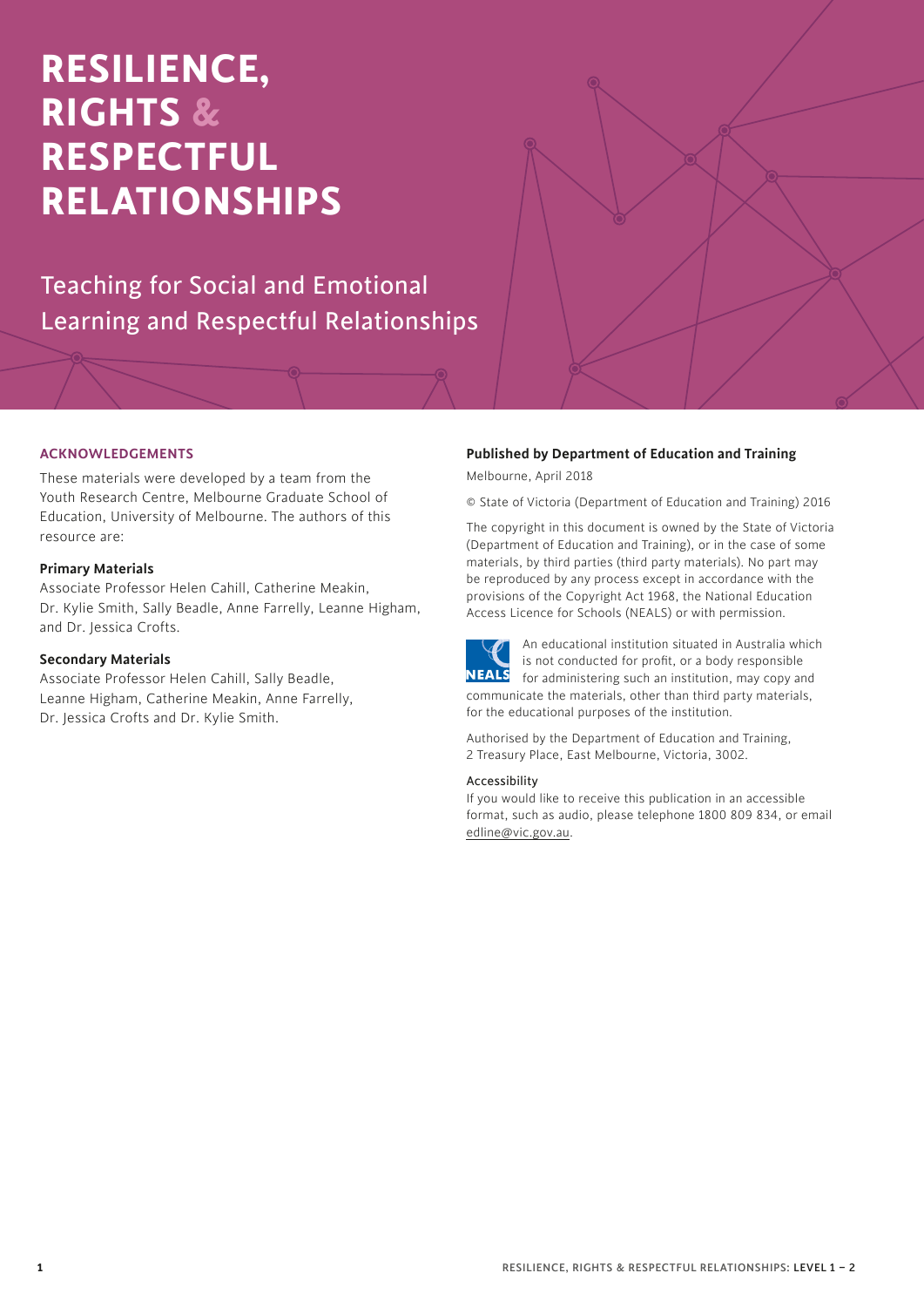# **Contents**

### **Topic 1: Emotional literacy 4**

| Activity 4: Sharing stories about acts of kindness  6 |  |
|-------------------------------------------------------|--|
|                                                       |  |

### **Topic 2: Personal strengths 8**

| Activity 1: The connections game: a focus on                 |  |
|--------------------------------------------------------------|--|
|                                                              |  |
| Activity 2: The traffic lights game: a focus on listening  9 |  |
|                                                              |  |
| Activity 4: Building the strengths display 10                |  |
|                                                              |  |

### **Topic 3: Positive coping 18**

| Activity 2: Cheering up and calming down 19 |  |
|---------------------------------------------|--|
|                                             |  |
|                                             |  |
|                                             |  |
|                                             |  |

#### **Topic 4: Problem solving 24**

| Activity 1: Let's work together: cooperative games24 |  |
|------------------------------------------------------|--|
|                                                      |  |
|                                                      |  |
|                                                      |  |

### **Topic 5: Stress management 30**

| Activity 1: The slow motion game for a |  |
|----------------------------------------|--|
|                                        |  |
|                                        |  |
|                                        |  |
|                                        |  |
|                                        |  |
|                                        |  |

| <b>Topic 6: Help-seeking</b>                                | 44  |
|-------------------------------------------------------------|-----|
|                                                             |     |
|                                                             |     |
|                                                             |     |
|                                                             |     |
|                                                             |     |
| <b>Topic 7: Gender and identity</b>                         | 52  |
| Activity 1: Identity: comparing personal preferences  52    |     |
| Activity 2: Labels are for jars, not for people54           |     |
|                                                             |     |
| Activity 4: Using personal strengths to resist              |     |
|                                                             |     |
|                                                             |     |
| <b>Topic 8: Positive gender relations</b>                   | 62  |
|                                                             |     |
| Activity 2: Creating a gender-friendly classroom 64         |     |
| Activity 3: What is gender-based violence?  65              |     |
| Activity 4: The opposite of violence is respect  67         |     |
| Activity 5: Respect my space, respect my body  68           |     |
|                                                             |     |
|                                                             |     |
| <b>Mapping against the Victorian Curriculum</b><br>by topic | 76  |
| Mapping against the Victorian Curriculum<br>by activity     | 84  |
| <b>References</b>                                           | 102 |
|                                                             |     |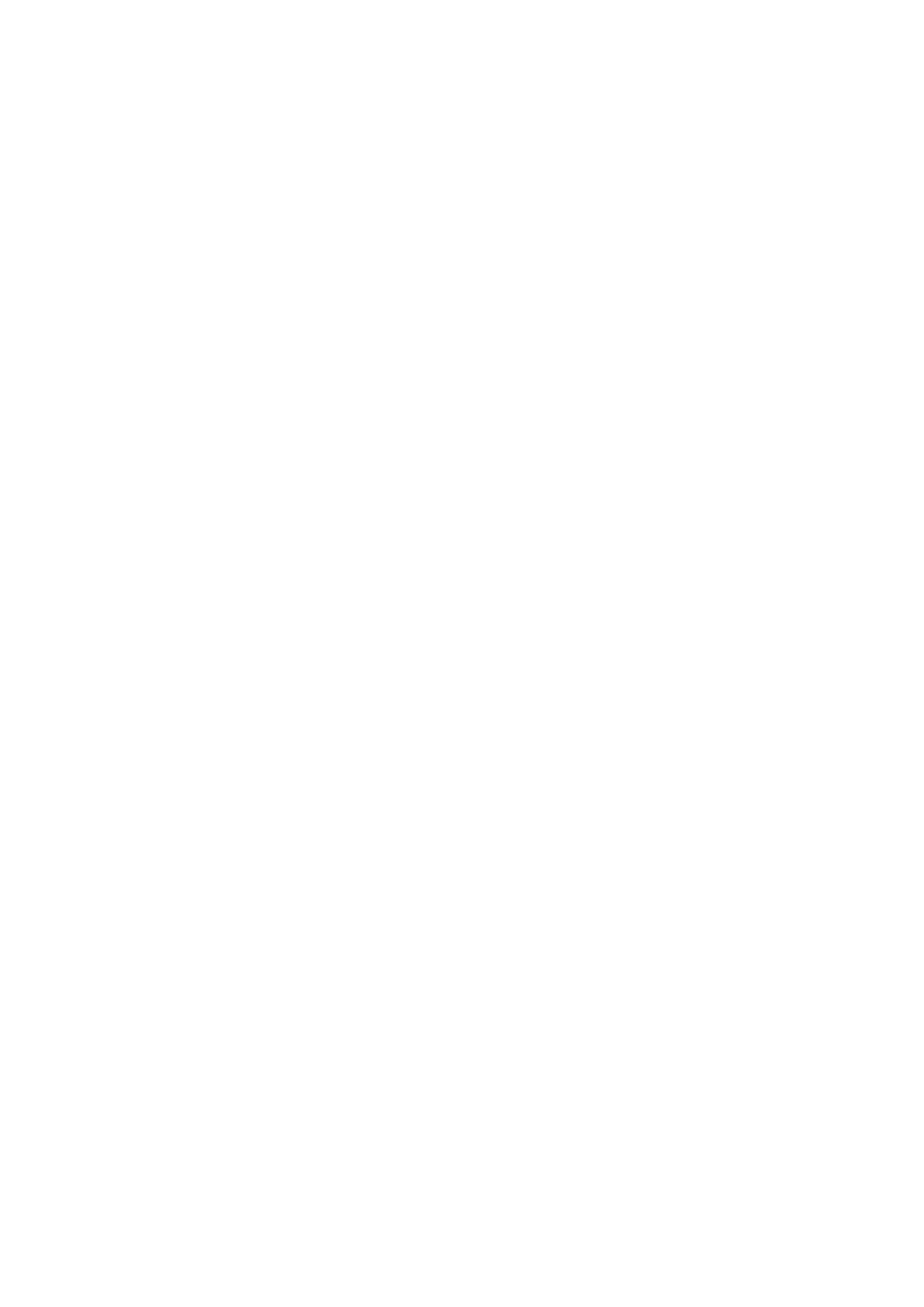# **1 Emotional literacy**

#### **AIMS**

#### **Activities will assist students to:**

- Recognise and identify their own emotions
- Describe situations that may evoke these emotions
- Compare their emotional responses with those of their peers.

#### **EVIDENCE BASE**

Research shows that students who participate in rigorously designed and well taught social and emotional learning programs demonstrate more positive social behaviour, are less likely to engage in risky and disruptive behaviour, and show improved academic outcomes.1–4 Collaborative learning activities help students to build their social skills.<sup>5</sup> Building a large vocabulary for emotions helps to increase emotional literacy, build self-awareness and empathy for others.

#### **ACHIEVEMENT STANDARDS**

#### **Personal and Social Capability**

- Students show an awareness of the feelings and needs of others
- Students identify and describe personal interests, skills and achievements and reflect on how these might contribute to school or family life
- Students demonstrate ways to interact with and care for others

#### **Health and Physical Education**

- Students understand how emotional responses impact on others' feelings
- Students demonstrate positive ways to interact with others

#### **English**

- Students listen to others when taking part in conversations using appropriate interaction skills
- Students listen for particular purposes

#### **CURRICULUM TABLES**

Curriculum tables for the following activities can be found on pages 77–79.

#### **COACHING POINT**

As you deliver the activities, we recommend you write the learning intentions on the board in studentfriendly language. This will help you and the students to intentionally practise these skills during the activity and allow you to review the learning intentions at the end.

### **1 Emotions statues**

**TIME: 15+ MINUTES**

#### **Learning intention**

- Students name some of the commonly experienced emotions
- Students identify the ways in which emotions are shown in body language

#### **Equipment**

- Pictures sourced from the internet or magazines showing a variety of facial expressions
- Room to move

#### **Method**

- **1** Announce that the class will play a game which will help us to talk about different emotions. Ask students to walk around the room and freeze when you make the signal. Then ask them to make themselves into a sad statue. They will hold this pose for the count of five, then relax.
- **2** Ask one half of the class to remake their sad statue. Ask the others to say what they notice about how the statues look. Reverse roles and repeat.
- **3** Ask all students to go back into being a sad statue and to think of what sorts of things make people feel sad. Ask the students to sit and share their ideas.
- **4** Repeat this process with different emotions, including:
	- Excited
	- Angry
	- Proud
	- Scared
	- Happy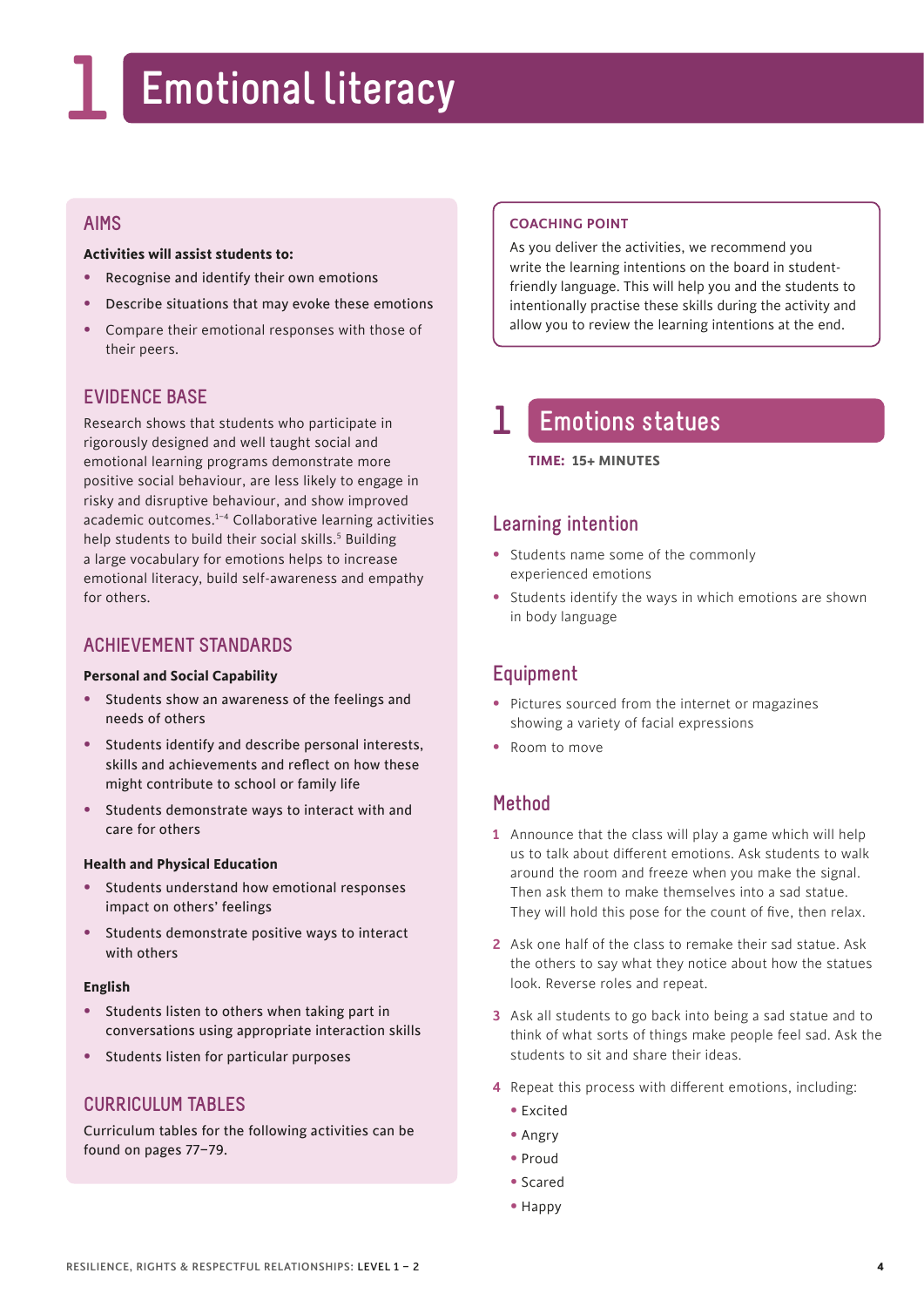- **5** Show some pictures of faces with different emotional expressions. Ask the class to work out what emotions these people may be experiencing.
- **6** Ask students what they can do to try to work out what their friends' emotions might be or how their family members might be feeling. Point out that the skill of noticing how other people feel is important.

#### **COACHING POINT**

If you have students who have Autism Spectrum Disorder in your classroom, it is also helpful to point out that people often find it hard to figure out what people are feeling, and get it wrong. Reassure students who struggle in this area that it is normal to get confused sometimes, and affirm their efforts.

## **2 Emotion triggers**

#### **TIME: 25+ MINUTES**

#### **Learning intention**

• Students identify experiences that can trigger particular emotions

#### **Equipment**

• Paper and drawing materials

#### **Method**

- **1** Ask students to choose one of the emotions from the statues game. (List them on the board and review the meanings of the words.) Ask them to think about some of the experiences that can cause this emotion.
- **2** Ask the students to draw a picture of themselves showing the experience, then to write the word for their emotion on the top of the picture.

 Encourage them to write an explanatory sentence on their picture. E.g. *I felt excited when it was my birthday. I felt angry when my brother took my ball. I felt sad when no one played with me.*

- **3** Ask those who felt they learnt more about each other from the activity to put their hands up. Remind them that learning about how others feel is a good friendship skill.
- **4** Ask those who felt they learnt more about emotions from the activity to put their hand up. Affirm that learning about emotions is an important life skill.

#### **Review**

Invite students to review the learning intentions. Ask how the activity helped them to learn some different emotions words. Ask how the activity helped them to read/look at other people's body language to think about how they might be feeling.

#### **Review**

Ask how the activity has helped them to identify experiences that lead to particular emotions. Invite a few students to give examples.

#### **COACHING POINT**

Use circle time to build students skills in listening respectfully and supportively to each other. As each person finishes their presentation, they can call on the person next to them by name to make their presentation. Encourage them to thank each other for their contributions.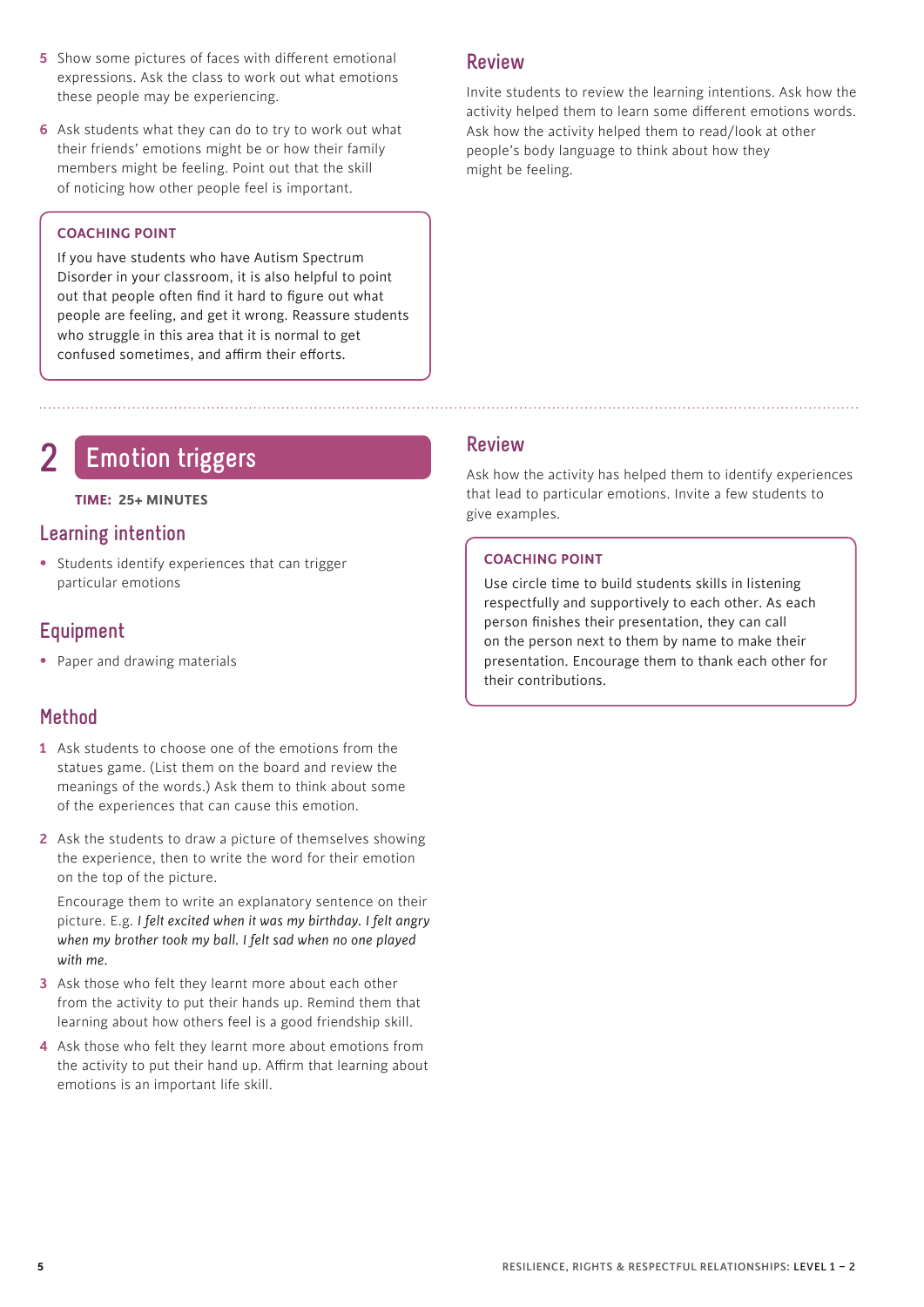**TIME: 35+ MINUTES**

#### **Learning intention**

- Students identify emotions in others
- Students empathise with others
- Students suggest ways to help others

#### **Equipment**

• Room to move

#### **Method**

**1** Read out the following scenario, or make up your own: Kristin had a bad day. Her friends said, 'We don't like you. Your hair looks funny. You can't play with us'.

 Choose volunteers to role play the scenario. Ask: *What feelings might Kristin have had when her friends told her she could not play with them?* Write these emotions on the board.

#### **Sharing stories about acts of kindness 4**

**TIME: 35+ MINUTES**

#### **Learning intention**

- Students identify times when they have shown an act of kindness to a peer or family member
- Students describe what emotions they felt at this time
- Students suggest emotions that others might feel when people show kindness to them

#### **Equipment**

• Paper and drawing materials

#### **Method**

**1** Ask students to think about the different friendship acts they saw in the previous role play. Invite them to close their eyes and remember a time when they were friendly to another child or to someone in their family. (If they can't remember one, they can use their imagination to help them think of one that they can do very soon.)

 Ask them to open their eyes and share their memory (or intention) with a person next to them. Ask some students to share their partner's memories with the class. **3** Place some additional volunteers to be students playing nearby. Ask them to show how they could help out. Take it in turns to show how to do these different acts of kindness. Ask: *What feelings might Kristin have when these children are friendly to her?* Ask the statue volunteers to make new statues to show these new emotions and add them to the list on the board.

#### **Review**

Invite students to review the learning intentions. Ask: *How did the activity help us learn to recognise emotions in others? How did it help us to think about what we could do to help someone who might be feeling a negative emotion* (such as sadness or fear)*?*

- **2** Once the sharing is done, ask students to choose a friendship act they have done and to draw a picture of it. Assist students to make a caption or short story to go with their picture.
- **3** Assist students to make a caption or short story to go with their picture. Share these pictures and stories in circle time.
- **4** Arrange a 'gallery walk'. The students form two parallel lines, facing each other, holding their picture. Walk along the gallery and point to a picture, and ask the person holding that picture to explain it. Choose several pictures.

#### **Review**

Encourage the students by celebrating their acts of kindness. Review the learning intentions by inviting students to reflect on what they have learned. Ask students to give examples of how friendly and kind actions can make people feel. Collect the pictures to display, or assemble them into an 'Acts of Friendship' book for the class.

#### **COACHING POINT**

Students develop awareness of their strengths by sharing stories of themselves initiating kind actions. This sharing builds a sense of pride and recognition of the importance of caring in friendship and families.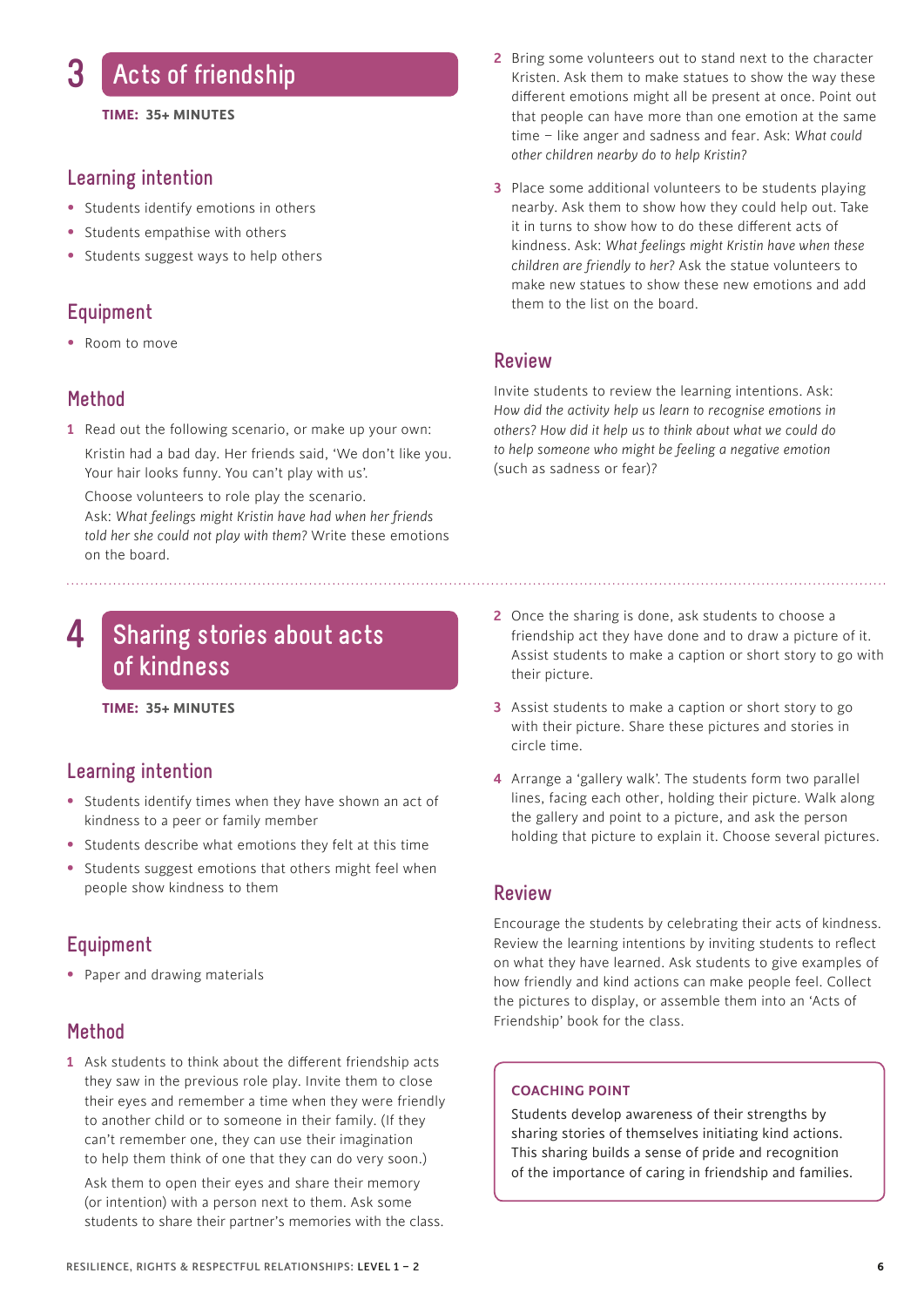## **Topic 1 Further resources**

#### **Reflecting on everyday practice**

- What patterns did you notice in the emotional expression and regulation of the students across the last week?
- Was there a pattern in the types of emotions you experienced over the course of the week?
- What are your significant triggers?

#### **Extension activities**

• When reading stories to the class, ask them to identify the emotions that the key characters might be experiencing.

#### **Talking further**

• Arrange for students to share the 'Acts of Friendship' Book with their families.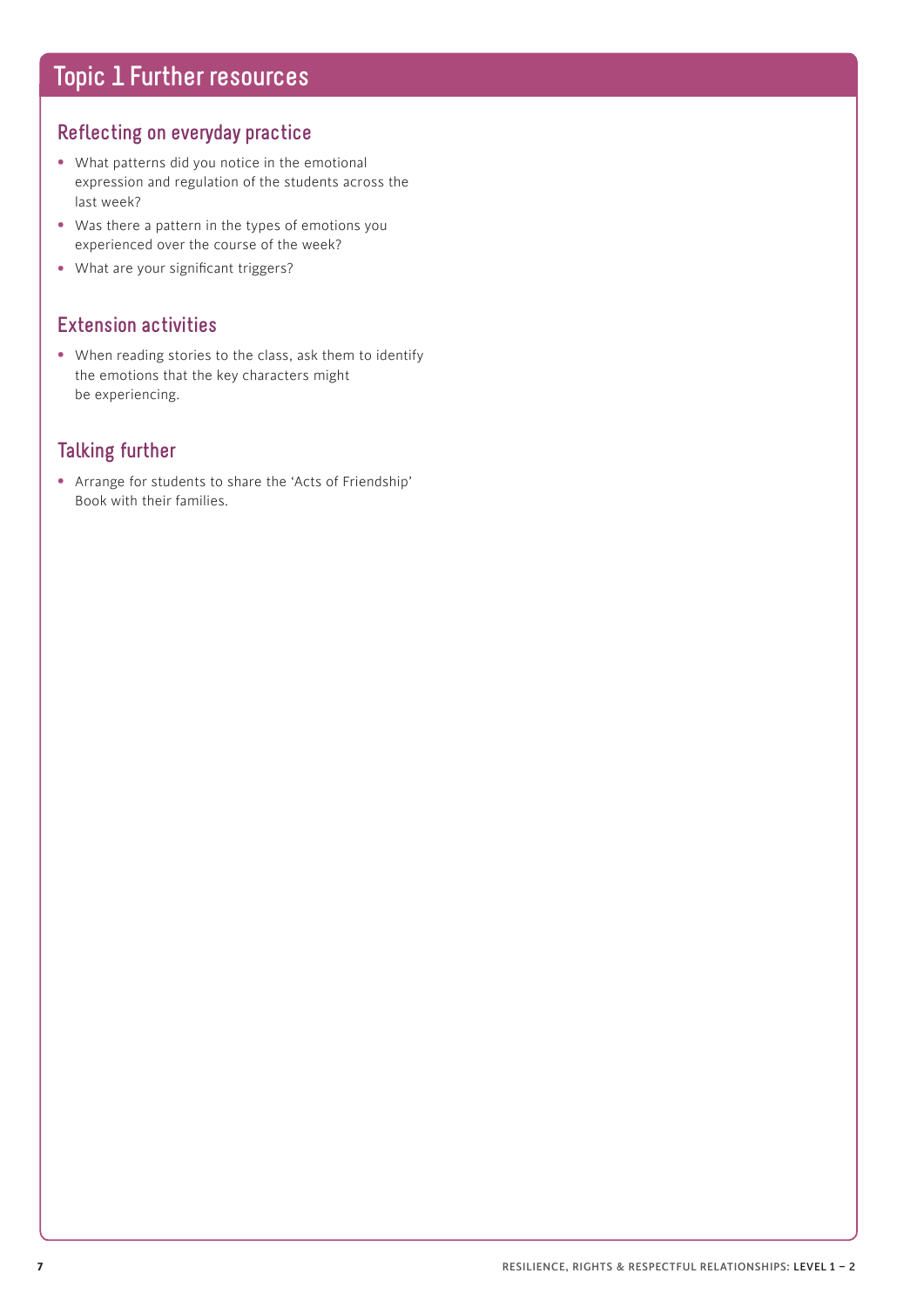# **2 Personal strengths**

#### **AIMS**

#### **Activities will assist students to:**

- Identify and describe personal strengths
- Explain how these strengths contribute to family and school life
- Identify ways to care for others, including ways of making and keeping friends.

#### **EVIDENCE BASE**

Research in the field of positive psychology emphasises the importance of identifying and using individual strengths. Social and emotional learning programs which use strength-based approaches promote student wellbeing, positive behaviour and academic achievement.<sup>6-8</sup>

#### **ACHIEVEMENT STANDARDS**

#### **Personal and Social Capability**

 Students identify and describe personal interests, skills and achievements and reflect on how these might contribute to school or family life

- Students demonstrate ways to interact with and care for others
- Students describe their contribution to group tasks

#### **Health and Physical Education**

- Students recognise how strengths and achievements contribute to identities
- Students understand how emotional responses impact on others' feelings
- Students demonstrate positive ways to interact with others
- Students select strategies at home and/or school to keep themselves healthy and safe and are able to ask for help with tasks or problems

#### **English**

- Students listen to others when taking part in conversations using appropriate interaction skills
- Students listen for particular purposes

#### **CURRICULUM TABLES**

Curriculum tables for the following activities can be found on pages 77–79.

#### **The connections game: A focus on partnership skills 1**

**TIME: 20+ MINUTES**

#### **Learning intention**

- Students identify the partnership skills used in performing a collaborative task
- Students describe where these social skills are needed in the playground and classroom

#### **Equipment**

- A set of pens with lids or straws or chopsticks
- Room to move

#### **Method**

- **1** Explain that the game they are about to play will test their skills of partnership. They will work in pairs to balance a pen with lid/straw/chopstick in between the hands of the partners as they move around the room. Place the students in pairs and provide them with the equipment.
- **2** Ask for a volunteer to demonstrate the activity with you. Place the pen/straw/chopstick between your palm and your partner's palm. Lead your partner in moving up and down and then around the room. Demonstrate advanced play by balancing the item between the index fingers of you and your partner.
- **3** Arrange for pairs to practice and then decide which method they would like to use: fingers or palms. Have students move around the room balancing their pen/ straw/chopstick. Add additional challenge by providing connectors between pairs to see if a group of four can travel together without dropping their items.
- **4** Seat the students in a circle and ask:
	- *How did you help each other to succeed in this game?*  (E.g. watched each other, communicated to ask to go slower or faster)
	- *What did you do to improve your skills during the game?*
	- *When do you use these same skills in the playground? The classroom?*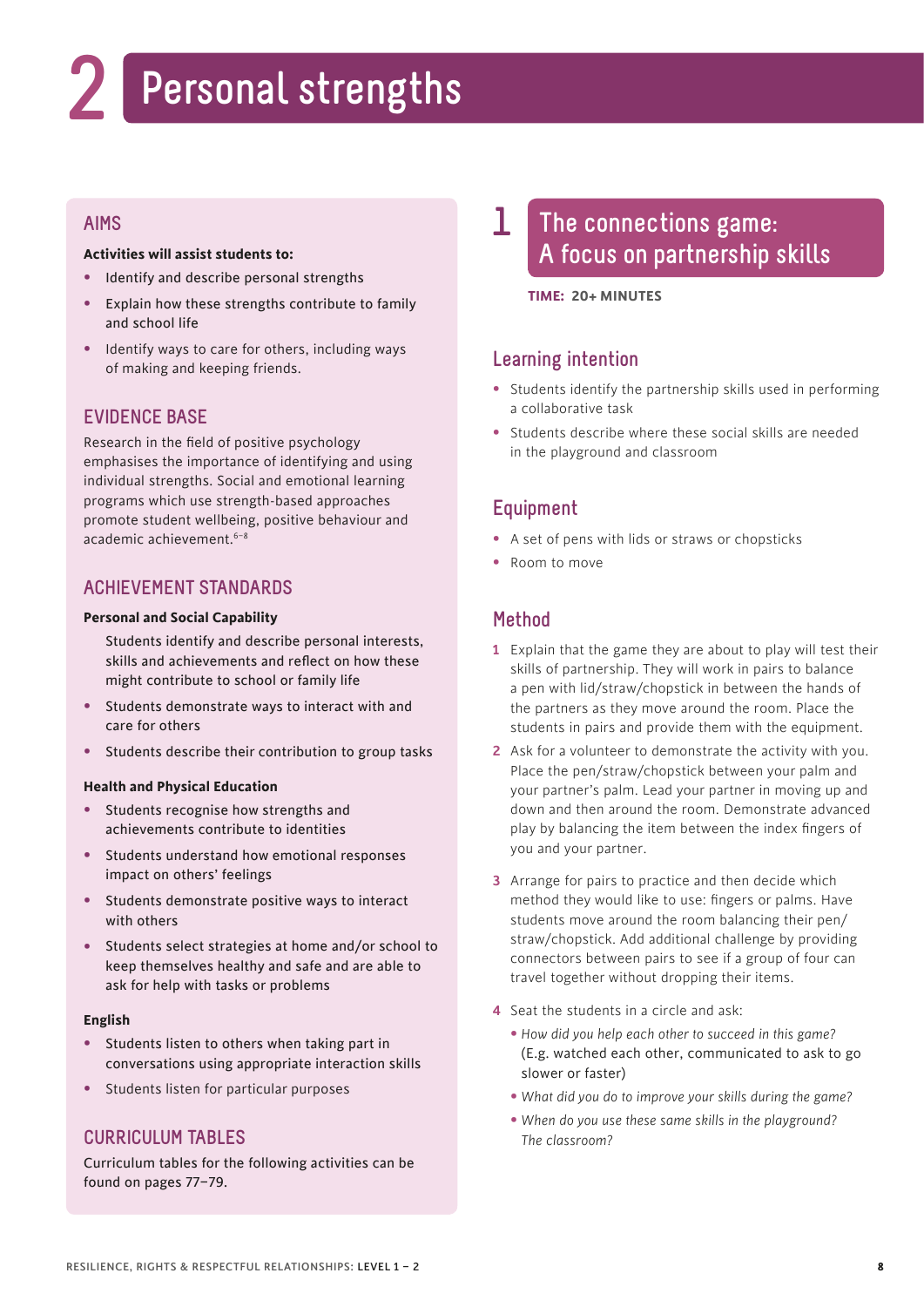#### **Review**

Conclude by noting that the skills of listening, noticing, cooperating, communicating and practising something over and over are skills that are needed both in the classroom and the playground. These teamwork skills help people to learn and have fun. They help to make the classroom a happy and safe place for everyone.

## **2**

## **The traffic lights game: A focus on listening**

**TIME: 20+ MINUTES**

#### **Learning intention**

- Students practise their listening and self-regulation skills
- Students identify the importance of listening as a key skill for learning

#### **Equipment**

• Room to move

#### **Method**

**1** Explain how to play the *Traffic Lights* game. The call 'Green' means they should walk up and down on the spot. 'Red' means they should freeze and put their hand up in a 'stop signal'. 'Orange' means they are to turn around on the spot.

 Play the game a few times, and increase the speed of your commands towards the end of the game.

- **2** Ask students to sit and think back on the game. Ask:
	- *What were the skills they used to play this game?*
	- *What did they have to do to make the right move?*

 (Students may suggest skills such as listening, concentrating, remembering, controlling themselves, reacting quickly)

 Highlight that being a good listener was important in this game. Ask: *Can you think of some more times when the skill of listening is very important?* 

#### **Review**

Conclude the activity by inviting students to review the learning intentions. Ask students how the game has helped them to practice their listening and self-regulation skills.

## **3 Strength detectives**

**TIME: 40+ MINUTES**

#### **Learning intention**

- Students describe the kinds of actions that generate a sense of pride or accomplishment
- Students identify key strengths used in the school setting

#### **Method**

- **1** Introduce the emotion **feeling proud** and the sorts of experiences that lead students to feel proud of themselves (ensure that acts of persistence, kindness and caring are noted as well as 'being a winner').
- **2** Tell your students that you will share the start of a story, and they will have to suggest some endings. Jordi's father asked her what happened at school that day. She told him that she had done something that made her feel very proud...What do you think she did?
- **3** Ask students to talk with a partner or small group to think up at least five different things that Jordi might have done that led to her feeling proud of herself. Ask some groups to think of actions that Jordi might have taken in the playground, and others to think of actions she might have taken in the classroom. Only one answer can be to do with winning a race or competition!
- **4** Arrange for a reporting back session. As students report back, build some adjectives to describe the types of actions: e.g. kind, patient, persistent, brave, considerate, friendly, thoughtful (refer to the *40 Positive adjectives* list on the next page for inspiration) Explain that these words describe the strengths that Jordi showed in her actions.

#### **Review**

Conclude the activity by inviting students to review the learning intentions. Ask students to reflect on what they have learned, inviting some to share their thoughts. To dig deeper, ask: *How has this activity helped us to think about the kinds of things that make people feel proud? How has the activity helped us to think about and learn about strengths we use at school?*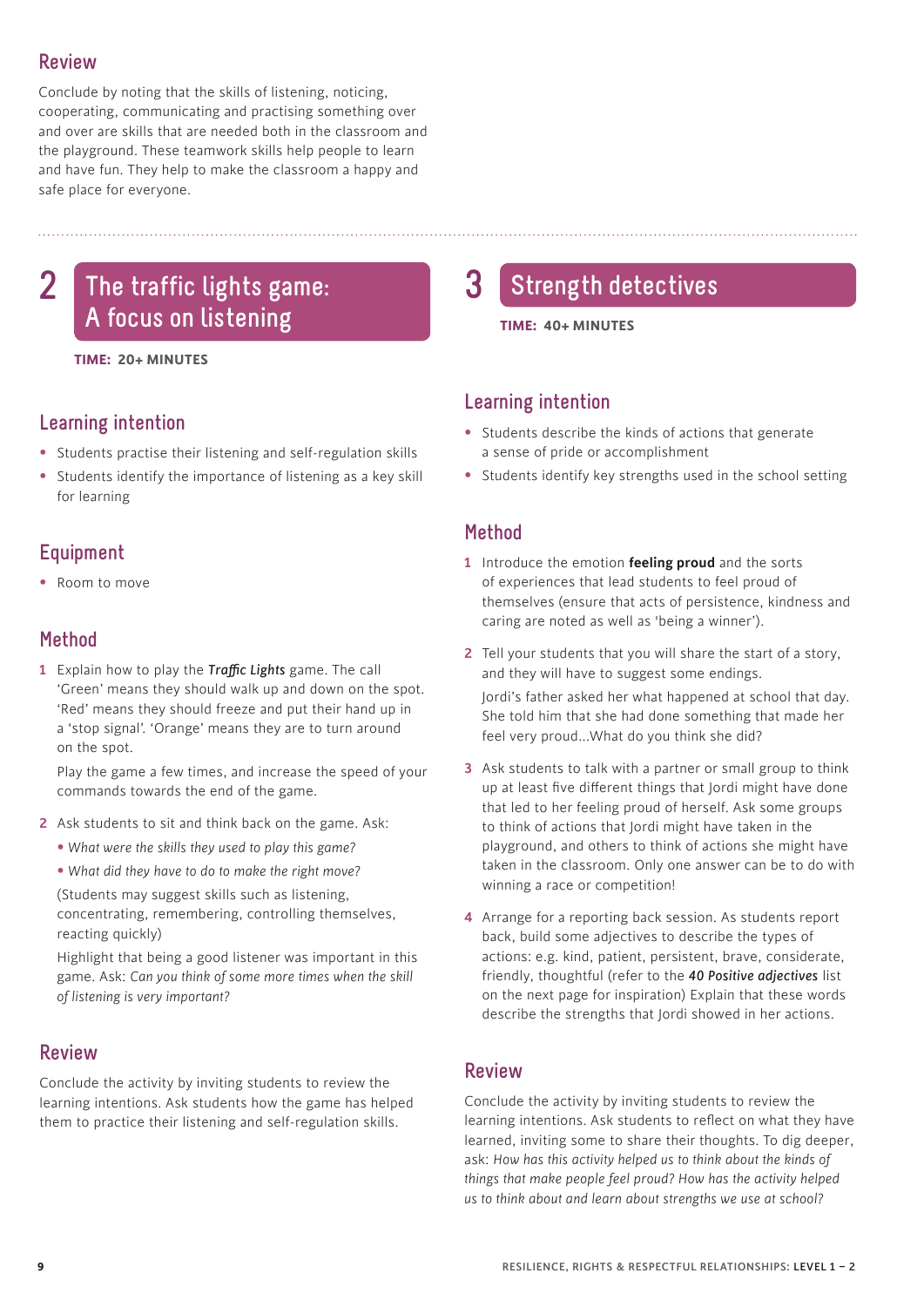#### **COACHING POINT**

When you use positive adjectives together with a naming of the specific behaviour that you are acknowledging, children learn to value the qualities you identify.

| <b>40 POSITIVE ADJECTIVES</b> |                   |                     |                   |
|-------------------------------|-------------------|---------------------|-------------------|
| Accepting                     | <b>Cheerful</b>   | <b>Hard working</b> | Organised         |
| Adaptable                     | <b>Clever</b>     | Helpful             | Out-going         |
| Adventurous                   | <b>Determined</b> | <b>Honest</b>       | Outspoken         |
| Patient                       | Encouraging       | Independent         | <b>Polite</b>     |
| Loving                        | Energetic         | <b>Interested</b>   | Playful           |
| <b>Attentive</b>              | Fair              | Loyal               | Sensible          |
| <b>Brave</b>                  | Friendly          | Joyful              | <b>Supportive</b> |
| Calm                          | <b>Fun-loving</b> | <b>Kind</b>         | Thoughtful        |
| Caring                        | <b>Generous</b>   | <b>Neat</b>         | Tidy              |
| Careful                       | Gentle            | Optimistic          | Understanding     |
|                               |                   |                     |                   |

## **4 Building the strengths display**

#### **TIME: 35+ MINUTES**

#### **Learning intention**

• Students describe how to use strengths to be a good friend and family member

#### **Equipment**

- *12 Strengths cards* (print cards and cut up for students to use)
- Digital camera and printer
- Paper, pens, pencils

#### **Method**

**1** Introduce the students to the *Strengths cards*, reading the words, interpreting the pictures, and asking for examples of the way someone can show this strength in class, in the playground, or at home.

 Explain that their task will be to show what one of the strengths looks like in a small role play. Use a trio of volunteers to create a demonstration example.

- **2** Arrange for students to work in trios, and allocate the strengths cards, giving each group one of the locations – class, playground or home – as the setting in which to show their strength in action. Arrange for the groups to show their role plays and have the class guess the strengths. (Take photographs of each of the role plays to preserve the work.) After guessing, invite the players to explain their choices.
- **3** Point out that each of the strengths shown helps to make the classroom, playground or home a happier place. Ask students to a draw a picture of themselves using one of the strengths in their daily life, and to label it with their name and the strength.
- **4** Build a strengths display from the pictures and photographs.

#### **COACHING POINT**

Refer to items on the strengths display to acknowledge positive behaviour in subsequent lessons, and engage students in naming the positive behaviours they will need to work in collaboration.

#### **Review**

Review the learning intentions by asking students to talk with a partner to summarise what they have learned in the activity. Ask several pairs to share their thoughts with the group. To dig deeper, ask students what strengths they might use to be a good friend/family member and what strengths they would like a friend/family member to have. Seek some examples of how the activity has helped them to talk about this.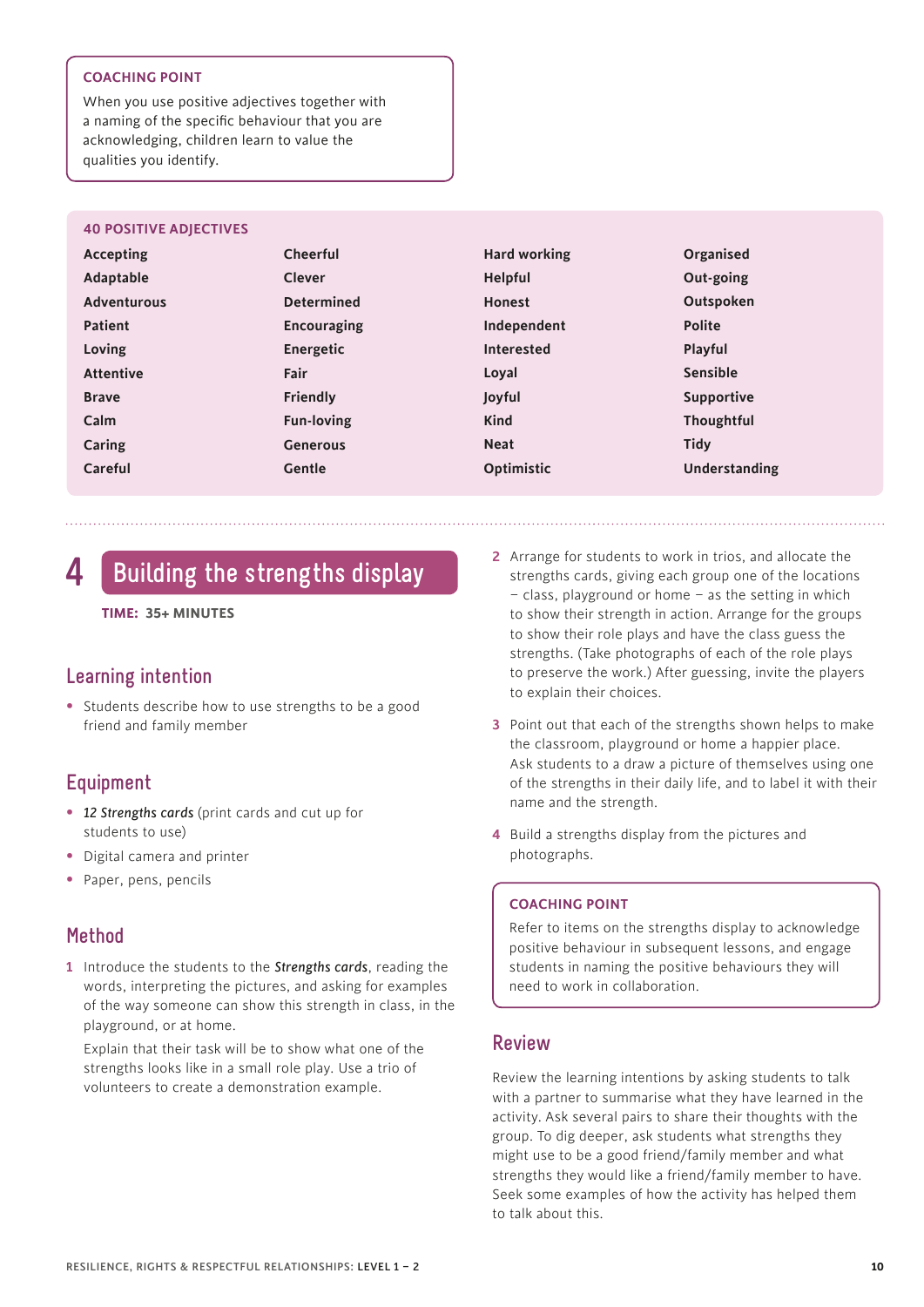# Honest

You tell the truth even when it is not easy

# Fair

You let everyone play and you keep to the rules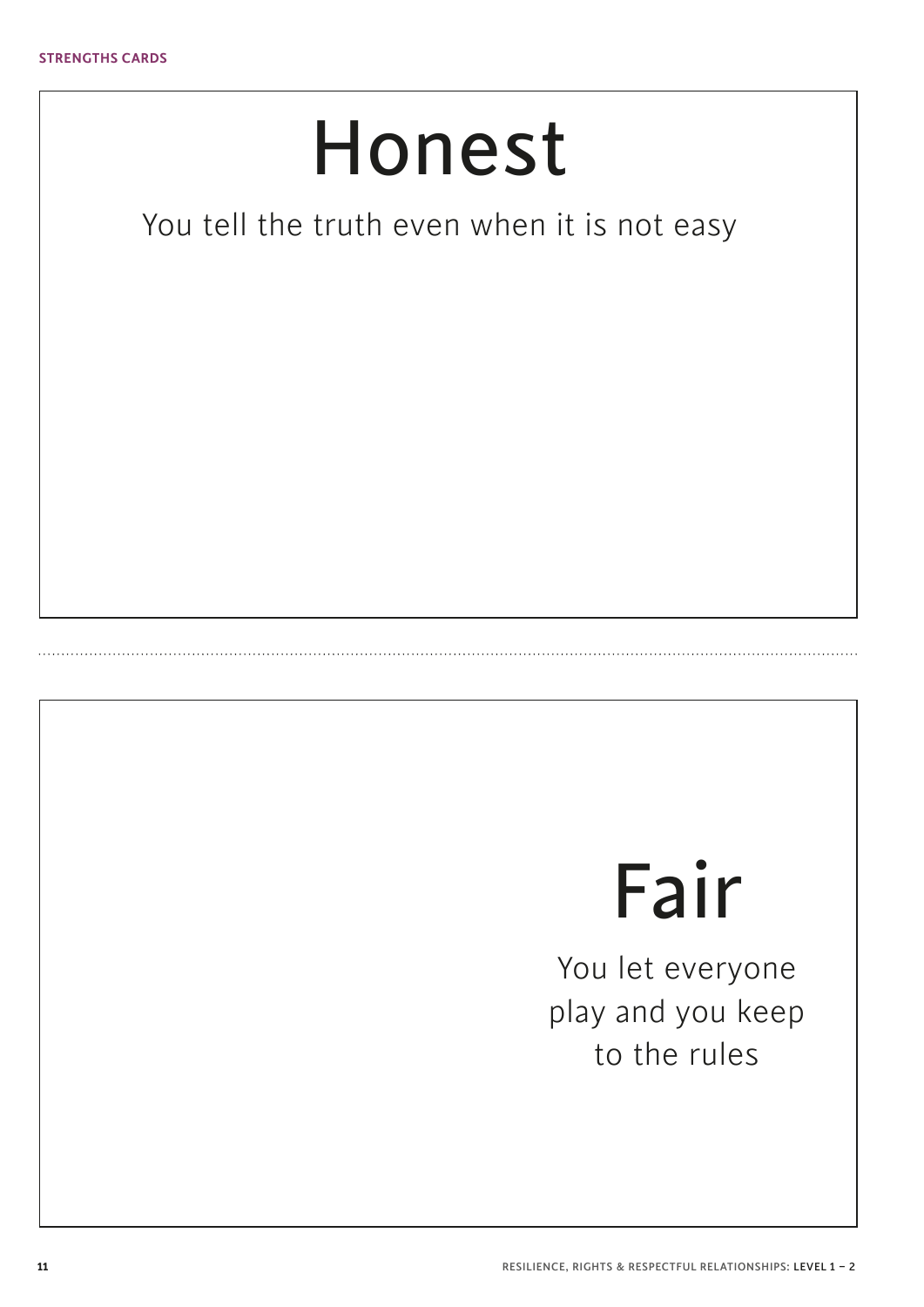# Funny

You make people laugh and feel happy

# Hard working

You keep working even when it gets hard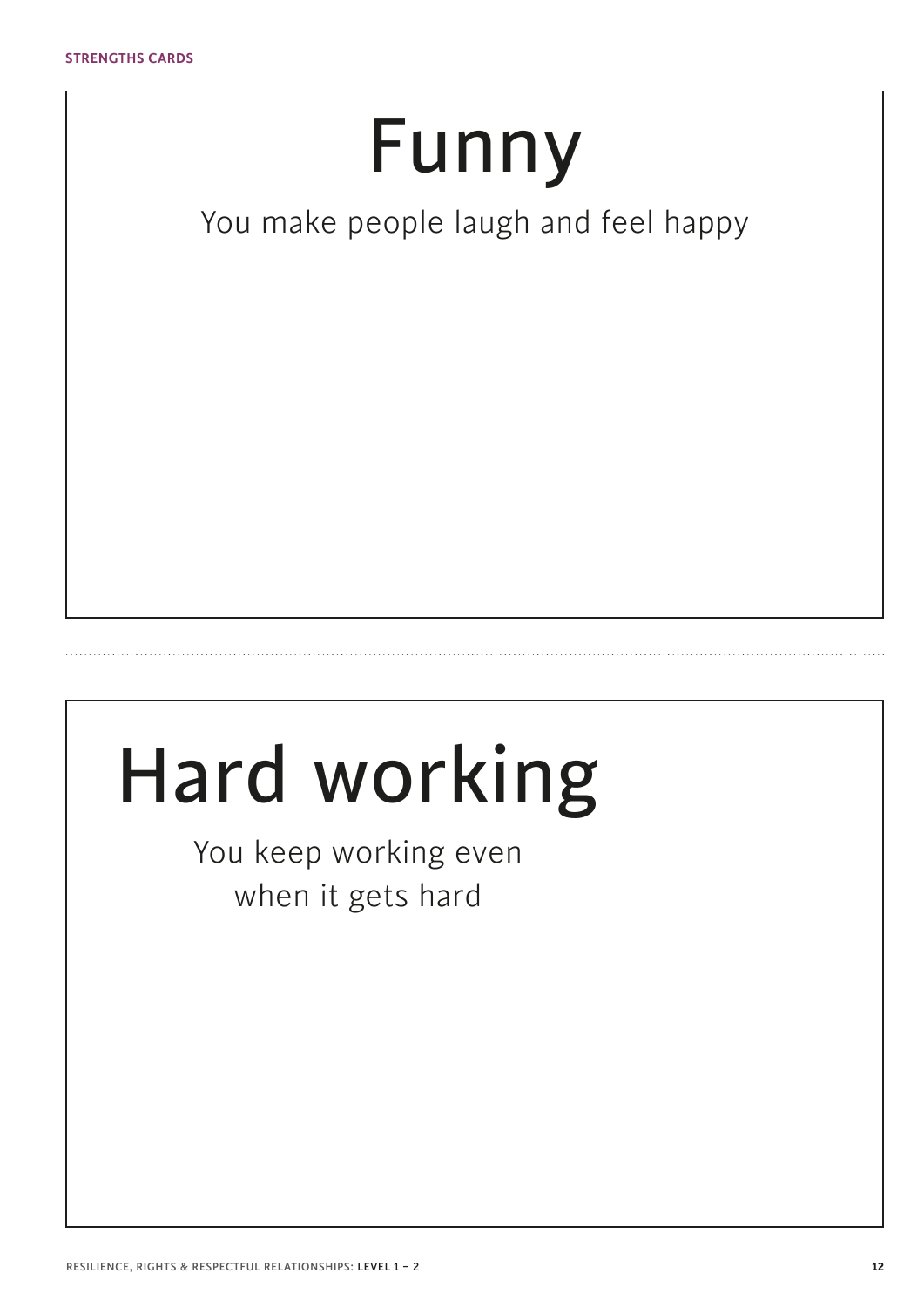# Forgiving

You can say sorry and move on

# Curious

You like to learn new things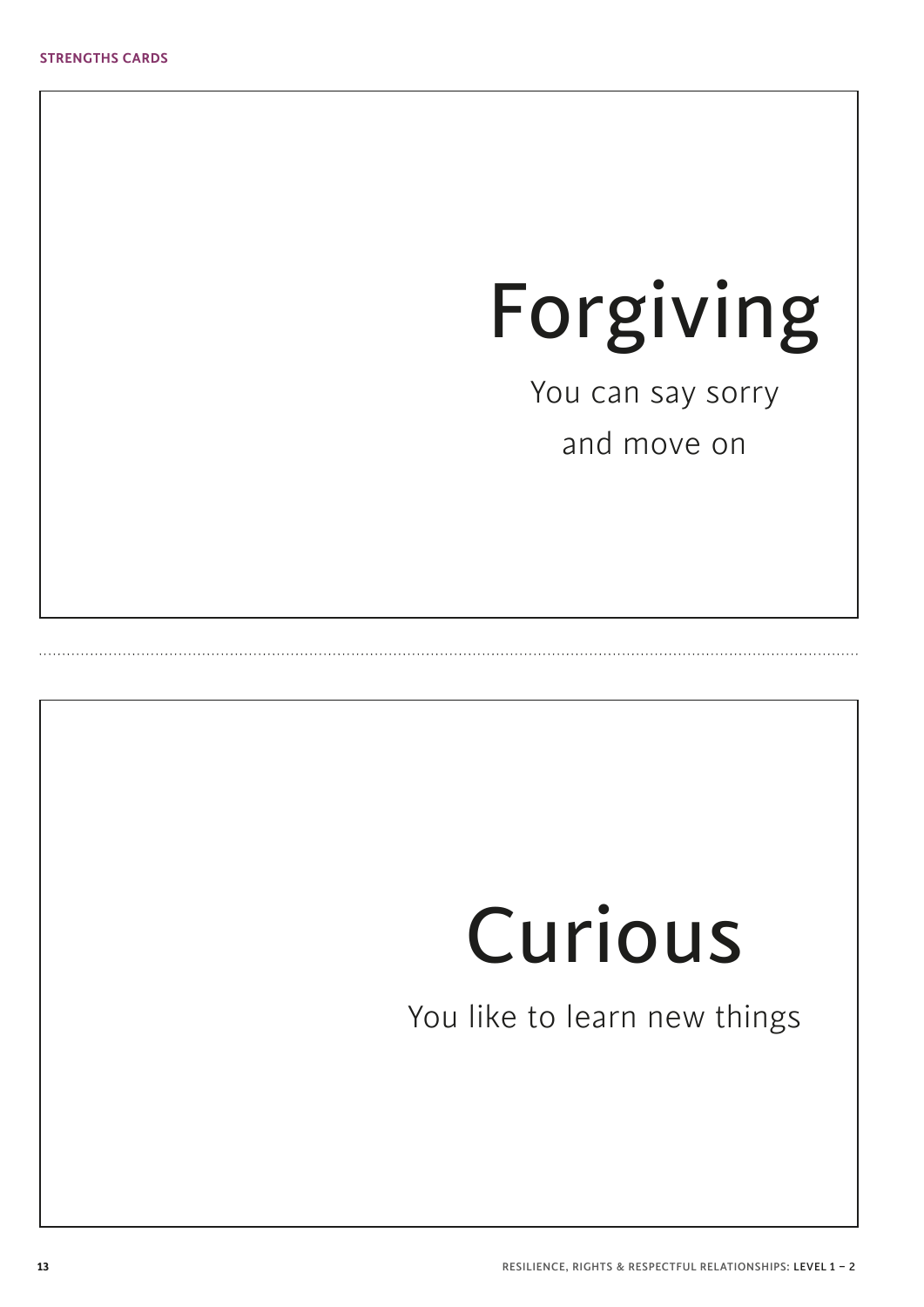# Kind You help other people

# Patient

You are good at waiting for your turn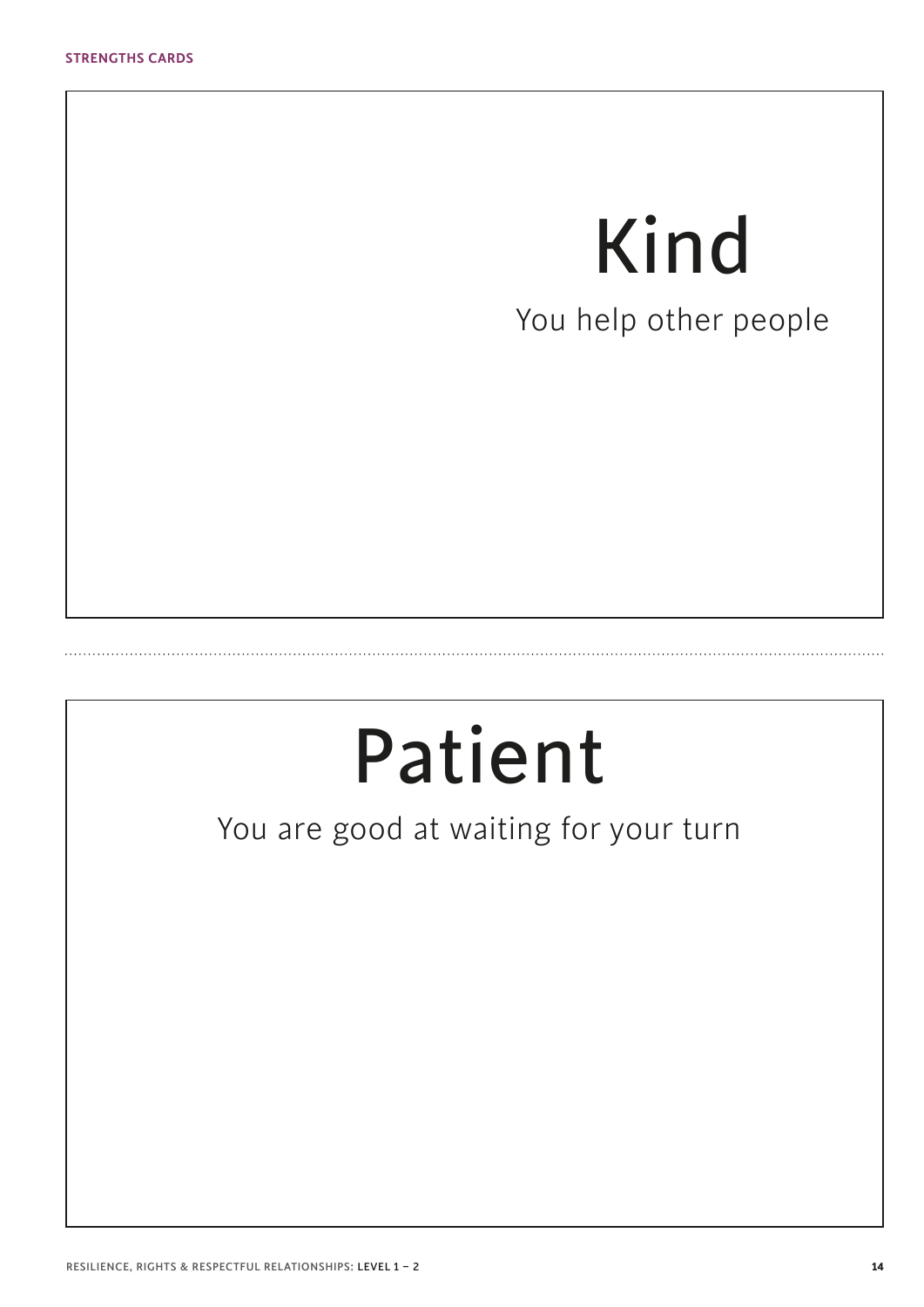# Leadership

You help the group to do things

# Generous

You share with others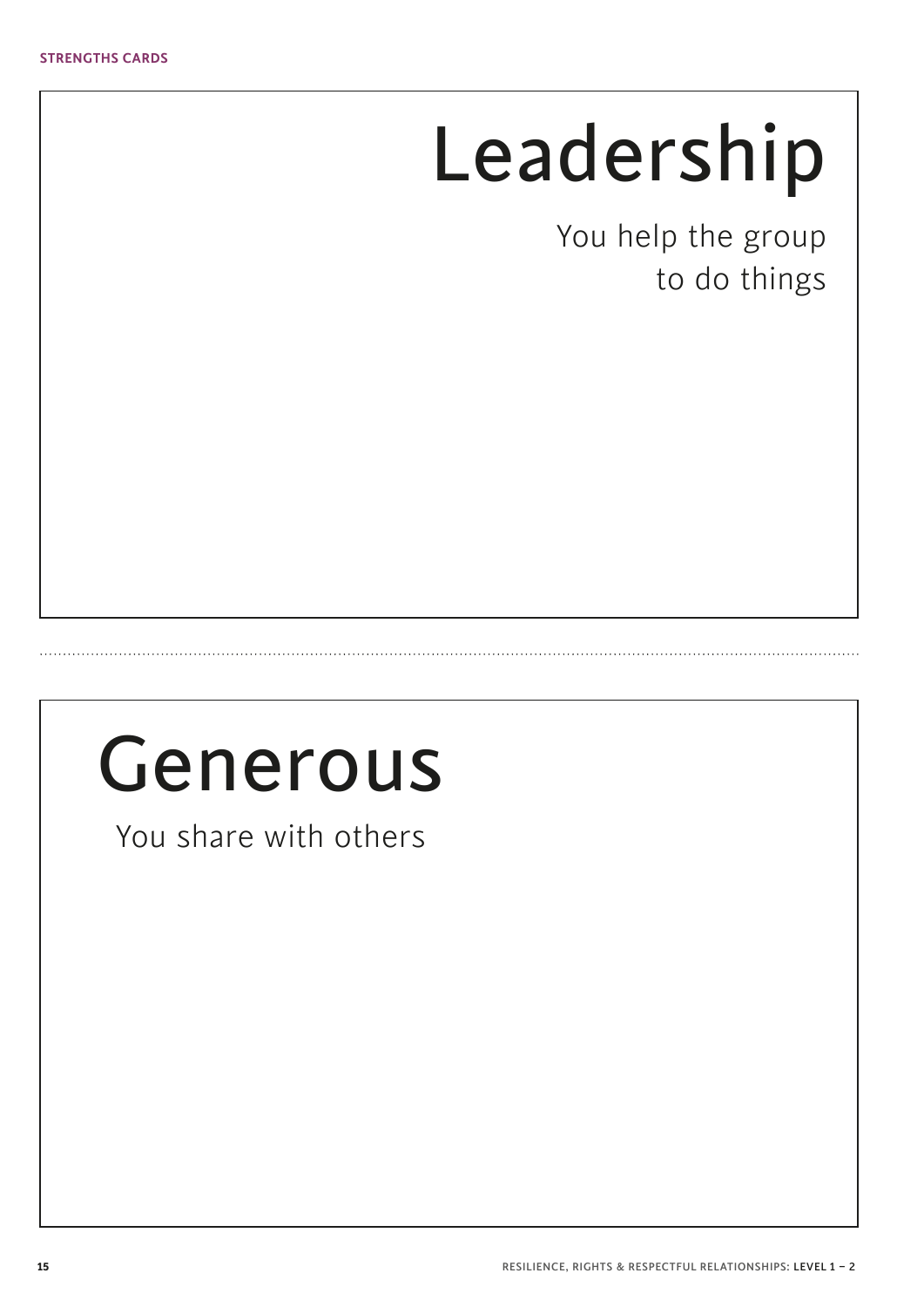# Friendly

You are nice to everyone

# Brave

You try new things even when it is scary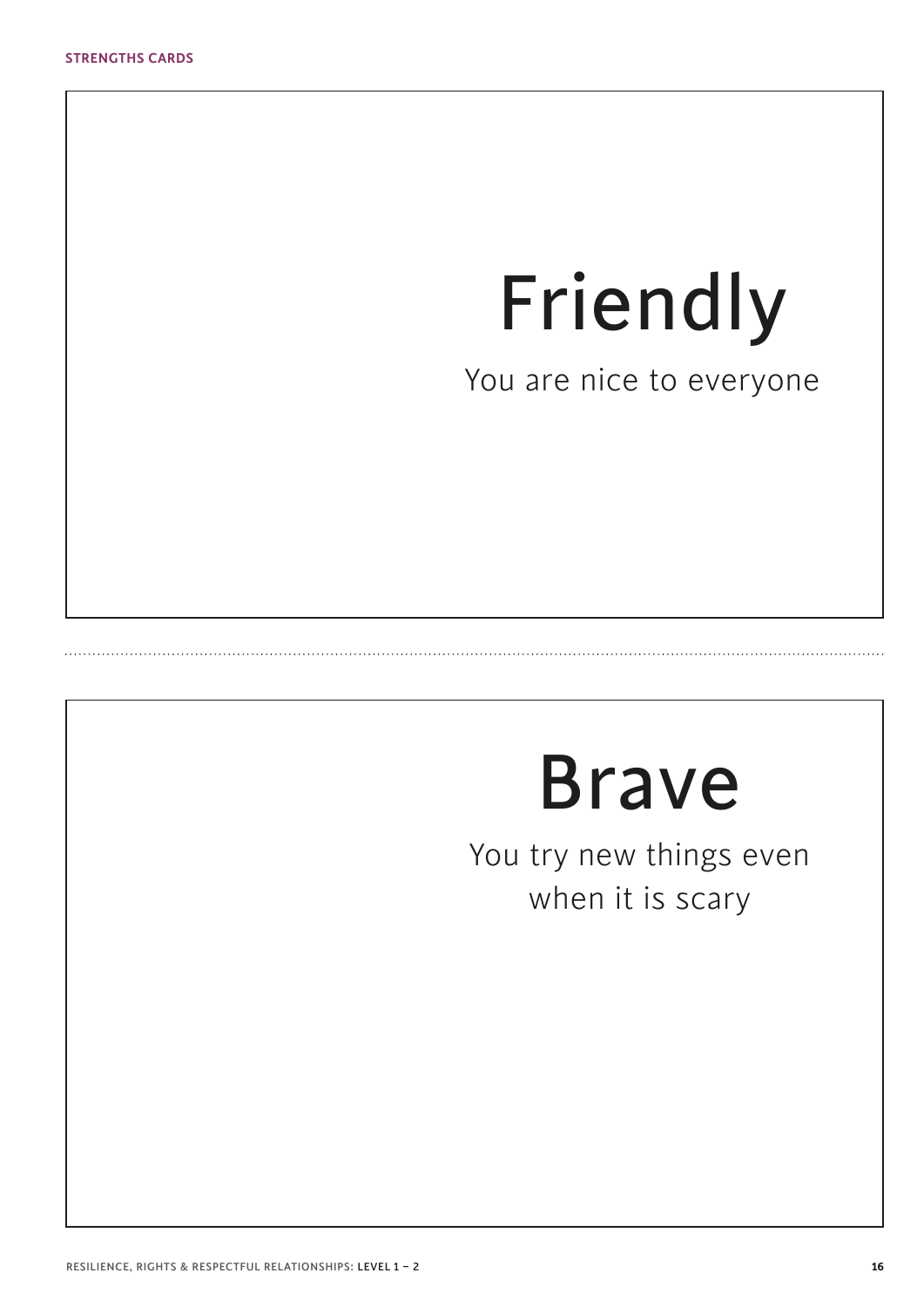### **Topic 2 Further resources**

#### **Reflecting on everyday practice**

- What strengths do you use and model within the classroom?
- What strategies do you use to develop the strengths of your students?

#### **Extension activities**

- Strengths detectives. At the end of the day or in circle time, invite students to share examples of when they saw someone using a particular strength.
- Choose a strength of the week. Students can share how they used the selected strength and how it helped them or others. Students can acknowledge where they saw someone else using this strength.
- Invite students to identify strengths in the characters in the books that are read in the class or at home. These could be shared during circle time.

#### **Talking further**

- Encourage students to ask their family members what strengths they think they have and what strengths they think their child has.
- Ask members of their family about how a particular strength has helped them in their life.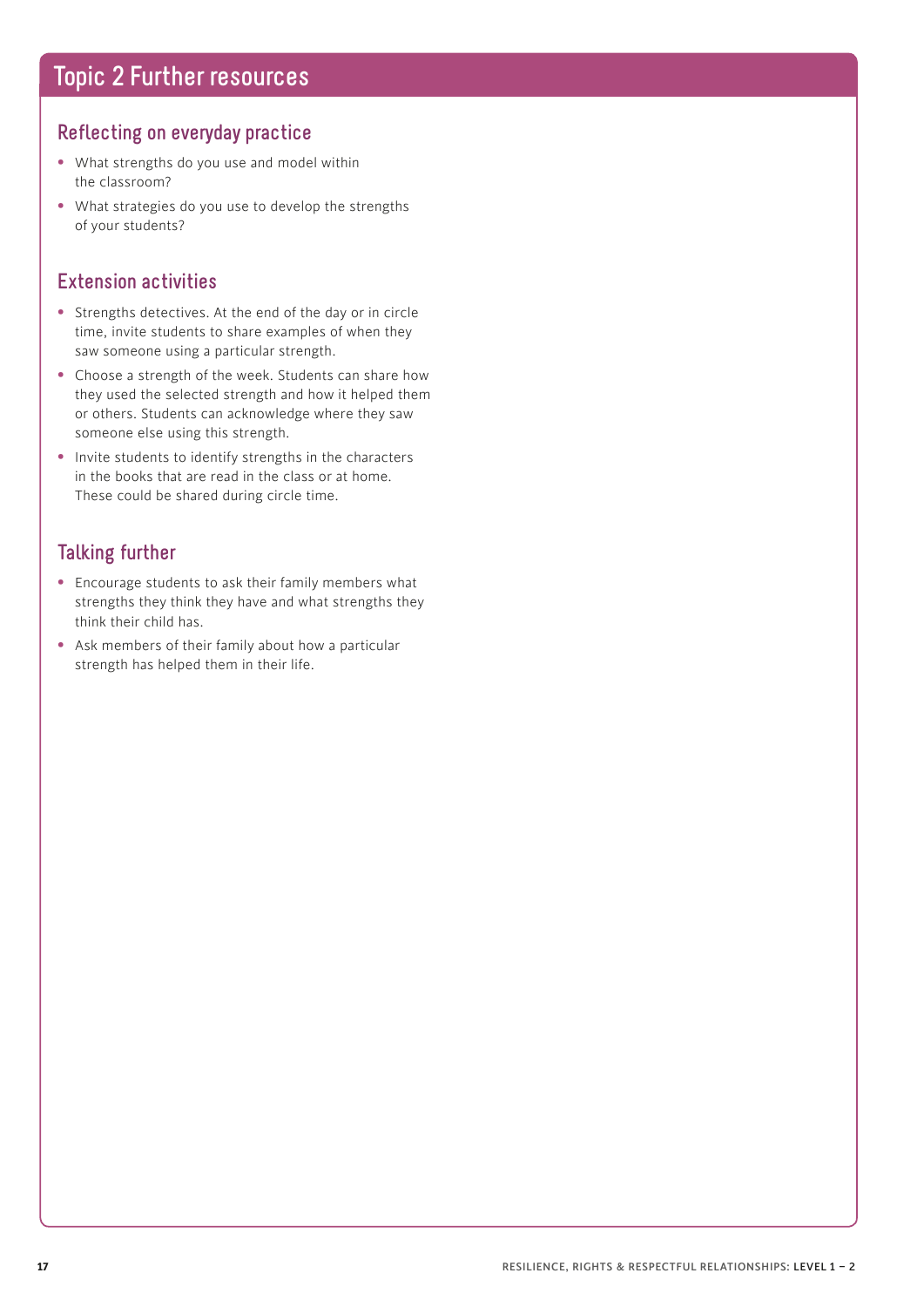# **3 Positive coping**

#### **AIMS**

#### **Activities will assist students to:**

- Reflect on their emotional responses
- Discuss ways in which they can take responsibility for their actions
- Describe ways to express emotions which show awareness of the feelings and needs of others
- Practice techniques to deal with feelings of fear, frustration and anger.

#### **EVIDENCE BASE**

As they grow and develop, all children will encounter situations where they feel worried, nervous and sometimes even scared.9 Individuals deal with the demands on them by drawing on a range of coping strategies. Some strategies are more productive than others.10 Helping students to learn a range of positive coping skills will allow them to develop and practise skills that will enable them to cope with future changes and challenges.

Positive self-talk is a key strategy for coping with negative thoughts, emotions, and events. Resilience research shows that use of positive self-talk is associated with greater persistence in the face of challenge, whereas negative self-talk is associated with higher levels of distress, depression and anxiety.<sup>11</sup> Positive self-talk can be learnt or strengthened through practice.<sup>12, 13</sup>

#### **ACHIEVEMENT STANDARDS**

#### **Personal and Social Capability**

- Students identify and describe personal interests, skills and achievements and reflect on how these might contribute to school or family life
- Students show an awareness of the feelings and needs of others
- Students recognise the importance of persisting when faced with new and challenging tasks

#### **Health and Physical Education**

- Students recognise how strengths and achievements contribute to identities
- Students understand how emotional responses impact on others' feelings
- Students demonstrate positive ways to interact with others
- Students select strategies at home and/or school to keep themselves healthy and safe and are able to ask for help with tasks or problems

#### **Critical and Creative Thinking**

- Students generate ideas that are new to them and make choices after considering personal preferences
- Students demonstrate and articulate some problem solving approaches

#### **CURRICULUM TABLES**

Curriculum tables for the following activities can be found on pages 82–83.

## **1 Who goes first?**

**TIME: 20+ MINUTES**

#### **Learning intention**

- Students learn strategies for working out who goes first in a game
- Students discuss negative emotions they can feel when they lose or are excluded from a game and the strengths they need to help them cope with these emotions

#### **Equipment**

- Music
- Strengths display (from Topic 2, Activity 4)

#### **Method**

**1** Teach students to play the *Rock, paper, scissors* game. Rock is made with the fist, paper is made with the hand held open and scissors with the first two fingers held apart to look like scissors. In this game for partners, 'rock' beats scissors, the 'scissors' beat paper and the 'paper' beats rock. If both players throw the same shape, the game is tied and they play again. The players begin by counting to three and then making their move. Demonstrate with a student who is familiar with the game.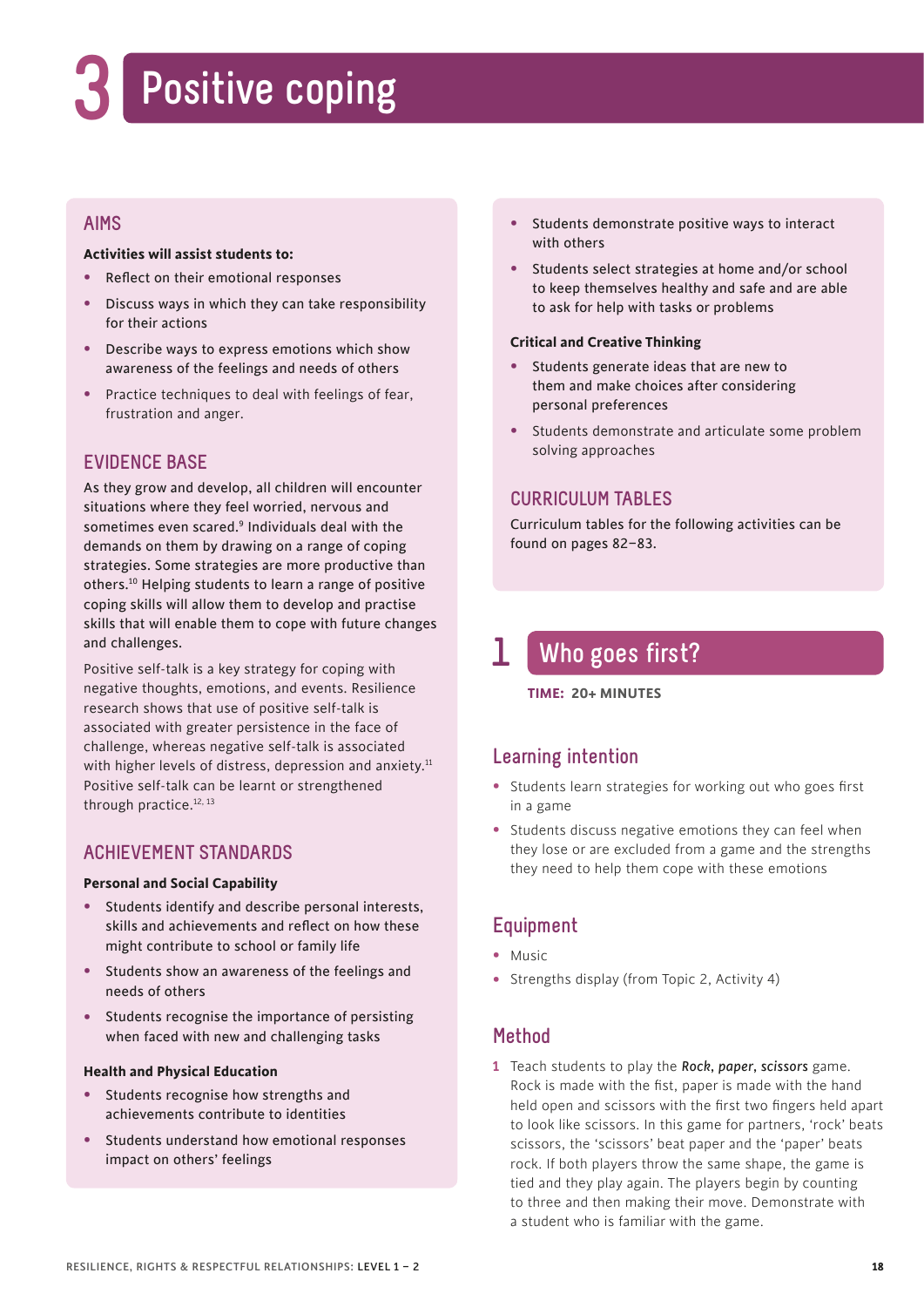- **2** Have students practise a few times with a partner, then explain that you will play some music. When it is playing they will mix around the room. When it stops they must take the nearest person as a partner. They will show the friendly strengths they have in being happy to work with any person as their partner. Once they have their partner they will play the game. The loser sits down. When the music starts everyone (including those sitting down) joins in to mix and to repeat the game.
- **3** After the game ask:
	- *What is the 'Rock, paper, scissors' game used for?*  (Explain that this game is often used to help people to work out who goes first in a game, or who gets to choose a game. This can help friends to work this out without fighting or arguing with each other.)
	- *What does it feel like when you lose in a game?*
	- *What does it feel like when people won't let you join a game?*

 Write the words for some of these emotions on the board (e.g. angry, frustrated, sad, lonely, impatient, jealous). Refer to the Strengths Display (from Topic 2, Activity 4). Ask students what strengths they need to use to deal with these negative emotions (e.g. fair, forgiving, patient).

#### **Review**

Invite students to review the learning intentions. Ask: *How might playing games like 'Rock, paper, scissors' help us make fair decisions when we play?* Ask a student to give an example of when they would use such an activity.

## **2 Cheering up and calming down**

#### **TIME: 30+ MINUTES**

#### **Learning intention**

- Students explore the difference between calming and cheering coping strategies
- Students identify times when they need to use calming or cheering coping strategies

#### **Equipment**

- Short excerpts of calming music and bouncy, cheerful music
- Room to move

#### **Method**

**1** Explain that we all have times when we feel negative emotions like sad, angry, jealous, lonely, frustrated or bored. However we all have many **coping strategies**, or things we do that help us to manage. We do things to calm ourselves down or to cheer ourselves up. Explain you are going to play different types of music. Students will move around the space in the way they think the music tells them to move  $-$  in a calm and floating way, or a cheerful and bouncing way.

- **2** Play short sections of your selected music. In between the sections ask whether they found the music more calming or more cheerful.
- **3** Ask students to think of times when it is useful to have ways to cheer ourselves up (e.g. when we feel lonely or sad or bored), and times when it is useful to have ways to calm ourselves down (e.g. when we are angry, afraid, jealous or very excited). Point out that some people like to listen to music or to sing a song to calm down, to keep themselves brave, or to cheer themselves up.
- **4** Choose a cheerful song for the class to sing.

#### **Review**

Review the learning intentions. Ask students whether the activity helped them to learn some new calming and cheering coping strategies. Ask them to sum up when they might need to be able to use calming or cheering strategies.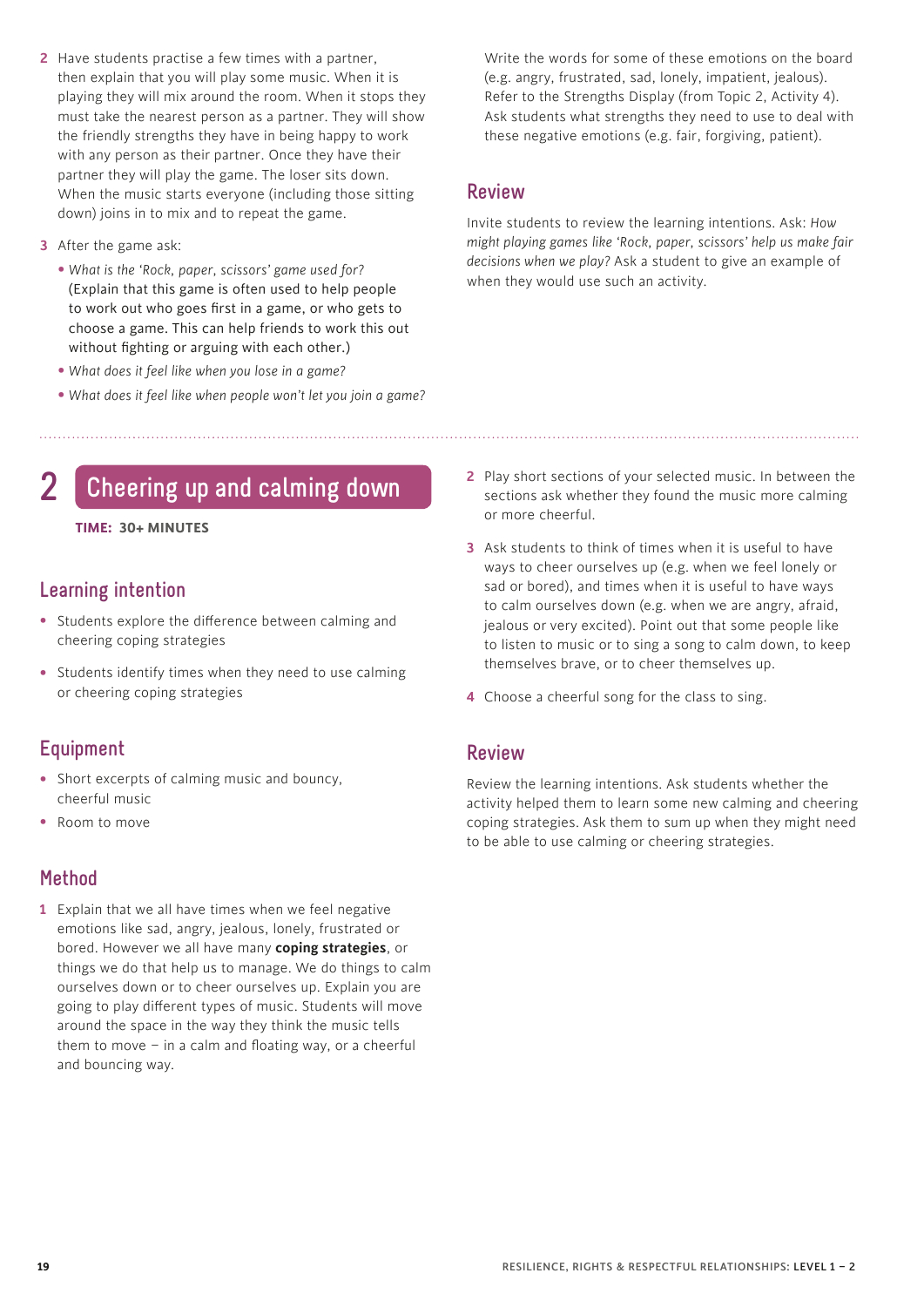**TIME: 35+ MINUTES**

#### **Learning intention**

- Students identify situations that can cause fear
- Students select coping strategies to help in dealing with their fears

#### **Equipment**

- *All Kinds of Fears* by Emma Brownjohn, Tango Books, Great Britain, 2006.
- Pencils and small coloured paper squares

#### **Method**

**1** Recite the nursery rhyme *Little Miss Muffet*. Invite the class to repeat in unison.

#### **LITTLE MISS MUFFET**

Little Miss Muffet sat on her tuffet Eating her curds and whey Along came a spider and sat down beside her And frightened Miss Muffet away

- **2** Place students in pairs with one being the spider and one being Miss Muffet. Recite the rhyme again and have the students role play at the same time. Ask:
	- *What was Little Miss Muffet feeling?*
	- *What did Little Miss Muffet do to help her when faced with the scary spider?*
	- *Is running away the only thing we can do when we are afraid? What else could we do?*
- **3** Read the story *All Kinds of Fears*. Identify the fears named in this story. Ask children to put their hands up if they have ever felt these fears. Ask student to share in pairs: *What are some of the things that can be scary for children around your age?*

 Collect answers and record some on the board (e.g. fear of talking to adults, doing new things, the dark, getting lost, getting hurt, people being mean.)

 Explain that we all have fears, but we also have **coping strategies** or things we do to help us manage when we feel afraid. For example, hugging a teddy or turning the light on are coping strategies that can help when we are afraid of the dark.

- **4** Ask students to suggest some strategies that they like to use for some of the different fears listed on the board. (Use the 'examples of coping strategies' list to add some suggestions if the class does not develop a robust list.)
- **5** Arrange for students to work in pairs or trios. They will act out a coping strategy and the class will guess what it is. (Either allocate groups their 'secret' strategy or allow them to choose from the list.)

When the groups present, ask:

- *Has anyone ever used this strategy? How did it help?*
- *Are there other strategies that people have tried?*
- **6** Invite students to draw a picture of themselves using a favourite coping strategy to help them manage one of their fears. They can add a caption which names this strategy and the fear.

#### **Review**

Review the learning intentions. Ask how the activity helped them to identify things that cause fear (or are scary). Ask how the activity has helped them to think of coping strategies to use when they feel scared. Seek examples.

#### **COACHING POINT**

Save the list of coping strategies that you develop to use in Activity 3

#### **EXAMPLES OF COPING STRATEGIES**

**Cuddle your teddy Sing a happy song Tell yourself it's okay my fear will go away Talk with mum or dad Ask for help Imagine you are a superhero fighting the fear away Play with a favourite toy Fill your lungs like big balloons and let the air out slowly**

**Turn your light on and check your room Spray the imaginary monster with magic potion Imagine you're floating on a cloud Take some slow, deep breaths Listen to some gentle music Get a friend to help you Ask for a hug**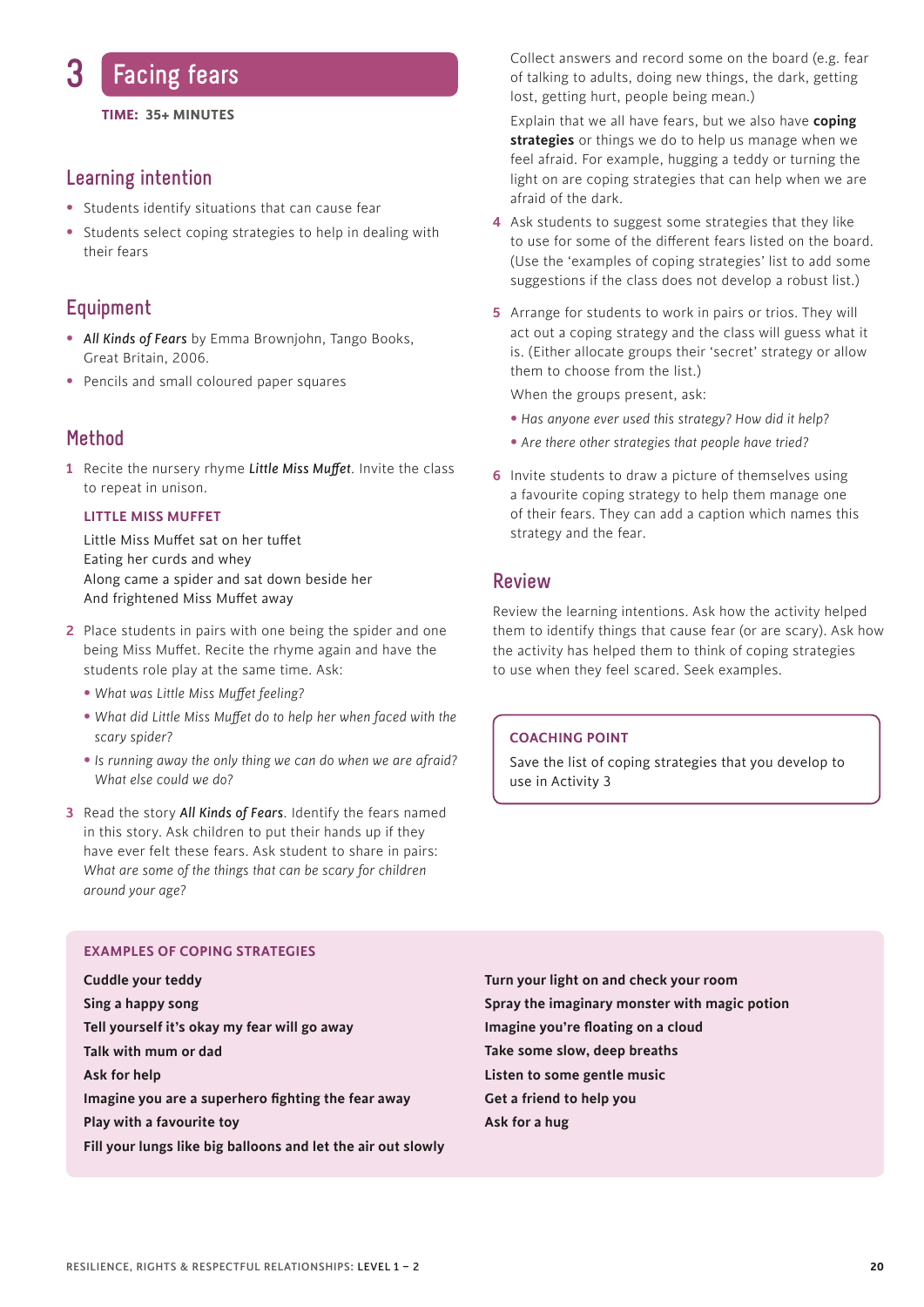#### **Learning intention**

- Students name the things that can make them feel angry
- Students practise strategies to help them control the way they express anger

#### **Method**

**1** Explain that we are going to talk about **anger**. Ask students to help you understand what being angry means. Point out that sometimes people get angry with us, and sometimes we get angry with other people.

 Ask the students to show you their angry statue. Invite them to think of the kinds of things that can make them feel angry. Some examples are provided below. Collect a list of these experiences. (Draw on the *Things that might make you feel angry* list if you need to supplement their list.)

**2** Explain that there are *hurtful* ways to show anger and *helpful* ways to cope with angry feelings.

 Ask students to name some of the hurtful things that people can sometimes do when they are angry (seek suggestions that include hitting others, throwing tantrums, saying mean things, yelling, breaking or throwing things, and sulking).

 Invite the students to name or show some of the more helpful things that people can do to help them control their angry feelings (seek suggestions like walk away, sit on your hands, take a deep breath).

**3** Explain that they will now practise three different strategies for controlling anger and work out which one they like the best. Bring students into a free space where they can move. Teach them each of the following strategies, one by one, allowing time to try them a few times as you go. After each one, ask them how it makes them feel.

#### **STRATEGY 1. BALLOON BREATHING.**

 Take up your angry statue pose. Take in a deep breath, and then blow out slowly, just as if you were blowing up a balloon. Do this three times.

#### **STRATEGY 2. PRESSING YOUR HANDS TOGETHER.**

 Take up your angry statue pose. Now slowly press your hands together palm to palm. Hold them in front of your chest while you press hard. Then slowly let go.

#### **STRATEGY 3. COUNTING.**

 Take up your angry statue pose. Now slowly count to 10. As you do, imagine you are taking control of your anger. You are in charge, not the angry feelings.

 To practise one more time, ask the students to run on the spot to get the 'hot' feeling of anger, freeze into their angry statue pose, and then try the strategy that you call out. At the end of the practice, ask students which one of the three they prefer.

- **4** As a follow up, ask students to draw their angry face on one half of a page and name the experience that makes them feel angry. On the other half of the page they can draw a coping strategy they liked to use to calm their anger.
- **5** Explain that when we feel really angry it is important to find a way to calm ourselves down, or tell someone what we are angry about. We need to have good ways to deal with our anger otherwise we can do hurtful things like hit people or break things.

#### **Review**

Invite students to review the learning intentions by asking them how the activity helped them to think about the sorts of things that can cause people to feel angry. Seek one or two examples.

#### **COACHING POINT**

Refer to the use of these anger management strategies at intervals across the year. Practise them and encourage students to try them when they are in heated situations.

#### **THINGS THAT MIGHT MAKE YOU FEEL ANGRY**

**Someone laughs at me I can't do some of my school work I get teased I am not allowed to do what I want I have to share my things I get the blame for something Someone takes my things I lose a game I feel left out I get into trouble**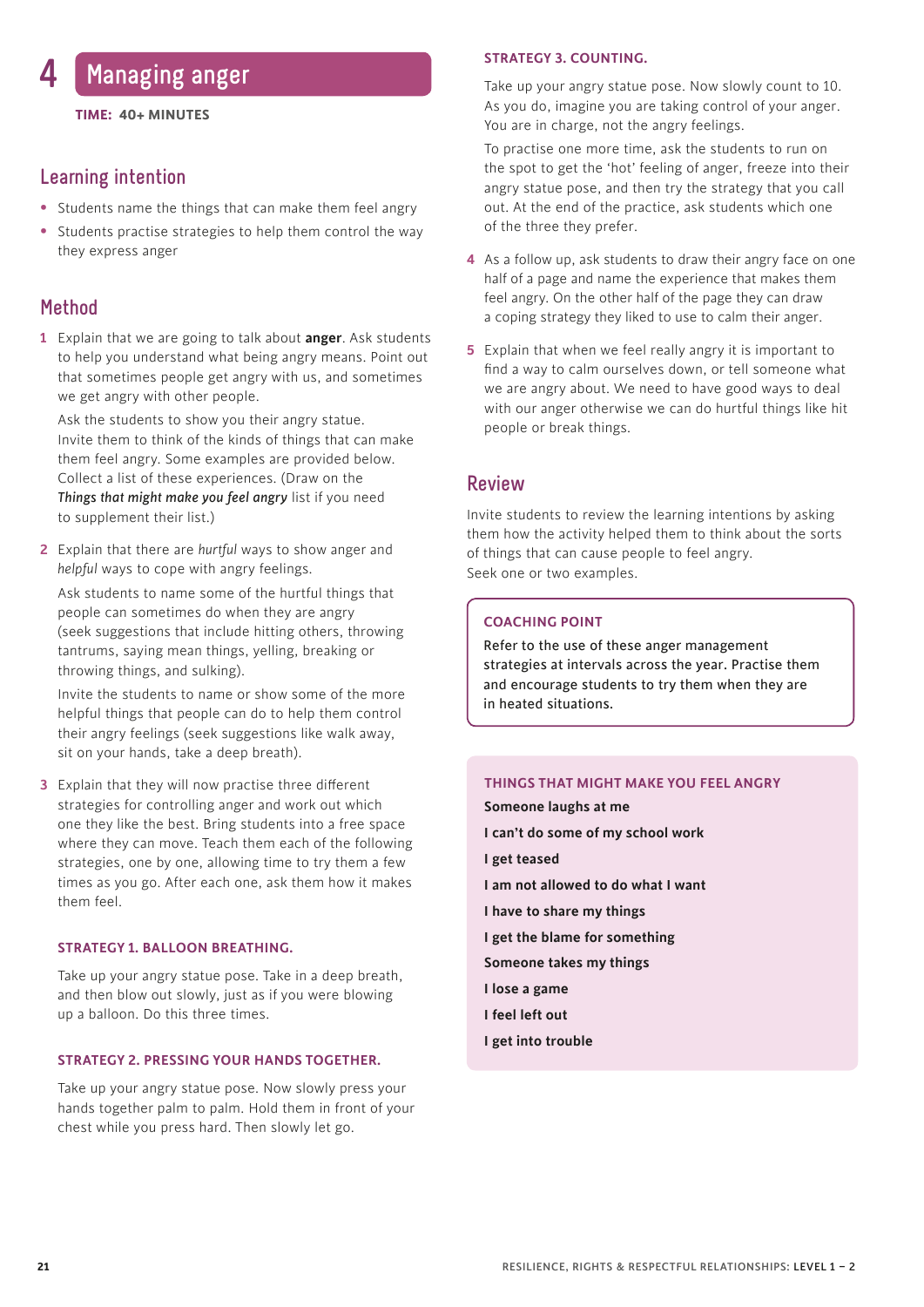**TIME: 20+ MINUTES**

#### **Learning intention**

- Students identify that everyone has different fears, responses and coping strategies
- Students recognise the need to respect this diversity

#### **Equipment**

• List of *Coping strategies* from Activity 3

#### **Method**

**1** Remind the class of the items on the list of coping strategies. Arrange the class in a circle. Stand in the centre of the circle. You do not have a chair, but everyone else does. Call out, '*Anyone who likes to….*' and add a phrase associated with the theme; in this case, a positive coping strategy (e.g. anyone who likes to sing a song to cheer themselves up).

- **2** When you call a category, all players of that category must stand up and move to a different chair. At this time, you rush to a chair and the person left without a chair will make the next call in the game. They will also call, '*Anyone who likes ….*', but add a different category. Then all those in this new category must swap to new seats. Play a few rounds of the game. After the game ask:
	- *What did you learn from playing this game?*
	- *Did everyone have the same likes and dislikes?*
- **3** Remind students that we are all a bit different. We have our own likes and dislikes. This means that some of us will be afraid of, or get angry about, different things from our friends. We may also prefer different coping strategies to calm ourselves or to cheer ourselves up. It is important to respect people's differences and to understand and be able to tell other people what is good for us.

#### **Review**

Invite students to review the learning intentions. Seek examples of what they learned in the game about similarities and differences.

### **Topic 3 Further resources**

#### **Reflecting on everyday practice**

- What sorts of anger management strategies do you favour in your personal and professional life?
- How do you model use of productive coping strategies when things do not go to plan in your classroom?
- What strategies do you use to encourage students to use productive coping strategies?
- What systems and/or practices does your school have in place to support students who are finding it difficult to cope with challenges?

#### **Extension activities**

- The students could identify the strategies that characters in stories use to help them deal with their emotions. They could bring these books to share at circle time.
- Students can bring in music to share with the group, that they think would be useful for cheering or calming (or use iTunes to sample the songs students suggest).

#### **Talking further**

- Encourage the students to go home and talk to their family members about what they do to cheer them up when they are felling sad or disappointed, calm them when they fell angry or scared.
- Children could ask their parents/grandparents what things made them scared, angry and sad when they were little and what helped them.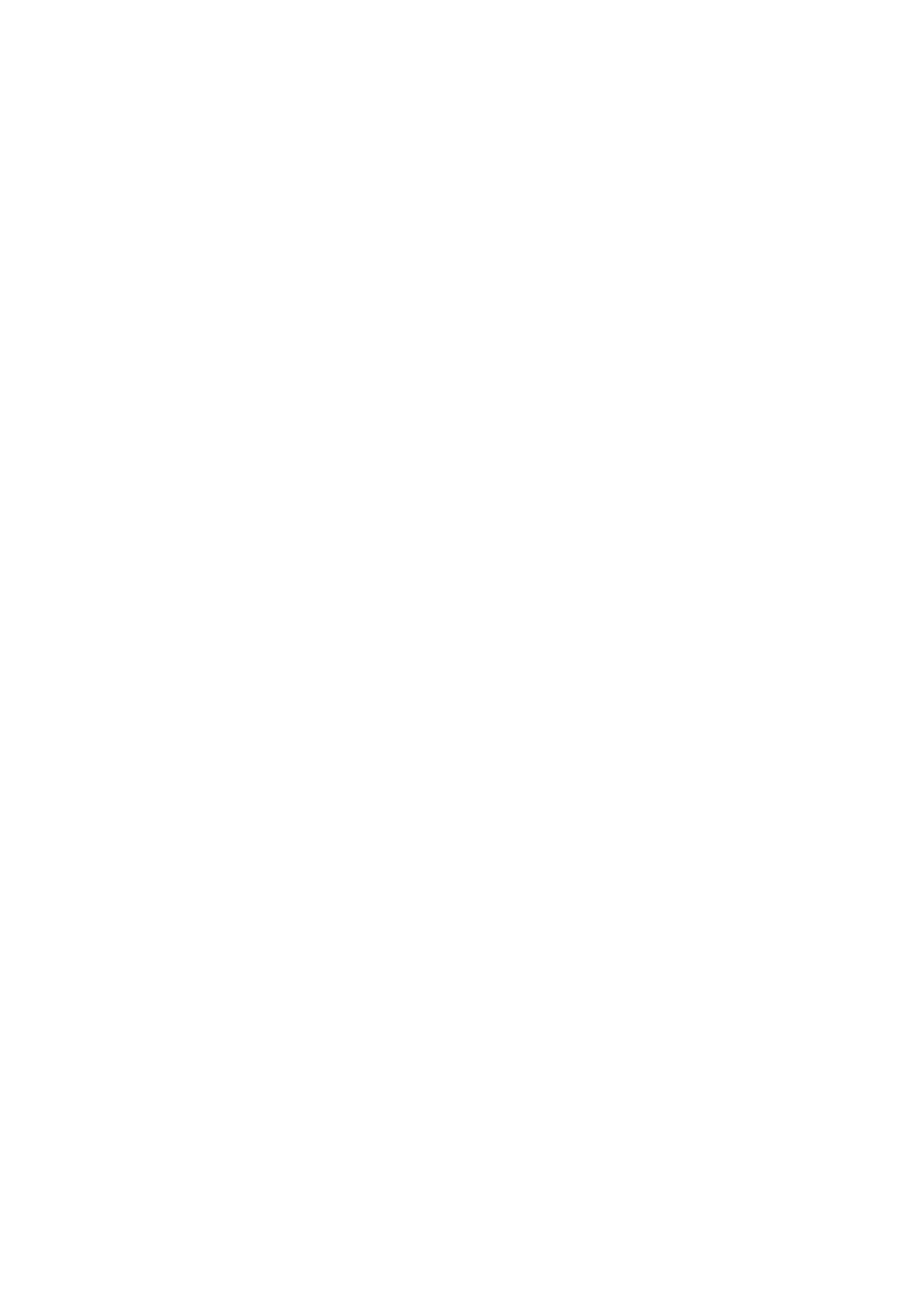# **4 Problem solving**

#### **AIMS**

#### **Activities will assist students to:**

- Recognise there are many ways to solve conflict
- Describe similarities and differences in points of view between themselves and people in their communities
- Identify cooperative behaviours in a range of group activities
- Practise individual and group decision-making
- Practise solving simple interpersonal problems.

#### **EVIDENCE BASE**

It is important to help students learn a range of problem-solving skills through applied learning tasks so they are able to cope with the challenges they will face in the future. Problem solving is identified by the World Health Organisation as a key skill for health.<sup>14</sup> To be able to solve problems, children need to be able to think critically and evaluate the consequences of various actions.3

#### **ACHIEVEMENT STANDARDS**

#### **Personal and Social Capability**

- Students identify and describe personal interests, skills and achievements and reflect on how these might contribute to school or family life
- Students show an awareness of the feelings and needs of others
- Students recognise the importance of persisting when faced with new and challenging tasks
- Students describe similarities and differences in points of view between themselves and others
- Students demonstrate ways to interact with and care for others
- Students describe their contribution to group tasks
- Students practise solving simple problems, recognising there are many ways to resolve conflict

#### **Health and Physical Education**

- Students understand how emotional responses impact on others' feelings
- Students demonstrate positive ways to interact with others

• Students select strategies at home and/or school to keep themselves healthy and safe and are able to ask for help with tasks or problems

#### **Critical and Creative Thinking**

- Students generate ideas that are new to them and make choices after considering personal preferences
- Students identify words that indicate components of a point of view
- Students demonstrate and articulate some problem-solving approaches

#### **English**

- Students listen to others when taking part in conversations using appropriate interaction skills
- Students listen for particular purposes

#### **CURRICULUM TABLES**

Curriculum tables for the following activities can be found on pages 84–85.

#### **Let's work together: cooperative games 1**

**TIME: 15+ MINUTES**

#### **Learning intention**

- Students describe the cooperative behaviour that helped the team to succeed in the activity
- Students identify how the cooperative behaviour can help with solving problems

#### **Equipment**

- *Cooperative Game 1*: 2–3 hula hoops
- *Cooperative Game 2* (best played in an outdoor area): A container of water
	- 6–7 dessert spoons
	- 6–7 matching transparent containers (such disposable plastic cups)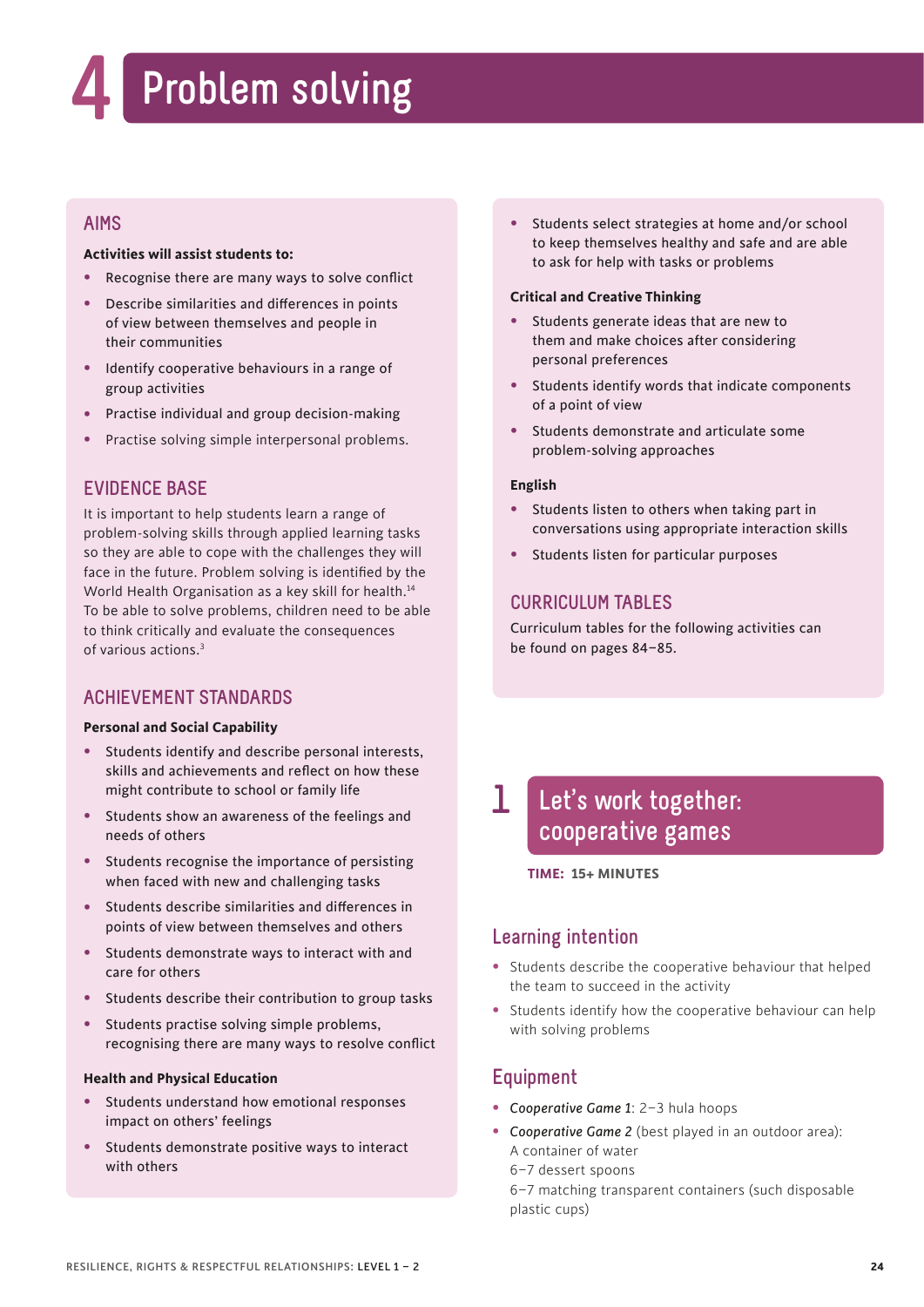#### **Method**

#### **COOPERATIVE GAME 1: THREADING THE HOOP**

- **1** Have the students form a large circle and join hands. Break the circle and place a hula hoop between two students in the circle. Without releasing hands, the group must pass the hoop around the circle and end at the starting point. You can introduce a second or third hoop into a different section of the circle to decrease the amount of time children spend waiting for the hoop to arrive near them.
- **2** After the game ask:
	- *What did we do to help solve the problem of passing the hoop without breaking hands?*
	- *When can we use these skills to make our classroom a friendly and effective learning place for everyone?*
	- *What sorts of things slowed the group down in solving our hoop problem?*

#### **COOPERATIVE GAME 2: PASS THE WATER**

- **1** Divide students into groups of four. Line them up and arrange for each line to radiate out from the container of water. Place the transparent cup at the end of the line furthest from the central point occupied by the container of water.
- **2** The leader of each team stands closest to the bucket. Give this person a spoon
- **3** Explain that the leader is going to fill the spoon with water and then the spoon is going to be passed from one person to

## **2 Dante's got problems**

#### **TIME: 35+ MINUTES**

#### **Learning intention**

- Students predict possible outcomes in a range of problem situations
- Students think of possible options to solve problems
- Students consider the positives and negatives of a range of choices available in a problem situation
- Students identify what they think the best option would be in a problem solving situation

#### **Equipment**

- Six hula hoops
- Poster sized paper and thick texta
- Room to move

#### **Method**

**1** Explain to the class that you will read them a story, the story of Dante and the Feathery Problem (see next page). As they listen, they will need to think about which characters in the story have a problem.

the next along the line, with the aim of spilling as little water as possible. When it reaches the last person they tip the water into the container and then the spoon is quickly passed back to the start and the action repeated. This should go on for a couple of minutes and then you call stop and see which container has the most water.

- **4** After the game, ask:
	- *What sort of actions helped your group to spilling the least amount of water while being as quick as possible?* (e.g. encouraging, concentrating, noticing each other.)
	- *How and when can we use these skills in the classroom to make it a friendly and effective learning place for everyone?*
	- *What sorts of things slowed the group down in solving our problem?* (e.g. getting too excited, rushing or pushing.)

#### **Review**

Review the learning intentions. Ask students to think about what the game showed them about cooperative behaviour and problem solving.

#### **COACHING POINT**

These games can help build a sense of group belonging and pride which is particularly important for students who are more anxious in social situations or who are not well connected to their peers. To build a greater sense of connection, mix students away from their friends when forming the circles or teams.

- **2** After you have read the story, ask the students to point out who has a problem. Ask:
	- *What feelings would Dante be having?*
	- •*Is it a good idea for Dante to keep his problem a secret?*
	- *What might happen if he doesn't ask for help?*

 Point out that sometimes problems just get bigger and bigger if we keep them a secret. When we have a problem that is too big to solve by ourselves, it is a good idea to get help.

**3** Invite the class to play a creative thinking game with you to plan a happy ending for the story. Assemble in a circle. Invite students to put on their creative problem-solving hats (mime this action).

Place one hula hoop on the floor in the middle of the circle and stand a volunteer in it as Dante.

Ask Dante: *What is your problem? Do you need some help?* Ask the class: *Who can think of an action Dante can take to solve the problem?*

 As students make their suggestions, add a hula hoop next to the central one occupied by Dante. Ask a volunteer to stand in the hoop and show what this strategy would look like in action (e.g. telling mum, calling the zookeeper, opening the window to let Rainbow out). Add hoops in a circle around Dante's central one until all the students' ideas have been played out.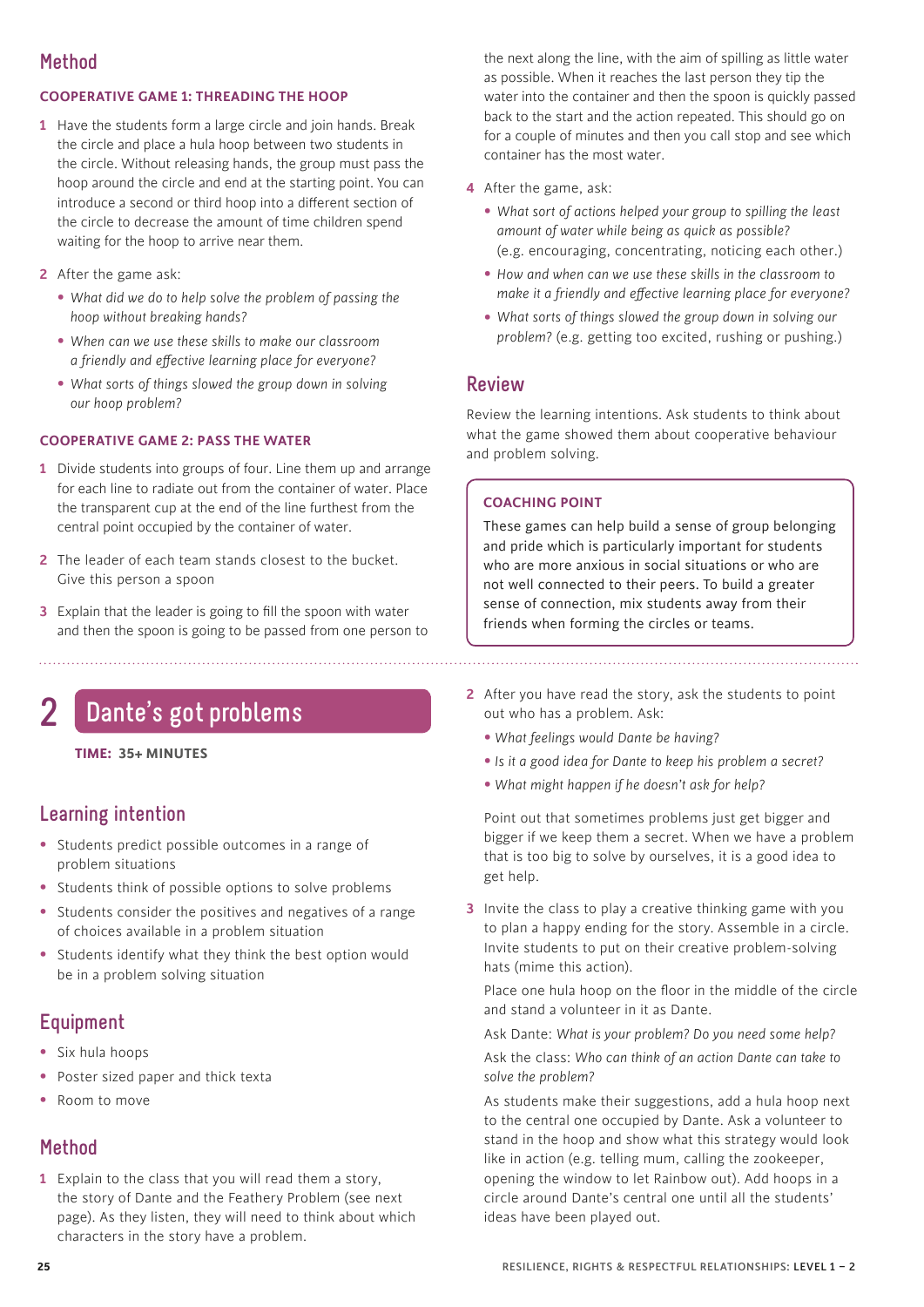Point out that the students have now completed an important step in problem solving. This is the step of *thinking of the different options*.



**4** Ask the remaining class members to come and stand beside the hoop that has the idea they think is the best one. Interview some of these students about why they think this is the best solution.

 Point out that they have now completed another important step in problem solving. This is the step of *thinking about all the positives* or the '*up*' sides of the different ideas.

**5** Invite the class to now move to one of the hoops where they can see there is a down side or something that might not be good about this option. Maybe something could go wrong for Dante or for Rainbow. Interview some of these students about what they think could be the down side of this option.

 Point out that they have now completed a third important step in problem solving – the step of *thinking about the negatives* or the '*down*' side of the options.

- **6** Explain that now they have thought about the different options, and the upside and downside, they can choose the one they think is really the best. Invite everyone (including those who were the players demonstrating the different options) to move to their final choice. Make some observations about the diversity of choice. Point out that often there is more than one way to solve a problem.
- **7** To follow-up, arrange for class members to make a picture with a caption to show the happy ending they have chosen for the story.

#### **Review**

Review the learning intentions by describing the problemsolving process they worked through in helping Dante to solve his problem (display this for future reference). Invite students to think about and share of examples of when they might use this process.

#### **COACHING POINT**

Remind students that when problems start out small, we can often deal with them on our own, using our strengths and coping strategies. But sometimes problems can get big and it is important to know when to ask for help. Our feelings are good at telling us when things are getting too hard to manage on our own. Our heart can start beating faster, we can get hot and sweaty, we might cry easily or get angry. Sometimes it can be hard to sleep. It is important to listen to these feelings. They might be telling us it is time to ask for help.

#### **DANTE AND THE FEATHERY PROBLEM**

Every Easter, Dante loved to join in the local community egg hunt. This year he found a very special egg. It was tiny and blue with rainbow coloured speckles. Clearly it was not for eating, so he took it home to put on his shelf of interesting things.

The days passed and all the Easter eggs were eaten. The special egg held pride of place on his shelf and had been admired by his mum, sister and friends. One night, just before hopping into bed, he noticed that his special egg was not on the shelf. He called out to his mum and sister asking if they had seen it. Both said 'No'. Dante crawled around on the floor looking for it, but the egg was nowhere to be seen. He stormed to his sister's room yelling, 'I know you took it.' His sister just screamed back, 'No I didn't!' and slammed her door.

Later that night as Dante slept, he was woken by a soft fluffy, ruffling sound that seemed to be coming from under his bed. Ever so cautiously he tipped his head over the edge of the bed to peer underneath. Snuggled up in the furthest corner near the wall was a strange looking bird-like creature. It had a bright orange beak that curled up in a twirl and a matching blue horn, a bit like a unicorn's, on its head. Its feathers were the colours of the rainbow. When it saw Dante looking it, it winked and chirped. Dante slid under his bed and gently picked up the creature. The creature tickled him under the nose with its feathery wing. The next morning Dante woke up with his newfound pet cuddled in his arms.

Oh dear, there was a problem! 'No Pets' was the rule in his apartment block. But this was no ordinary pet. Dante decided that he would keep the creature in his room and not tell a soul. He would call it Rainbow and it would be the pet he had always wanted. He found some cushions and put them under his bed. He snuck into the kitchen and found some bread crumbs to feed Rainbow.

When Dante arrived home from school the next day he ran into his room, so excited to see Rainbow. Aghhhhh… the cushions were all chewed up, with bits thrown everywhere. Dante heard a flapping sound and looking up he saw Rainbow perched on the top of his cupboard.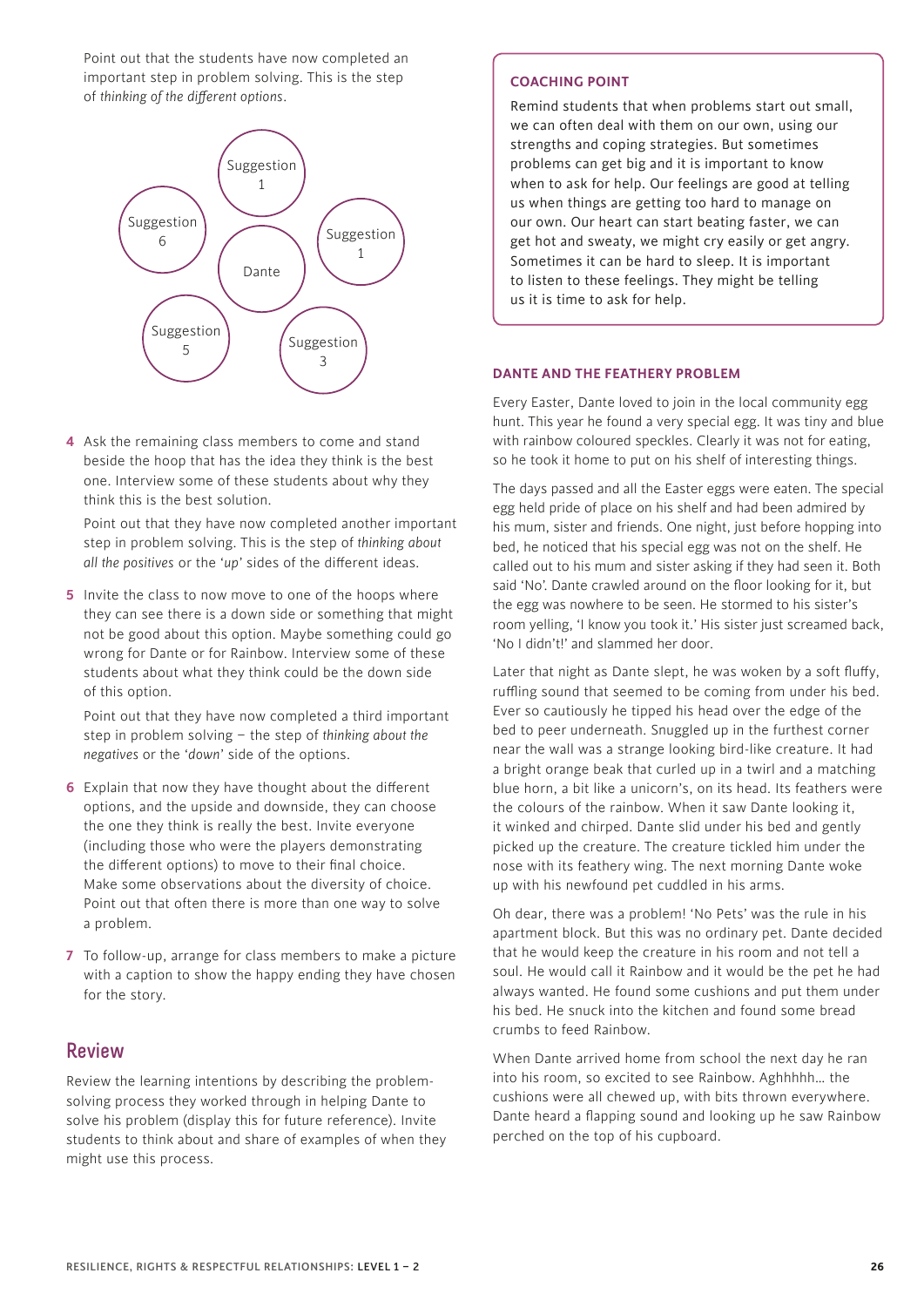He was no longer a sweet little creature; he was the size of a large chicken and he was hungry! Dante sprinted to the kitchen and brought back a whole loaf of bread. Rainbow flew down and gobbled it up in three big mouthfuls. Dante heard his mother coming so he opened his cupboard and stuck Rainbow inside.

The next day when Dante woke up, the cupboard was bulging and he could hear munching noises. 'Oh no', thought Dante, 'Rainbow is hungry again!'

He ran to the kitchen and brought back a box of cereal. When he opened the cupboard, Rainbow burst out and swallowed the whole cereal box! Rainbow was as big as a bear and there was nothing left in the cupboard. Rainbow had eaten all Dante's clothes! 'Aaaagh', thought Dante! 'Rainbow is too big to hide! He is too hungry to feed! What should I do?'

## **3 Real world problems**

**TIME: 40+ MINUTES**

### **Learning intention**

- Students use the problem-solving model to help them identify options for children experiencing problems
- Students identify possible sources of help
- Students describe and enact problem-solving and help-seeking strategies

### **Equipment**

- Six hula hoops
- Lots of options checklist
- Room to move

#### **Method**

- **1** Review the hula hoop problem solving model in Activity 2. Explain to the students they will use a similar model to think about how to help some children solve some real life problems they are having.
- **2** Explain that first you will read the story. Then the class will think up different options and act them out so we can see how the different ideas might work. Then we will look at the up-sides and the down-sides of the options. Then each of us will choose what we think is the best option.
- **3** Arrange the students in the problem-solving circle with their thinking hats on. Place the hula hoops at the ready. Read one of the scenarios provided (or devise your own). Use the role playing model to work on the problem.
- **4** Refer to the *Lots of options* checklist provided (next page) to help prompt ideas for different options. Encourage a spirit of helpfulness as the class gather to think about what might be helpful to the child in need.

#### **SCENARIO 1**

Josiah was walking out the gate of school in the afternoon with his friends when a Grade 5 boy pushed past him saying, 'Get out of my way, brownie'. It was the same big boy who said nasty things to him in the playground, like 'if you tell anyone I will hit you really hard'. He was scared to be near the boy. He didn't like it when people said mean things about the colour of his skin. What could Josiah do?

#### **SCENARIO 2**

Aisha was worried about her friend Trisha who never had very much food at lunchtime. Sometimes it was annoying because Trisha would try to take things from Aisha's lunchbox. One day they had an argument about this because Aisha wouldn't share her lunch. Trisha started crying and ran away to the corner of the playground. What could Aisha do?

#### **SCENARIO 3**

Leo was often in trouble for forgetting to bring his reader back to class. He didn't like to tell the teacher that this was because when he stayed the night at his mum's house, things were very rushed in the morning. It was not like staying with dad where everything was organised and dad asked him questions to help him remember his things. He didn't like to tell his mum because his mum might get cross. He didn't like to tell his dad, in case he said bad things about his mum. What could Leo do?

#### **SCENARIO 4**

Malika was going to stay with her grandma for a few days while her mum went to hospital to have a new baby brother or sister. Malika liked playing at her grandma's house, and she liked her grandma's cooking very much. But she didn't like the dark corridor and the dark bedroom so far away from her grandma's room. She didn't like the scary feeling of being far away from her mother at night. She was scared she would not be able to get to sleep. She was scared she would wet her bed if she wasn't brave enough to go down the corridor to the toilet in the night. What could Malika do?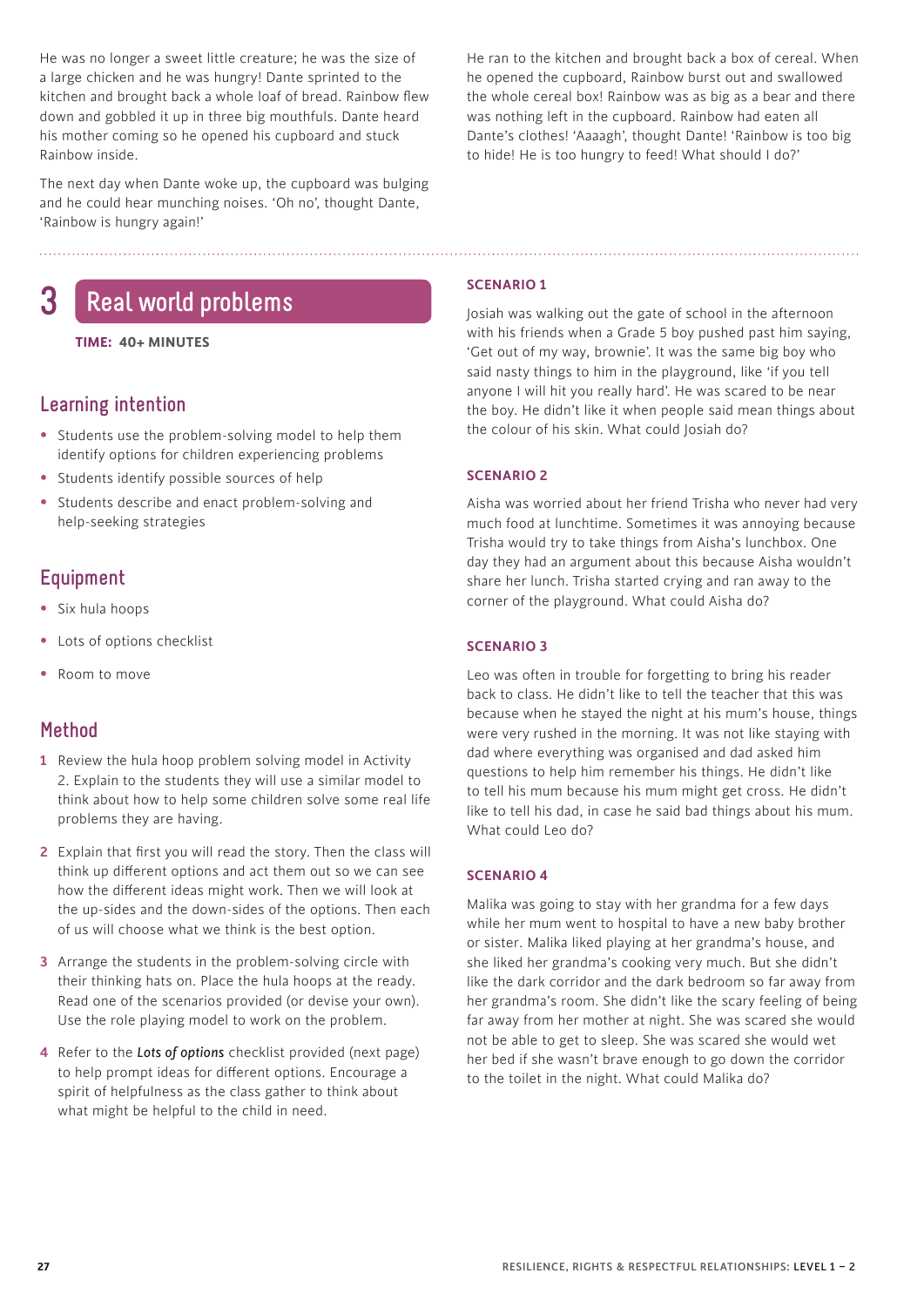#### **Review**

Conclude the activity by inviting students to review the learning intentions. Ask: *Has the activity helped them identify lots of options for people who are experiencing problems? How? Has the activity helped them to think about different sources of help for people who have problems? How?*

#### **COACHING POINT**

Reuse the problem-solving model from time to time to work with the class to solve 'real world' problems. Collect ideas from them about what sorts of problems you could work on. Set some clear rules about no real persons and no real names. Choose scenarios that represent commonly occurring challenges.

#### **Ignore it Count to 10 Take a deep breath Tell them to stop Walk away Put your hands behind your back Say sorry Make a joke Smile Ask a friend to help Suggest a different activity Ask for suggestions: What way do** *you* **think would be good? Squeeze a toy Rock, paper, scissors Make a plan Tell a teacher Tell people how you feel Talk to a parent Agree to take turns LOTS OF OPTIONS**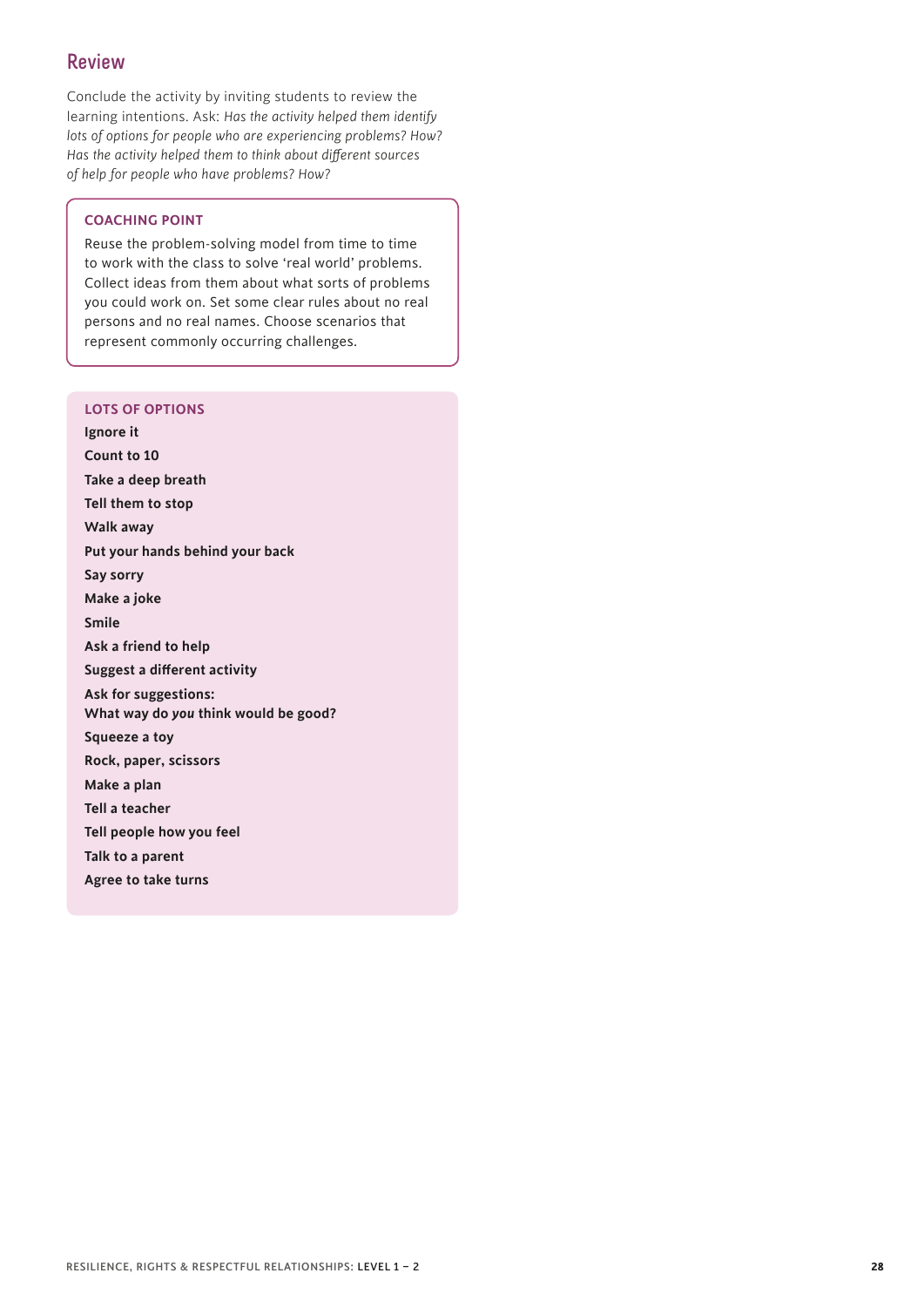#### **Reflecting on everyday practice**

- How do you deal with problems in your personal and professional life?
- What are the most common problems within your class?
- What role do you play in empowering and assisting your student to work through their problems?

#### **Extension activities**

- The students could choose one of the scenarios from Activity 3 and draw the solution they think will best help the character.
- Students could draw a picture of the hula hoops and include the problem and options as a way of visually recording the model.
- Encourage the students to notice how characters in books solve problems; share the ideas during circle time. This information could be collated into a chart of solutions that characters find helpful. Over time, the students could see problem-solving ideas that are used most often and/or are most helpful.

#### **Talking further**

• Encourage students to ask members of their families for help to solve problems. They could share the hula hoop model as a way for thinking about solving problems.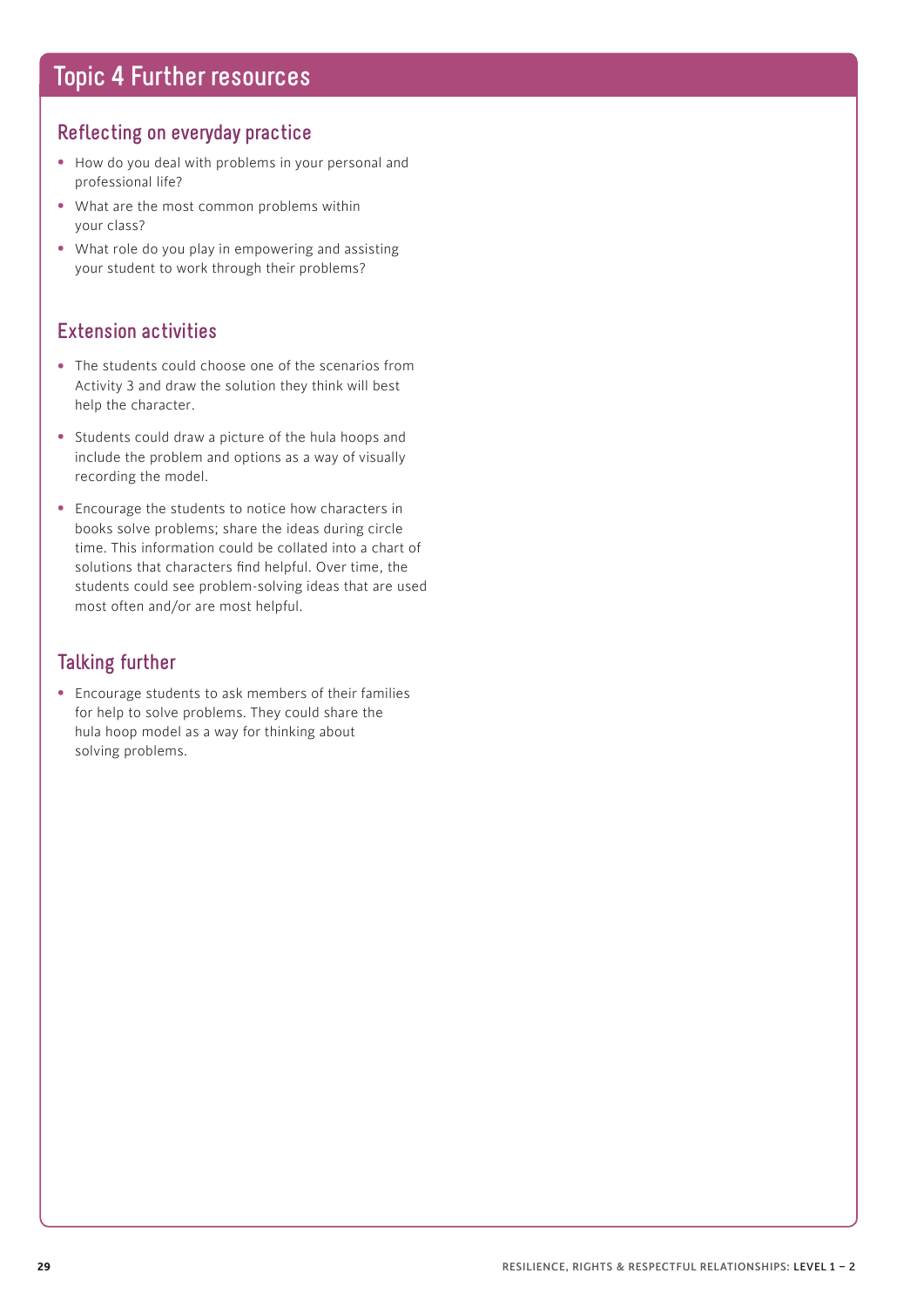# **5 Stress management**

#### **AIMS**

#### **Activities will assist students to:**

- Identify and describe personal coping skills and explain how these contribute to family and school life
- Discuss the ways in which students can use self-calming strategies to manage themselves in stressful situations.

#### **EVIDENCE BASE**

Stress is a normal part of life, especially as children get older. Children who cope better with life's stressors develop good mental health and wellbeing.10 Assisting students recognise their personal signs and symptoms of stress and develop effective strategies will help children cope with challenges in the future.

#### **ACHIEVEMENT STANDARDS**

#### **Personal and Social Capability**

- Students identify and describe personal interests, skills and achievements and reflect on how these might contribute to school or family life
- Students show an awareness of the feelings and needs of others
- Students recognise the importance of persisting when faced with new and challenging tasks

#### **Health and Physical Education**

- Students understand how emotional responses impact on others' feelings
- Students recognise how strengths and achievements contribute to identities
- Students select strategies at home and/or school to keep themselves healthy and safe and are able to ask for help with tasks or problems

#### **Critical and Creative Thinking**

- Students generate ideas that are new to them and make choices after considering personal preferences
- Students demonstrate and articulate some problem solving approaches

#### **CURRICULUM TABLES**

Curriculum tables for the following activities can be found on pages 86–87.

#### **The slow motion game for a calmer classroom 1**

**TIME: 10+ MINUTES**

#### **Learning intention**

- Students work collaboratively in a self-control game
- Students use the game to help them talk about the place of quiet time in helping them cope with challenge

#### **Method**

**1** Introduce the *Slow motion controller* game. In this game, everyone follows the leader, trying to copy them exactly, just as if they were part of a giant mirror. The leader moves in slow motion.

 Begin a slow movement, checking the class to see that they can keep up. Aim for a slow meditative style, like Tai Chi. After awhile you can name a child to take over as leader, emphasising the need for slow motion. Invite them to pass the leadership on when they have had a turn.

- **2** After the game, ask the class:
	- *What did you do to help you to be such a good mirror?*  (E.g. watch others carefully, control your body).
	- *How did the game make you feel?*
	- *What else can we do to calm our classroom down when it gets too noisy or fast?*
- **3**Point out that they have shown strong self-control in this game. This means they have taken charge of their body and made sure it is doing exactly what they are telling it to do. This is an important skill for the classroom.

#### **Review**

Review the learning intentions by inviting students to reflect on what they have learned from playing the game.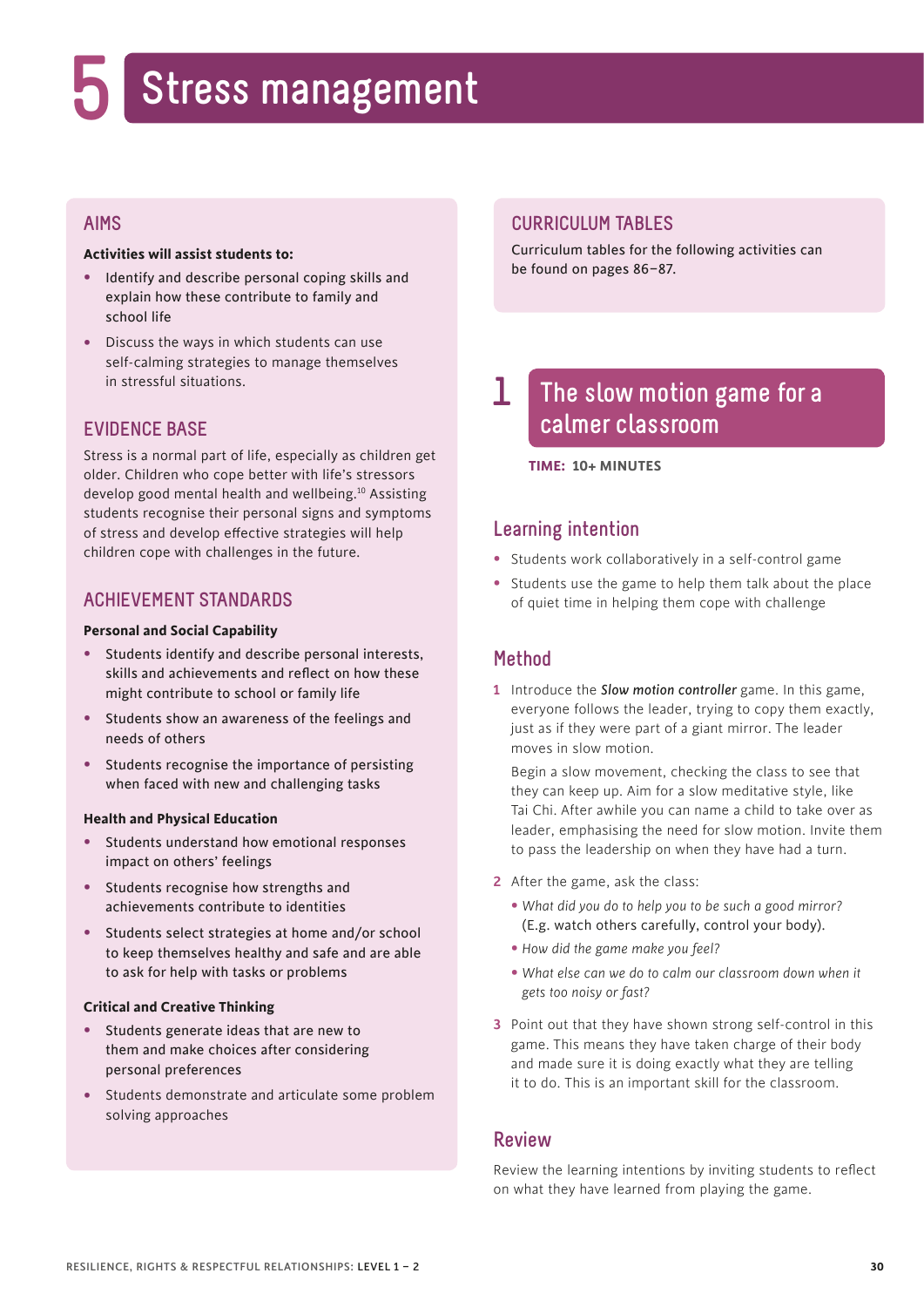#### **Learning intention**

- Students develop a definition of stress
- Students recognise how stress can be felt in the body
- Students identify experiences that can cause feelings of stress

#### **Equipment**

- 1 copy of the *Wibbly* handout
- Handout of *Wibbly feels stressed* for each student
- Large sheet of paper and pens

#### **Method**

- **1** Display the *Wibbly* handout provided. Introduce Wibbly who has come to class to ask for some help because Wibbly is feeling stressed. Ask:
	- *What do you think Wibbly means when Wibbly says 'feeling stressed'?*
	- *How does Wibbly look?*
	- • *What emotions do you think Wibbly is feeling?*

Revisit the language from the emotional literacy lessons such as worried, nervous, afraid, angry, scared.

Work with the class to build a definition for the word **stressed**. For example, stress is what a person feels when they are worried or feeling uncomfortable about something, and when this feeling lasts for a long time. Sometimes it can be when there is too much to do or something is hard, scary or new.

**2** Explain that because Wibbly is not very good at speaking, the class will have to guess what might have happened to cause Wibbly to feel so stressed. Ask them to paired share first and then contribute their ideas. Write some key words on the board.

 Distribute the *Wibbly feels stressed* handout and provide time for students to draw a picture in a thought bubble, showing what has happened to make their own Wibbly feel stressed.

#### **Review**

Invite students to review the learning intentions by asking them to reflect on what they learned in the activity. *Has the activity helped them to understand what 'stress' is?* Ask for a student to summarise this. *Has the activity helped them to think about how stress feels in the body?* Seek one or two examples. *Has it helped them to explore the kinds of things that can cause people to feel stressed?* Seek some examples.

#### **COACHING POINT**

It is important to highlight and reinforce that different people can find different things stressful. What worries one might be fun for another. So it is important for them to understand and respect differences between themselves and others.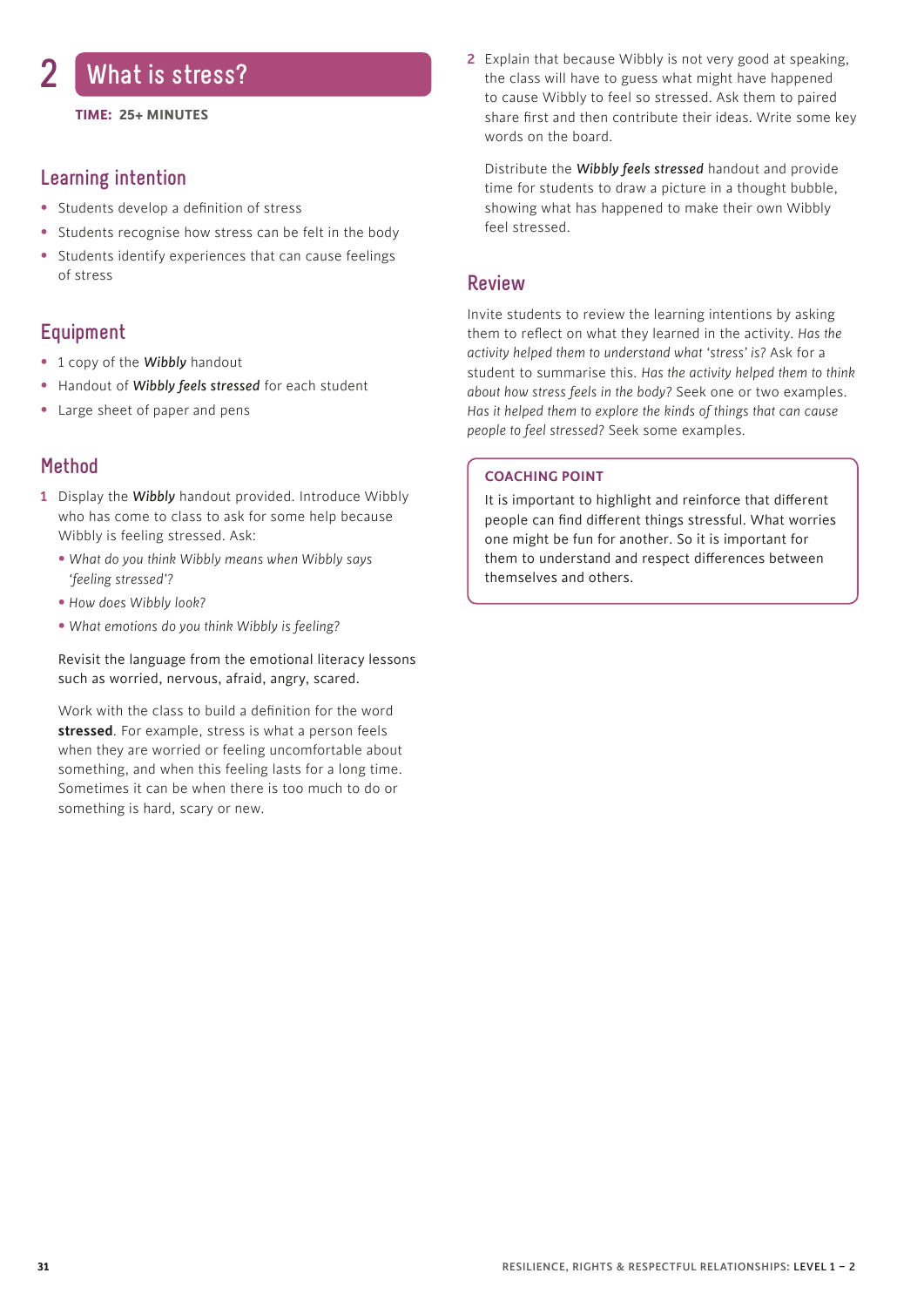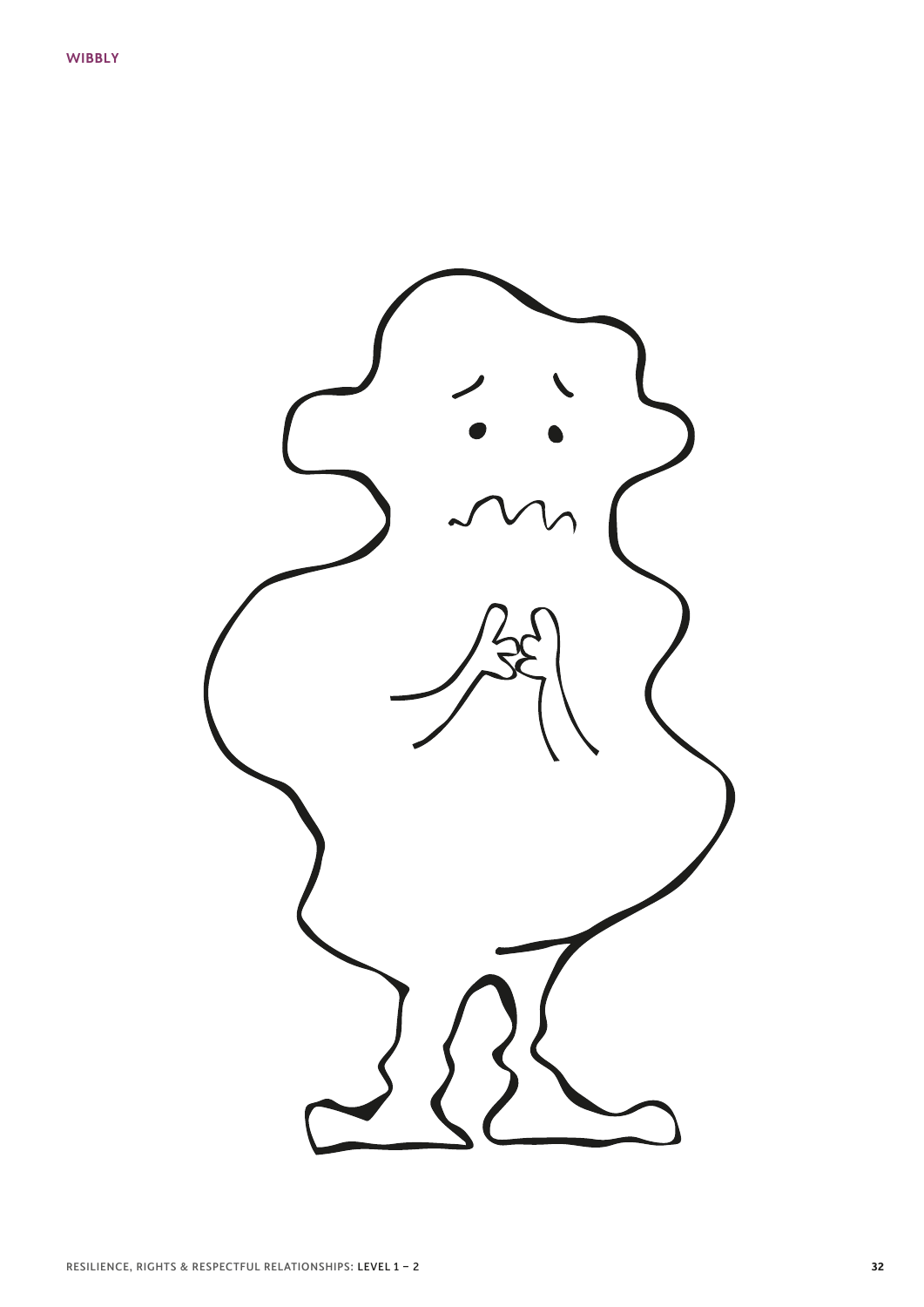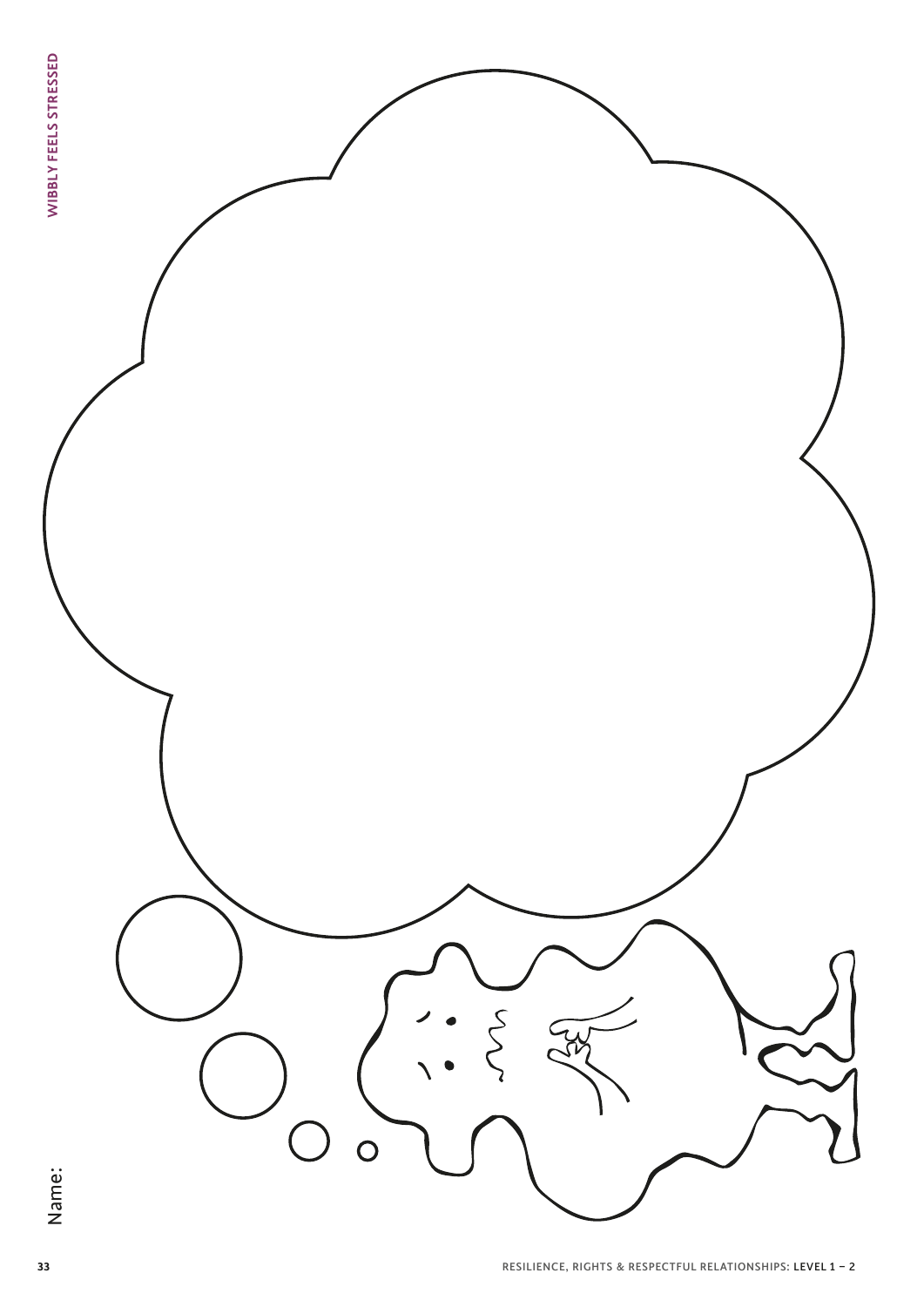**TIME: 35+ MINUTES**

#### **Learning intention**

• Students choose favourite strategies for dealing with their fears, anger and sadness

#### **Equipment**

- *Wibbly balloon* handouts (one per student)
- *Wibbly feels better* handouts (one per student)
- Pencils and textas

#### **Method**

- **1** Explain that the students are now going to help Wibbly, by suggesting things they find help them to calm down or to cheer up. Remind them of the cheering up and calming down strategies they developed in earlier activities (see Topic 3). Ask for some examples of the kinds of coping strategies they can recommend for Wibbly to try. Write the suggestions on the board. If needed add some from the list.
- **2** Tell students that they are going to make some big cheerful balloons for Wibbly to hold, and each balloon will have a helpful idea drawn onto it. Organise for students to work in small groups to discuss which suggestions they will choose to give Wibbly. Set a goal of choosing at least one different idea for every person in the group. When they have chosen, they will draw the ideas into the balloon templates and add some key words to help Wibbly understand the message.
- **3** Ask the groups to present their recommendations to the class. Gather all the balloons to make big bunches for Wibbly to hold onto, to help float out of the stressful day.
- **4** To follow up, distribute the *Wibbly feels better* handout, and ask students to draw or write a calming strategy in one balloon and a cheering strategy in the other for their Wibbly. Encourage them to share these pictures with their parents or carers.

#### **Review**

Invite students to review the learning intentions by asking them how the activity has helped them to identify a range of strategies to deal with stress, fear or anger.

#### **COACHING POINT**

Assemble the Wibbly display in a prominent place to help remind students of the many coping strategies they can use. Revisit as the term progresses.

#### **SOME EXAMPLE COPING STRATEGIES**

**Go and play Read a book Draw a picture Talk to yourself Pat a pet Play with friends Run around Sit quietly on your own Watch TV Play a computer game Hug your teddy Jump on the trampoline Sing a song Tell yourself,** *It's okay my fear will go away* **Talk with mum or dad Imagine you're on a sunny beach Fill your lungs like big balloons Listen to some gentle music Listen to lively music Count sheep jumping over a fence in a big green field Make a joke Ride a bike Eat something nice Write about it**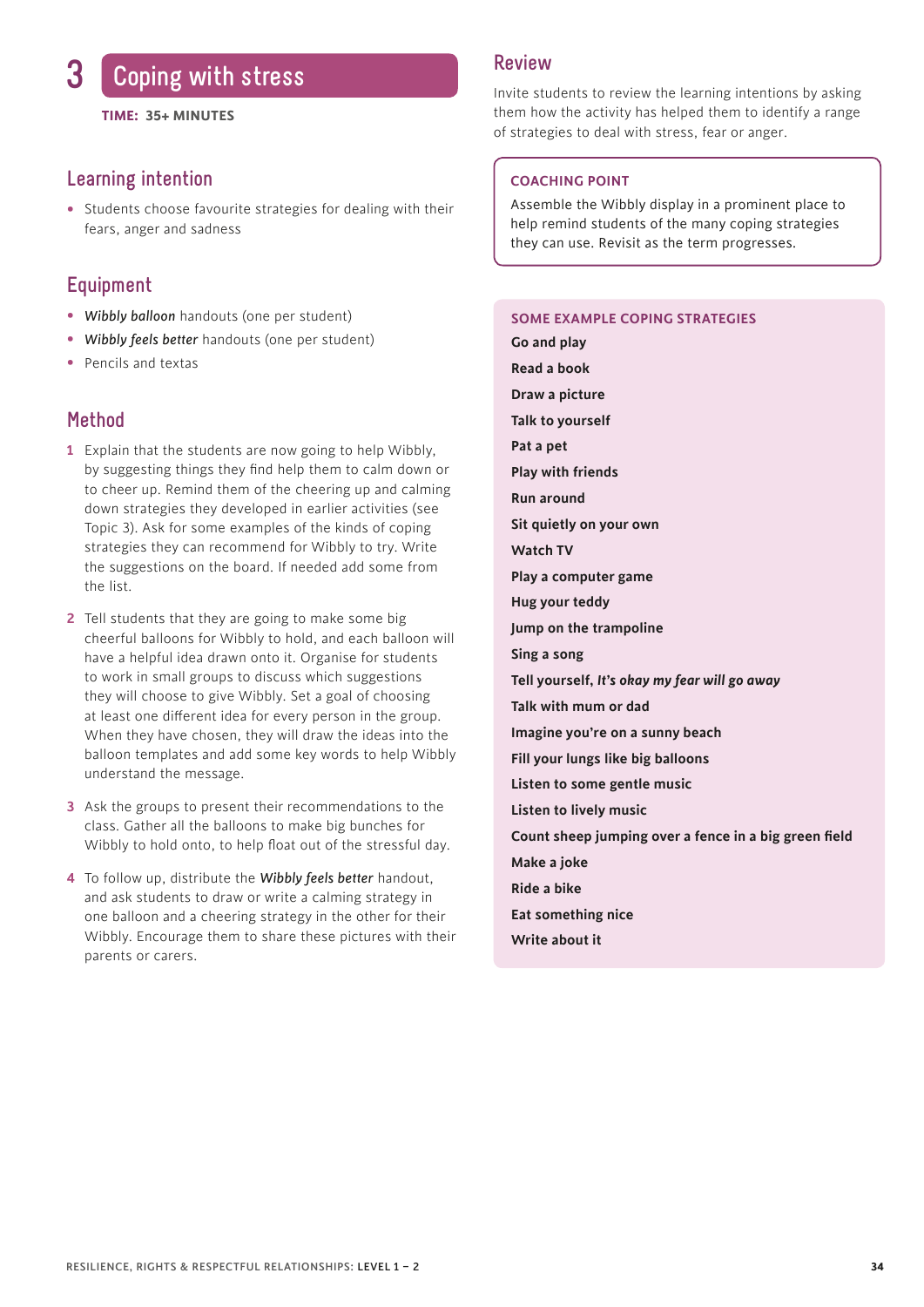#### **WIBBLY BALLOON**

Cut out balloon and attach strings from balloons to Wibbly.

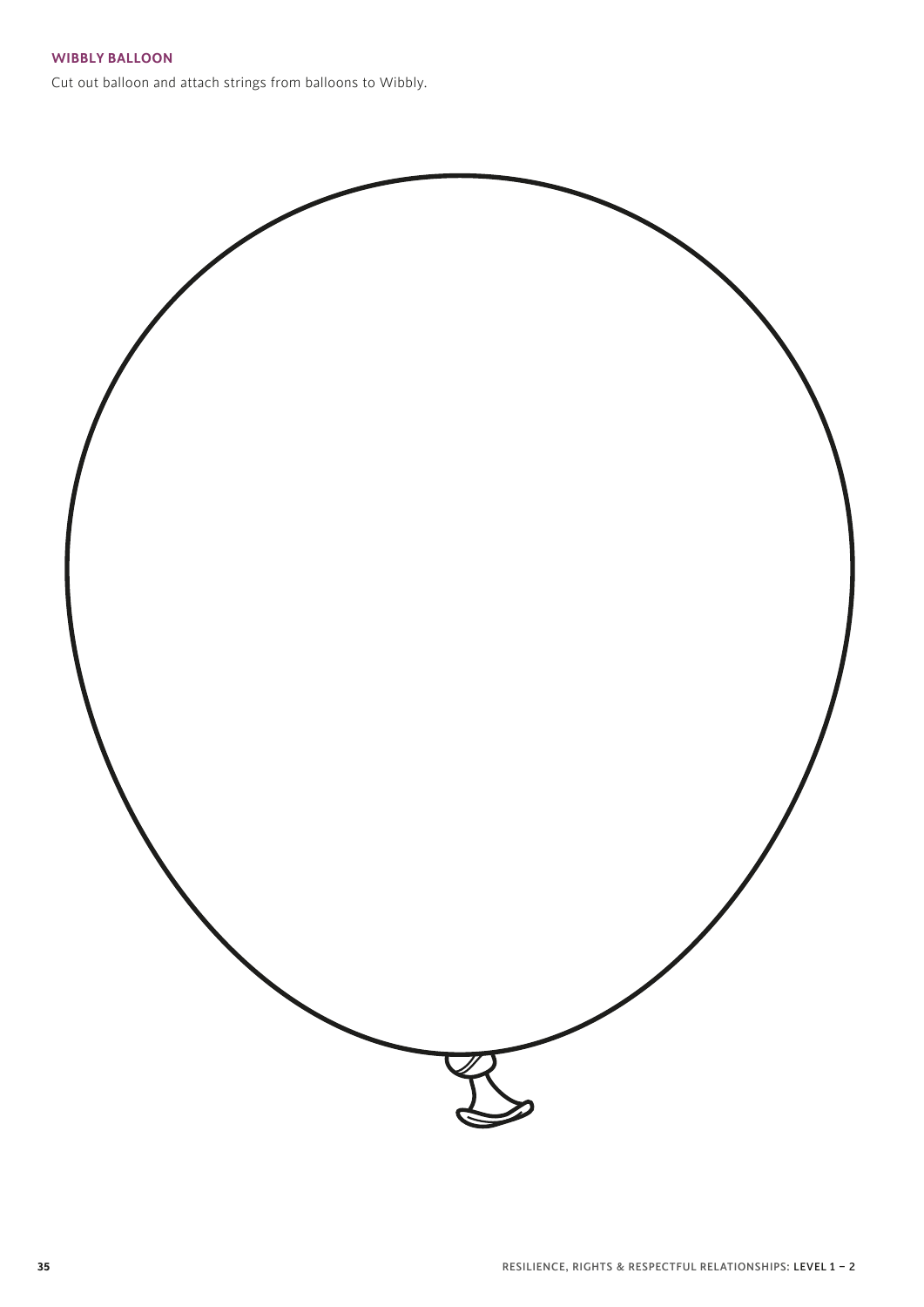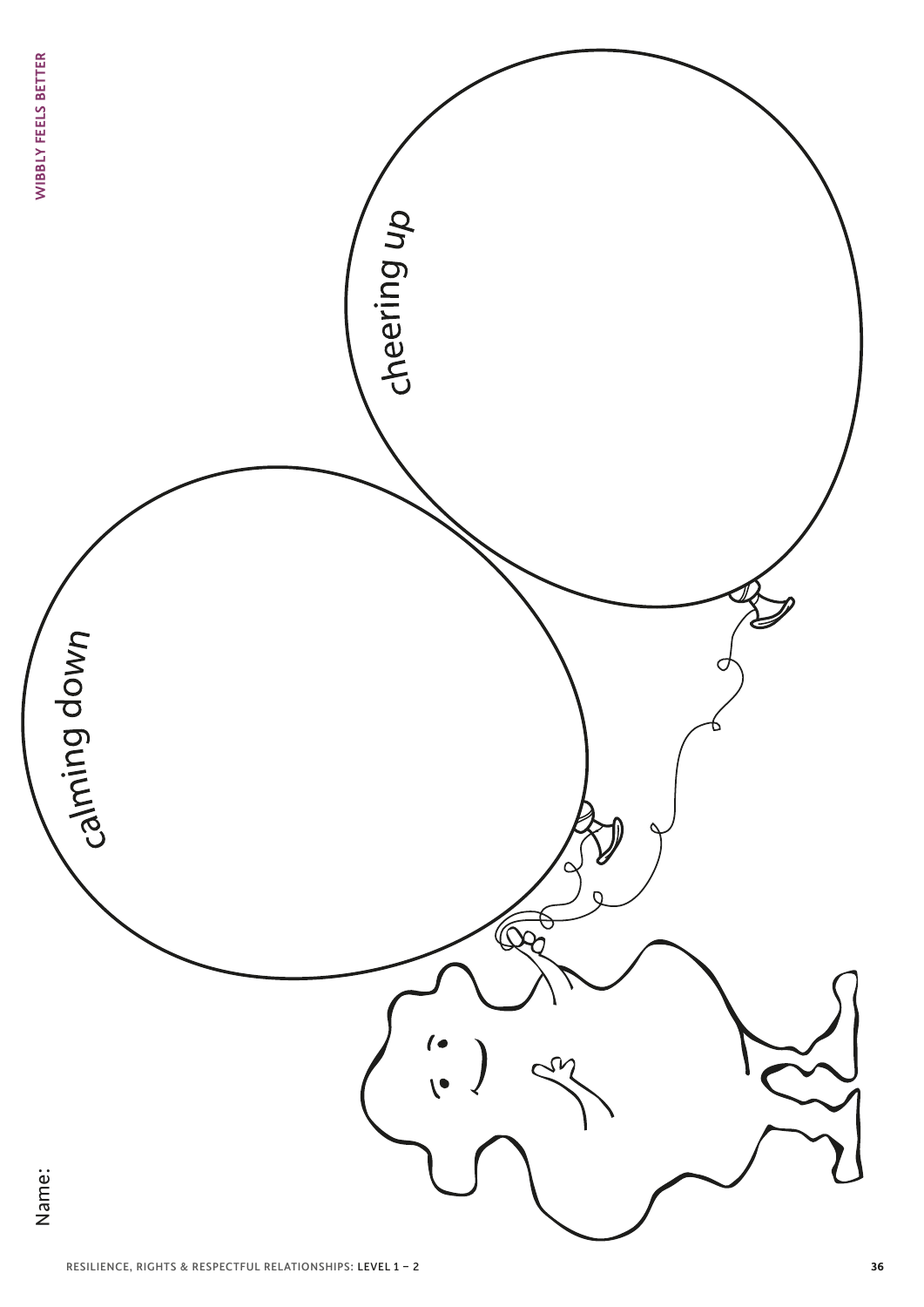## **4 Relaxation techniques**

**TIME: 10+ MINUTES**

### **Learning intention**

• Students practise a relaxation technique

## **Equipment**

• *Wibbly letters* handout

### **Method**

**1** Tell the class you have a letter from Wibbly. (*Wibbly letters* on page 35.) Read the letter.

 Ask for suggestions from the students. Write some key words on the board.

**2** Tell the students that they will try out two special relaxation exercises to see if they think they would work for Wibbly. Arrange for them to lie down on their backs (or if space does not allow, to sit with heads down on their desks). Use the script below or devise your own.

#### **MELTING MOMENTS**

Close your eyes. Scrunch up all your muscles so you are as hard as a block of ice. Hold tight. Now slowly let go. Scrunch up again. Now let go. This time imagine your block of ice is melting into the floor. Your muscles are getting softer as you melt. Let your fingers melt. Let your feet melt. Let your back melt. Now wiggle your fingers to wake them up. Wiggle your toes to wake them up. Open your eyes. Sit up slowly.

 Ask: *How did that exercise make you feel? Would you recommend this for Wibbly to try?*

Ask the students what they think floating cloud might be about. Then arrange for them to lie down again and listen to the story. (Use the script below or devise your own.)

#### **FLOATING CLOUD**

Close your eyes. Picture a fluffy white cloud. It is as gentle and soft as feathers. Imagine you are lying on this soft and gentle cloud. It makes your arms relax and feel floaty. It makes your legs relax and feel light and floaty. It makes your back feel soft. When you are all soft and settled, the cloud is going to slowly lift you up and take you for a ride. It is going to take you to a really nice place, to your favourite place. Can you imagine now what you can see in this special place. Is there something nice there? Is there something fun to do? Is there something peaceful there? In a moment your cloud will be bringing you back to the classroom. Imagine that it is gently setting you down now. Wiggle your fingers to show you are back. Wiggle your toes to show you are back. Open your eyes, and slowly sit up.

#### Ask:

- *How did that exercise make you feel? Would you recommend this for Wibbly to try?*
- *Which of the two exercises did you like best? Why?*
- *Could you try these at home when you are getting ready to sleep?"*

#### **Review**

Review the learning intentions by inviting students to reflect on what they have learned. Ask them whether the activity has helped them to practise a relaxation technique. Ask them for some examples of when they might use the relaxation technique they have practised

#### **COACHING POINT**

Children may require guidance about when relaxation activities, such as the one practised here, may be useful to help them to feel less stressed. Place the names and instructions for the techniques on a notice board with pictures and labels of when using these techniques can help. The activities can also be used as end of the day relaxation prior to the bell ringing.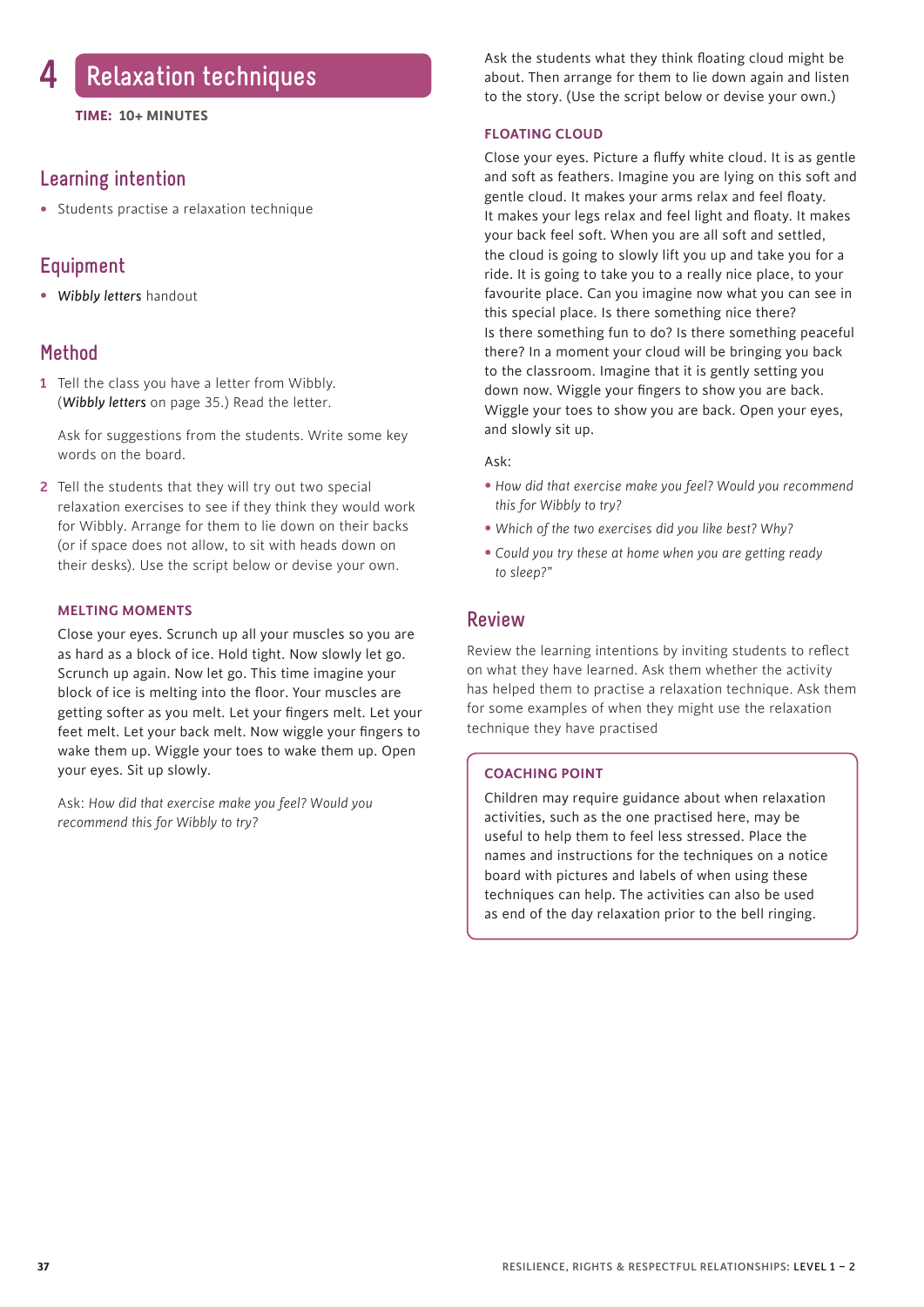12 Wobbly Lane **Stressville** Victoria 3125

Hello everyone,

I like your ideas for cheering me up and calming me down. I can't wait to try them. But I am wishing for one more thing.

What can I do to relax myself when I am lying in my bed at night, but still feeling too stressed to go to sleep? Have you got any tricks I can try?

Thank you! Wibbly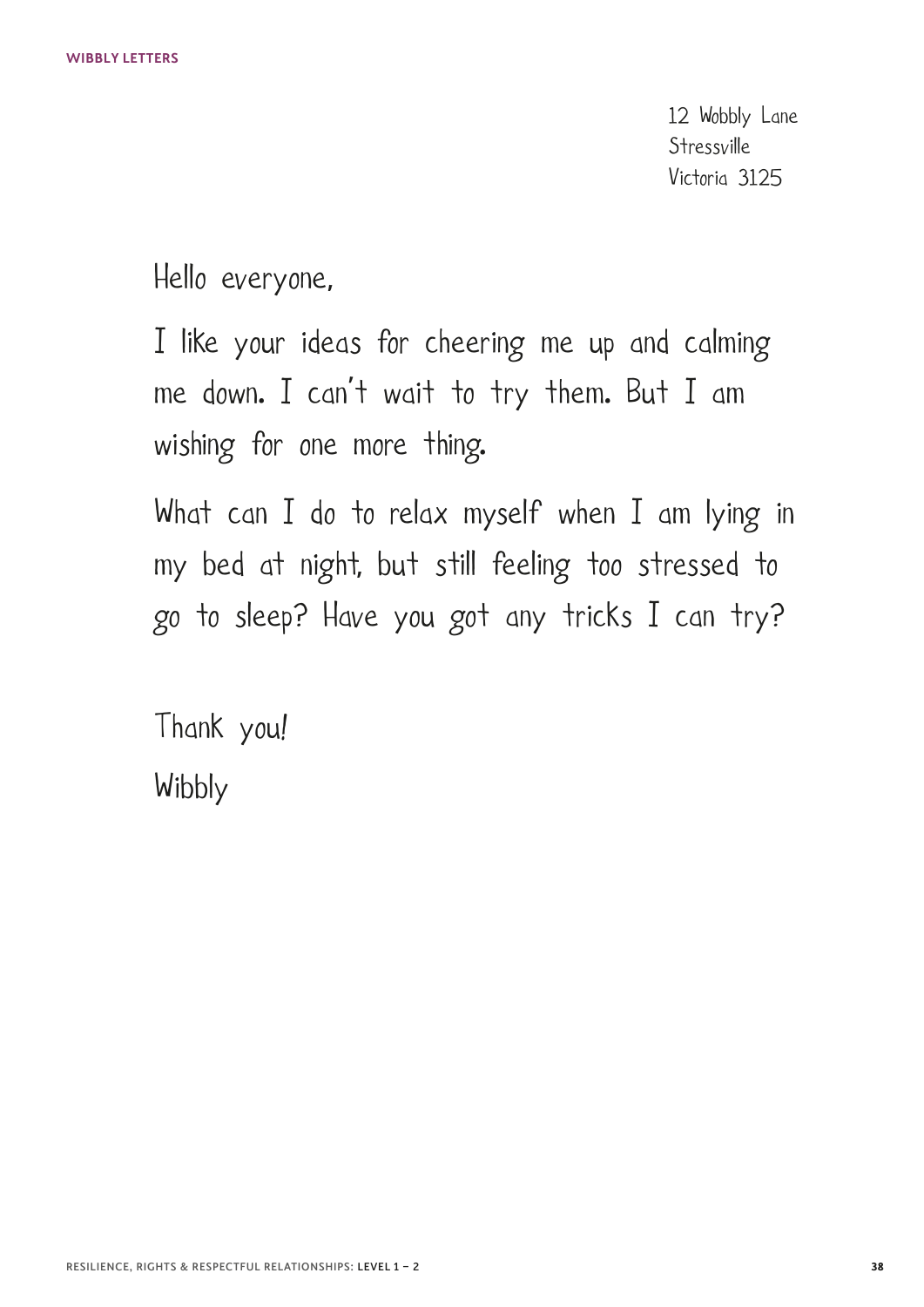## **Learning intention**

- Students provide a range of suggestions for helping people to de-stress.
- Students recognise there are strategies that can help a person to be calmer and more relaxed.

## **Equipment**

- Second *Wibbly letters* handout
- *Letter to Wibbly* proforma letter response handout
- Paper pens and envelopes
- Post box
- *Wibbly* handout (Activity 2) to be pinned on the board.

## **Method**

- **1** Inform the class that you have received another letter from Wibbly. Read the letter provided on the next page. Put the students in pairs and ask them to brainstorm some ideas about what Wibbly can do to make friends. Collect the ideas from the class. Encourage students to show their suggestion in action with short demonstrations or role plays.
- **2** Explain that everyone will write a letter to Wibbly telling Wibbly about some of the things that can be done to help Wibbly make new friends. The letters will go in the post box and we will read some out each day and then pin them up near *Wibbly*. Demonstrate a model for constructing a letter on the board.
- **3** Give students time to construct their letters and share the ideas in their letter with a partner. Arrange for students to post their letters in the classroom post box to be read at circle time over the following days/weeks.

## **Review**

Invite students to reflect on the learning intentions. Ask: *Has the activity helped students think of a range of suggestions for helping people (like Wibbly) who are feeling stressed to feel better? How?*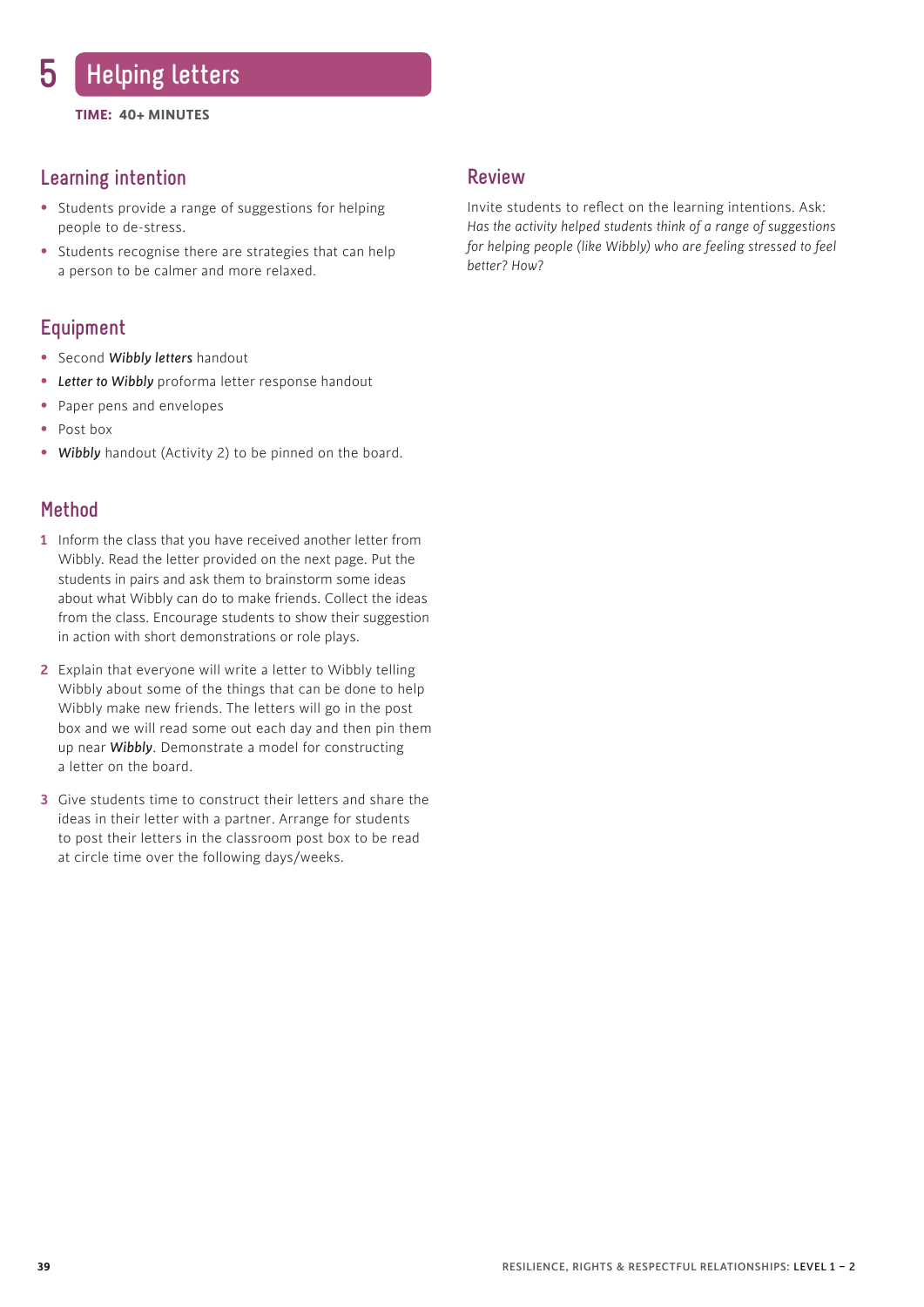12 Wobbly Lane **Stressville** Victoria 3125

Hello everyone,

I am very glad to have all your helpful ideas. Tonight I am going to try the Melting Moments and the Floating Cloud. But I have one other problem which I was too shy to tell you about at first, but because you have been so kind and helpful I feel I can now trust you.

I am very scared because I have to go to a new place to live and I need to make new friends. I have forgotten how to make new friends. Do you have any suggestions? I would be very glad to get your letters with some ideas for me to try.

Thank you!

from Wibbly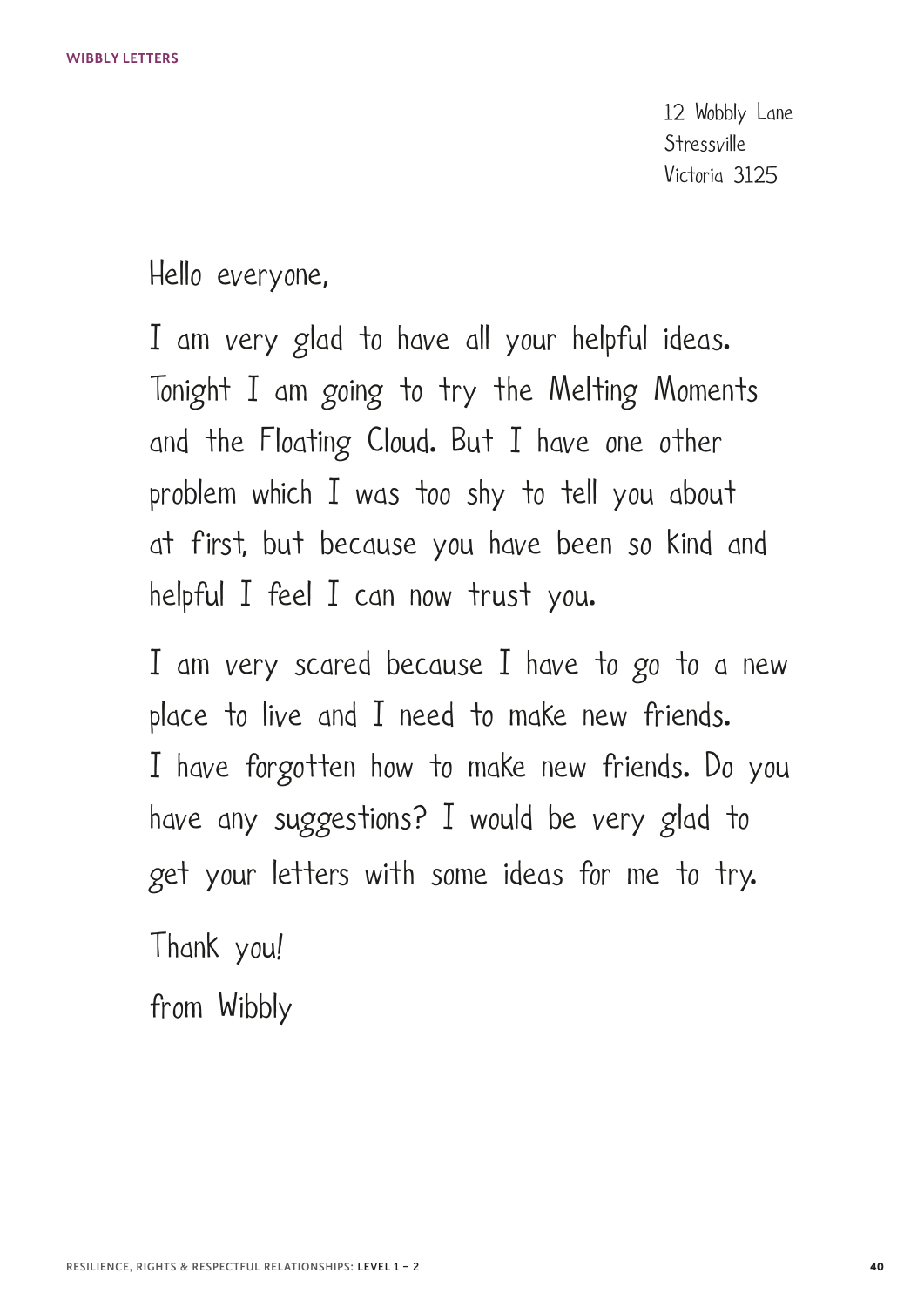# Dear Wibbly,

I am sorry to hear you are scared and stressed about making new friends. It is a yucky feeling. Here is an idea that might help you:

I hope this helps. From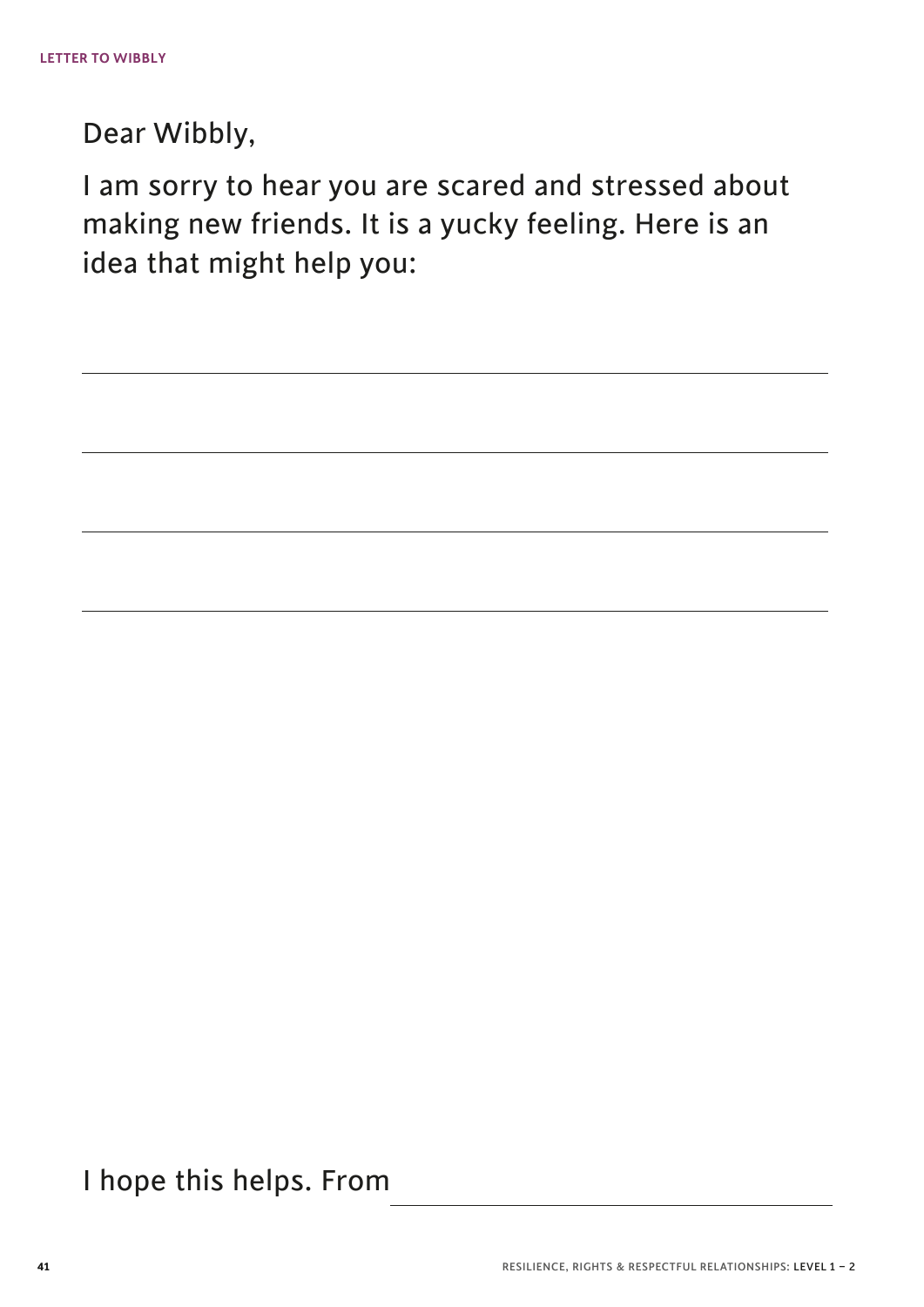## **Topic 5 Further resources**

## **Reflecting on everyday practice**

- What strategies do you use to deal with your own stress?
- How do you manage stressful situations in the classroom?
- How can you structure times in the week to practise activities such as exercise, relaxation, creative expression for your students?
- What strategies does your school have in place to create a calming environment for students?

## **Extension activities**

- The students could draw a picture of Wibbly after Wibbly has used one of the de-stressing suggestions. Ask: *What does a relaxed Wibbly look like?*
- Students could volunteer to create their own meditation to be used in the class. They could model it on the *Floating Cloud* visualisation.

## **Talking further**

- Encourage students to talk with parents or carers about what they like to do to relax when they feel stressed.
- Ask students to try some relaxation exercises at home.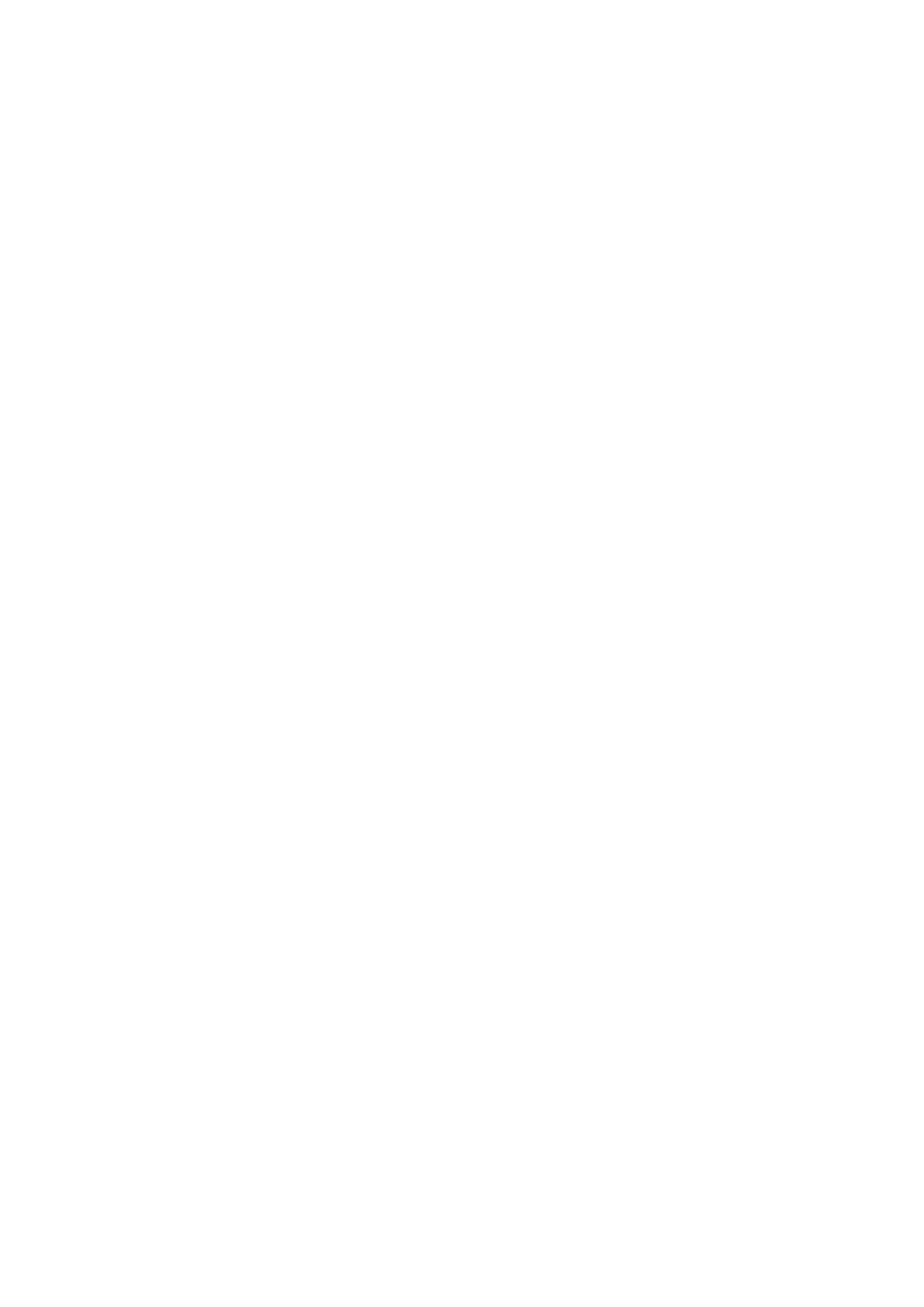# **6 Help-seeking**

## **AIMS**

#### **Activities will assist students to:**

- Practise solving simple interpersonal problems
- Identify ways to care for others, including ways of making and keeping friends
- Discuss the importance of seeking help when dealing with problems that are too big to solve alone
- Practise seeking help from adults and peers.

## **EVIDENCE BASE**

Children can experience all kinds of challenges as they grow and develop. The help-seeking behaviours of children are fundamental to their mental health and wellbeing. Encouraging and fostering help-seeking behaviours is one way to improve mental health and wellbeing.<sup>15</sup> It is important to work with students to make sure they are aware of help-seeking avenues and are confident to seek help from an appropriate source when needed.

## **ACHIEVEMENT STANDARDS**

#### **Personal and Social Capability**

- Students identify and describe personal interests, skills and achievements and reflect on how these might contribute to school or family life
- Students show an awareness of the feelings and needs of others
- Students recognise the importance of persisting when faced with new and challenging tasks
- Students demonstrate ways to interact with and care for others
- Students describe their contribution to group tasks

#### **Health and Physical Education**

- Students understand how emotional responses impact on others' feelings
- Students recognise how strengths and achievements contribute to identities
- Students select strategies at home and/or school to keep themselves healthy and safe and are able to ask for help with tasks or problems
- Students demonstrate positive ways to interact with others

#### **Critical and Creative Thinking**

- Students generate ideas that are new to them and make choices after considering personal preferences
- Students demonstrate and articulate some problem-solving approaches

#### **English**

- Students listen to others when taking part in conversations using appropriate interaction skills
- Students listen for particular purposes

## **CURRICULUM TABLES**

Curriculum tables for the following activities can be found on pages 88–89.

# **1 The life raft game**

**TIME: 10+ MINUTES**

## **Learning intention**

- Students work collaboratively in the game
- Students use the game to help them identify friendship skills for peer support

## **Equipment**

- 6–8 hula hoops
- Music

## **Method**

**1** Distribute six to eight hula hoops in the space (depending on the size of your class). Ensure there is plenty of room between each of the hula hoops.

 Explain that the hula-hoops are the life rafts. The space around them is the sea. When the music plays, everyone is swimming around in the sea. When the music stops this is a sign the shark is coming, and everyone must get into a life raft. To be safely in, they must have both feet inside. However, when they swim for the life raft they must move silently and in slow motion, so the shark does not see where they are.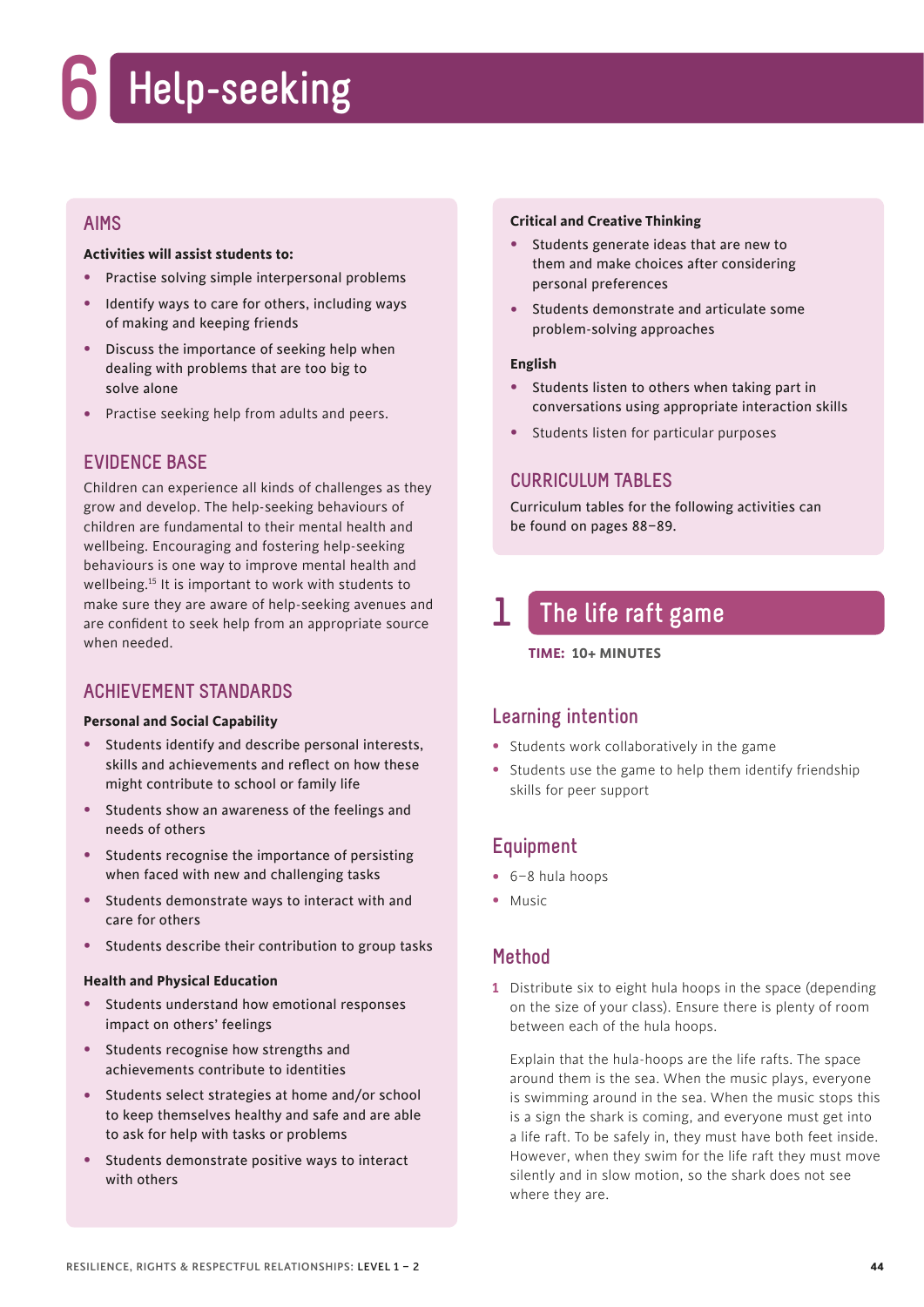The aim is to get everyone into a life raft and to keep still and silent until the shark is gone. When the music plays everyone must swim again.

- **2** Before you start the game, ask the children to demonstrate how they'll help each other get inside a hoop, or signal where there is room for those who cannot fit on other life rafts.
- **3** Play a few rounds of the game. If the group needs more challenge, remove one of the life rafts. After the game, ask:
	- *What did you do to help each other in this game?*
	- *What would happen if nobody helped anyone else in this game?*
	- *Where do you need to use those same helping skills in real life – in the playground, classroom or home?*

# **2 I can help my friends**

#### **TIME: 20+ MINUTES**

## **Learning intention**

• Students practise skills in peer helping

## **Equipment**

• *Helping scenarios* (print off copies and cut up for the class to use)

## **Method**

**1** Ask the class to work with you to build a description of what a good friend does. Collect ideas and put key phrases on the board. Emphasise the importance of the actions that the class have defined. Explain that the focus of the next activity is going to be helping friends when they have problems.

 As well as seeking help we can give help. We can use our strengths and be a good friend when we work to help others with their problems.

**2** Read through the following scenario (or devise one suited to your class).

#### **FIN**

 Fin was feeling sad. Her friend was not at school that day, so she went to play with her big brother on the other side of the playground. But her brother said, 'You can't play with us. You're much too little'.

#### **COACHING POINT**

Use of slow motion is an important safety mechanism in this game. If children are too excitable, practice moving in slow motion first, and play with half the class at a time.

Ask: *What can other children do to help Fin?* Collect ideas.

**3** Select a volunteer to be Fin. Put him/her in a chair at the front of the room and pretend s/he is sitting alone on the school bench. Invite students who have provided the helping ideas to take turns to demonstrate what the idea would look like in action. After each demonstration, ask Fin how that action would make him/her feel.

 Rotate children through the role of Fin and seek additional demonstrations or variations of the same suggestion.

**4** Organise students into groups. Give each group a peer support scenario to work on. Their job is to think of three different ways for other children to help the character with the problem. They can prepare pictures or short demonstrations to show their ideas to the rest of the class.

 Arrange for a reporting back. Read out the key scenario for the presenting group and invite them to share their suggestions. Ask other class members if they have additional suggestions to make.

**5** Affirm the students work in showing strong helping skills for their friends and schoolmates. Point out that it is good to be able to help friends solve problems, and that includes knowing when to get help from an adult as well. In future activities there will be a chance to learn more about help-seeking.

### **Review**

Invite students to review the learning intention by asking them to describe how they practiced helping friends. Ask for examples of when they might use these skills in everyday life.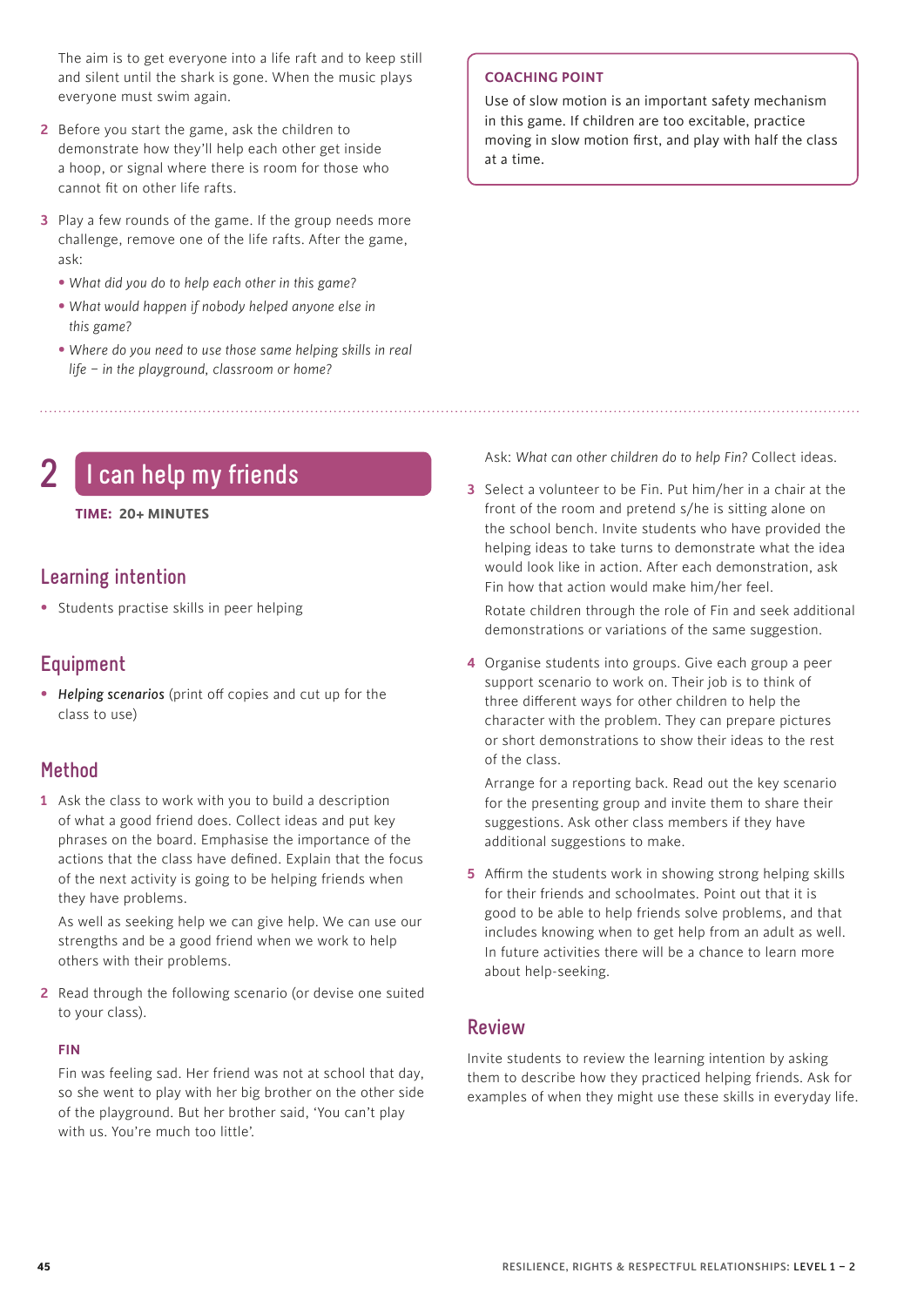Gus had a bad day. When Gus tried to join in the game his friend pushed him away and said, 'You are stupid so you can't play'.

# **What can other children do to help?**

Fung fell over in the playground while playing ball with his friends. His knee started to bleed. His friends didn't notice and ran away chasing the ball.

**What can other children do to help?**

Justina could not remember what the teacher had told them to do. She didn't understand the writing on the board. So she stopped and put her head in her hands. Her friend told her to stop daydreaming.

**What can other children do to help?**

Tami lost her new lunchbox somewhere in the playground. She started crying because she couldn't remember where she left it, and now the bell was ringing to go to class.

**What can other children do to help?**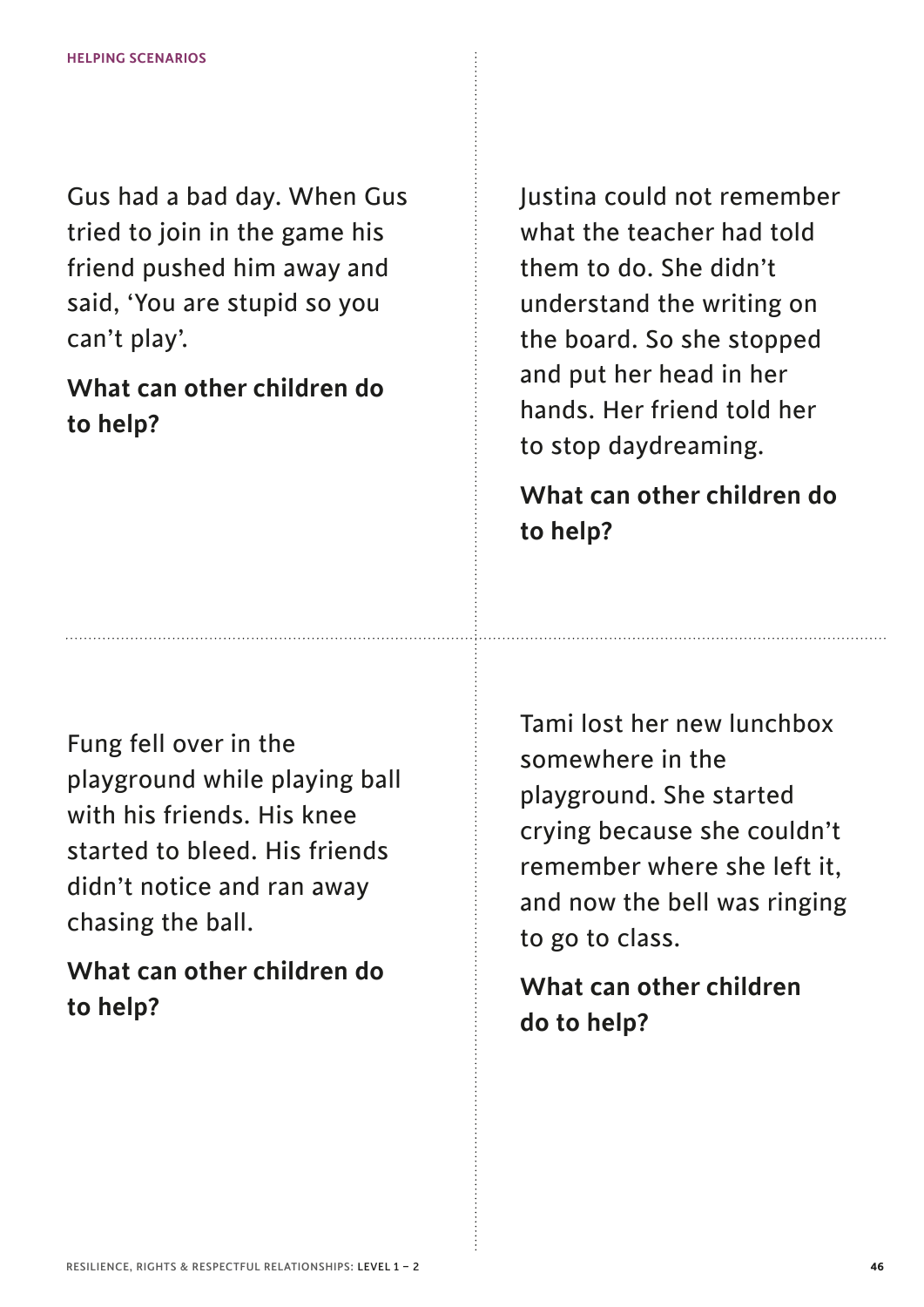## **Learning intention**

- Students discuss the types of situations in which they would be best to seek adult assistance
- Students understand the importance of finding the language to name problems when help-seeking

## **Equipment:**

• Helping scenarios (from Activity 2)

## **Method**

**1** Ask students to suggest some situations in which children should ask for adult help. Collect their ideas.

 Point out that it is important to seek adult help when someone is sick or hurt, or when something unsafe is happening. It is also important to get adult help if something is happening to make a person feel bullied, or scared, especially if this problem lasts for a long time. When the problem feels too big to solve on your own, this is a good time to get help.

 Explain that the next activity will give them a chance to practise their help-seeking skills.

**2** Arrange for them to role play in pairs. The person playing the adult will sit on a chair, and the person playing the helpseeker will arrive to get their attention and ask for help.

 Announce the scenario (use one of the *Help-seeking scenarios* from Activity 2, or devise one suited to your students). Give the pairs time to practise. Invite some different pairs to show their scenario.

Comment on the strengths and skills shown in the

scenarios. Emphasise the importance of saying what the problem is and saying they need help. Invite some replays to demonstrate how to do this.

Role reverse and work with a different scenario. Point out that it can be helpful to take a friend with you when you need to ask for help, especially if you are a bit scared to go on your own.

**3** Organise trios, with two help-seekers to approach the adult together. Provide a new scenario for the trios to use. Arrange for some trios to show their scenes.

 Note that sometimes seeking help can be hard, especially if we are a bit scared of the adults, we feel as if we have done the wrong thing, if we think our problem is too small, or that we will look silly. However it is important to remember that some problems can grow bigger if we don't seek help.

### **Review**

Ask: *Has the activity helped students to decide when it is important to seek help from an adult?* Ask for a few examples of situations that require help from an adult (e.g. when someone is sick, or hurt, or when something unsafe is happening). Ask: *Has the activity helped them to feel confident about asking for help if ever they need to? How has it helped them to do this?*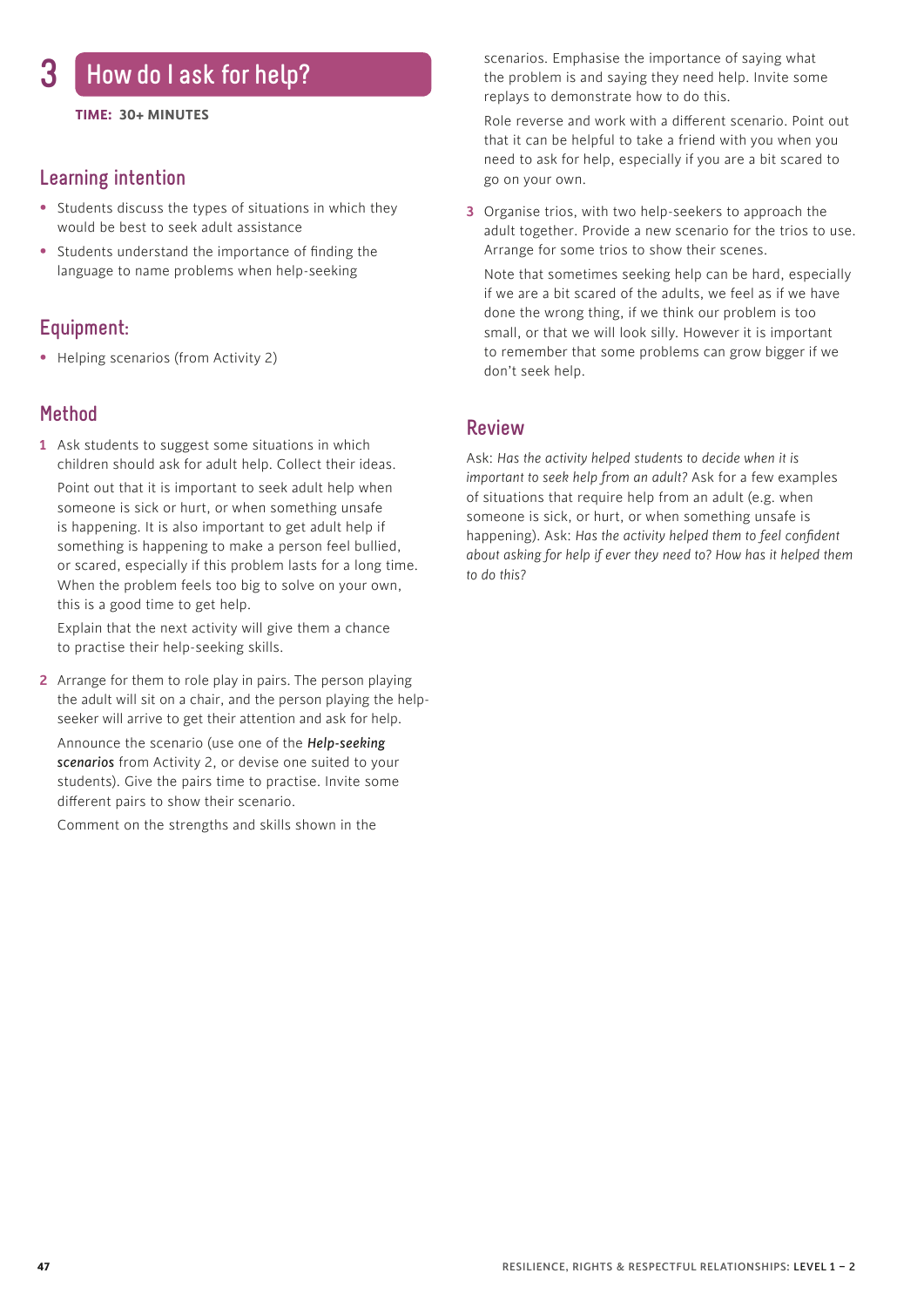**TIME: 20+ MINUTES**

## **Learning intention**

• Students identify the people in their lives from whom they can seek help

## **Equipment**

• The *Help-seeking hands* handout (one per student)

## **Method**

- **1** Explain that it is important to know who we can ask for help. We are going to think about people at home and at school who we know we could go to for help.
- **2** Draw a hand on the board. Explain that you use your five fingers because they are always with you to remind you that you have people you can trust and talk to when you feel upset or sad. Remind students of any help-seeking pathways in the school.
- **3** Distribute the *Help-seeking hands* worksheet. Explain that the people they talk to can be someone they trust from home, a relative, a teacher or person at school, friends from school or friends from other places. It is good if there are some adults as some problems are too big for children.
- **4** Ask the students to write down the names of the people that they can go and talk to when they need help; one name on each finger and one on the thumb.

 Students should also complete a helping hand for those people that they help sometimes. Emphasise that they can be both help seekers and help givers.

**5** Gather students in a circle with their helping hands sheet. Ask them to introduce the people they could go to for help. Encourage students to share their helping hands at home, and to ask their parents or carers if there are any other names they should add.

### **Review**

Invite students to review the learning intention. Ask: *Has the activity helped them to name people in their lives who they can go to for help if they have a problem?*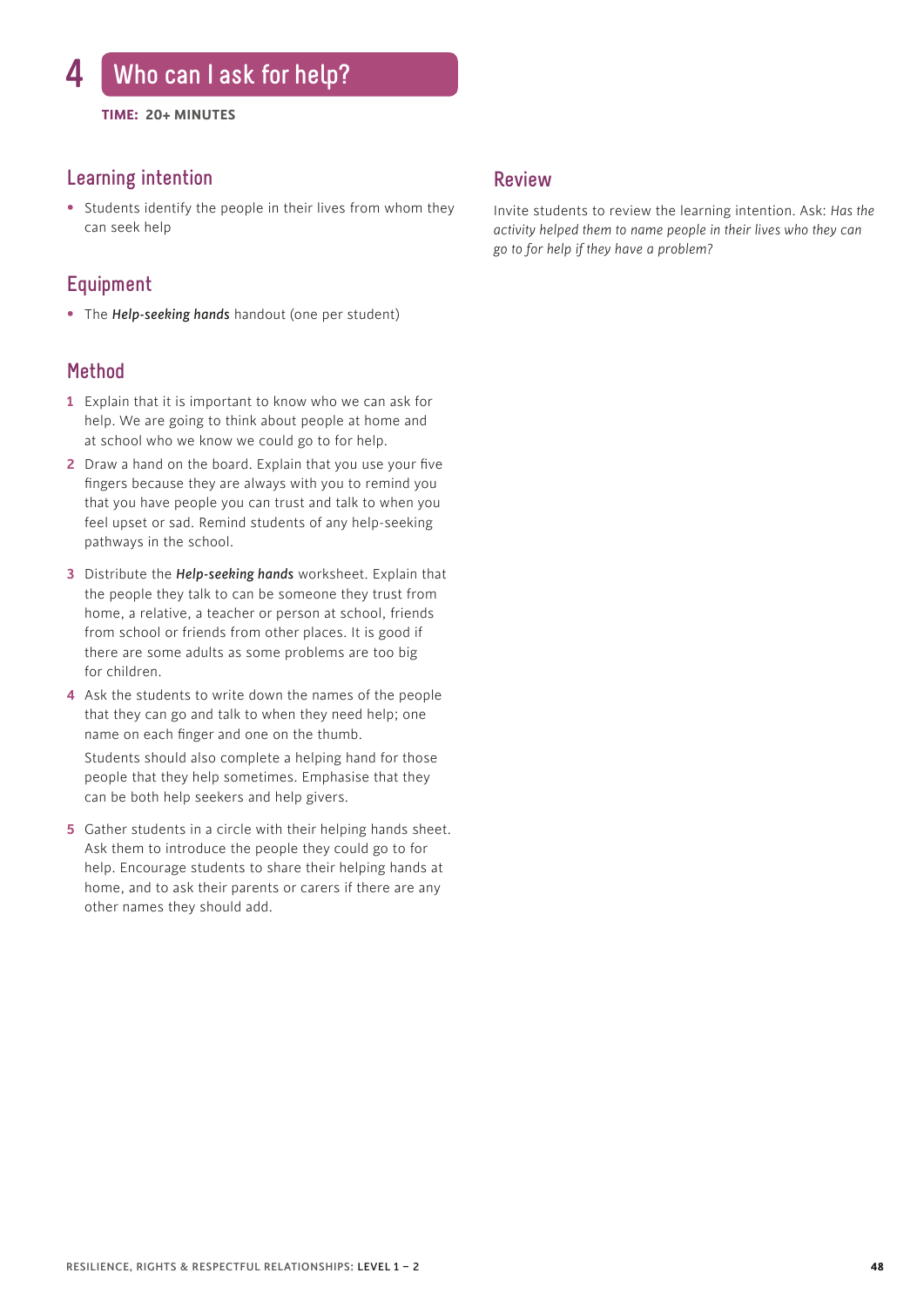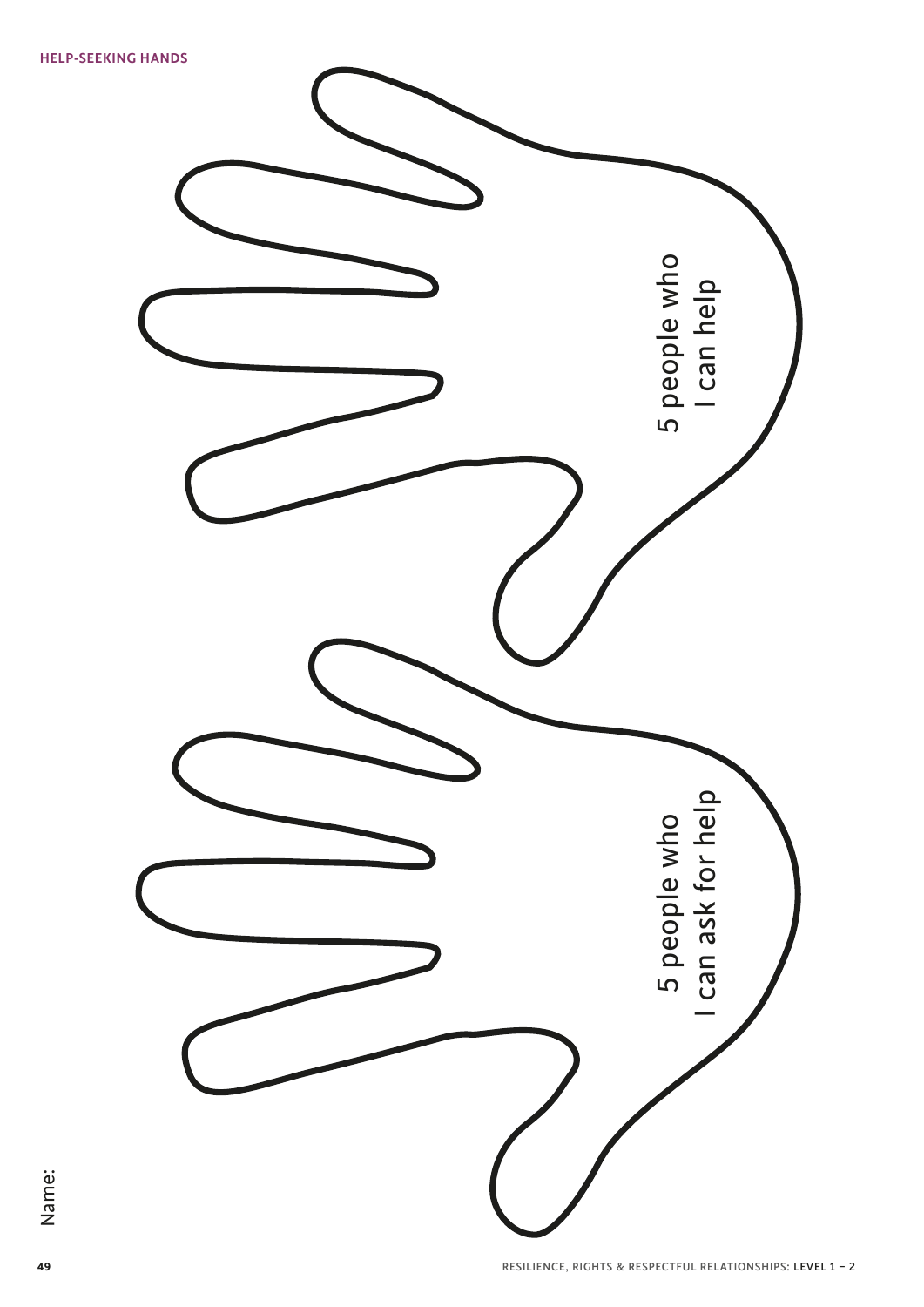## **Reflecting on everyday practice**

- Who are the people you could turn to for help?
- How do you encourage students to seek and provide assistance in the classroom?

## **Extension activities**

- Ask student to invent some sayings or pointers to guide peers about when to handle something on their own and when to ask for help (e.g. if it involves more than one person; if it lasts longer than a fortnight; if it won't go away no matter what you try; if it causes pain or suffering; or if it is a lasting breach of someone's rights – you should ask for help!)
- Students can write a story for the prep children which models how a character might go about help-seeking. This character should persist in their help-seeking until they find the right kind of help.
- Students can write a story in which peers play a key role in supporting a friend to get help that they need.

## **Talking further**

- Encourage the students to share their Help-seeking Hand with those they included as part of the five trusted people.
- Ask students to record a reverse helping hand onto which they record five different people they have helped in some way across the last week.
- Students could ask their family members who they talk to when they want help for different things.
- Encourage students to ask parents or carers to tell students about a time that someone in their life provided help for them, or a time in which they helped someone else.
- Suggest that some students might like to write a letter or picture of thanks for the help they have received from their parents or carers.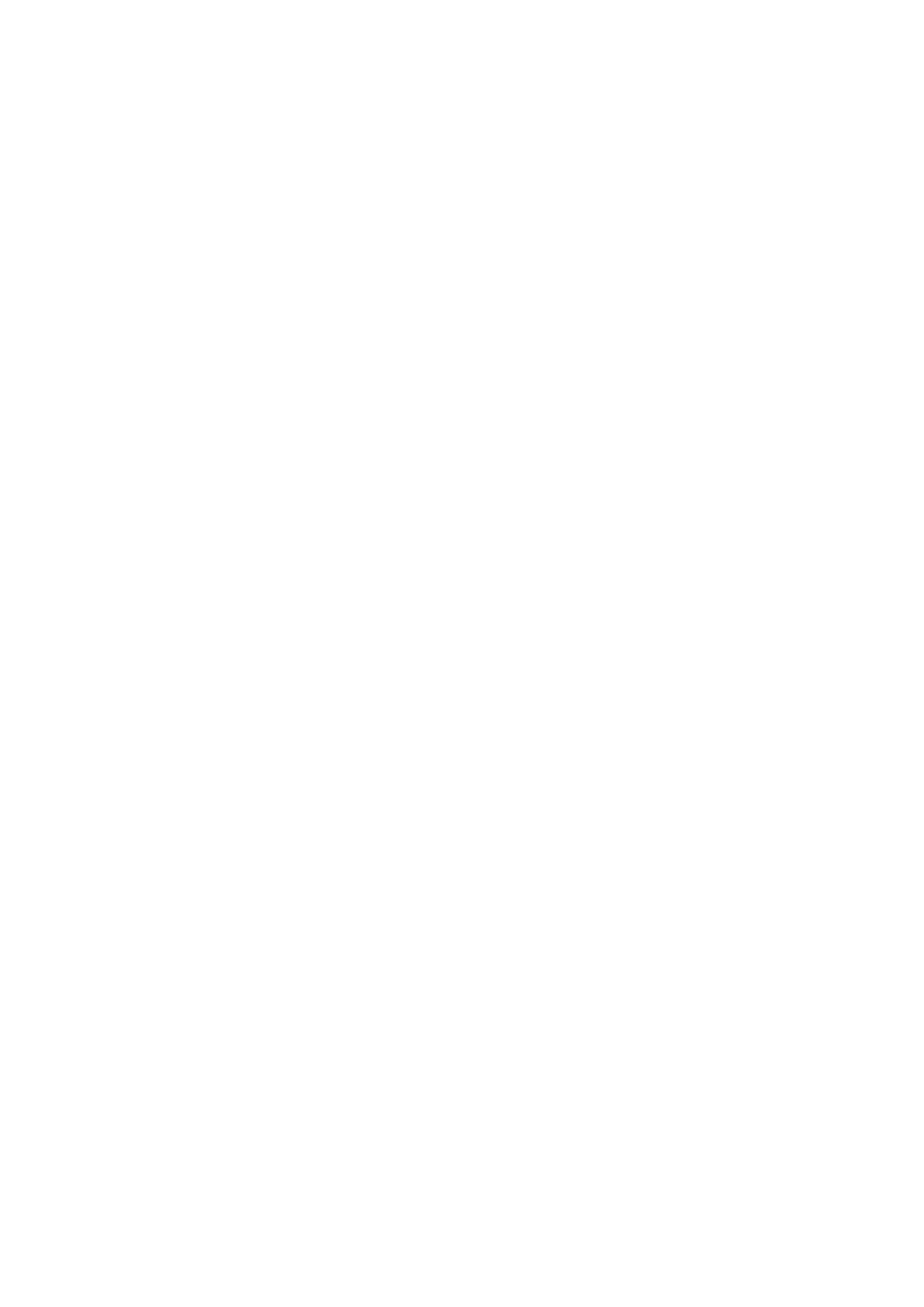# **7 Gender and identity**

## **AIMS**

#### **Activities will assist students to:**

- Reflect on their identity: likes, dislikes, strengths
- Develop an awareness of positive and negative gender norms
- Challenge negative gender norms
- Develop an appreciation of difference.

#### **EVIDENCE BASE**

Research shows that children become aware of gender at an early age, being well aware of gender norms, and making efforts to fit within gendered expectations by the time they are in kindergarten.<sup>16</sup> As young children learn about gender, they may also begin to enact sexist values, or stereotypical beliefs and attitudes.<sup>16-20</sup>

They may for example insist that some games are for boys and others for girls, and actively reject peers from certain games. This means that it is important to commence work on building positive gender relationships within these early years. Classroom activities can be used to help children to challenge stereotypes, to value and show respect for diversity and difference, and learn how to apply these attitudes within positive gender relationships.

## **ACHIEVEMENT STANDARDS**

#### **Personal and Social Capability**

- Students identify and describe personal interests, skills and achievements and reflect on how these might contribute to school or family life
- Students show an awareness of the feelings and needs of others
- Students recognise the diversity of families and communities
- Students describe similarities and differences in points of view between themselves and others
- Students demonstrate ways to interact with and care for others
- Students describe their contribution to group tasks
- Students practise solving simple problems, recognising there are many ways to resolve conflict

#### **Health and Physical Education**

- Students understand how emotional responses impact on others' feelings
- Students recognise how strengths and achievements contribute to identities
- Students select strategies at home and/or school to keep themselves healthy and safe and are able to ask for help with tasks or problems
- Students demonstrate positive ways to interact with others

#### **Critical and Creative Thinking**

- Students generate ideas that are new to them and make choices after considering personal preferences
- Students demonstrate and articulate some problem solving approaches

#### **CURRICULUM TABLES**

Curriculum tables for the following activities can be found on pages 90–91.

#### **Identity: Comparing personal preferences 1**

**TIME: 2 x 25+ MINUTES**

## **Evidence base**

Children become aware from an early age that characteristics such as gender, language and physical ability differences are connected with privilege and power.<sup>21</sup> They learn by observing the world around them, and by absorbing the spoken and unspoken messages they observe. $22$ 

As they become aware of gendered patterns of behaviour, and attempt to fit within the categories they perceive themselves as belonging to, they can begin to limit their options and change the way they interact with peers. $22, 23$ 

The early school years are a critical time to challenge stereotypes based on gender and other differences. It is useful to do explicit work with children to acknowledge, explore and celebrate diverse identities. This helps them realise that their likes and dislikes do not have to be limited by their gender or any other characteristics, and that their preferences and interests can change and evolve over time.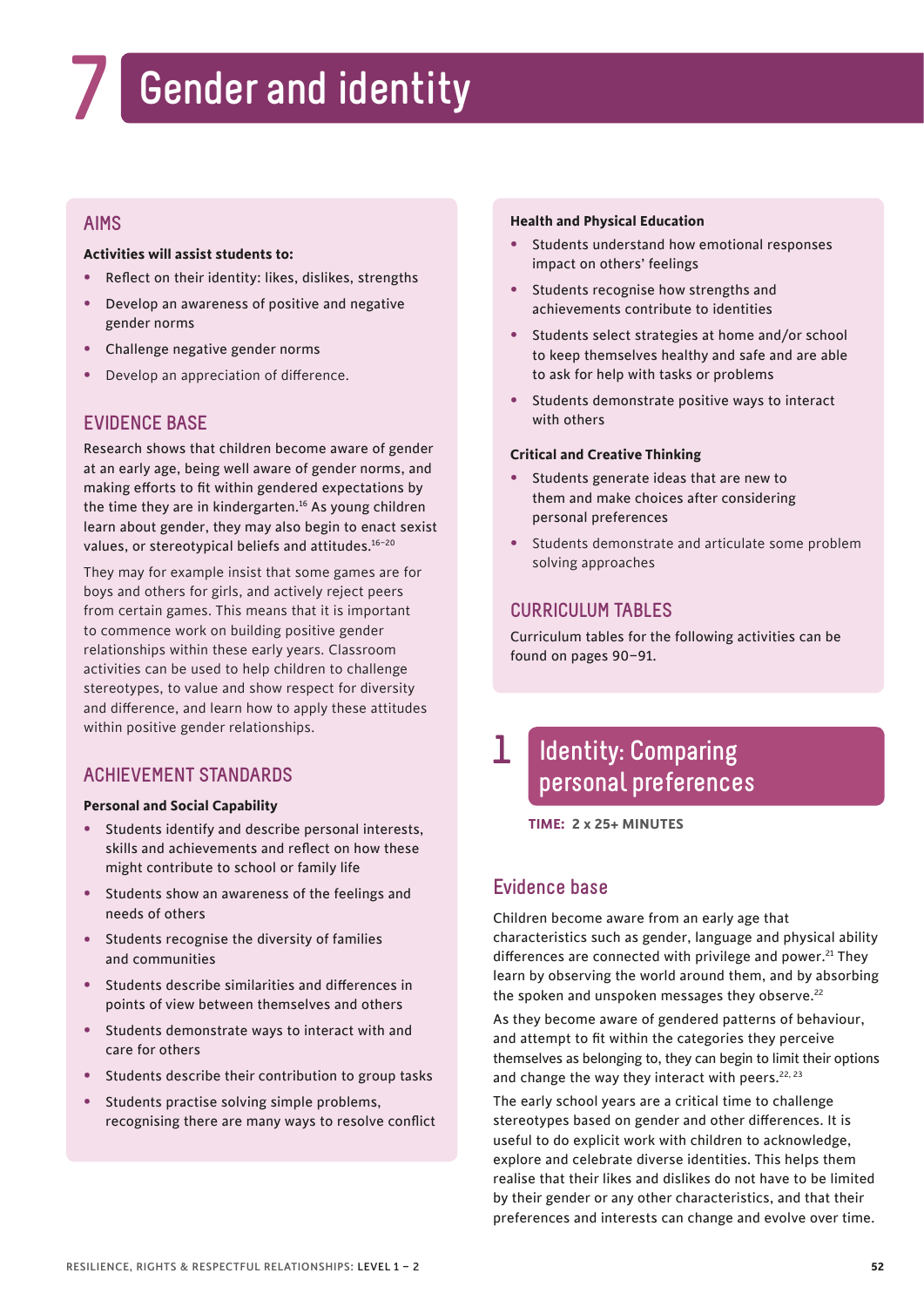## **Learning intention**

- Students identify some of the different things that they enjoy doing
- Students compare ways in which their preferences may be similar to or different from those of their peers
- Students identify that it is important to have a variety of skills and strengths to develop resilience
- Students identify that knowing about our own and other people's interests and preferences can improve the way we work and play together

## **Equipment**

- A large poster or section on the white board labelled 'Things people in our class like to do'
- Pencils or felt pens

## **Method**

#### **PART 1: FRUIT SALAD GAME (A 'DIVERSE BUT SIMILAR' GAME)**

#### **COACHING POINT**

Games can be used to introduce students to the key ideas and learning intentions in an enjoyable and non-threatening way. They can provide a valuable opportunity for playful and kinaesthetic engagement and provide a chance for students to mix and interact with their peers.

- **1** Explain that this game is called *Fruit salad* and that it will help people to mix and sit with different people. State that it is important to be able to mix with anyone in this group. Everyone is important and valued regardless of difference between people. Seat participants on chairs arranged in a circle.
- **2** Name each person as strawberry, apple or banana. Ask them to remember their fruit name, but point out that they all belong to the category 'Fruit Salad'.
- **3** The leader stands in the centre of the circle. They do not have a chair. When they call out the name of one of the fruits, all players of that category must move to a different chair. (E.g. on the call of 'banana', all bananas must leave their chairs and find a different chair.) At this time the leader will rush to a chair and the last person left without a chair will make the next call in the game. The next person will then make a new call.

 If the category of 'Fruit Salad' is called, then all players must find a new chair.

- **4** Play a few rounds of the game. By this time, participants will be in a mixed seating arrangement.
- **5** Stop the game and point out that we all share the category 'people' just as the strawberry, apple and banana all share the category 'fruit salad'. In our class, all people are included and respected regardless of any differences between them.

#### Ask:

- *What skills do we need to be able to play this game?*
- *Where do we use these skills in everyday life?*

#### **PART 2: EXPLORING INDIVIDUAL PREFERENCES**

- **1** Ask the students to work with a person sitting next to them, using the Think, Pair, Share (TPS) method with their partner about some of their favourite games and activities. Ask: *Were there things you both liked? Did you have some different favourite games or activities?*
- **2** Invite students to report back on the similarities and differences that they found when they talked with their partner. What were the things they both liked?
- **3** Go around the circle, adding each student's favourite activities on a poster and label it 'Things people in our class like to do'.
- **4** Highlight that there are similarities and differences between students and that you too have things in common with some but not with others. E.g. 'I like to play with Lego, just like Sam, and I also like to cook with people like Simon does, but Gemma likes skateboarding and I have never tried this, so I am not sure if I enjoy it or not. Maybe I will try it one day and find out.'
- **5** Identify that the students have shown that people can enjoy variety. Point out that one person can like activities that are very different in nature. E.g. I love to play football, *and* I like to read *and* I like to do cooking. (Share examples that disrupt common gender stereotypes.)

#### **6** Ask:

- *Who has two very different favourite things they like to do?*
- *Why it might be a good thing to be able to enjoy a lot of different sorts of activities and games?*
- *Can both boys and girls, if they want to, enjoy doing all of these things?*
- • *Is there anything on our list that boys can't do just because they are boys?*
- •*Is there anything in our list that girls can't do just because they are girls?*

Emphasise that it is important to respect and enjoy the individual differences and interests of classmates. What we like to do does not depend on whether we are a boy or a girl. Rather, we are all allowed to have our own individual interests. We can gather new interests as we grow and develop new preferences and favourites.

## **Review**

Ask students how they think they have done in accomplishing the learning intentions. Were they able to identify some of the different things that they enjoy doing? How? Did they find out ways in which some of their preferences were similar to or different from those of their peers? Seek some examples.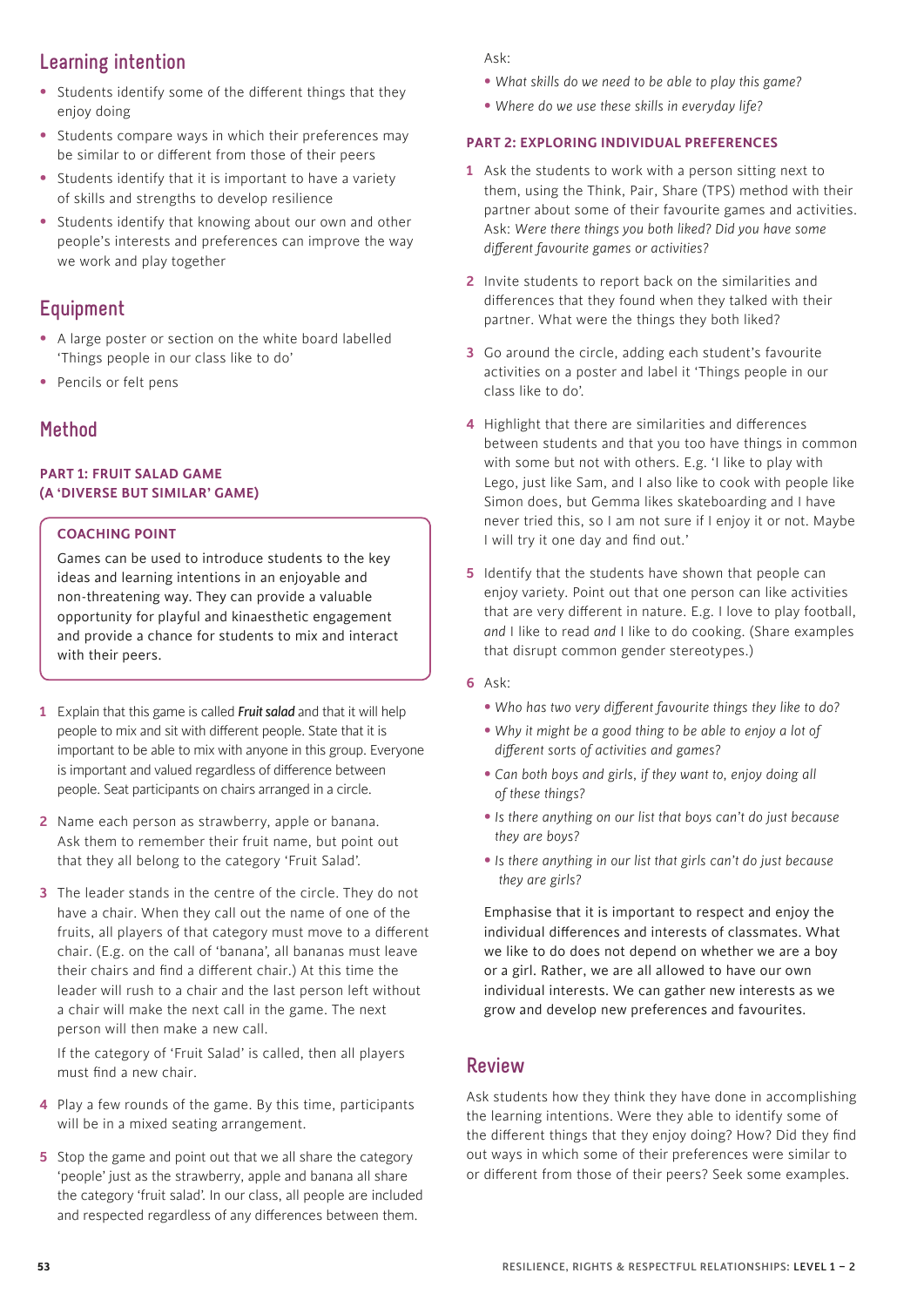#### **COACHING POINT**

Throughout each stage of the activity, make connections with the key point that diversity is to be respected and appreciated. It is important that students don't limit their interests/strengths/coping strategies to those 'only for boys', or 'only for girls'. We should be able to enjoy a variety of things, regardless of whether we are a boy or a girl, and enjoy the ways in which our friends can be different as well as similar to ourselves. Provide some modelling to help set the scene for recognition appreciation of the idea that people have diverse interests. This can help to interrupt gender stereotypes.

# **2 Labels are for jars, not for people**

**TIME: 25+ MINUTES**

### **Evidence base**

Gender norms influence beliefs about emotional experience and self-expression. For example, men and boys are expected not to express their feelings of vulnerability and sadness because 'boys are tough' and 'boys don't cry'.<sup>22</sup> Dominant conceptions of masculinity and femininity can limit the possibilities that children see for themselves and others, influencing their behaviour and relationships.

#### **Learning intention**

- Students describe what labels are used for
- Students compare the difference between labels used on containers and those applied to people
- Students identify that it is not helpful to apply labels to people
- Students practice using statements which challenge the limiting nature of gender labels

### **Equipment**

- Containers with labels (e.g. jam jars, tins of fruit etc.)
- Labels: boy, girl (large signs that students can hang around their neck)
- 'People in this class like to…' brainstorm sheet from previous activity

#### **Method**

**1** Provide some containers with labels. Ask students to examine the containers and explain what a label is used for. (Labels are used to describe what is in a container.) Bring some volunteers out to the front of the class to wear the label 'boy' and 'girl'. Ask: *However...do these labels do the same thing as the labels on the jars or boxes? Do they really tell you much about this person?* 

 Explain that unlike the container or jar, these labels do not tell us what is inside the person. They do not tell us what these people like to do, like to play, or are interested to do one day. They only tell us that they were born with male or female body parts.

- **2** Refer to the poster from Activity 1 in which students shared information about their favourite games and activities. Show how this extra information would need to be added to the labels the volunteers are wearing to help us understand who each of these people are. (You might like to add some of these labels to the volunteers, using their previous work. For example, Gemma likes camping, and riding her bike, and dancing, and books about monsters and books about fairies. One day she wants to travel around the world. Does the label 'girl' tell us all of this? Point out that even if someone knows Gemma quite well, she can still surprise them.)
- **3** Explain that if we rely on labels to help us understand people, we can get into some problems. For example, it is not useful if we think the label 'boy' tells us that all boys should be the same, and should like all the same things. Boys can choose. Boys are allowed to be different from each other. It is not useful if we think the label 'girl' tells us that all girls should be the same, and should like all the same things. Girls can choose. Girls are allowed to be different from each other.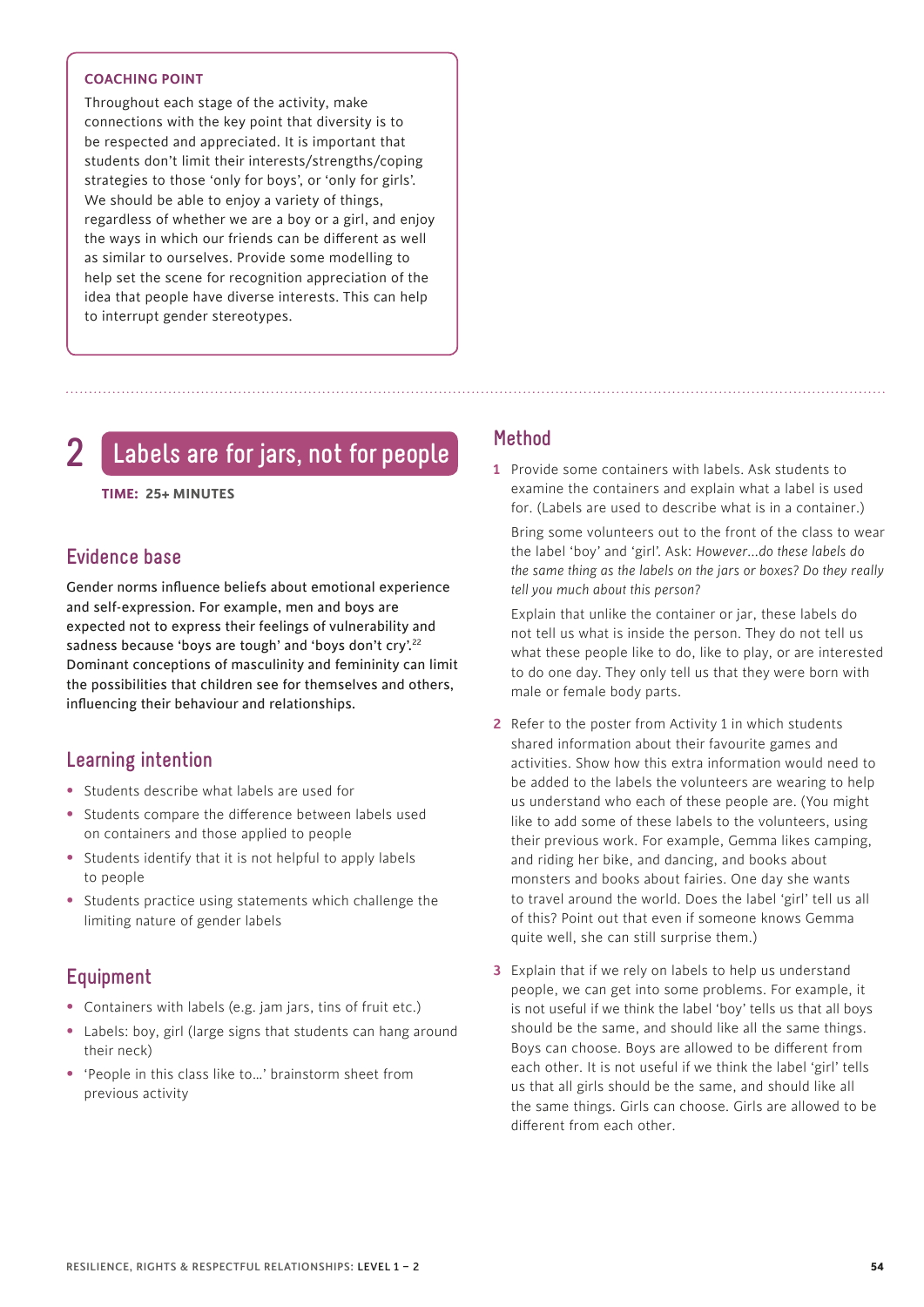**3** Introduce the word **gender**. Explain that the word gender is used to talk about the ideas that people have about what it means to be a boy or girl. These ideas can change over time. Ask: *Has anyone ever heard people say things such as 'that's a girl's colour not a boy's colour', or 'girls can't', or 'boys can't', or 'you can't do that because you are a boy' or 'that is a girl thing to do'?*

 Explain that these statements are examples of the *ideas* people can have about gender. These are opinions, not facts. For example, it is a fact that people are born with male or female body parts, but it is not a fact that boys wear blue and girls wear pink.

 For example, in the old days, people thought women couldn't be athletes in the Olympic Games. Now we know that this is not true. We might even wonder how people could have believed this to be true. People once thought that only women could care for the children and do the cooking. Now most people think that this is a very strange idea because men and women can both be good at this. However, there are still ideas around about what is suitable for boys or girls.

**4** Point out that when people say things are only for people with a 'boy' label or 'girl' label, that is not useful. If this happens, it is important to know that you can speak back and disagree. Being told that a certain game is just for girls or just for boys can be like being made to wear shoes that are too small for you. It can squash you in and stop you from being free to enjoy life.

 Explain to the students that they are going to practice disagreeing if they hear people using gender labels to tell them what they should like to play or do. They are going to work together to make a chant in which they turn 'can't' into 'can'. For example, when they hear you say: Girls can't play football, the class will turn the 'can't' into 'can' and chant together 'Girls CAN play football'. The aim is for the voice of the class to be loud and strong, to help people remember that labels are for jars not for people.

#### Chant:

- Girls can't play football. (Response: Girls CAN play football)
- Boys can't learn ballet.
- Boys can't cry when they are hurt.
- Girls can't play in the building corner.
- Girls can't be firefighters.
- Boys can't cook.
- Girls can't be doctors.
- Men can't be nurses.
- Dads can't mind the babies.
- Mums can't go to work.
- Girls can't be strong.
- Boys can't be gentle.

**5** Explain that the students have worked on an important idea in the activity. We must be careful about **labels**. The label 'boy' or 'girl' does not tell people what they should or shouldn't be interested in choosing to do, learn, or play.

 The second important idea is that everyone is a little bit different and our differences are important. We don't have to be the same as each other. We should enjoy the ways that people are different. We should let our friends have their own interests and favourite activities.

#### **Review**

Review the learning intentions. Ask: *Were students able to describe what labels are used for?* Ask a student to summarise. *How did the activity help students understand that the label girl or boy does not tell you much about the person's interests and preferences? Did the activity help you practice ways to disagree when people say things like 'boys can't' or 'girls can't'? How?*

#### **COACHING POINT**

Some students may have very strong views about what it is appropriate for boys and girls to do. A positive and rights-based approach is useful. Encourage students to challenge the limiting nature of negative gender labels by focusing on the positives: identifying what boys and girls **can** do, rather than what they '**can't**'. Look for opportunities to draw attention to the diverse nature of the interests held by characters in stories and people visiting the classroom, as well as by children in the class. Encourage interest in and appreciation of diversity and curiosity.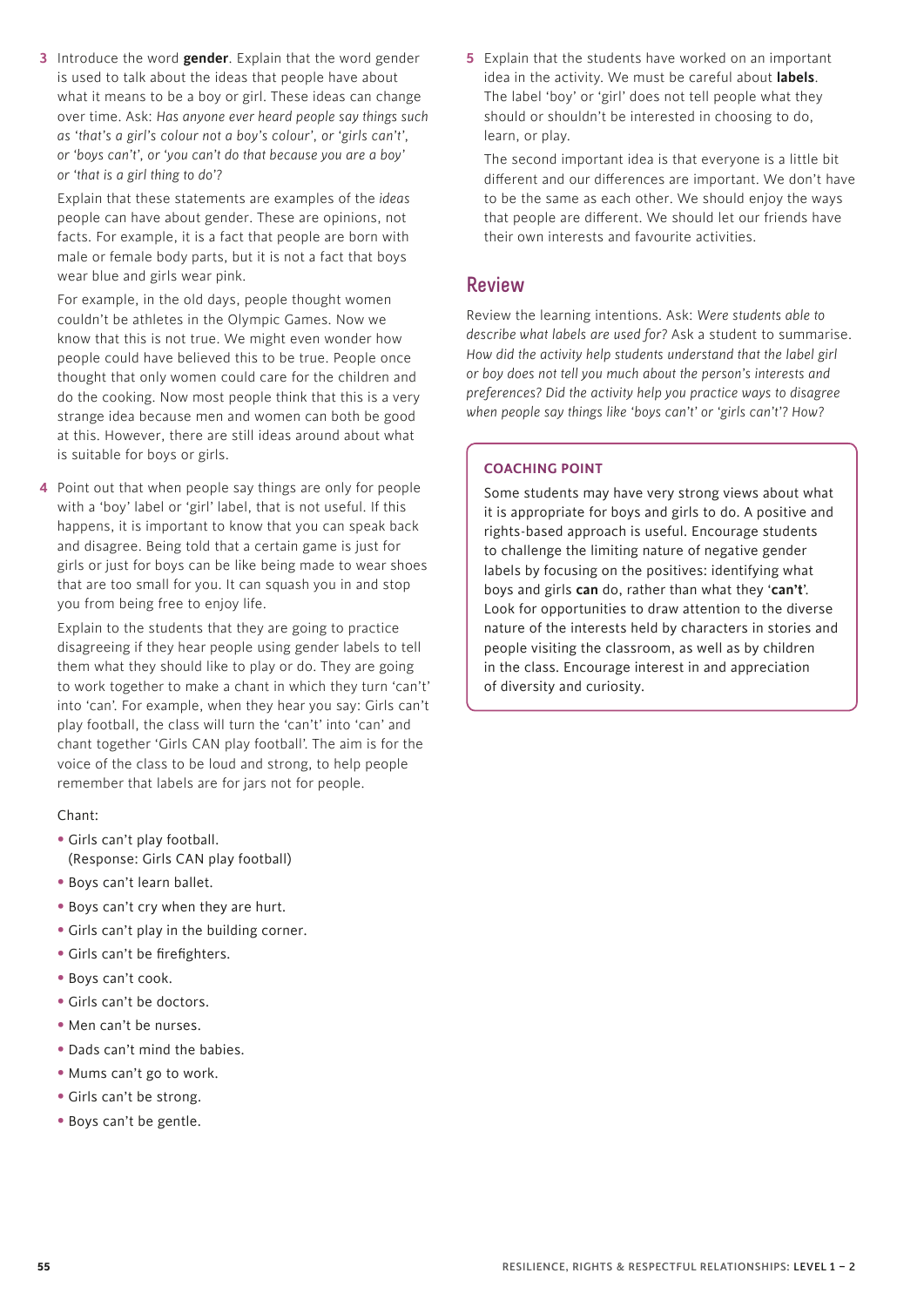**TIME: 20+ MINUTES**

#### **Evidence base**

Beliefs about gender norms and roles are socially constructed. That is, the types of behaviours considered acceptable, appropriate or desirable for girls and boys (including in a classroom environment) are created by societies. Gender norms inform beliefs about how girls and boys should act, speak, dress and express themselves. Children learn these norms and expectations from an early age, influencing the roles, attitudes and behaviours they adopt.16, 22, 23 Children benefit from critical thinking exercises within which they are assisted to detect and challenge the limiting nature of many traditional gender norms.

## **Learning intention**

- Students identify that being a girl or a boy should not determine or limit the sorts of sports or activities that they enjoy
- Students talk about they can do if someone tells them boys can't or girls can't do these things just because of their gender

## **Equipment**

• Room to move (Optional extension only)

## **Method**

- **1** Explain we are going to listen to some stories in which one of the characters has a problem. We are going to think of some advice that may help the character to solve their problem or to get the help they need.
- **2** Our first story is about a girl called Aysha. She loves sport and one sport is her favourite. Who wants to guess what her favourite sport might be? (Invite some guesses.) Then read the story below.

#### **STORY: AYSHA SHOULD BE CRICKET CAPTAIN**

Aysha's favourite game to play was cricket.

She played cricket in the backyard with her brother and sisters and some neighbours. Sometimes after work her mum would come out and play too. Sometimes her dad would play on the weekend. She watched cricket on the television with her grandpa, and her mum and dad even took her to watch a game being played between India and Australia. Aysha liked watching cricket but better still she loved playing cricket.

On the weekend her family would go to the oval where there was a real cricket pitch. Aysha liked to bowl but she really liked to bat. She was the best batter in her

family. Aysha would watch as the ball came speeding towards her. She would concentrate really hard, swing her bat and hit the ball as hard as she could. She would then run as fast as she could between the wickets and score as many runs as she could.

She practiced hitting the ball everyday. If no one else wanted to play, she would hit the ball up against the wall. One day Aysha wants to play for Australia.

At school Aysha is known as the best cricket player. She makes the most runs and she helps others by explaining the rules, showing them how to hold the ball to bowl and how to hold the bat.

One day at school, Mr Stedler the teacher explained to the class that their grade was going to have game of cricket and netball against another school and that the class needed to make two teams – one to play cricket and one to play netball. Mr Stedler asked anyone who wanted to play netball to stand at the bookshelf and anyone who wanted to play cricket to stand next to the whiteboard.

Aysha went straight to the whiteboard. She wanted to play cricket. She stood next to Jeff who was also a very keen cricket player. But he pushed her towards the netball group and said, 'You need to move over to the bookshelf and play netball with the girls, inter-school cricket is for boys'. Tully stepped in and said, 'No cricket is for anyone and Aysha is the best. She should be our captain'.

Invite the students to reflect on the story and discuss what happened:

- *How might Aysha feel when Jeff tells she should not play cricket just because she is a girl?*
- *What could she do?*
- •*I wonder where Jeff got the idea from that cricket was only for boys? What do you think?*
- *What did Tully do to help Aysha?* (Discuss being brave…)
- • *How might Tully have felt when he stood up for Aysha?*  (Brave, scared….)
- • *What could someone do if in our schoolyard someone told them that they couldn't play a particular game just because they were a boy or just because they were a girl? Who could help?*

 Optional: Invite some students to role play what some of the advice might sound like or look like in action. Or invite students to work in pairs or trios to try out what some of the advice might sound like or look like in action.

**3** Introduce the second story about a boy called Remi. Explain that Remi too has a very favourite activity. Invite some guesses about what it might be. Give a hint that it is not a sport, but it is a very active thing to do. Tell the story, inviting students to watch out for the problem that occurs for Remi, and to being thinking about what their advice might be.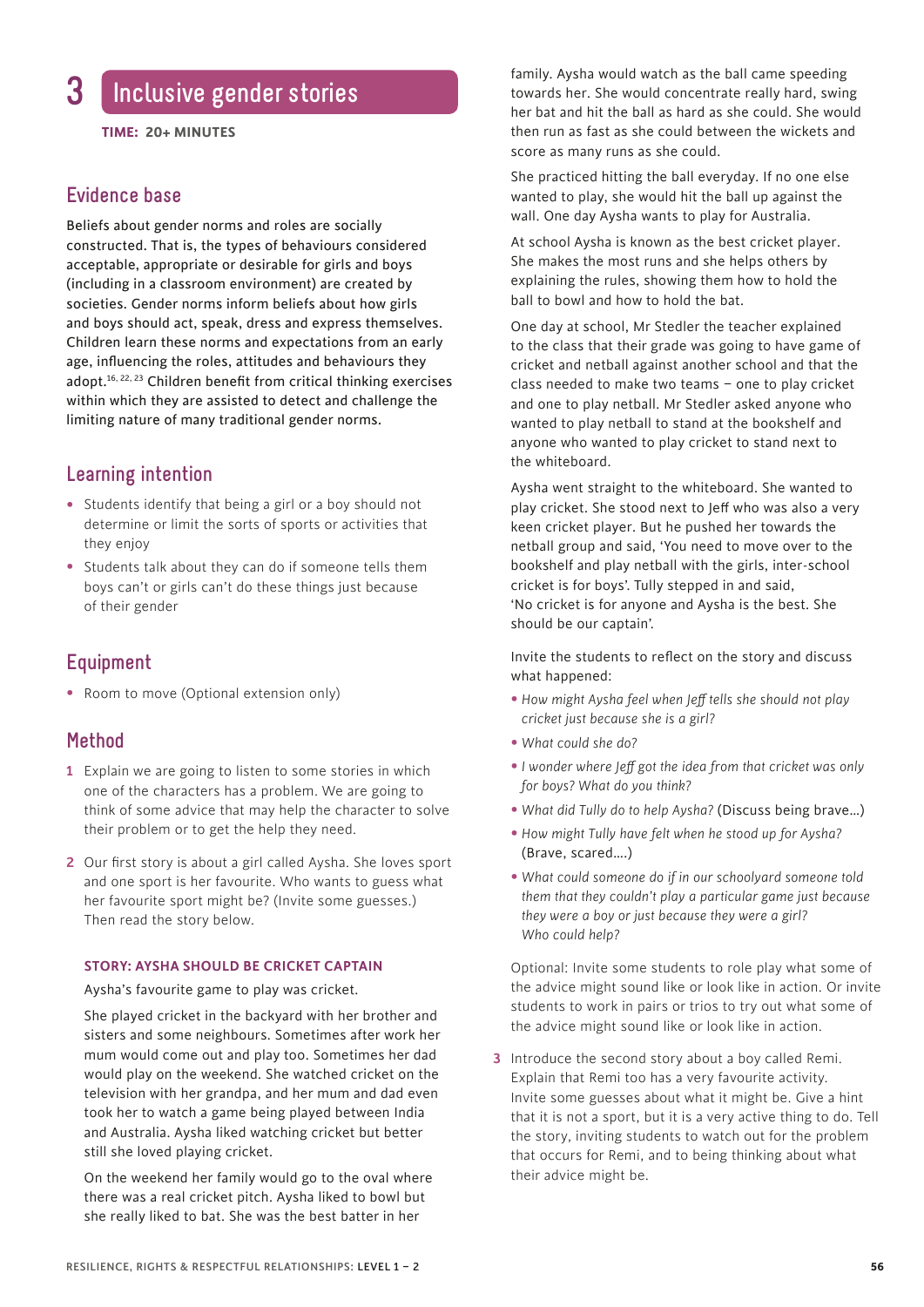#### **STORY: REMI LOVES TO DANCE**

Remi loves to dance. His older sister Maya also loves to dance. She has been going to Jazz Ballet classes for over a year. At home they turn the music up and dance around their lounge room together. They make up dance acts to show their parents, and Maya teaches Remi some of her special dance steps.

In December, Remi went with his parents to see Maya perform in the annual concert. It was exciting! There was ballet, tap-dancing, hip-hop and singing as well. The music and dancing made Remi feel happy and excited. In the car on the way home from the concert, Remi told his Mum and Dad that he would like to start dance classes. Maya was pleased that Remi was going to be coming to the dance studio with her every Thursday after school.

There was only one other boy in Remi's class. The rest were girls. This did not bother Remi. He was just so happy to be in a group where everyone loved to dance! The other students were friendly and the teacher was funny and gave lots of encouragement. She told Remi that he had 'great potential', which his Mum told him meant that if he practiced hard, he could go on to be a great dancer in the future.

At school one day, Remi's teacher Ms Shah announced that the school would be celebrating Harmony Day and that Mr Thomson the PE teacher was looking for students interested in performing a special dance in assembly. She asked people to put their hands up in they were interested in joining the dance team. Remi felt excited. He was the first student in the class to raise his hand. Finally he would have a chance to dance at school!

All the other people who raised their hands were girls. Prue, who was sitting next to Remi said loudly, 'Remi, you can't be part of the dance team, you're a boy and boys don't dance!' Across the circle, Sophia put her hand up looking worried and said, 'But Remi is in my dance class and he is one of the best dancers!'

Invite the students to reflect and the story and discuss what happened:

- *How might Remi have felt being told he could not be part of the Harmony Day dance just because he is a boy?*
- *What could Remi do?*
- • *I wonder where Prue got the idea from that dancing was only for girls? What do you think?*
- • *What could Remi's friends do to help him?* (Discuss being brave…)
- *What could you do if someone told you that you couldn't join in just because you were a boy or girl? Who could help?*

 Optional: Invite some students to role play what some of the advice might sound like or look like in action. Or invite students to work in pairs or trios to try out what some of the advice might sound like or look like in action.

- **4** Ask the students to think about what they might have learnt from advising the characters in these two stories. Useful questions might include:
	- *What kinds of unfairness did we hear in these stories?*  (Students might suggest that they have challenged the idea that boys or girls should be stopped from following their interests because of limiting beliefs about what is right or wrong for members of one or other gender.)
	- *What kinds of actions did we suggest that the characters could take?*

(Students might suggest they have emphasised they have the right to choose their own leisure and sports interests; they can support peers in their preferences, even if different from their own; and they can request adult assistance when they find they cannot manage situations of unfair treatment based on gender.)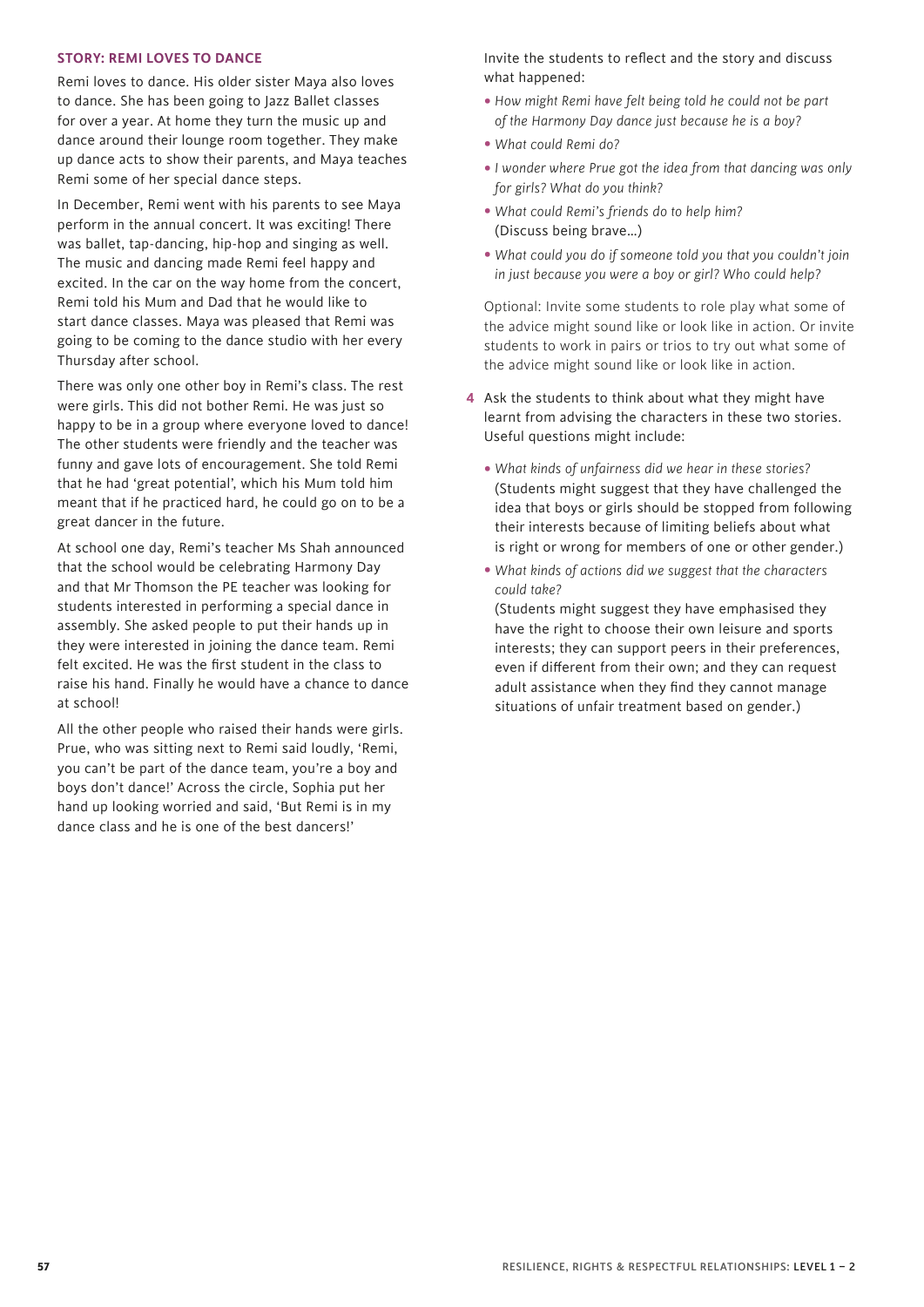### **Review**

Invite students to review the learning intentions. *Ask: Can you make some suggestions about what boys and girls can do if someone tells them 'boys can't' or 'girls can't' do certain things?* Seek some examples.

#### **COACHING POINT**

Inviting the students to reflect on what they have learnt from the activity helps to prompt higher order thinking. This also provides a useful way to return to the learning intentions, to assist students to be aware of the purpose of the activities, thus empowering them to be able to discuss what assists in their learning.

# **Using personal strengths to resist gender stereotyping**

**TIME: 25+ MINUTES**

## **Evidence base**

**4**

Strengths-based approaches build on the capabilities and resources of children and young people.24

Resilience research has been instrumental in charting the importance of shifting away from deficit approaches (where the focus is on repairing problem behaviours) to favour approaches that aim to take advantage of existing strengths, positive qualities and the intentional promotion of wellbeing and resilience.<sup>6, 25-28</sup>

The evolving tradition of positive psychology has had a great influence in this area, arguing the need to see people in terms of their strengths and capacities, and to focus on what it is that helps people to thrive.<sup>27</sup>

## **Learning intention**

- Students review the character strengths cards
- Students identify personal strengths that could be useful when dealing with situations in which people seek to limit their interests based on gender stereotypes
- Students identify and describe personal strengths which they have used in the previous few days
- Students select a character strength which they intend to use more in the upcoming week
- Students develop their strengths through cooperative play

## **Equipment**

- *40 Positive adjectives* list in Topic 2, Activity 3. (Page 9)
- Sets of *Strengths cards* from Topic 2, Activity 4. (Page 10–15)

### **Method**

- **1** Review the personal strengths cards introduced in Topic 2: Personal Strengths. Review the meanings of the words, seeking examples of when you might use them in action.
- **2** Remind students about the two stories that they listened to in the previous activity, about Aysha who loves cricket and about Remi who loves to dance.

 Ask the students to choose a card that they think would be useful for each of these questions. Ask:

- *Which strengths would be useful for Aysha as she follows her interest in cricket?*
- • *Which strengths might be useful in helping Aysha to deal with negative comments such as 'girls don't play cricket'?*
- • *Which strengths would be useful for Remi as he follows his interest in dance?*
- • *Which strengths might be useful in helping Remi to deal with negative comments such as 'boys don't dance'?*

 Point out that these character strengths are not gendered. That is, they don't belong to boys versus girls or to men versus women. Rather they are strengths that everyone can use to deal with the challenges and opportunities in their lives.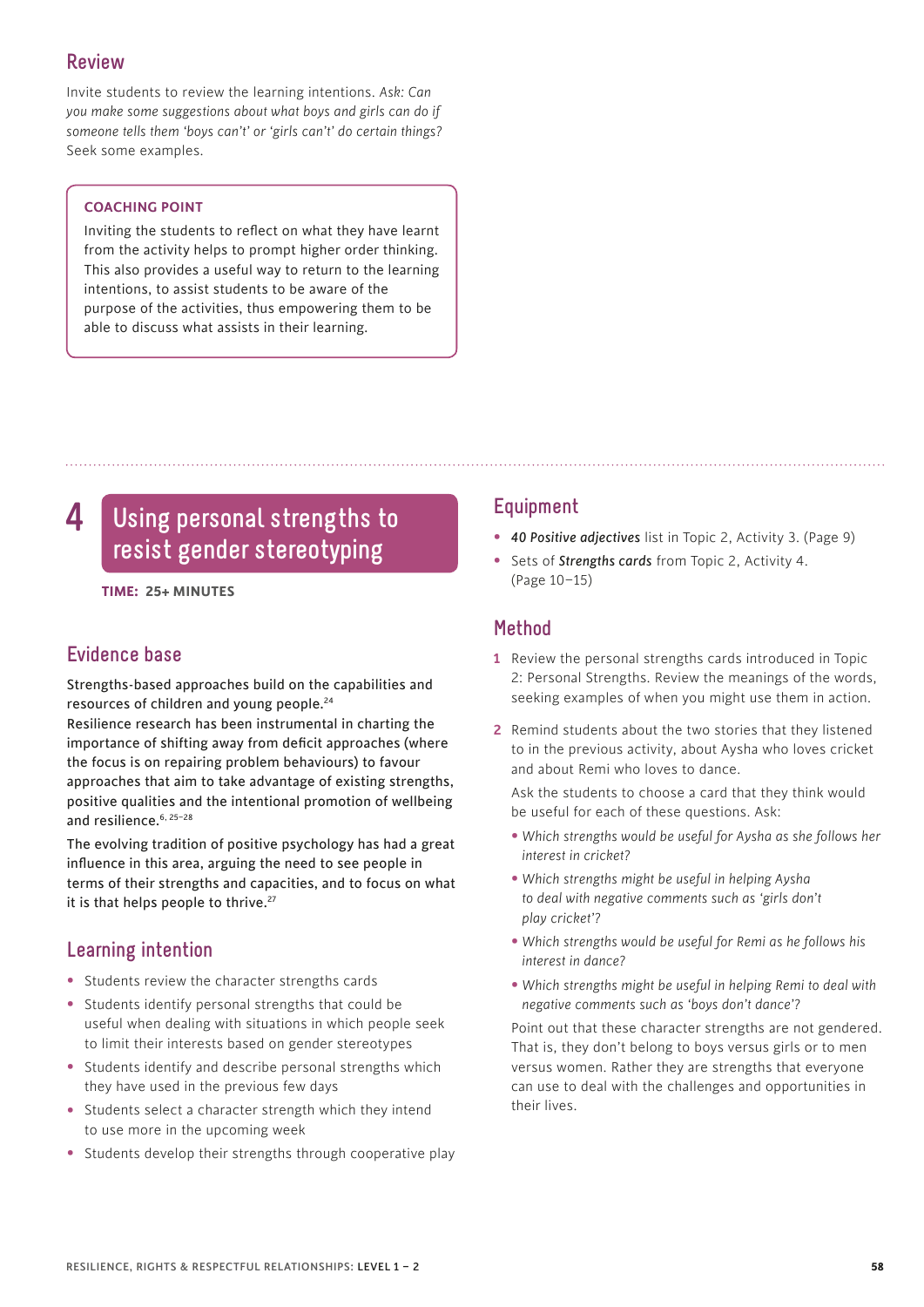**3** Reconnect students with their personal strengths. Arrange for them to work in pairs or small groups, with a set of the strengths cards. Explain they will help each other to identify two or more of the personal strengths they have used in the last few days, and give an example of when they have used that strength.

Give some examples of when you have seen the whole class or particular children using a range of different strengths (e.g. loyal, determined, honest, fun-loving, patient, etc.)

 Invite students to report back. Then ask each person to identify a strength which they would like to use more in the next day or two.

 Ask: *Are there any strengths on our lists that boys can't have and use just because they are boys? Are there any strengths on our list that girls can't have and use just because they are girls?* Highlight the non-gendered nature of personal strengths.

**4** Introduce the *Mind the Baby relay*. Explain they will get to use some of their personal character strengths in the game.

#### **HOW TO PLAY THE MIND THE BABY RELAY**

- Organise two or three teams.
- In each team the players form pairs. Each pair stands side by side and links elbows. They must walk as a pair without letting go elbows.
- Gather the pairs one behind the other so the teams are ready for their relay race. Down the other end of the room place a chair for each team to run around.
- Give the first in line for each team a cloth bundle (or doll) to carry. This bundle is the 'baby' that the couple must carry and then pass on to the next pair in their team. The bundle/baby must be kept safe and at all times must be held by both parties in the partnership. If the baby is dropped, it must be picked up by both parties.
- The first couple from each team begins by rushing to one end of the room. Together they carry the baby. They run as best they can with their elbows linked together and their other arms supporting the baby. They run from the start line to the other end of the room, around a chair that marks their destination, and then back to where they started. Here they pass the baby to their teammates (still with elbows linked) who are the next pair to continue the race. The winning team is the one that has their last pair return first with the baby.
- **5** After the game, settle the class to discuss the activity. Useful questions include:
	- *What did you have to do to make sure you did not drop the baby?*
	- • *What skills were you using to make sure that your 'baby' was being carefully looked after by two people?*
	- • *In real life, what skills do we use to help look after babies?*
	- • *In real life, does it have to be a father and a mother who work together to look after a baby, or can other combinations of people do this?* Seek examples.

 Emphasise that in real life, adults try hard to look after children. They are there to help. However sometimes, when the adults are in a hurry, or are busy with other things, it can be harder to ask for help. But it is still important to do this. Even if this means using the strength of courage or determination. It is especially important to find and tell a caring adult if a child or an adult is hurting someone else.

#### **Review**

Invite students to appraise how they think they have done in accomplishing the learning intentions. Ask: *Were they able to identify personal strengths to use when people try to discourage them from doing something they enjoy just because they are a boy or just because they are a girl?*

#### **COACHING POINT**

The Mind the Baby relay can also be used as an opportunity to teach children that sometimes children are looked after by two female parents or two male parents. Sometimes they are looked after by relatives or grandparents or other carers.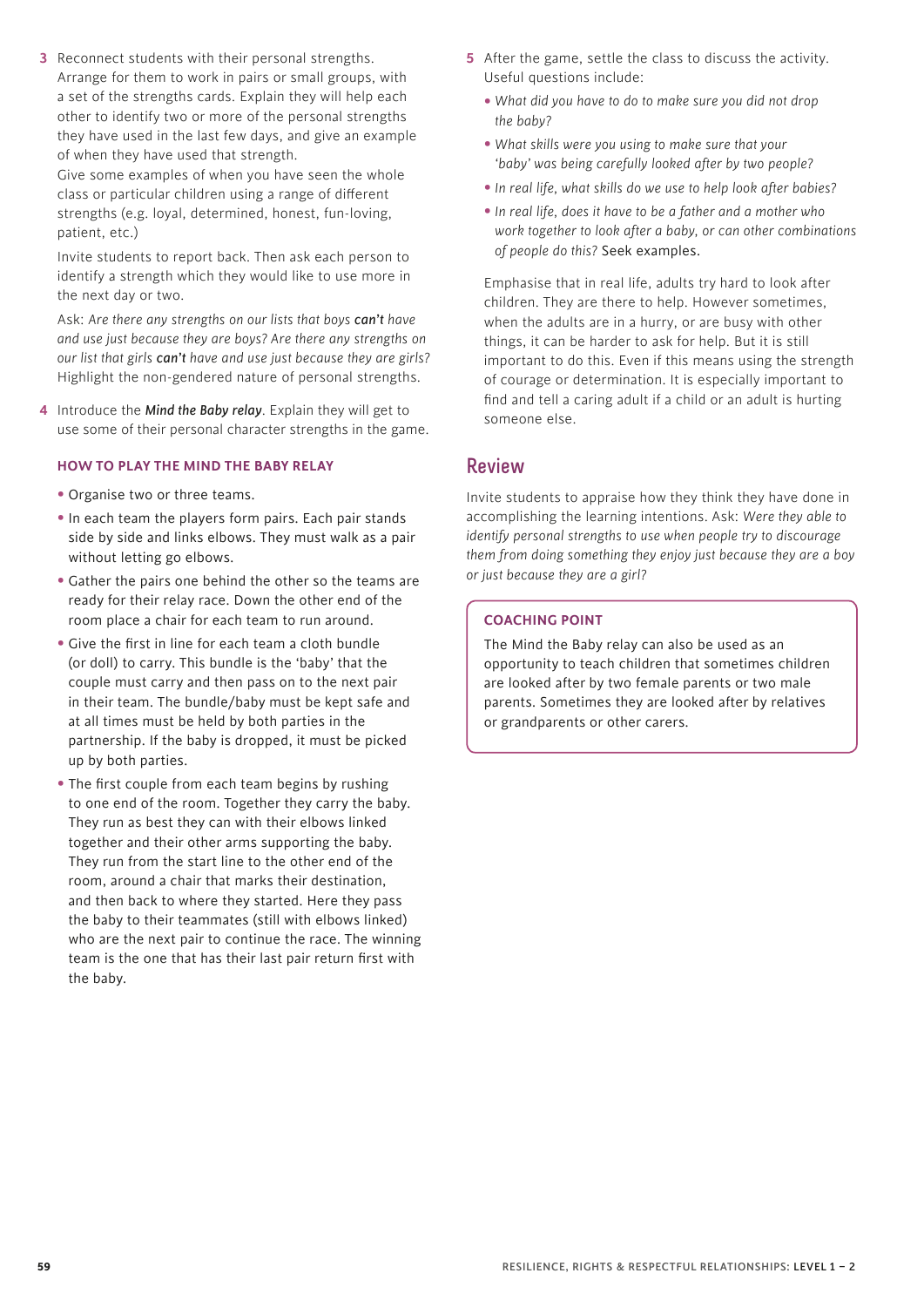## **Reflecting on everyday practice**

- How do your own interests, skills and life experiences influence how you respond to gender norms?
- How do you work towards gender equity across the curriculum, class routines and across the school day?
- Does your school's anti-bullying or diversity policy specifically include harassment or discrimination based on sexuality, gender identity or intersex status?

## **Extension activities**

- Collage invite students to bring clippings from newspapers and magazines of, for example, sporting people they like to watch or represent the games (other leisure activities) they like to play. Create a collage of these images and then analyse the gender patterns. Invite students to reflect on games that appear to be male or female dominated and discuss how everyone can play by learning the skills and rules of the game/ leisure activity.
- Read gender diverse literature, such as *Allie's Basketball Dream,* by B.E*.* Barber*.*

## **Talking further**

- Encourage students to talk with parents or carers about the games that they used to like to play when they were young and/or the jobs that used to do at home and at school when they were young.
- Work with students to construct a class newsletter that sums up the key learning/ideas in this topic. Students can take this home to share with parents or carers.
- Encourage students to invite parents/carers/siblings/ older buddies into the classroom to 'show and tell' what they have been learning about this topic.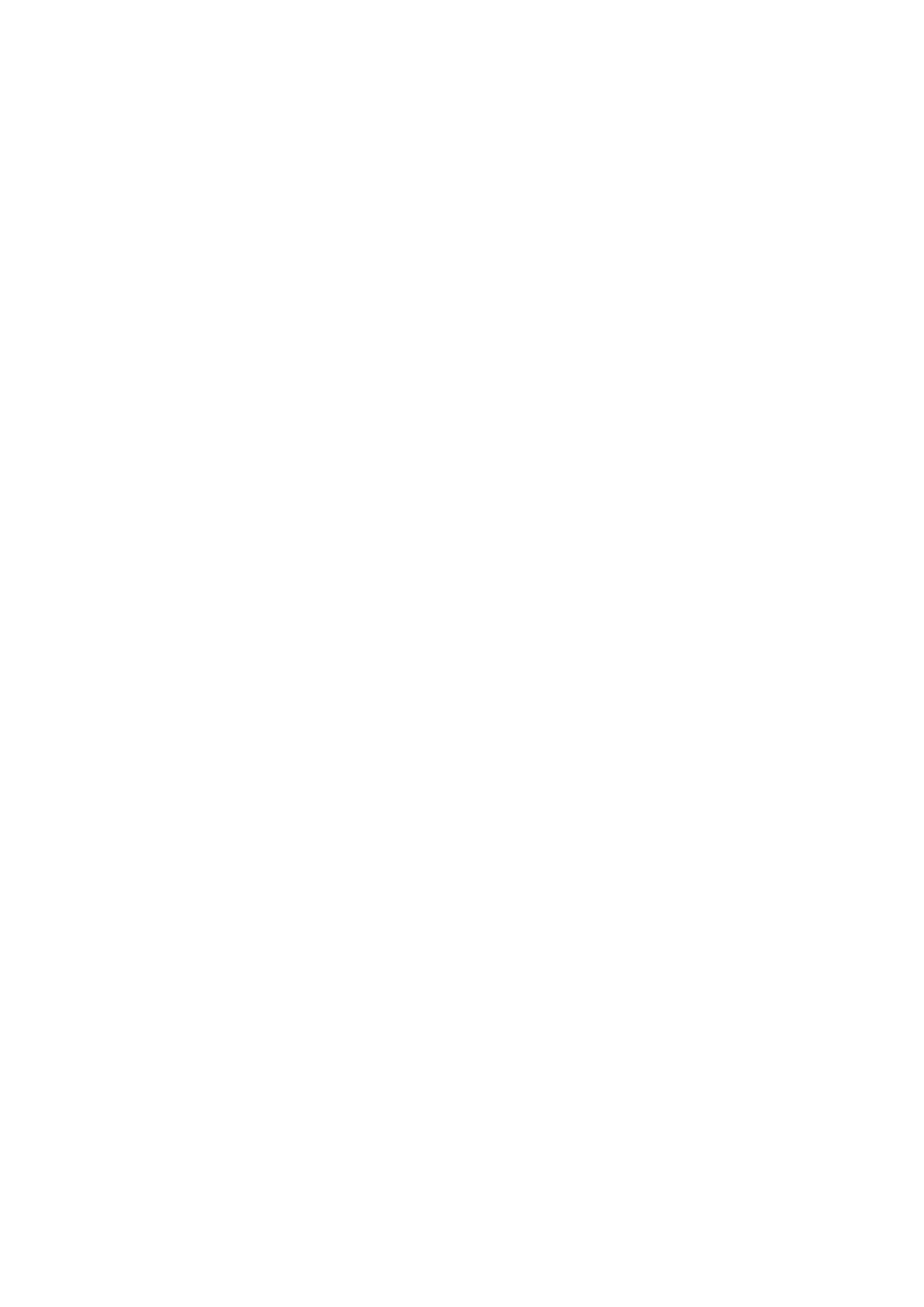# **8 Positive gender relations**

## **AIMS**

#### **Activities will assist students to:**

- Develop an understanding of gender-based violence as involving unfair and hurtful behaviours based on ideas about what it means to be a boy or a girl
- Identify examples of the ways that gender-based violence can include things that people say (verbal), things they do to others' bodies or possessions (physical) or things people do that affect how safe or welcome people feel e.g. ignoring, leaving out, laughing at (psychological)
- Examine the effects of physical, verbal and psychological gender-based violence
- Identify and practice respectful and genderfriendly behaviours
- Develop and practice assertive and help seeking strategies to protect themselves when they feel unsafe in situations involving gender based violence.

## **EVIDENCE BASE**

Studies show that school based violence prevention and respectful relationships initiatives can make a real difference, producing lasting change in attitudes and behaviours in students. $29-31$  In effective programs, children and young people learn about the ways in which power relations inform gender relationships. They learn how to translate a belief in respect for others into respectful communicative practices. This requires a focus on skills as well as attitudes.

Studies show that effective programs employ participatory and interactive pedagogy. Participatory pedagogies stimulate the critical thinking necessary to interrogate social norms and to develop the social skills needed in daily life.<sup>32</sup>

### **ACHIEVEMENT STANDARD**

#### **Personal and Social Capability**

- Students show an awareness of the feelings and needs of others
- Students identify and describe personal interests, skills and achievements and reflect on how these might contribute to school or family life
- Students recognise the importance of persisting when faced with new and challenging tasks
- Students describe similarities and differences in points of view between themselves and others
- Students demonstrate ways to interact with and care for others
- Students describe their contribution to group tasks
- Students practise solving simple problems, recognising there are many ways to resolve conflict
- Students select strategies at home and/or school to keep themselves healthy and safe and are able to ask for help with tasks or problems

#### **Health and Physical Education**

- Students recognise how strengths and achievements contribute to identities
- Students understand how emotional responses impact on others' feelings
- Students demonstrate positive ways to interact with others

#### **Critical and Creative Thinking**

- Students generate ideas that are new to them and make choices after considering personal preferences
- Students identify words that indicate components of a point of view
- Students use reasons and examples for different purposes
- Students demonstrate and articulate some problem-solving approaches

### **CURRICULUM TABLES**

Curriculum tables for the following activities can be found on pages 92–93.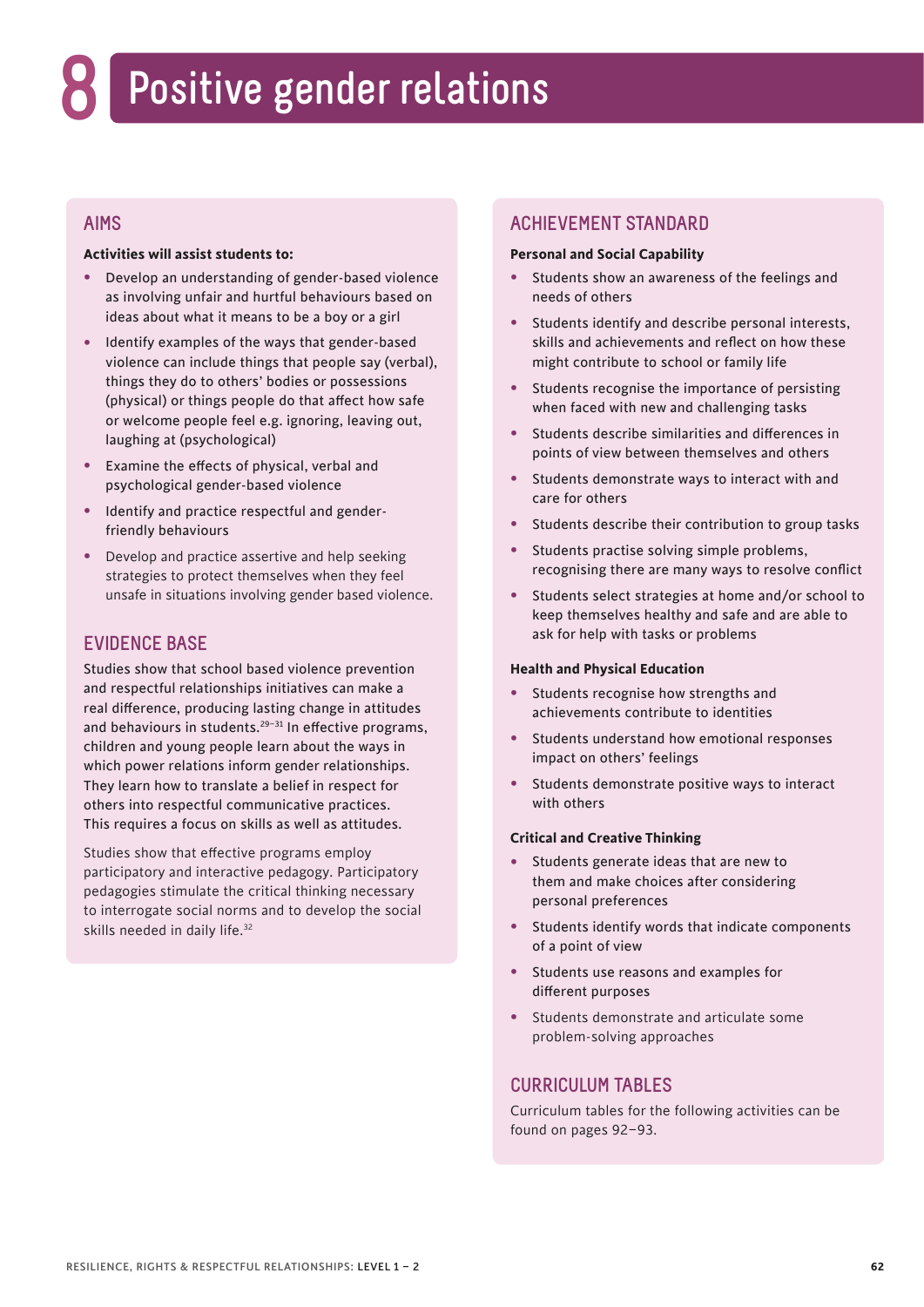# **1 What is fair play?**

**TIME: 40+ MINUTES (OR 2 X 20+ MINUTES)**

## **Evidence base**

Gender norms can influence what children presume to be permissible within their play.<sup>33</sup> For example, boys may presume that forms of physical violence are permissible as a way to negotiate conflict or dominance, and reject boys who do not wish to or are not able to transact in this way. Classroom activities that question and challenge the use of aggression in problem solving can help to create new possibilities for more positive peer relationships.

## **Learning intention**

- Students identify the ways in which the rules of the game assist people to play the game
- Students identify that unfair play or breaking the rules of the game can lead to conflict
- Students identify that it is equally important for boys and girls to play in a fair and friendly manner

## **Equipment**

- Equipment required for teacher selected games
- Room to move

## **Method**

- **1** Divide students into mixed gender groups. Assign each group to play a game that needs to be played in a small group in order to be fun. (E.g. board games, charades, improvised throwing games such as throwing a soft toy into a large basket or a box held by the other players.)
- **2** After the games are finished, gather together and ask:
	- *How do the rules help us to enjoy this game?*

 (The rules of the game helped to make the game fair for everyone and to arrange for people to have turns and to know what to do.)

• *What did you have to do to make that game work well for everyone and not end in a fight?* 

 (They had to cooperate in their game, how they worked with and encouraged each other during the game, and how they kept rules about turn-taking or going out.)

• *Does it make any difference to be boy or girl in that game? Do girls and boys both have to keep the rules?* 

(No. Yes.)

• *What can happen when people playing games don't cooperate or agree?* 

 (Arguments or tears or people feeling left out. This might happen in any type of game.)

• *What sorts of actions can lead to fights?* 

 (People don't always play in a fair and friendly way. Sometimes they are mean or rough when they play or exclude others.)

• *Should boys and girls be equally expected to play by the rules?* 

 (Both boys and girls should be equally expected to refrain from violence when playing together.)

**3** Congratulate the students on cooperating and playing fairly during the games. Explain to the students that boys and girls are expected to play in a fair and cooperative way, whether it is just boys playing, just girls playing, or when boys and girls play together. Everyone can play and work in a fair, friendly and cooperative manner in the classroom, in the playground, at home and when visiting friends.

## **Review**

Invite students to review the learning intentions. Were they able to identify that unfair play can lead to conflict? Seek examples of different types of unfair play. Were they able to identify that it is equally important for boys and girls to play in a fair and friendly manner? Seek examples of the games in which boys and girls will need to be able to play fairly.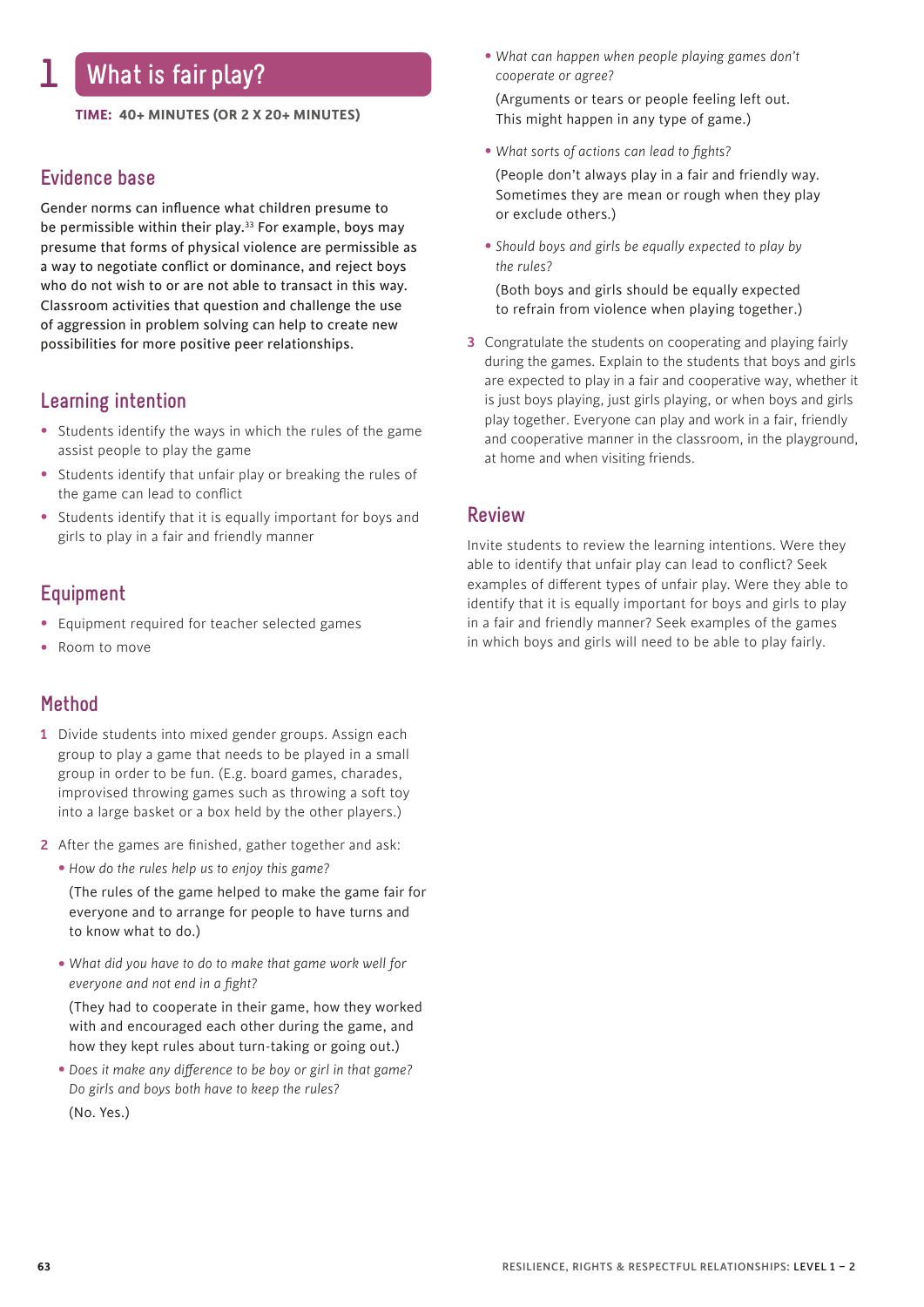# **Creating a genderfriendly classroom**

#### **TIME: 45+ MINUTES**

## **Evidence base**

If children have the opportunity to think about and apply gender fair and friendly behaviours in the classroom, they are more likely to apply their learning to the treatment of their peers. Research demonstrates that those with rightsaffirming attitudes are less likely to engage in gender-based violence, and that belief in the equality of men and women is protective against the uptake of violence-endorsing attitudes and practices.34, 35

People with awareness of the gendered nature of violence are more likely to recognise when and how to support victims and how to encourage action to prevent violence.<sup>36, 37</sup>

## **Learning intention**

- Students identify skills we need to build respectful gender relationships
- Students identify gender-friendly behaviours they can practice in the classroom and playground

## **Equipment**

- Poster paper
- Pencils and/or felt tip pens
- Room to move

## **Method**

**1** Play the *Harmony* game. Invite the students to stand in a large circle. Explain the aim of the game is for the group to follow the actions of the leader so that the group looks like it is moving as one. (E.g. slow, fluid, flowing movements, such as those in Tai Chi).

 Appoint a 'leader' to begin and provide an opportunity for the group to practice. Encourage the 'leader' to change the movement providing the group time to read, adjust and follow. After a short time appoint a new 'leader'.

For additional challenges:

- Send a pair of detectives out of the room, then appoint the leader. Call them in once the movement has started. Ask them if they can work out who is the leader.
- Invite the class to see if they can sit 'all as one' in slow motion.
- **2** Ask:
	- *What skills do we need to work in harmony in this game, or to move all as one?*
	- *Can girls and boys be leaders?*
- *How do we know when it is good to follow a leader and when it is not?*
- *What can we do if a friend is starting to lead an activity and we think that it is a mean, hurtful or unfair activity?*
- *What can we do if a person is leading others in mean gender labelling by saying things like 'boys can't play this game' or 'girls can't play this game'?*
- **3** Invite students to work in small mixed gender groups at tables to suggest actions they can do to make a gender friendly classroom. For example:
	- During floor time: 'We can sit beside anyone on the mat.'
	- During Table work: 'We can work with a girl partner or a boy partner. We can all work together.'
	- Working or playing in library/construction/science/ etc. corners: 'Boys and girls can play in the construction corner and the home corner.'
	- Snack time: 'At snack time, girls and boys can share tables.'
	- Playtime: 'Boys and girls can play the game they like, either together or separately.'
	- Lining up for class: 'Boys and girls can be partners when we line up.'
- **4** Using the examples generated, invite students to make generalisations about a gender friendly classroom. For example, 'In 2C, the boys and girls work and play together. We like to learn new things. We are fair and friendly to everyone.'

 Arrange for students to either sketch, annotate or use technology (such as class iPads), to photograph freezeframes of gender-friendly behaviours. This could form the basis of a language experience book, incorporating gender -friendly dialogue to support the message in each image.

Ask:

• *Why might it be important to use fair and friendly behaviours when we play?* 

(So that when we play it can be lots of fun for everyone.)

• *How can we use fair and friendly behaviours when we are working with others in the classroom?* 

 (Besides common courtesies such as sharing equipment, emphasise that it is important that we are willing to work with everyone, boys and girls, in the classroom in partner work, small group work and when we learn as a whole class. This ensures everyone is included.)

## **Review**

Review the learning intentions with the students. Were they able to identify that the classroom is a better place if everyone shows respectful gender relationships? Seek one or two examples of how we make the classroom a respectful place.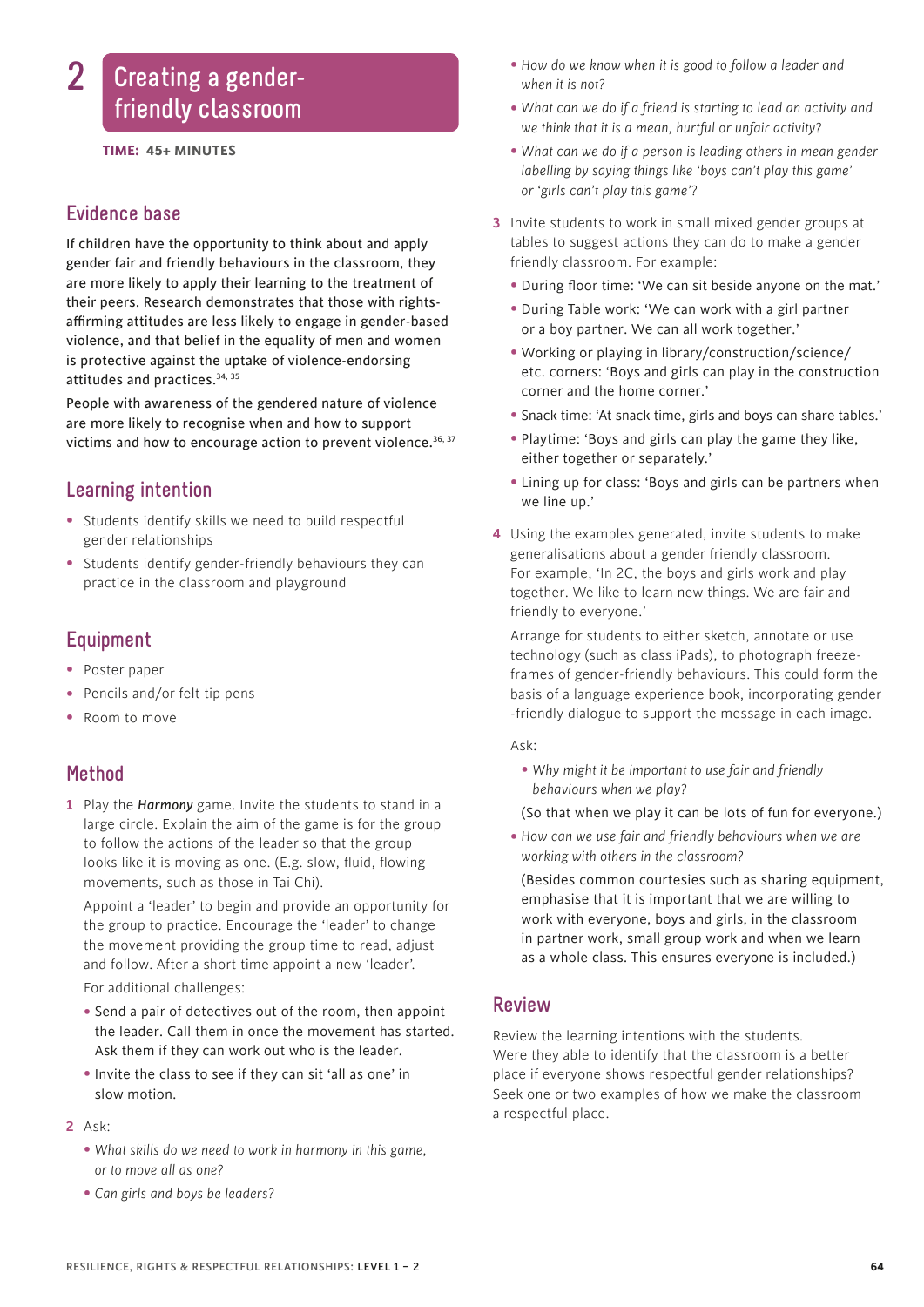**TIME: 25+ MINUTES**

## **Evidence base**

It is important to work with children from an early age to consider the difference between fair and friendly play and play that is violent or 'too rough'. This sets the scene for understanding that violence is never acceptable as a mode of resolving a relationship problem.38, 39

Some gender norms tolerate higher levels of violence with boys, dismissing violent acts as an inevitable sign that 'boys will be boys'. It is important to set the same non-violent standards for both girls and boys, and to expect that boys and girls can learn the self-control needed to ensure that they do not resort to violence to get their own way or to deal with their frustration.

Violence data indicates that many boys are the victims of violence perpetrated by other boys. Thus prevention of gender-based violence should include efforts to diminish violence perpetrated by boys against boys as well as violence perpetrated by boys against girls.

Australian data shows that the majority of young Australians do not find violence and sexual harassment to be acceptable. However there are low levels of knowledge about how to prevent, help-seek or intervene in situations of genderbased violence.<sup>34, 35</sup>

## **Learning intention**

- Students identify the emotions people can have when they witness gender-based violence or are the target of gender-based violence
- Students identify the bodily sensations people can feel when they witness gender-based violence or are the target of gender-based violence

#### **Method**

- **1** Explain that we use the word violence to talk about ways in which people hurt others. People can hurt the bodies of other people by hitting, kicking, biting, pushing, or throwing things. People can hurt other people by saying mean things: by teasing, or name calling, or yelling. They can also hurt people's feelings by ignoring them or leaving them out. All of these different kinds of violence hurt people. Explain that sometimes people also use boy or girl labels in a mean or violent way. This is called **gender-based violence**.
- **2** Tell the class that they will use some scenarios to think about how different types of violence can affect people. They will name the forms of violence being used and the possible effects on other people.

 Read the following scenarios to the class using the questions to trigger discussion.

#### **COACHING POINTS**

Some people prefer to use the word 'target' rather than 'victim' to imply that the perpetrator made a choice and that their act was deliberate.

Some prefer to use the word 'survivor' rather than the word 'victim' as they find this word more suggestive of strength and recovery. Others prefer the word 'victim' as suggesting the innocence of the targeted party. Many argue that it is important to avoid use of the label 'bully', as that suggests an identity, and to comment instead on the behaviour.

#### **SCENARIO 1**

Amira was playing on the swing. Lucas yelled out to her to get off because he wanted a turn. He grabbed the swing and stood over Amira yelling, 'Girls have to get off or I will push them off'.

Ask:

- *What is Lucas doing that is violent?*
- *How might this make Amira feel?*
- *What could other people say to Lucas to help him understand how his actions have caused harm?*

#### **SCENARIO 2**

While Nik was playing 'kick to kick' football with Eddy, Waheed and Dino, he fell and grazed his knee. Nik began to cry. Dino laughed and pointed at him, 'Look at the sooky baby! Only girls cry! So you're a girl!'

- *What is Dino doing that is violent?*
- *How might Nik feel?*
- *What could other people say to Dino to help him understand how his actions have caused harm?*

#### **COACHING POINTS**

**Keep it general:** Avoid using the public whole-of-class discussion as the place to solve a specific argument that has occurred between peers. Remind students that the class discussion is not the time to name anyone who has done something wrong. For this, they should come and speak to you later or speak to you when the class is doing some independent work and you can talk just with them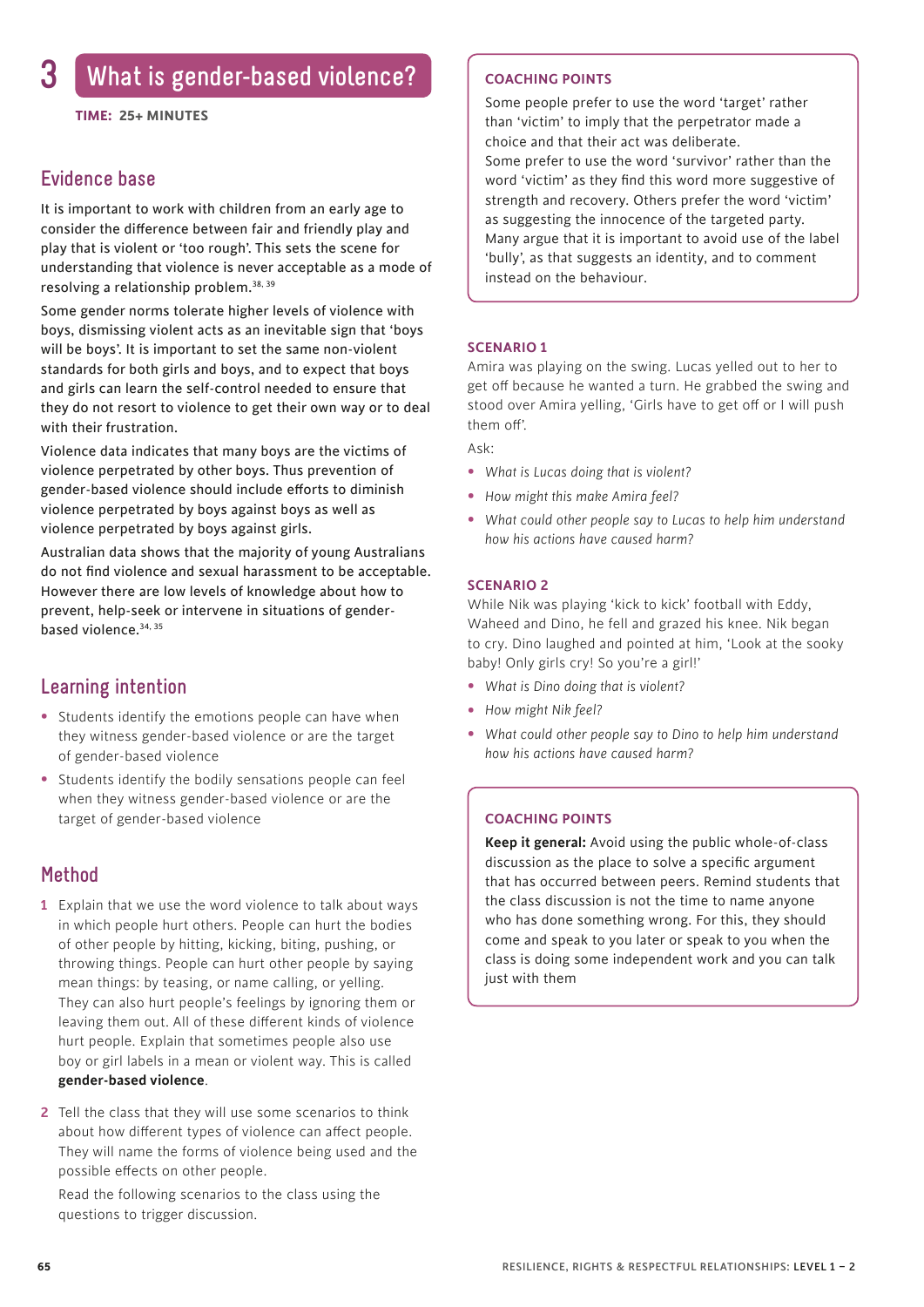#### **SCENARIO 3**

Bethany sat at the table to eat lunch. She sat at the table where Simon, Sachen and Jarrah were sitting. Sachen said, 'Girls don't sit at our table. Girls have germs. Go away!' He started swinging his legs and kicking her under the table.

- *What is Sachen is doing that is violent?*
- *How might Bethany feel?*
- *What could other people say to Sachen to help him understand how his actions have caused harm?*

#### **SCENARIO 4**

Annie loved playing basketball with the boys in the play breaks. Her friends Farah and Evie wanted her to play shops in the adventure playground house. When Annie said no, they shouted, 'Only boys play basketball! Annie plays with boys! Annie's a boy! Annie's a boy!'

- *What is the violence that Farah and Evie are doing?*
- *How might Annie feel?*
- *What could other people say to Farah and Evie to help them understand how their actions have caused harm?*

#### **SCENARIO 5**

Effie was playing with her friends at lunchtime. Kevin and Aldo from the Grade 4 class ran up to Effie and her friends and started lifting up their school dresses singing, 'We can see your undies, we can see your undies…'.

- *What is the violence that Kevin and Aldo are doing?*
- *How might Effie Feel?*
- *What could other people say to Kevin and Aldo to help them understand how their actions have caused harm?*
- **3** Sum up by reviewing the idea that gender-based violence is not just physical but also verbal and psychological. It causes hurt and harm. Explain that when that violence is about excluding or hurting people just because they are a boy or girl it is called gender-based violence. It is not respectful. Other people can help by not joining in with violence, and by telling people that violence is hurtful.

#### **Review**

Conclude by inviting students to comment on whether they think the class met the learning intentions. Were students able to identify the emotions people can have when they experience gender-based violence? Seek one or two examples. Were students able to identify the feelings in the body that people can feel when they experience genderbased violence? Seek one or two examples.

#### **COACHING POINTS**

**Gender stereotypes hurt boys too:** Remember, gender norms can hurt men and boys as well as women and girls. Many boys and men also struggle with rigid gender expectations and gender stereotypes. For example, men and boys are expected not to express their feelings because 'boys don't cry'. The dominant constructions of masculinity require boys and men to be heterosexual, tough, athletic and emotionless, and encourages the control and dominance of men over women. However, some boys also exert power over other boys who do not fit into this dominant image. Emphasise that there are multiple ways to be a boy (and a man) and that being a boy doesn't mean only liking sport or not being able to cry if you get hurt. Emphasise that it is a positive thing when boys have a variety of interests including things like art, singing and dance.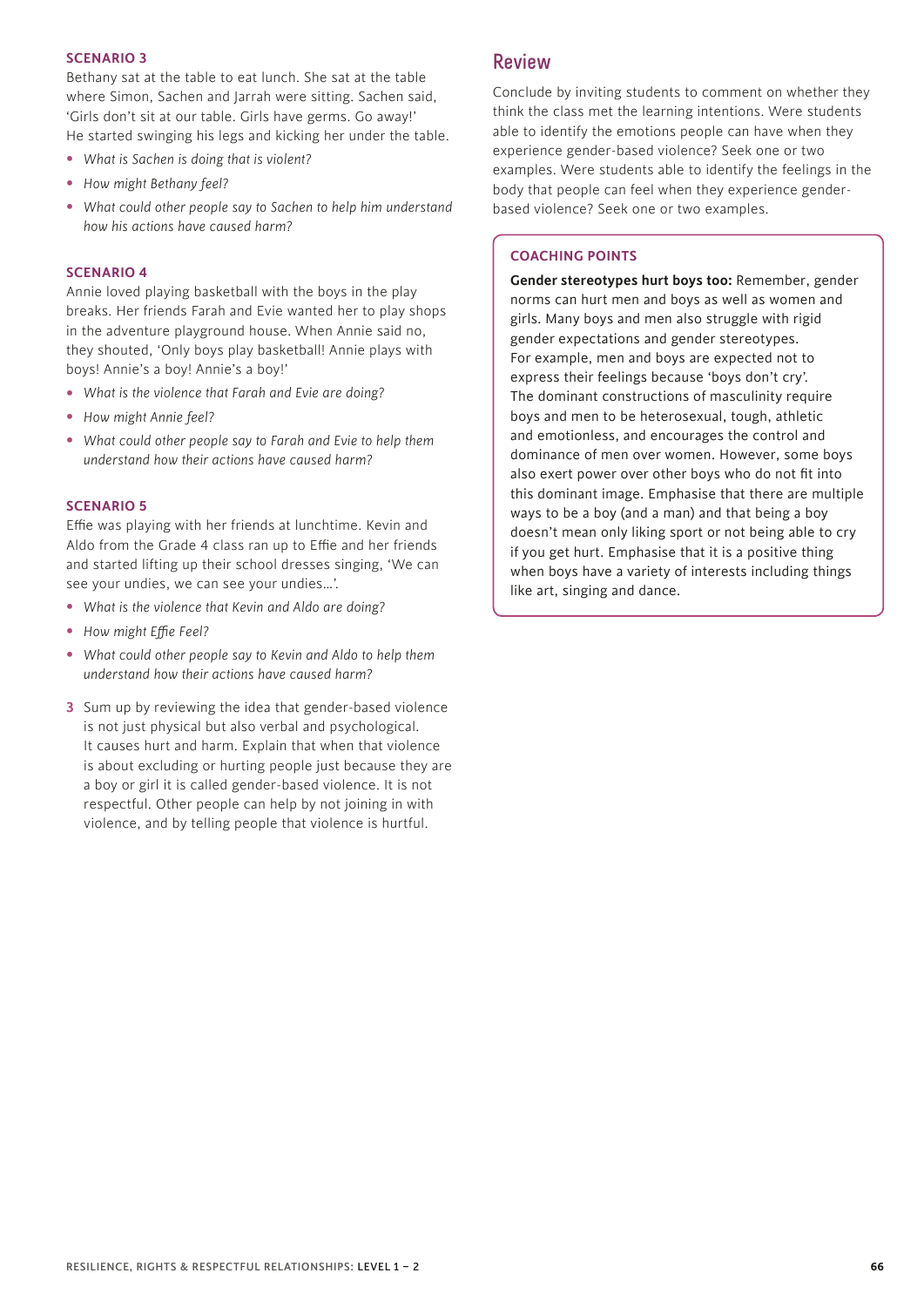## **The opposite of violence is respect**

#### **TIME: 45+ MINUTES OR 1 X 30+ & 1 X 15+ MINUTE SESSIONS**

## **Evidence base**

**4**

The attitudes that children and young people hold towards violence are greatly influenced by their views on gender. They have strongly developed views about what is normal, expected and appropriate for boys and girls and for men and women to do. However, these views can and do evolve in response to their experiences, and to the modelling provided by adults and older peers.

The simple role plays used in this activity give students a chance to practice and model a range of possibilities for respectful action. Research highlights that programs are more likely to be successful if they teach prevention skills through active rehearsal via role play, rather than passive learning.40–42 (E.g. watching the teacher model skills or viewing a film).

Use of applied participatory methods such as role play is central to the effectiveness of prevention education programs that aim to build pro-social skills and attitudes.<sup>5</sup> This is because it is more challenging to show a strategy in action, than to describe it as an option. When peers demonstrate and endorse positive behaviours, they engage with the challenge of taking theory to practice. Sharing this with their peers can help to build social norms which support the use of these behaviours.

## **Learning intention**

- Students identify that the opposite of violence is helpful and respectful cooperation
- Students identify how people feel when their friends play with them in a way that is friendly, fair and respectful
- Students identify and demonstrate strategies that peers can use to solve problems in a respectful way

## **Method**

**1** Ask: *What does it look like or sound like if someone is showing respect for someone else?*

Explain that the opposite of violence is **respect**.

**2** Tell the students that in the stories you are going to share, one of the characters has a problem with showing respect. Tell the students they are the 'coaches' who can help the character to understand what they are doing wrong, and show the character what a respectful way of doing things could look like.

 Present scenarios (opposite) to the class. First present the problem. Then ask the students for respectful alternatives. Invite a round of applause from peers for demonstrations that show a friendly or respectful way to talk to peers.

When the students have had turns suggesting solutions, demonstrate what an alternative and appropriately respectful strategy would look like or sound like.

#### **SCENARIO 1**

Tristan hits or shoves when he doesn't get to go first in the game. Ask:

- *What are some respectful and fair ways of working out who will go first?*
- *Who can show us what this might look like?*
- *Are there any other ideas about how to do this? Who can show us another approach Tristan could use?*

 Remind students that in some games, people can join in at any time (e.g. 'kick to kick' football). However, sometimes when we ask to join a game (e.g. board game), we might have to wait until the current game finishes and a new one begins. When this happens and our friends ask us to wait until the new game begins, we are not being excluded.

#### **SCENARIO 2**

 In one group some boys play ball. Trudy asks to play. One of the boys says, 'Go away, only boys can play ball.' Ask:

- *What are some respectful and fair ways of working out who can join in a ball game?*
- *Who can show us what this might look like?*
- *Are there any other ideas about how to do this? Who can show us another approach?*

#### **SCENARIO 3**

 Some girls play a game making elf houses in the sandpit. A boy asks to play. One of the girls says, 'Go away, only girls can play this game.'

Ask:

- *What are some respectful and fair ways of working out who can join in a game in the sandpit?*
- *Who can show us what this might look like?*
- • *Are there any other ideas about how to do this? Who can show us another approach?*

 Point out that in some of these scenarios, students are being excluded because of being a girl or boy. Remind students about the key messages from activities in Topic 7. People can play or learn to play any game or activity, regardless of whether they are a girl or a boy.

**3** Ask students to share the types of respectful behaviours they learnt about during the session. These could be displayed on a board in the room under the title of 'Ways of behaving respectfully to others'.

### **Review**

Invite students to comment on whether they think the class met the learning intentions. Were they able to identify what it feels like when friends play with them in a way that is friendly, fair and respectful? Seek some examples. Were they able to identify and demonstrate strategies that peers can use to solve problems in a respectful way? Seek some examples of how the activity helped them to do this.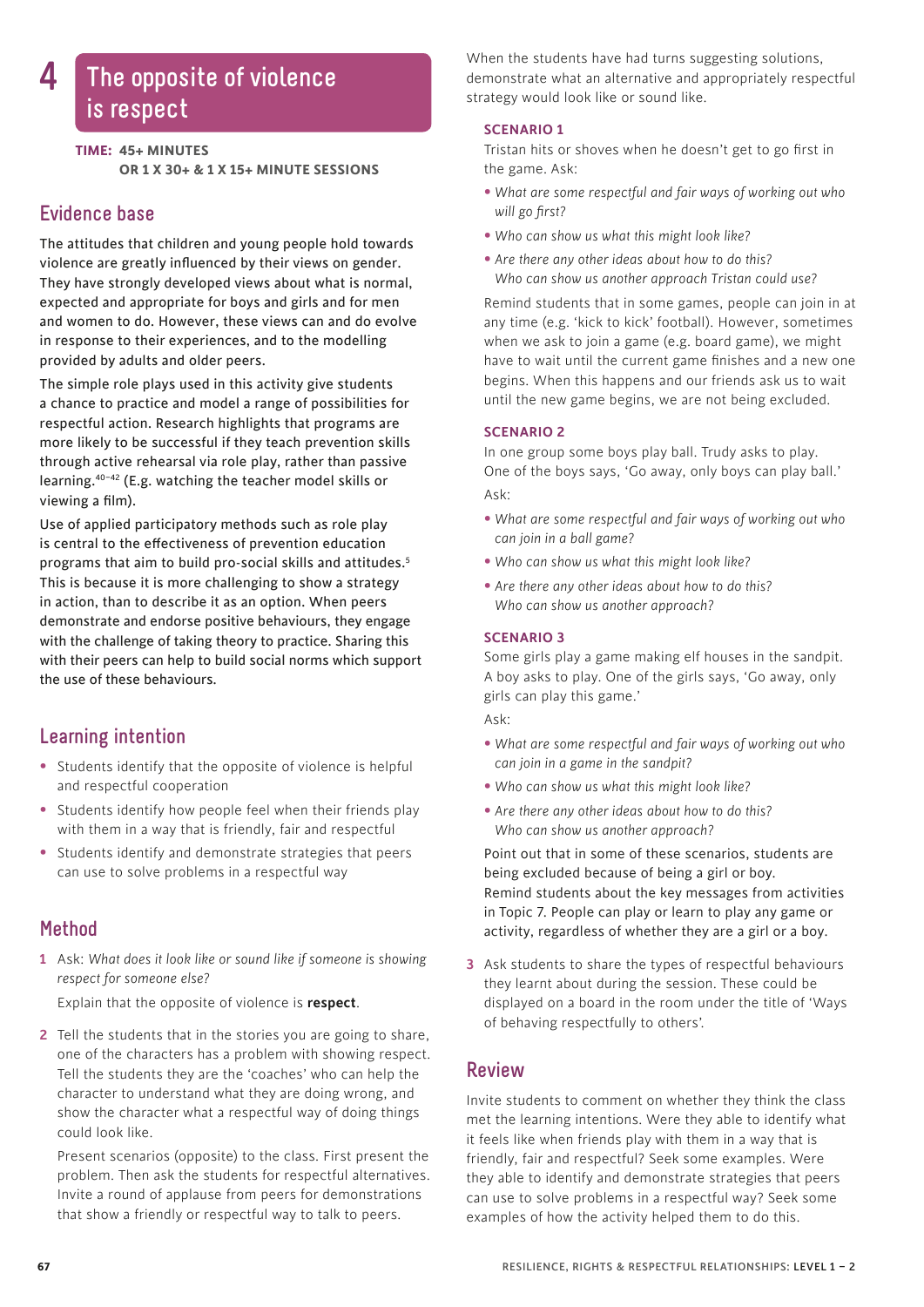# **Respect my space, respect my body**

**TIME: 30+ MINUTES**

## **Evidence base**

Children in preschool and the early years of school are often seen as being too young to understand or to have experienced gender discrimination or gender violence. However, young children can and do experience gender discrimination and violence. Hence they need the language and strategies to challenge these experiences and to protect themselves.

Self-care and help-seeking strategies (e.g. the NO, GO TELL strategy used in this activity) empower children to assert their rights over their own bodies and to gain the support they need if someone is breaching their rights.

While people are often worried that knowledge of things 'wrong' in the world may tarnish children's innocence, it is essential that they are aware that their body belongs to them and that they have the right to say no and get help.<sup>43</sup> Schoolbased abuse prevention programs have been found to be effective in increasing student knowledge and protective behaviours.40–42 These programs aim to build children's comfort level to disclosing inappropriate sexual advances.<sup>40</sup>

## **Learning intention**

- Students will learn ways to tell people when they do not like the way their body is being treated by others
- Students will learn ways to seek safety or seek help when in the presence of violence or inappropriate forms of personal contact

## **Equipment**

- Paper
- Pencils
- Poster size drawing of a boy and a girl dressed in bathers (handout provided for photocopying)

## **Method**

**1** Bring the students together for circle time. Provide a model drawing of a boy and a girl dressed in bathers (example provided).

 Explain to the children that you are going to talk about keeping our personal space and our body safe.

 Invite the children to think about what parts of their body are covered by their bathers. Explain that sometimes we call these the private body parts because these are usually the parts that we keep covered when we are in public places.

#### **COACHING POINTS**

**Protective interrupting** is a strategy that teachers can use in an assertive and respectful way to interrupt students, who begin to disclose private information. It is a teaching strategy designed to protect the person telling the story from disclosing in front of the class; and class members from the distress at hearing the disclosure, or exposure to high risk behaviours.

**Follow up, referral and reporting**: If concerns arise about the wellbeing of a student in your class, follow up afterwards. Talk to the student. Refer the matter to the Principal, wellbeing coordinator or another designated staff member in the school. Continue to monitor the student alongside other colleagues. Use defined school referral pathways and processes to assist you.

**Mandatory reporting**: School staff have obligations and responsibilities for identifying and responding to child abuse and/or neglect, including allegations of sexual abuse. There is more information about Department policies available at the web address below. Refer to the introductory notes for further information and coaching.

<http://www.education.vic.gov.au/school/principals/> spag/safety/Pages/childprotectobligation.aspx

#### **COACHING POINTS**

This activity explores strategies that children can use if they are in a situation in which they feel uncomfortable or unsafe. Consider re-running the Emotions Statues activity (Activity 1, Topic 1) and exploring with students what people's faces look like and what their bodies feel like when they feel unsafe vs. safe, uncomfortable vs. comfortable. Remind students that it is good to be able to recognise these emotions in ourselves and others so that we can seek help if we need to, or help our friends.

 Explain that these body parts that we keep private have lots of names. Some are slang names or names that we use when we are young. There are also names that are the scientific names. For example, at the back both girls and boys have a bottom. We also call the bottom our buttocks. At the front, males and females are different. The boy has a penis. The girl has a vulva.

 Sometimes we call these body parts 'private'. This is because they are the parts we usually keep covered with clothes or bathers when we are out in the public area like at school or at the shops or in the park. On the chest, both boys and girls have nipples. As girls grow older, they grow breasts where the nipples are, but boys don't.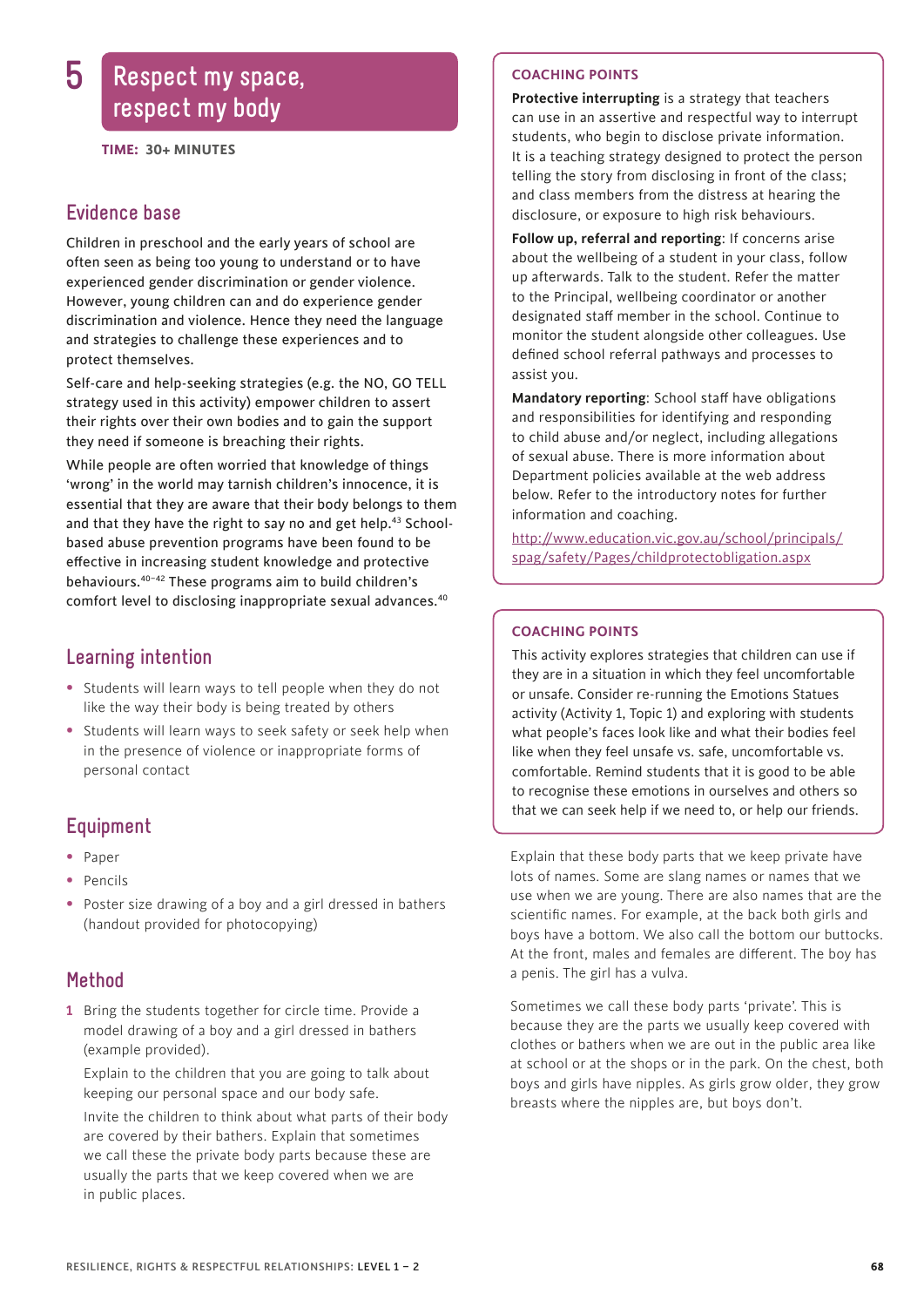#### **COACHING POINTS**

#### **Talking about body parts and privacy**

This activity helps students to learn there are some parts of the body that are private. It is important to emphasise that while we keep these body parts private, there is nothing bad about them, they are just private. Additional teaching and learning materials are available to schools to provide sexuality education to children. This includes working with children to know and name the main external parts of the body and the agreed names for the external sexual parts, for example, penis, vulva, breast and buttocks (or bottom). Being able to name their body parts can assist those children who need to report abuse.

**2** Talk with the students about their body being their own. Explain that they are going to learn about *NO, GO, TELL*. 'NO, GO, TELL' will help them remember what to do if someone else is making them feel uncomfortable or scared, or if a person wants to hurt their body or touch them on the private parts of their body.

#### **NO**

Ask:

- *Who knows how to say no?* (Everyone)
- *When do you say no?* (To tell people to stop doing something, or to tell someone that they didn't want to do something.)

 'No' is a very important word and that is why we learn it so early in our lives. We can say NO if someone wants us to do something that makes us feel uncomfortable.

When we feel this kind of uncomfortable it might even give us a strange sick feeling in our tummy or a lumpy feeling in our throat. If we can, we say NO if someone is trying to hurt us or touch us in ways we do not want to be touched.

#### **GO**

GO means I can move away. I can find a safe place to go. I can do this to get away from a scary person, or to get away from someone who might hurt me, or making me feel uncomfortable about my body.

#### **TELL**

 TELL means I can tell someone what has happened. I can tell someone how I feel. I can tell a safe grown up if someone is hurting my body or wanting to touch private parts of my body.

#### **COACHING POINT**

When discussing the NO component of the model, assist students to discriminate between situations in which they feel these uncomfortable sensations in response to occurrences such as going to the dentist, their first day of school, performing in a karate grading or music test.

They might feel nervous, embarrassed or shy. It is different when the uncomfortable sensations happen because a person is hurting them or someone else, or they think this might happen, or if someone is showing disrespect for their body or forcing unwanted contact with their body.

**3** Look at the pictures of the bodies again. Point to parts of the body, like hands, arms and legs, and explain that we might touch these parts of bodies when we play. But we are careful not to hurt others' bodies.

 However the parts under our underwear or the parts we usually cover with our bathers are more private. We don't use these parts in games with children or with grown ups. And **no one** is allowed to hurt us here.

 Point to a non-private part. Ask: *What can we do if someone wants to hurt us here?* (NO, or they can GO or move away to a safer place, TELL a trusted adult.)

 Point to a private part. Ask: *What can we do if someone wants to hurt or touch us here?* (NO, or they can GO or move away to a safer place, TELL a trusted adult.)

**Talk about TELL**. Emphasise that while NO and GO are good things to do, it is **very** important to TELL a trusted adult if someone hurts your body, or wants you to do things that are not right for you to do, or touches private parts of your body, or touches you in ways you do not like. Remind students of the time when they made a list of people they could ask for help (Topic 6, Activity 4: Helping Hands). Ask: *What adult could you tell if this happened to you?*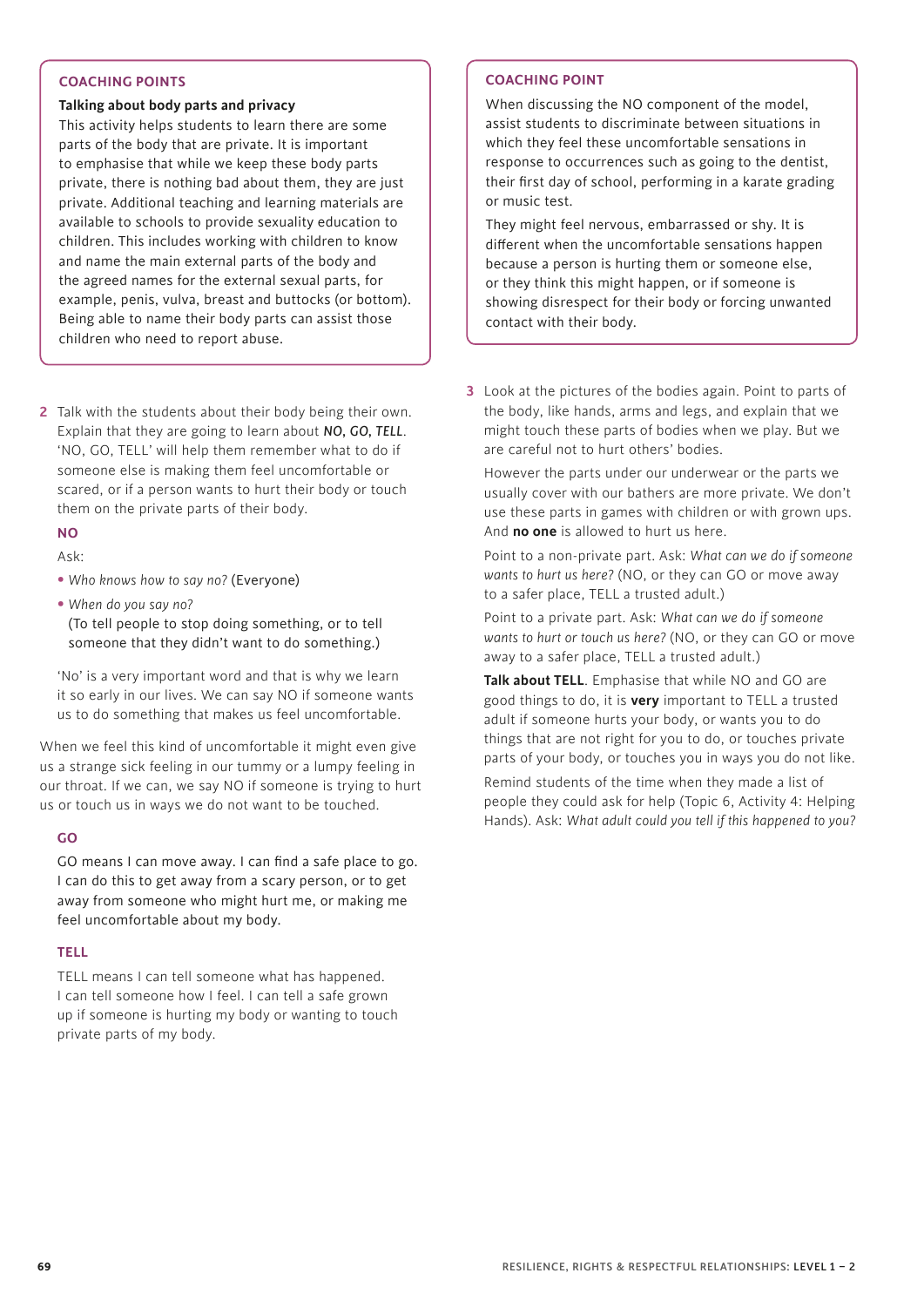#### **COACHING POINT**

Activities in Topic 6 (Help-seeking) provide opportunities for students to identify sources of help and to practice asking for help. It may be relevant to revisit these activities.

**4** Reinforce the NO, GO, TELL model with students using the following scenarios and asking these questions:

#### **SCENARIO 1**

Ellie is at her friend Julia's house. When Ellie, Julia and her brother are playing, Ellie starts to practice her karate kicks on Joe. Although Joe asks her to stop because it is hurting him, she keeps doing it and laughs, saying it's a fun game.

- *What could Joe say?*
- *Where could he go?*
- *Who could he tell?*

#### **COACHING POINTS**

The resource provided by the Victorian Department of Education and Training is called Catching on Early and is available via the following link:

<https://fuse.education.vic.gov.au/Resource/> LandingPage?ObjectId=ee5cfd49-48e7-4698-a06d-37e2e21cbbd9&SearchScope=Teacher

When talking about private or sexual body parts, students may giggle or say that it's rude. Do not reprimand them for this. This is an expected response and demonstrates the child understands there is something different and private about these parts.

#### **SCENARIO 2**

 Jenna is waiting at the school pick up point for her Grandpa to pick her up. Lots of children are waiting there too. Some older boys walk up to her and bump her. One of them lifts up her dress.

- *What could Jenna say?*
- *Where could she go?*
- *Who could she tell?*

#### **SCENARIO 3**

 Emma is at a family barbecue. When her dad's friend arrives, he comes down to the part of the garden where Emma is playing and asks Emma for some hugs. Emma only likes to hug her mum and dad and her grandparents.

- *What could Emma say?*
- *Where could she go?*
- *Who could she tell?*

#### **SCENARIO 4**

 Mikie has an uncle he does not like much. His uncle always wants Mikie to sit in his lap and read stories. Mikie hates to sit in people's laps. He likes to sit on the ground when he listens to stories.

- *What could Mikie say?*
- *Where could he go?*
- *Who could he tell?*

 Reconnect students to the Kids Helpline numbers and website in case they may prefer to raise a matter via this method. Explain that sometimes a person might not seek help until a long time after the experience. However it is still useful for them to get support, even if it comes late.

**5** Conclude this activity with a friendly game to lift the mood. Play one of the games suggested in the Optional Additional games section of this resource or replay the *Connections* game or *Traffic Lights* game from Topic 2 (Personal Strengths).

#### **COACHING POINT**

*Kids Helpline* is a free 24-hour counselling service for Australian kids and young people. Telephone and online counselling is available. Write the number and web address on the board and ask students to copy it into their workbooks so they have it on hand.

Telephone: 1800 55 1800

Website:<http://www.kidshelp.com.au>

#### **Review**

Conclude by inviting students to comment on whether they think the class met the learning intentions. *Were they able to practice ways to tell people when they do not like the way their body is being touched or treated by others? Were they able to practice ways to seek safety or seek help when in the presence of violence or inappropriate forms of personal contact?* Seek some examples of how the activity helped them achieve the learning intentions.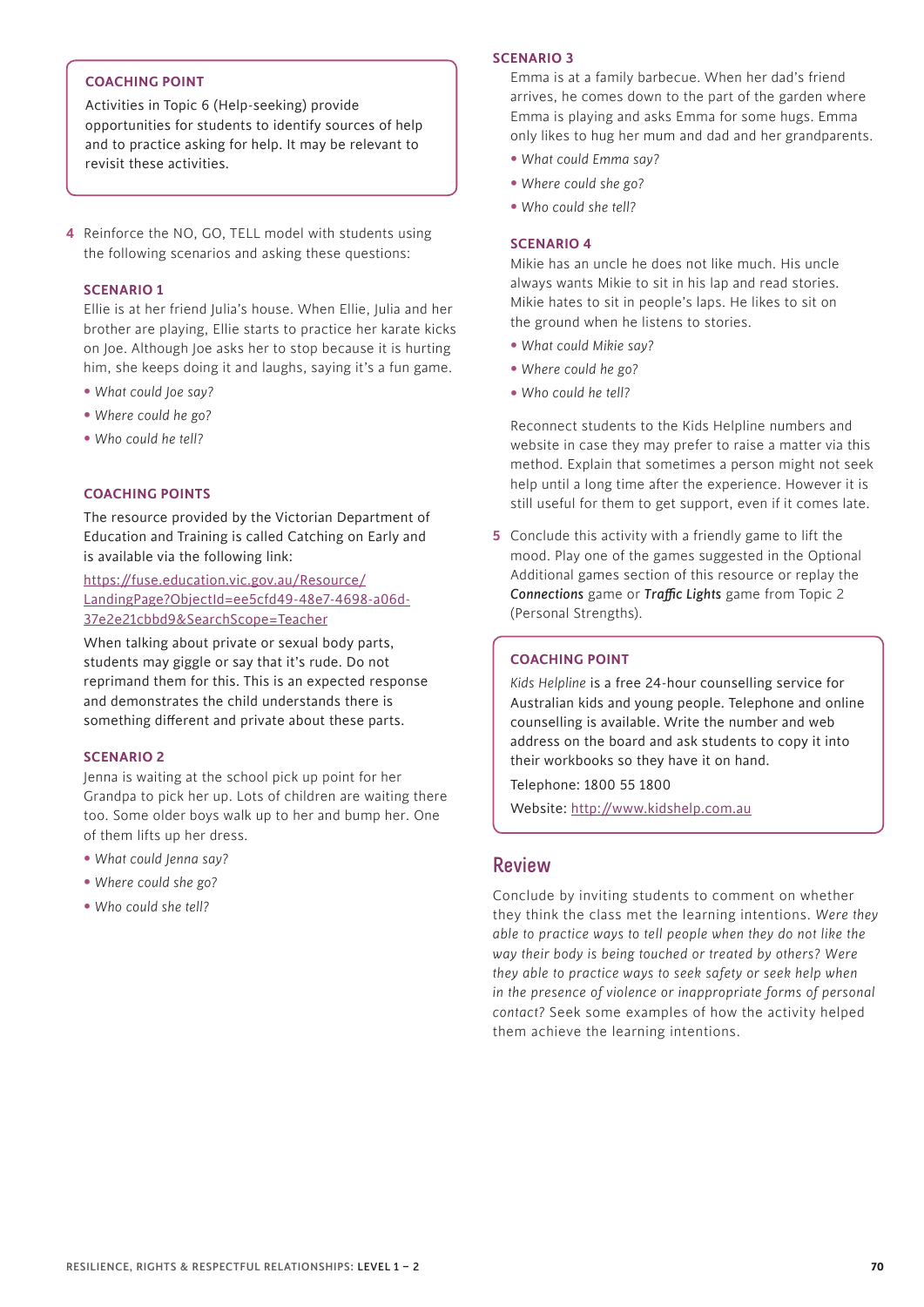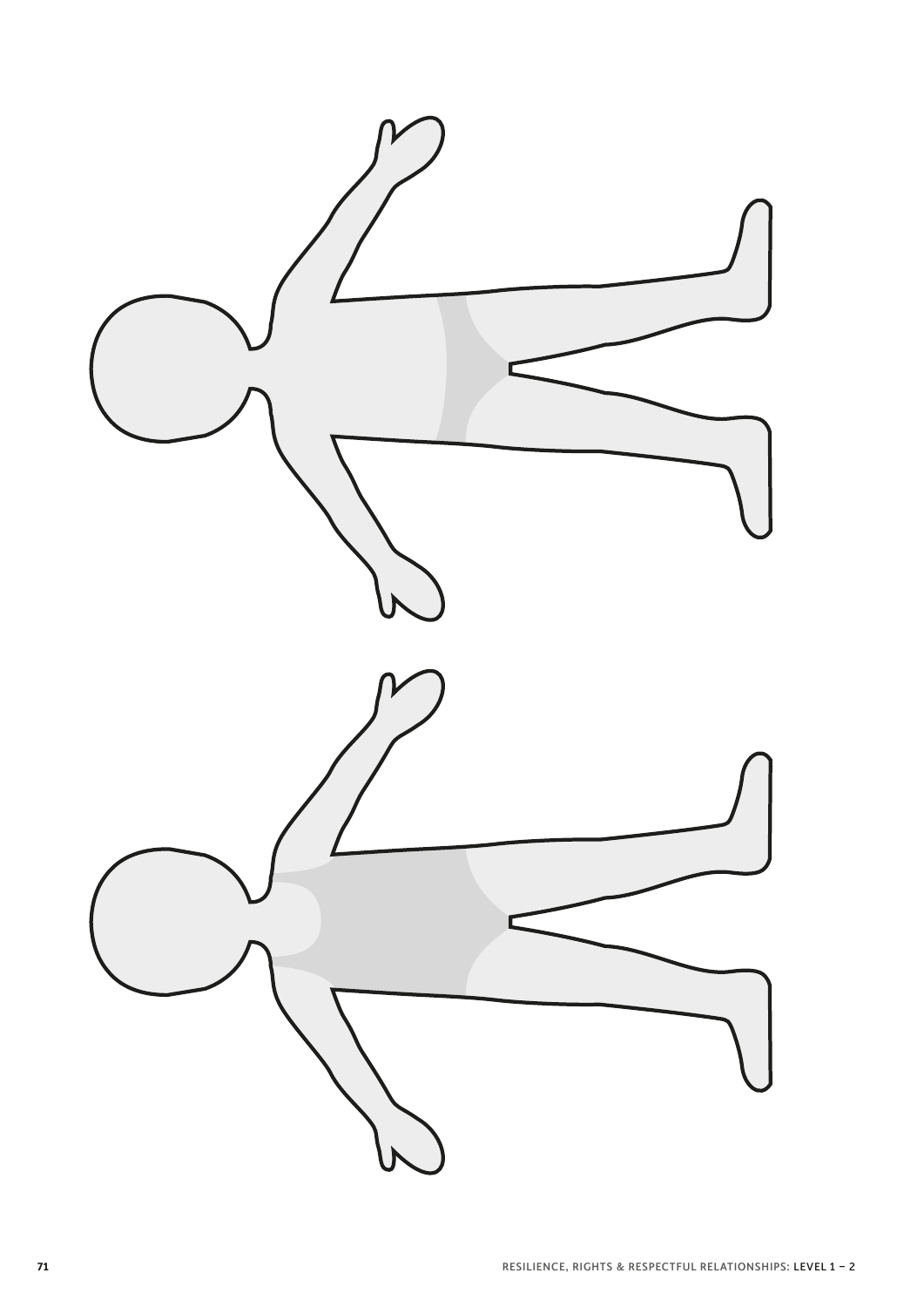## **Reflecting on everyday practice**

- How have the learning activities provided insight into how your students experience gender relationships within and outside the classroom?
- How can the duty teacher assist those children who routinely experience gender-based violence or harassment in the yard and do not succeed in their own efforts to address this?
- What might the school do to ensure that perpetrators of gender based violence learn that these behaviours are not acceptable?

## **Extension activities**

• Have students collaborate to create a NO, GO, TELL poster to display in the classroom.

## **Talking further**

• Encourage students to ask their parents or carers about who the helpful adults were when they were children.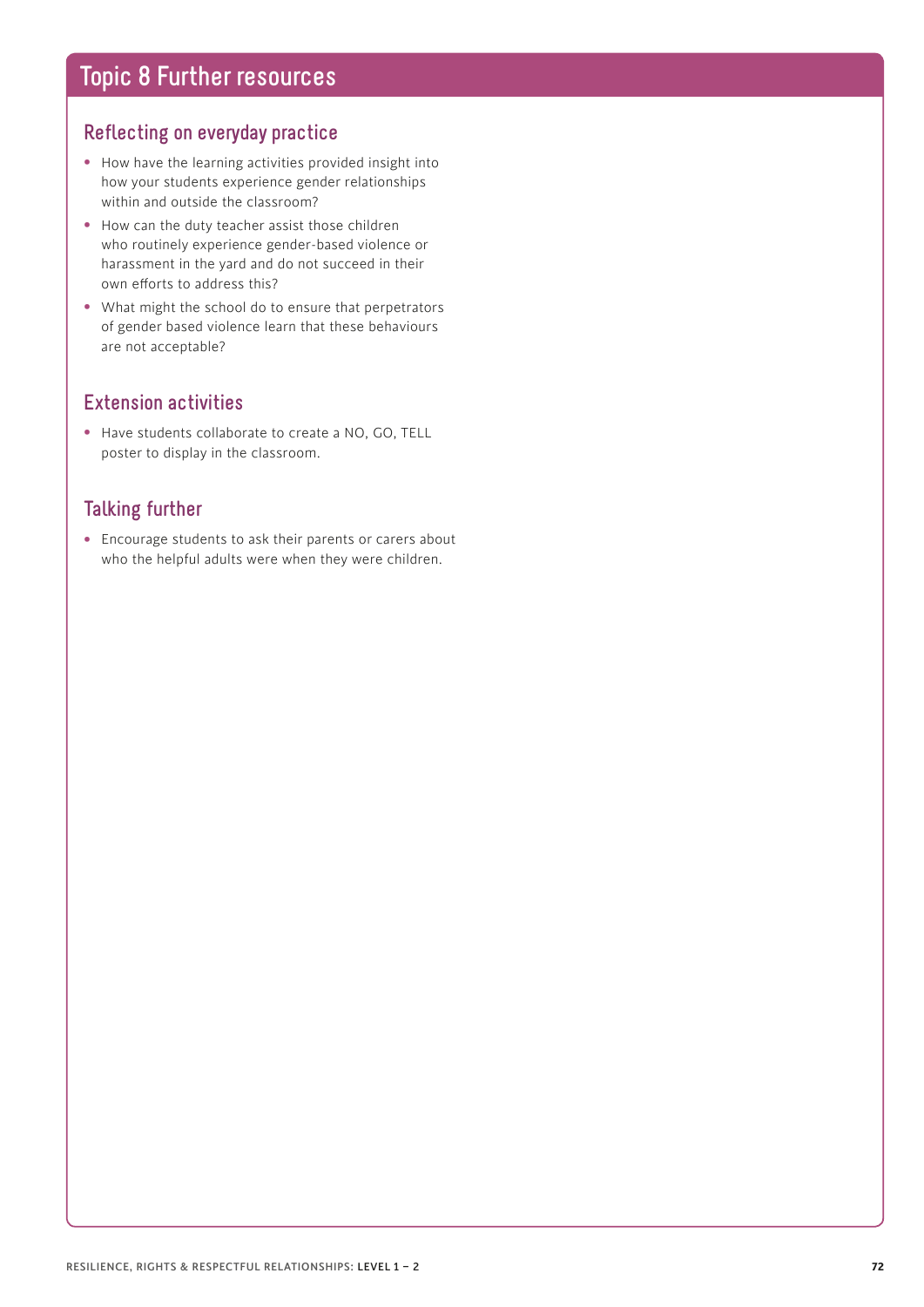## **Optional additional games to reinforce respectful relationships**

**Use these optional games as a friendly way to start or end an activity. Games help the class learn to mix well with each other and to build group cohesion and social confidence. All games contain key messages about respectful and positive relationships.**

## **Evidence base**

Games can be used to teach social and emotional competencies.44, 45 They can also be used to revisit and reinforce inclusive gender messages, to acknowledge and reward the class for their efforts, or as some time out when students have been experiencing frustration, fatigue or conflict.

Simply having positive experiences in playing with each other in large collective games can help students feel more connected to each other and to school. This is important, as a sense of connectedness or belonging to school is a significant protective factor for young people and contributes to building their resilience. Children and young people who feel cared for by people at their school and feel connected to learning are more likely to be motivated, show improved academic outcomes and academic self-efficacy.<sup>46, 47</sup>

## **The Sam Says game**

This variation on Simon Says called Sam Says can be used to reinforce what people CAN do. This is an important enabler for children as they work to resist limiting gender norms and the peer pressure and comments that can accompany them.

- **1** Explain that this game is similar to the *Simon Says* Game. But it is also a little bit different. (Point out that you have chosen Sam as the name because it could stand for either a boy or a girl's name.) When the leader calls, 'Sam says, boys AND girls can …' (gives a movement instruction), then the class must copy that move. But when the leader just calls out, 'Sam says…' and does not also add 'boys and girls CAN' then the class must not do that movement.
- **2** Play a few rounds of the game. Eliminate those who get it wrong, but only for a few rounds. Intermittently include, 'Sam says, boys AND girls can all join back in the game even if they went out' to enable all students who went out to re-join.
- **3** Ask:
	- • *What did we need to be able to do to play that game well?*
	- • *How do we use those skills in class, in the playground and at home?*
	- • *What is the key message in that game about what girls and boys can do?*

## **Controller Colours game**

This Controller Colours game can be used to develop students' skills in concentration and their confidence in their capacity to control their body. Make explicit positive reference to self-control (as something students CAN do) and to concentration (as something that is possible and FUN) can help to build students' awareness of their own capacity to engage at will.

- **1** Explain to participants that this game will call on them to remember five different moves, one for each colour. Teach these moves:
	- Green = walking on the spot (like walk on the traffic light)
	- Red = stand still on one leg, with hand up making stop sign (like stop on the traffic light)
	- Yellow = turn round and around on the spot (like wait on the traffic light)
	- Brown = bob down and touch the ground
	- Blue = reach up and touch the sky
- **2** Play a few times over. Invite a student to have a turn calling the colours.
- **3** Ask:
	- • *What do we have to be good at to play that game?*  (e.g. listening, making the right move).
	- • *When do we have to be able to use these skills in real life?*
- **4** Point out that in this game we show we can switch from one move to another very quickly. This means we have self-control and concentration. In real life, we can also feel proud if we can play different kinds of games, and work and play with different kinds of people. Being able to do different sorts of things makes us stronger and more capable.

## **Giant's Treasure game**

The Giant's Treasure game can be used to develop skills in self-control and stillness. It can also be used to develop awareness of the possibility of team play and alertness to the availability of others to assist in solving a problem or addressing a challenge.

- **1** Appoint one student from the group to be the Giant and to stand at one end of the room, facing the wall, with a soft toy placed on the floor directly behind him/her. Ask the rest of the group to line up along the wall at the opposite end of the room.
- **2** While the Giant has their back turned, the group must creep forward and attempt to steal the treasure and run all the way back to the opposite wall without being caught.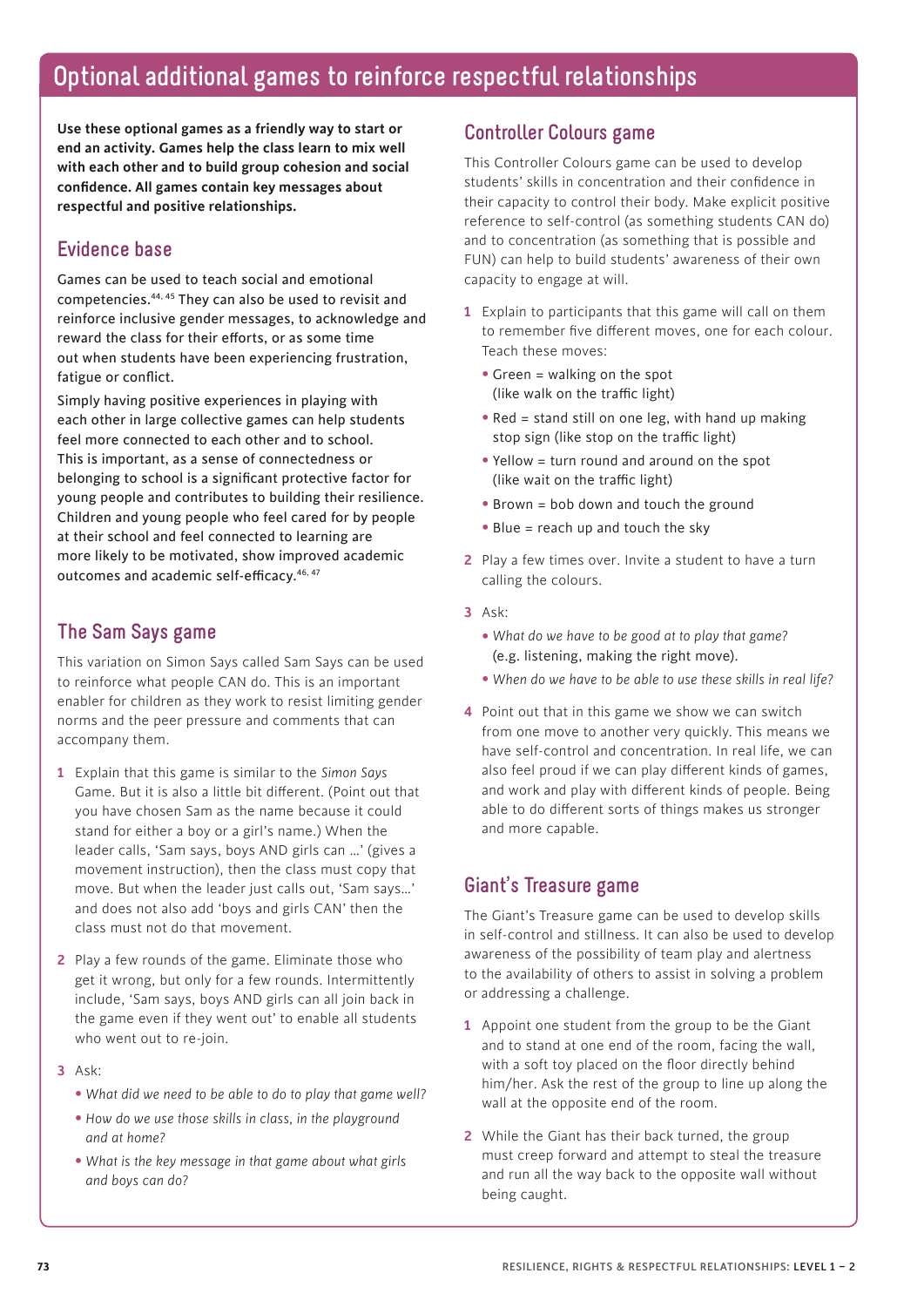- **3** As the group creeps forward, the Giant may turn around any time. When this happens the group must freeze. If the Giant sees any of the players move, those players must go back to the beginning wall and start again.
- **4** The person who succeeds in stealing the treasure and running back to the back wall with it becomes the new Giant. If the Giant catches anyone with the treasure before they get back to their base line, they become the Giant's helpers and may do all the same moves as the Giant.
- **5** At a certain point, elicit the possibility of team work. Ask: *I wonder if there is a way that we could get the treasure to the back wall more quickly? How might we do this?* Suggest that maybe if we worked together, passing the ball to a player further back…

 Play some more rounds using this cooperative technique.

- **6** Ask:
	- *How did we make sure it was fair and friendly for everyone?*
	- *How did we show cooperation? (What did we do? What did we say?)*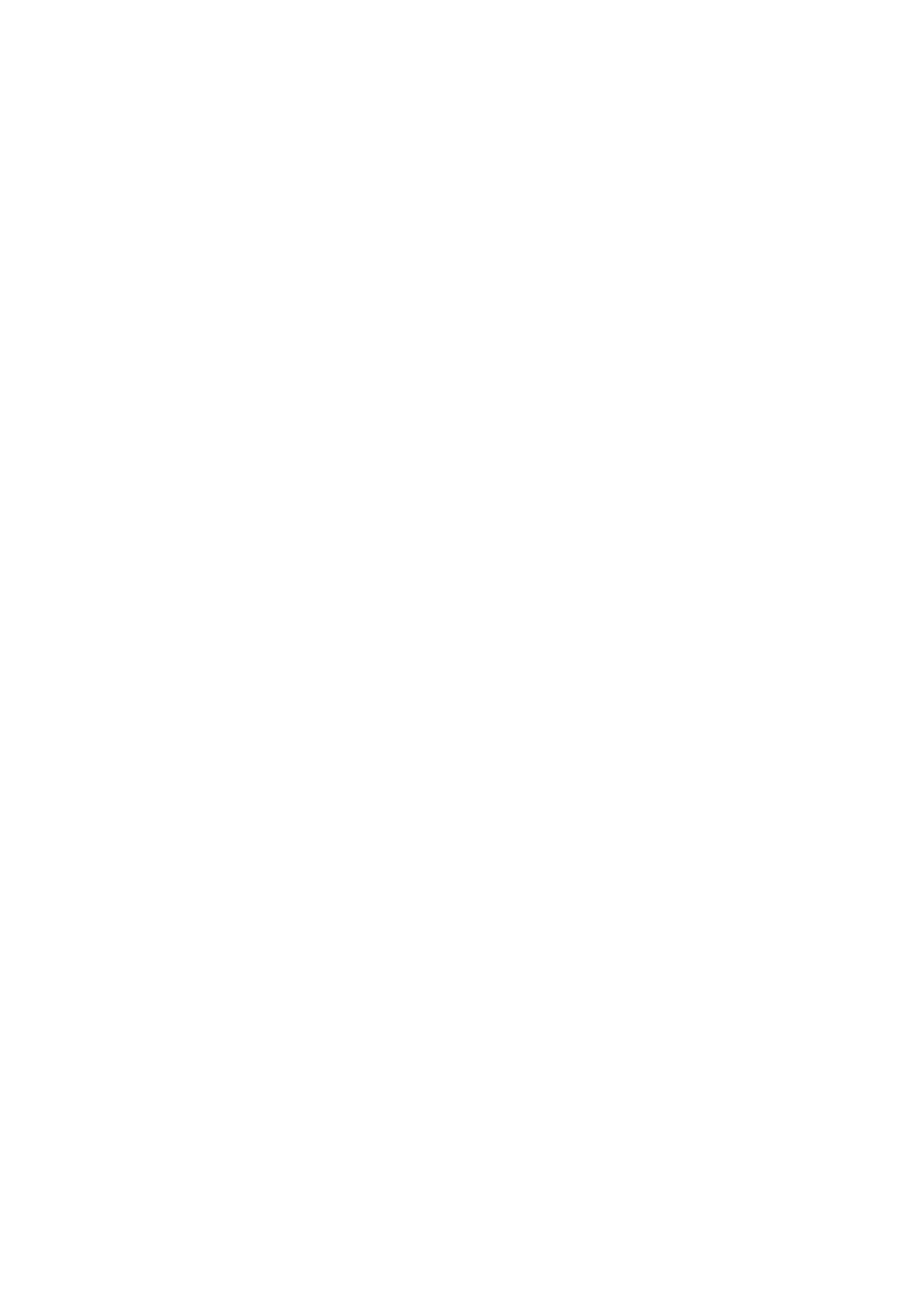## **Mapping against the Victorian Curriculum by Topic**

## **Table 1: Curriculum area: Personal and Social Capability**

### **Personal and Social Capability LEVELS 1 & 2**

#### **Strand: Self-awareness and management**

| <b>Sub-strand</b>                      | <b>Content description</b>                                                                                                                        | Topic(s)                                                                                                                                                                                                                                                                         |
|----------------------------------------|---------------------------------------------------------------------------------------------------------------------------------------------------|----------------------------------------------------------------------------------------------------------------------------------------------------------------------------------------------------------------------------------------------------------------------------------|
| Recognition and expression of emotions | Extend their vocabulary through which<br>to recognise and describe emotions<br>and when, how and with whom it is<br>appropriate to share emotions | Topic 1: Emotional literacy<br>۰<br>Topic 2: Personal strengths<br>Topic 3: Positive coping<br>Topic 4: Problem solving<br>Topic 5: Stress management<br>Topic 6: Help-seeking<br>Topic 7: Gender and identity<br>Topic 8: Positive gender relations<br>۰                        |
| Development of resilience              | Identify personal strengths and describe<br>۰<br>how these strengths are useful in school<br>or family life                                       | Topic 1: Emotional literacy<br>۰<br>Topic 2: Personal strengths<br>$\bullet$<br>Topic 3: Positive coping<br>Topic 4: Problem solving<br>۰<br>Topic 5: Stress management<br>۰<br>Topic 6: Help-seeking<br>Topic 7: Gender and identity<br>Topic 8: Positive gender relations<br>۰ |
|                                        | Explain how being prepared to try new<br>۰<br>things can help identify strategies when<br>faced with unfamiliar or challenging<br>situations      | Topic 2: Personal strengths<br>Topic 3: Positive coping<br>Topic 4: Problem solving<br>Topic 5: Stress management<br>۰<br>Topic 6: Help-seeking<br>۰<br>Topic 7: Gender and identity<br>Topic 8: Positive gender relations                                                       |

| <b>Strand: Social Awareness and Management</b> |                                                                                                                                                                          |                                                                                                                                                                                                                                                                   |
|------------------------------------------------|--------------------------------------------------------------------------------------------------------------------------------------------------------------------------|-------------------------------------------------------------------------------------------------------------------------------------------------------------------------------------------------------------------------------------------------------------------|
| Sub-strand                                     | <b>Content description</b>                                                                                                                                               | Topic(s)                                                                                                                                                                                                                                                          |
| Relationships and diversity                    | Listen to others' ideas, and recognise<br>that others may see things differently                                                                                         | Topic 1: Emotional literacy<br>Topic 2: Personal strengths<br>$\bullet$<br>Topic 3: Positive coping<br>Topic 4: Problem solving<br>Topic 5: Stress management<br>Topic 6: Help-seeking<br>Topic 7: Gender and identity<br>Topic 8: Positive gender relations      |
|                                                | Describe ways of making and keeping<br>$\bullet$<br>friends, including how actions and words<br>can help or hurt others, and the effects<br>of modifying their behaviour | Topic 1: Emotional literacy<br>Topic 2: Personal strengths<br>۰<br>Topic 3: Positive coping<br>$\bullet$<br>Topic 4: Problem solving<br>Topic 5: Stress management<br>Topic 6: Help-seeking<br>Topic 7: Gender and identity<br>Topic 8: Positive gender relations |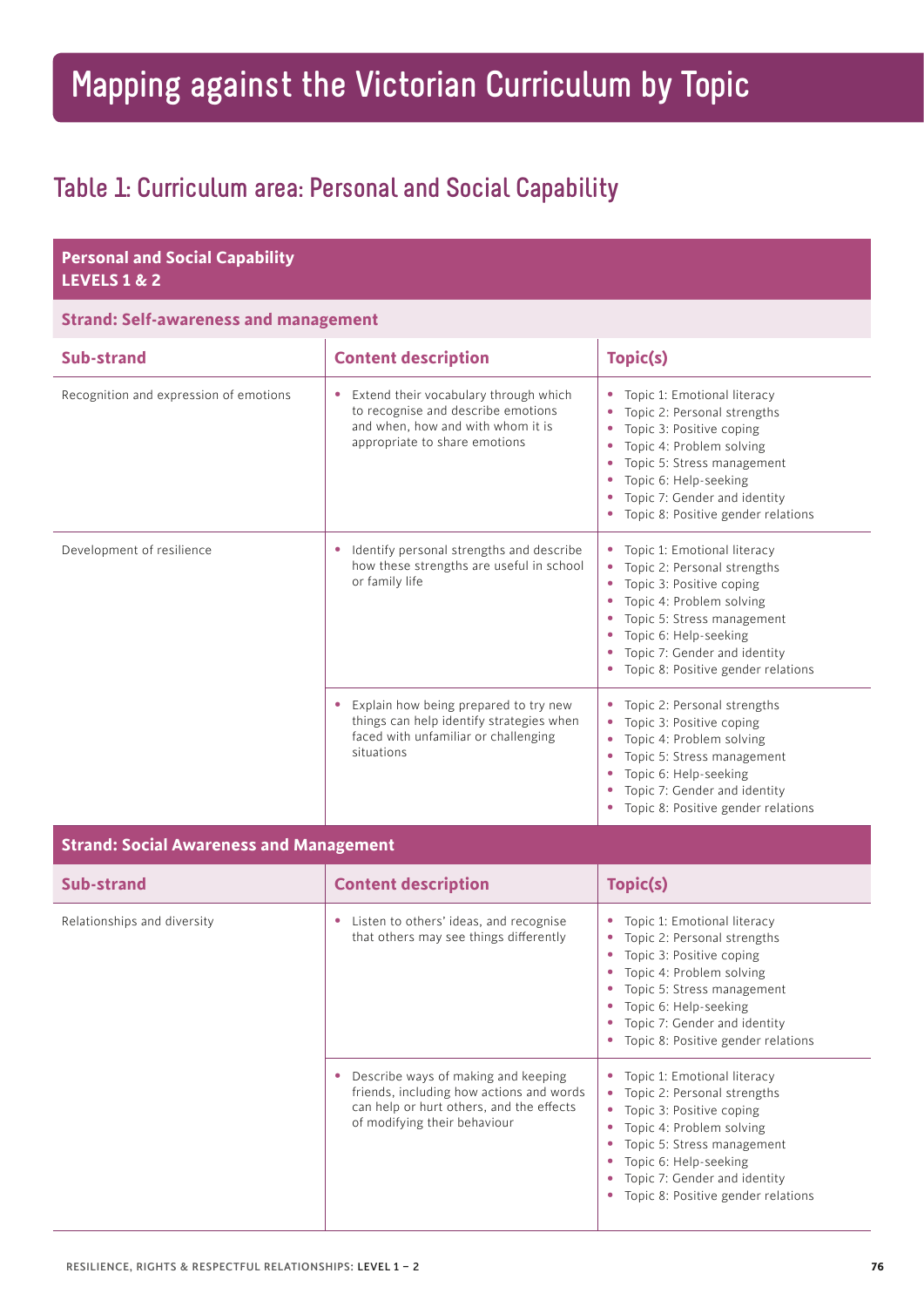| Collaboration | Use basic skills required for participation<br>$\bullet$<br>in group tasks and respond to simple<br>questions about their contribution to<br>group tasks | • Topic 1: Emotional literacy<br>• Topic 2: Personal strengths<br>Topic 3: Positive coping<br>Topic 4: Problem solving<br>$\bullet$<br>Topic 5: Stress management<br>$\bullet$<br>Topic 6: Help-seeking<br>Topic 7: Gender and identity<br>$\bullet$<br>Topic 8: Positive gender relations<br>$\bullet$ |
|---------------|----------------------------------------------------------------------------------------------------------------------------------------------------------|---------------------------------------------------------------------------------------------------------------------------------------------------------------------------------------------------------------------------------------------------------------------------------------------------------|
|               | Recognise that conflict occurs and<br>distinguish between appropriate and<br>inappropriate ways to deal with conflict                                    | Topic 2: Personal strengths<br>Topic 3: Positive coping<br>$\bullet$<br>Topic 4: Problem solving<br>$\bullet$<br>Topic 7: Gender and identity<br>Topic 8: Positive gender relations                                                                                                                     |

#### Achievement standard:

By the end of Level 2, students show an awareness of the feelings and needs of others. They identify and describe personal interests, skills and achievements and reflect on how these might contribute to school or family life. They recognise the importance of persisting when faced with new and challenging tasks.

Students recognise the diversity of families and communities. They describe similarities and differences in points of view between themselves and others. They demonstrate ways to interact with and care for others. They describe their contribution to group tasks. They practise solving simple problems, recognising there are many ways to resolve conflict.

## **Table 2: Curriculum area: Critical and Creative Thinking**

| <b>Critical and Creative Thinking</b><br><b>LEVELS 1 &amp; 2</b>                                                     |                                                                                                                                                                                                                                                                   |
|----------------------------------------------------------------------------------------------------------------------|-------------------------------------------------------------------------------------------------------------------------------------------------------------------------------------------------------------------------------------------------------------------|
| <b>Strand: Questions and possibilities</b>                                                                           |                                                                                                                                                                                                                                                                   |
| <b>Content description</b>                                                                                           | Topic(s)                                                                                                                                                                                                                                                          |
| Identify, describe and use different kinds of question stems to gather<br>$\bullet$<br>information and ideas         | Topic 4: Problem solving<br>Topic 7: Gender and identity<br>$\bullet$<br>Topic 8: Positive gender relations<br>$\bullet$                                                                                                                                          |
| Consider personal reactions to situations or problems and how these reactions<br>may influence thinking              | Topic 1: Emotional literacy<br>۰<br>Topic 2: Personal strengths<br>$\bullet$<br>Topic 3: Positive coping<br>Topic 4: Problem solving<br>Topic 5: Stress management<br>Topic 6: Help-seeking<br>Topic 7: Gender and identity<br>Topic 8: Positive gender relations |
| Make simple modifications to known ideas and routine solutions to generate<br>some different ideas and possibilities | Topic 1: Emotional literacy<br>۰<br>Topic 2: Personal strengths<br>Topic 3: Positive coping<br>Topic 4: Problem solving<br>Topic 5: Stress management<br>Topic 6: Help-seeking<br>Topic 7: Gender and identity<br>$\bullet$<br>Topic 8: Positive gender relations |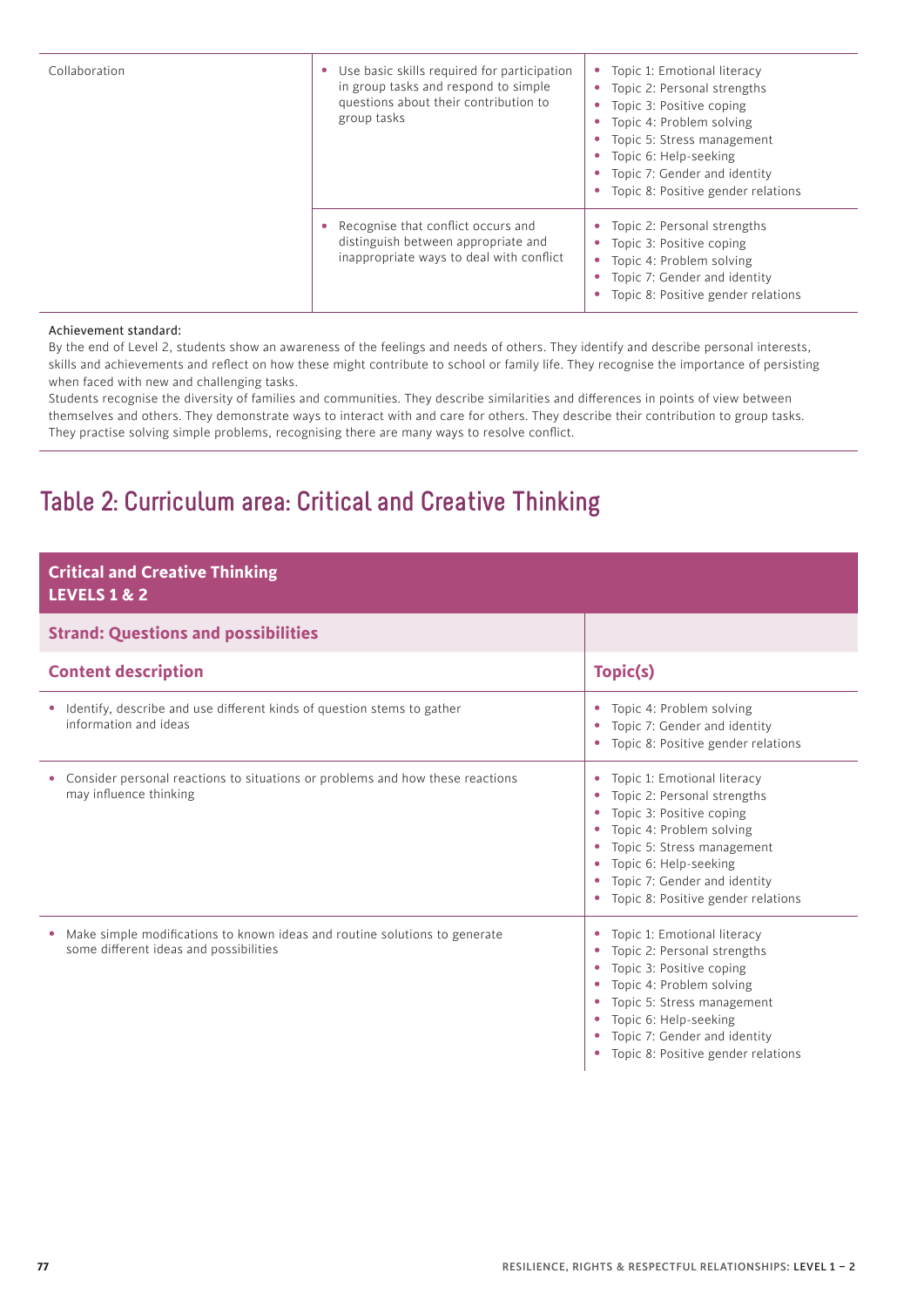| <b>Strand: Reasoning</b>                                                                        |                                                                                                                                                                                                                                                   |  |
|-------------------------------------------------------------------------------------------------|---------------------------------------------------------------------------------------------------------------------------------------------------------------------------------------------------------------------------------------------------|--|
| <b>Content description</b>                                                                      | Topic(s)                                                                                                                                                                                                                                          |  |
| Compare and contrast information and ideas in own and others' reasoning                         | Topic 1: Emotional literacy<br>Topic 2: Personal strengths<br>Topic 3: Positive coping<br>• Topic 4: Problem solving<br>Topic 5: Stress management<br>Topic 6: Help-seeking<br>Topic 7: Gender and identity<br>Topic 8: Positive gender relations |  |
| Consider how reasons and examples are used to support a point of view<br>and illustrate meaning | Topic 2: Personal strengths<br>Topic 4: Problem solving<br>Topic 5: Stress management<br>Topic 6: Help-seeking<br>Topic 7: Gender and identity<br>Topic 8: Positive gender relations                                                              |  |

#### Achievement standard:

#### By the end of Level 2

Students use and give examples of different kinds of questions. Students generate ideas that are new to them and make choices after considering personal preferences.

Students identify words that indicate components of a point of view. They use reasons and examples for different purposes. Students express and describe thinking activity. They practice some learning strategies. Students demonstrate and articulate some problem-solving approaches.

## **Table 3: Curriculum area: Health and Physical Education**

### **Health and Physical Education LEVELS 1 & 2**

#### **Strand: Personal, social and community health**

| Sub-strand                     | <b>Content description</b>                                                                                                           | Topic(s)                                                                                                                                                                                                                                                                    |
|--------------------------------|--------------------------------------------------------------------------------------------------------------------------------------|-----------------------------------------------------------------------------------------------------------------------------------------------------------------------------------------------------------------------------------------------------------------------------|
| Being healthy, safe and active | Describe their own strengths and<br>achievements and those of others,<br>and identify how these contribute<br>to personal identities | Topic 1: Emotional literacy<br>۰<br>Topic 2: Personal strengths<br>Topic 3: Positive coping<br>Topic 5: Stress management<br>٠<br>Topic 6: Help-seeking<br>٠<br>Topic 7: Gender and identity<br>Topic 8: Positive gender relations                                          |
|                                | Practise strategies they can use when<br>۰<br>they need help with a task, problem<br>or situation at home and/or at school           | Topic 3: Positive coping<br>$\bullet$<br>Topic 4: Problem solving<br>$\bullet$<br>Topic 5: Stress management<br>۰<br>Topic 6: Help-seeking<br>٠<br>Topic 7: Gender and identity<br>Topic 8: Positive gender relations                                                       |
|                                | Recognise situations and opportunities<br>$\bullet$<br>to promote their own health, safety<br>and wellbeing                          | Topic 1: Emotional literacy<br>$\bullet$<br>Topic 2: Personal strengths<br>۰<br>Topic 3: Positive coping<br>٠<br>Topic 4: Problem solving<br>Topic 5: Stress management<br>Topic 6: Help-seeking<br>٠<br>Topic 7: Gender and identity<br>Topic 8: Positive gender relations |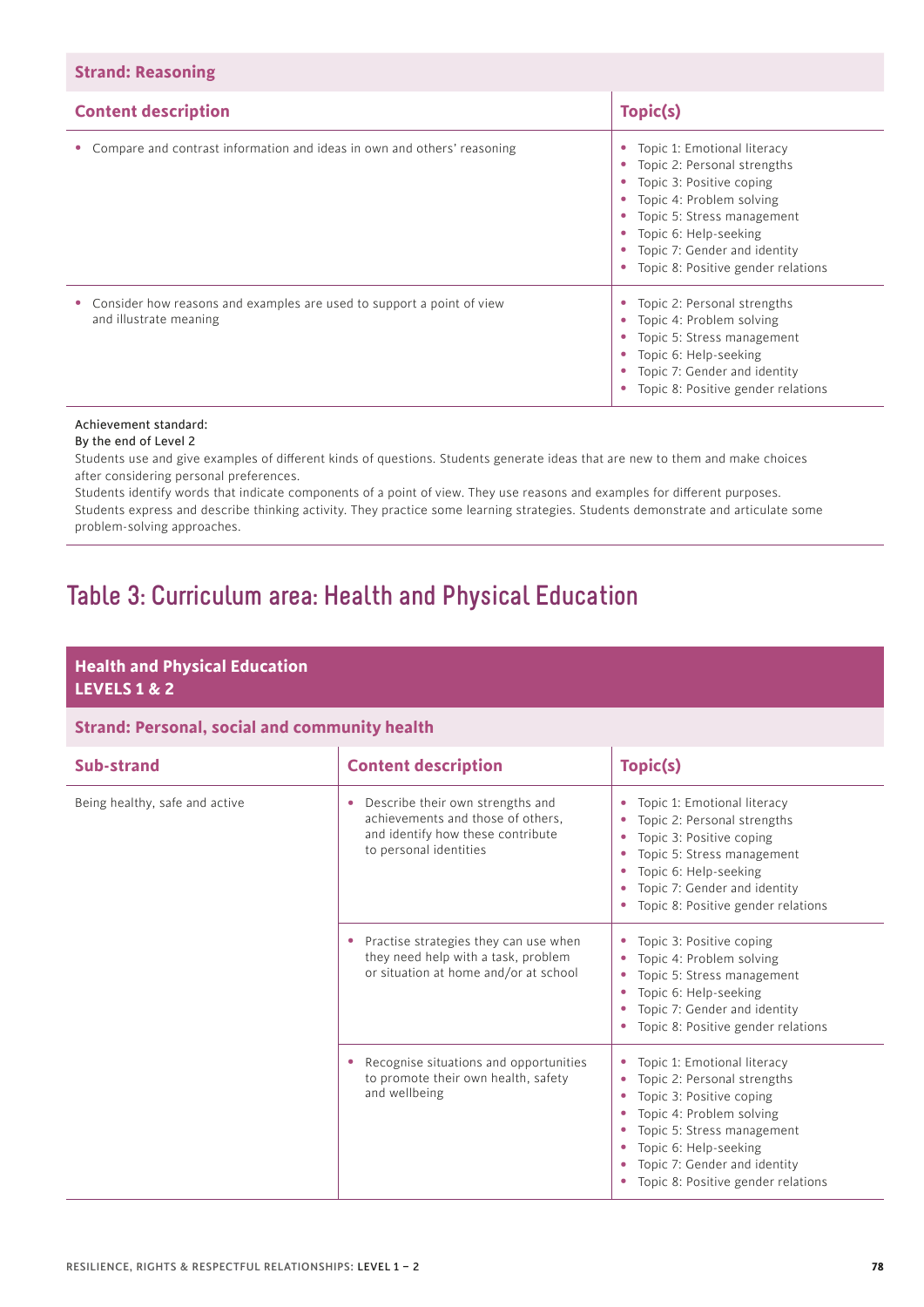| Communicating and interacting for health<br>and wellbeing | Describe ways to include others to make<br>them feel that they belong                         | • Topic 1: Emotional literacy<br>Topic 2: Personal strengths<br>۰<br>Topic 3: Positive coping<br>$\bullet$<br>Topic 4: Problem solving<br>Topic 5: Stress management<br>Topic 6: Help-seeking<br>$\bullet$<br>Topic 7: Gender and identity<br>Topic 8: Positive gender relations                 |
|-----------------------------------------------------------|-----------------------------------------------------------------------------------------------|--------------------------------------------------------------------------------------------------------------------------------------------------------------------------------------------------------------------------------------------------------------------------------------------------|
|                                                           | Identify and describe emotional<br>responses people may experience<br>in different situations | Topic 1: Emotional literacy<br>Topic 2: Personal strengths<br>Topic 3: Positive coping<br>۰<br>Topic 4: Problem solving<br>۰<br>Topic 5: Stress management<br>Topic 6: Help-seeking<br>Topic 7: Gender and identity<br>$\bullet$<br>Topic 8: Positive gender relations                           |
| Contributing to healthy and active<br>communities         | Explore actions that help to make<br>the classroom a healthy, safe and<br>active place        | Topic 1: Emotional literacy<br>Topic 2: Personal strengths<br>$\bullet$<br>Topic 3: Positive coping<br>0<br>Topic 4: Problem solving<br>$\bullet$<br>Topic 5: Stress management<br>۰<br>Topic 6: Help-seeking<br>Topic 7: Gender and identity<br>$\bullet$<br>Topic 8: Positive gender relations |

## Achievement standard (relevant aspects):

By the end of Level 2

Students recognise how strengths and achievements contribute to identities.

They understand how emotional responses impact on others' feelings.

They examine messages related to health decisions and describe how to help keep themselves and others healthy, safe and physically active. Students demonstrate positive ways to interact with others. They select strategies at home and/or school to keep themselves healthy and safe and are able to ask for help with tasks or problems.

## **Table 4: Curriculum area: English**

| <b>English</b><br><b>LEVEL 1</b> |                                                                                                                          |                                                                                                                              |
|----------------------------------|--------------------------------------------------------------------------------------------------------------------------|------------------------------------------------------------------------------------------------------------------------------|
| <b>Mode: Reading and viewing</b> |                                                                                                                          |                                                                                                                              |
| <b>Strand: Literature</b>        |                                                                                                                          |                                                                                                                              |
| Sub-strand                       | <b>Content description</b>                                                                                               | Topic(s)                                                                                                                     |
| Texts in context                 | Texts and the contexts in which they are used<br>Respond to texts drawn from a range of<br>۰<br>cultures and experiences | • Topic 3: Positive coping<br>Topic 4: Problem solving<br>Topic 5: Stress management<br>$\bullet$<br>• Topic 6: Help-seeking |

• Topic 7: Gender and identity • Topic 8: Positive gender relations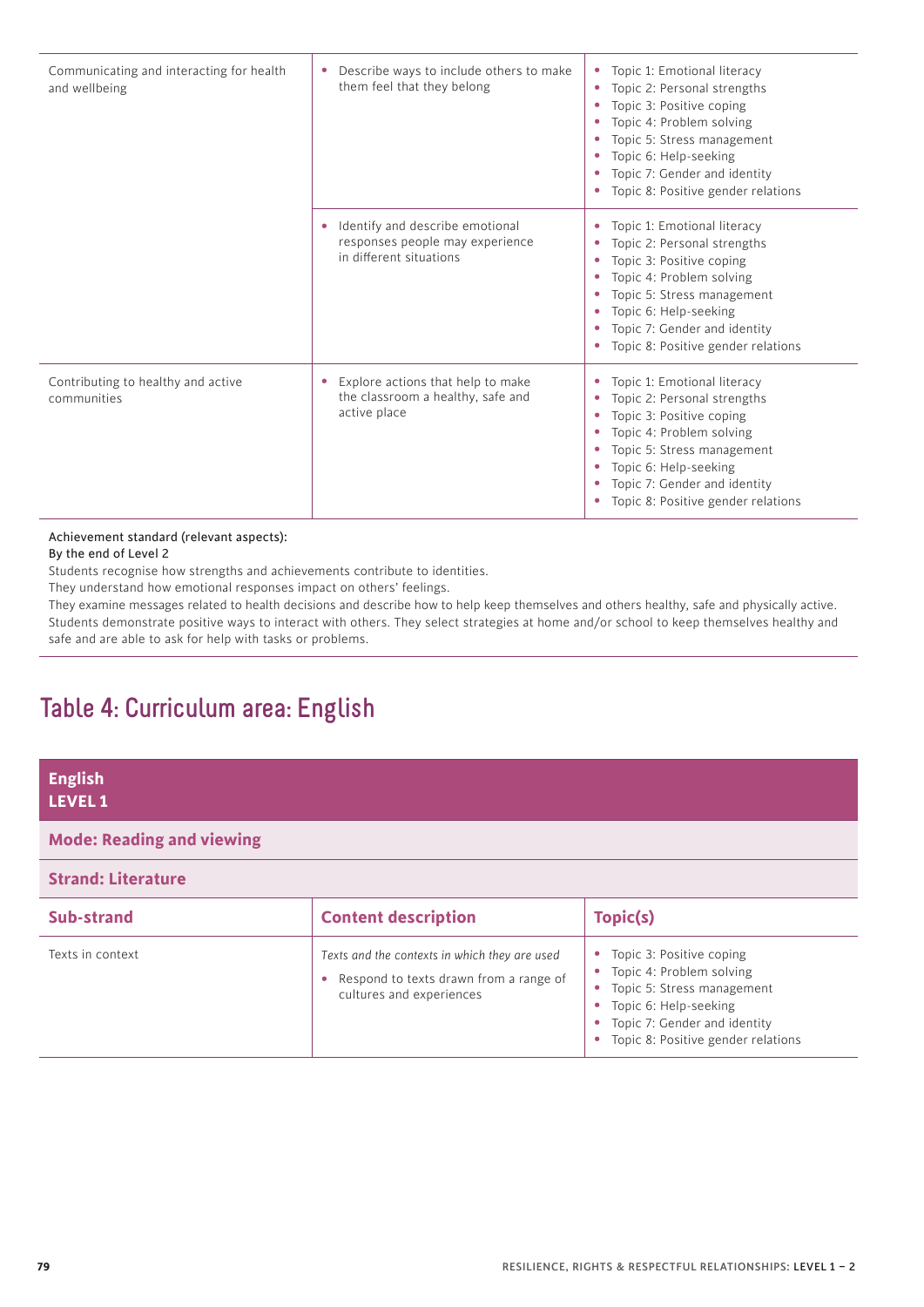| <b>Mode: Speaking and Listening</b> |                                                                                                                                                 |                                                                                                                                                                                                                                                                       |
|-------------------------------------|-------------------------------------------------------------------------------------------------------------------------------------------------|-----------------------------------------------------------------------------------------------------------------------------------------------------------------------------------------------------------------------------------------------------------------------|
| <b>Strand: Language</b>             |                                                                                                                                                 |                                                                                                                                                                                                                                                                       |
| Sub-strand                          | <b>Content description</b>                                                                                                                      | Topic(s)                                                                                                                                                                                                                                                              |
| Language for social interactions    | Language for social interactions<br>Understand that language is used in<br>combination with other means of<br>communication                     | Topic 1: Emotional literacy<br>$\bullet$<br>Topic 2: Personal strengths<br>Topic 3: Positive coping<br>۰<br>Topic 4: Problem solving<br>Topic 5: Stress management<br>Topic 6: Help-seeking<br>• Topic 7: Gender and identity<br>• Topic 8: Positive gender relations |
|                                     | Language for social interactions<br>Understand that there are different ways<br>of asking for information, making offers<br>and giving commands | • Topic 1: Emotional literacy<br>Topic 2: Personal strengths<br>Topic 3: Positive coping<br>Topic 4: Problem solving<br>Topic 5: Stress management<br>۰<br>Topic 6: Help-seeking<br>Topic 7: Gender and identity<br>• Topic 8: Positive gender relations              |
|                                     | Evaluative language<br>Explore different ways of expressing<br>emotions, including verbal, visual, body<br>language and facial expressions      | Topic 1: Emotional literacy<br>Topic 3: Positive coping<br>۰<br>Topic 4: Problem solving<br>Topic 5: Stress management<br>۰<br>Topic 6: Help-seeking<br>۰<br>Topic 7: Gender and identity<br>۰<br>• Topic 8: Positive gender relations                                |

### **Strand: Literacy**

| Sub-strand               | <b>Content description</b>                                                                                                                                                            | Topic(s)                                                                                                                                                                                                                                          |
|--------------------------|---------------------------------------------------------------------------------------------------------------------------------------------------------------------------------------|---------------------------------------------------------------------------------------------------------------------------------------------------------------------------------------------------------------------------------------------------|
| Responding to literature | Expressing preferences and evaluating texts<br>Listen to the opinions of others<br>۰                                                                                                  | • Topic 1: Emotional literacy<br>Topic 2: Personal strengths<br>Topic 3: Positive coping<br>Topic 4: Problem solving<br>Topic 5: Stress management<br>Topic 6: Help-seeking<br>Topic 7: Gender and identity<br>Topic 8: Positive gender relations |
|                          | Language devices in literary texts<br>Listen to, recite and perform poems,<br>chants, rhymes and songs, imitating and<br>inventing sound patterns including<br>alliteration and rhyme | Topic 3: Positive coping<br>$\bullet$<br>Topic 7: Gender and identity                                                                                                                                                                             |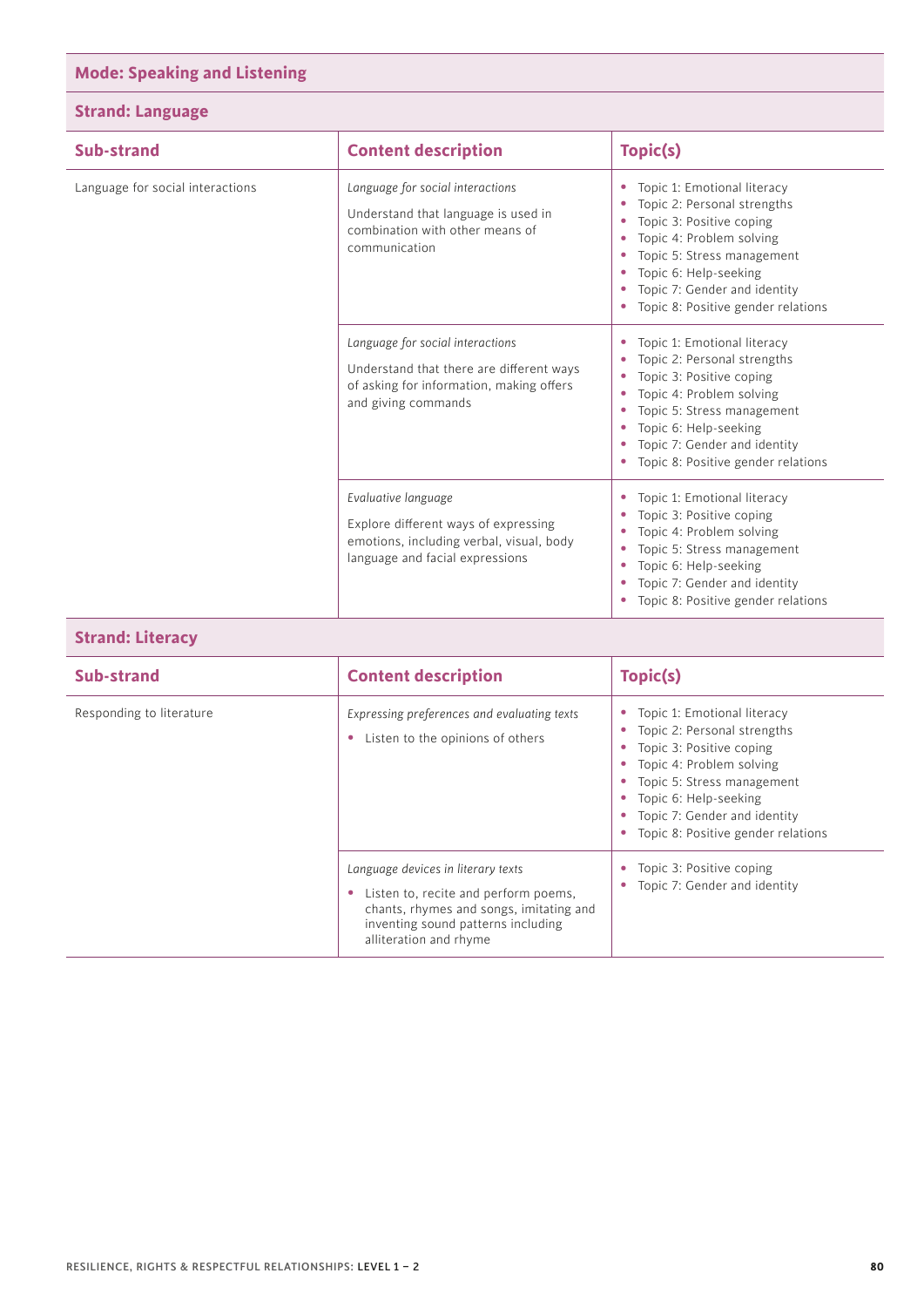| <b>Strand: Literacy</b> |                                                                                                                                                                                                                                                   |                                                                                                                                                                                                                                                                                                                       |
|-------------------------|---------------------------------------------------------------------------------------------------------------------------------------------------------------------------------------------------------------------------------------------------|-----------------------------------------------------------------------------------------------------------------------------------------------------------------------------------------------------------------------------------------------------------------------------------------------------------------------|
| Sub-strand              | <b>Content description</b>                                                                                                                                                                                                                        | Topic(s)                                                                                                                                                                                                                                                                                                              |
| Interacting with others | Listening and speaking interactions<br>Engage in conversations and discussions,<br>using active listening, showing interest,<br>and contributing ideas, information and<br>questions, taking turns and recognising<br>the contributions of others | Topic 1: Emotional literacy<br>۰<br>Topic 2: Personal strengths<br>Topic 3: Positive coping<br>$\bullet$<br>Topic 4: Problem solving<br>$\bullet$<br>Topic 5: Stress management<br>Topic 6: Help-seeking<br>$\bullet$<br>Topic 7: Gender and identity<br>$\bullet$<br>Topic 8: Positive gender relations<br>$\bullet$ |
|                         | Make short presentations, speaking<br>$\bullet$<br>clearly and using appropriate voice and<br>pace, and using some introduced text<br>structures and language                                                                                     | Topic 1: Emotional literacy<br>$\bullet$<br>Topic 2: Personal strengths<br>۰<br>Topic 3: Positive coping<br>۰<br>Topic 4: Problem solving<br>۰<br>Topic 5: Stress management<br>Topic 6: Help-seeking<br>Topic 7: Gender and identity<br>$\bullet$<br>Topic 8: Positive gender relations<br>$\bullet$                 |

Achievement standard (relevant aspects):

By the end of Level 1:

Reading and viewing:

They select information, ideas and events in texts that relate to their own lives and to other texts.

#### Speaking and listening:

Students listen to others' views and respond appropriately using interaction skills…. They understand how language can be used to express feelings and opinions on topics… They contribute actively to class and group discussion, asking questions, providing useful feedback….

### **English LEVEL 2**

#### **Mode: Speaking and Listening**

#### **Strand: Language**

| Sub-strand                       | <b>Content description</b>                                                                                                                                                                                                                   | Topic(s)                                                                                                                                                                                                                                        |
|----------------------------------|----------------------------------------------------------------------------------------------------------------------------------------------------------------------------------------------------------------------------------------------|-------------------------------------------------------------------------------------------------------------------------------------------------------------------------------------------------------------------------------------------------|
| Language for social interactions | Language for social interactions<br>Understand that language varies when<br>people take on different roles in social<br>and classroom interactions and how the<br>use of key interpersonal language<br>resources varies depending on context | Topic 1: Emotional literacy<br>Topic 2: Personal strengths<br>Topic 3: Positive coping<br>Topic 4: Problem solving<br>Topic 5: Stress management<br>Topic 6: Help-seeking<br>Topic 7: Gender and identity<br>Topic 8: Positive gender relations |
|                                  | Evaluative language<br>Identify language that can be used<br>for appreciating texts and the qualities<br>of people                                                                                                                           | Topic 1: Emotional literacy<br>Topic 2: Personal strengths<br>Topic 3: Positive coping<br>Topic 4: Problem solving<br>Topic 5: Stress management<br>Topic 6: Help-seeking<br>Topic 7: Gender and identity<br>Topic 8: Positive gender relations |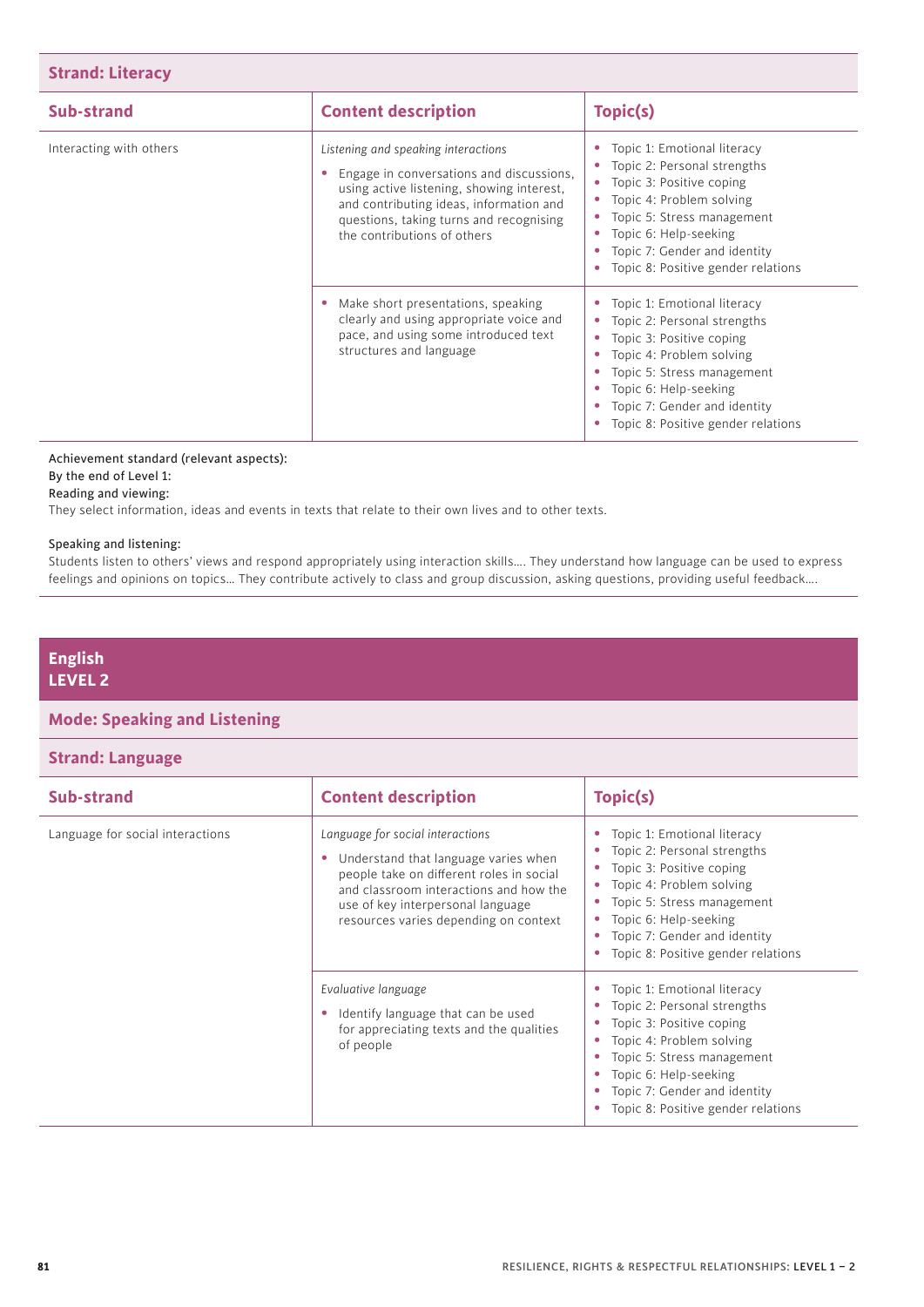#### *Vocabulary*

- Understand the use of vocabulary about familiar and new topics and experiment with and begin to make conscious choices of vocabulary to suit audience and purpose
- Topic 1: Emotional literacy • Topic 2: Personal strengths • Topic 3: Positive coping<br>• Topic 4: Problem solving • Topic 4: Problem solving
- Topic 5: Stress management
- Topic 6: Help-seeking
	- Topic 7: Gender and identity
- Topic 8: Positive gender relations

#### **Strand: Literacy**

| <b>Sub-strand</b>       | <b>Content description</b>                                                                                                                                         | Topic(s)                                                                                                                                                                                                                                             |
|-------------------------|--------------------------------------------------------------------------------------------------------------------------------------------------------------------|------------------------------------------------------------------------------------------------------------------------------------------------------------------------------------------------------------------------------------------------------|
| Interacting with others | Listening and speaking interactions<br>Listen for specific purposes and<br>۰<br>information, including instructions, and<br>extend students' own and others' ideas | Topic 1: Emotional literacy<br>۰<br>Topic 2: Personal strengths<br>Topic 3: Positive coping<br>Topic 4: Problem solving<br>Topic 5: Stress management<br>Topic 6: Help-seeking<br>Topic 7: Gender and identity<br>Topic 8: Positive gender relations |
|                         | Listening and speaking interactions<br>Initiate topics, making positive<br>۰<br>statements, and voicing disagreement<br>in an appropriate manner                   | Topic 1: Emotional literacy<br>Topic 2: Personal strengths<br>Topic 5: Stress management<br>Topic 6: Help-seeking<br>Topic 7: Gender and identity<br>Topic 8: Positive gender relations                                                              |
|                         | Oral presentations<br>Speak clearly, varying tone, volume<br>۰<br>and pace appropriately                                                                           | Topic 1: Emotional literacy<br>Topic 2: Personal strengths<br>Topic 3: Positive coping<br>Topic 4: Problem solving<br>Topic 5: Stress management<br>Topic 6: Help-seeking<br>Topic 7: Gender and identity<br>Topic 8: Positive gender relations      |

#### Achievement standard (relevant aspects):

Reading and viewing:

Students make connections to personal experience when explaining characters and main events in short texts.

#### Speaking and Listening:

Students listen to others when taking part in conversations using appropriate interaction skills. They interact in pair, group and class discussions, taking turns when responding. They make short presentations on familiar topics.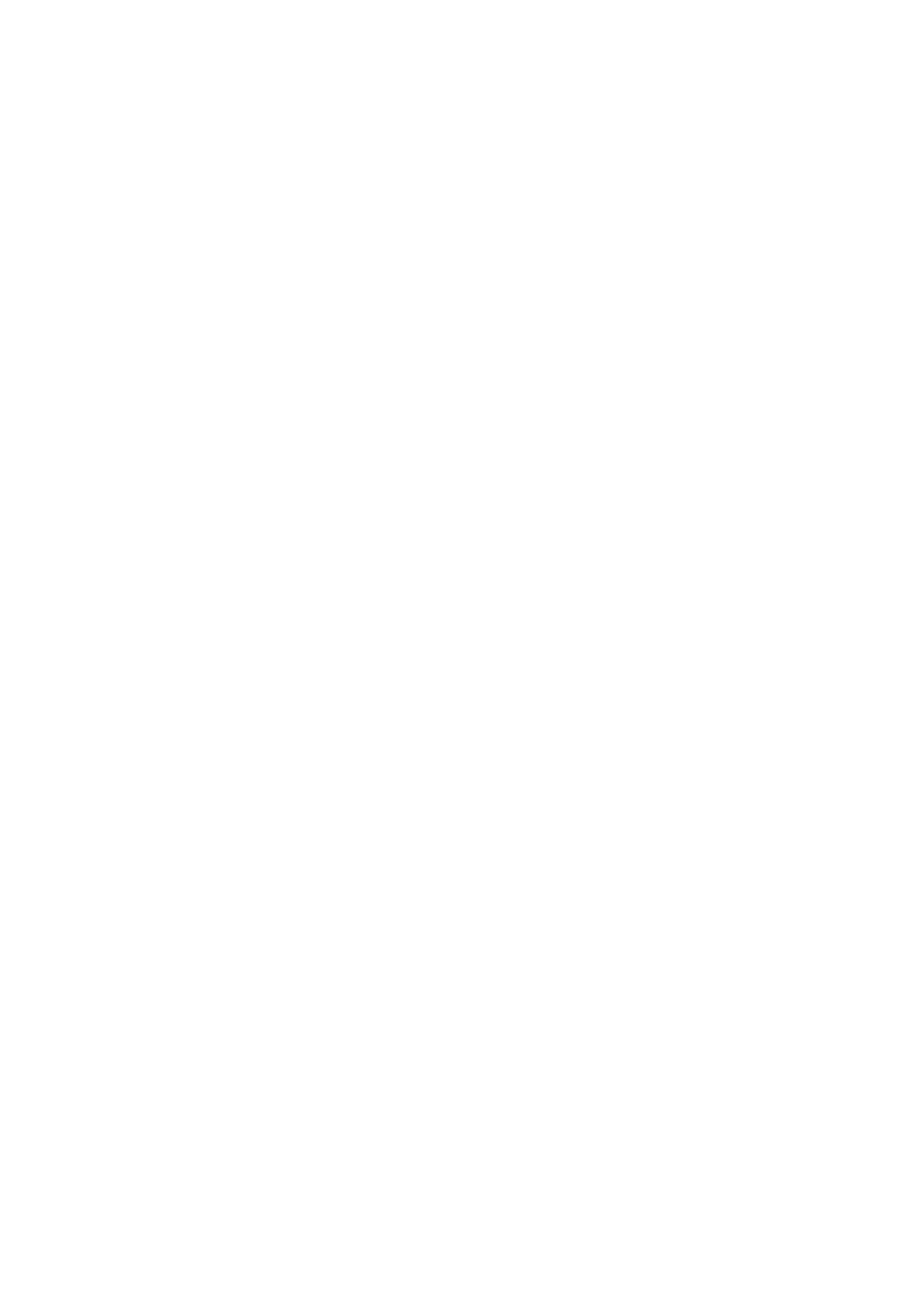## **Mapping against the Victorian Curriculum by activity**

The following tables identify the explicit teaching intentions that will occur in each activity. The activities use a range of interactive teaching strategies, which create an opportunity for additional skills and knowledge to be taught.

• Explicit teaching intentions covered in the activity.



Opportunities for explicit teaching in the activity

## **Topic 1: Emotional literacy**

| <b>ACTIVITY:</b>                                                                                                                            |           |         |    | ◢  |
|---------------------------------------------------------------------------------------------------------------------------------------------|-----------|---------|----|----|
| TIME:                                                                                                                                       |           |         | 35 | 35 |
| PERSONAL AND SOCIAL CAPABILITY                                                                                                              |           |         |    |    |
| Self-awareness and management                                                                                                               |           |         |    |    |
| Recognition and expression of emotions                                                                                                      |           |         |    |    |
| Extend their vocabulary through which to recognise and describe emotions and when,<br>how and with whom it is appropriate to share emotions | c         |         |    |    |
| Development of resilience                                                                                                                   |           |         |    |    |
| Identify personal strengths and describe how they are useful in school or family life                                                       |           |         |    |    |
| Explain how being prepared to try new things can help identify strategies when faced<br>with unfamiliar or challenging situations           |           |         |    |    |
| Social awareness and management                                                                                                             |           |         |    |    |
| <b>Relationships and diversity</b>                                                                                                          |           |         |    |    |
| Listen to others' ideas, and recognise that others may see things differently                                                               | $\bullet$ | $\circ$ |    |    |
|                                                                                                                                             |           |         |    |    |
| Describe ways of making and keeping friends, including how actions and words                                                                | $\circ$   | $\circ$ |    |    |
| can help or hurt others, and the effects of modifying their behaviour                                                                       |           |         |    |    |
| Collaboration                                                                                                                               |           |         |    |    |
| Use basic skills required for participation in group tasks and respond to simple<br>questions about their contribution to group tasks       |           |         |    | o  |

#### **CRITICAL AND CREATIVE THINKING**

| Identify, describe and use different kinds of question stems to gather information and ideas                         |  |  |
|----------------------------------------------------------------------------------------------------------------------|--|--|
| Consider personal reactions to situations or problems and how these reactions<br>may influence thinking              |  |  |
| Make simple modifications to known ideas and routine solutions to generate some<br>different ideas and possibilities |  |  |

 Compare and contrast information and ideas in own and others' reasoning  $\circ$  Consider how reasons and examples are used to support a point of view and illustrate meaning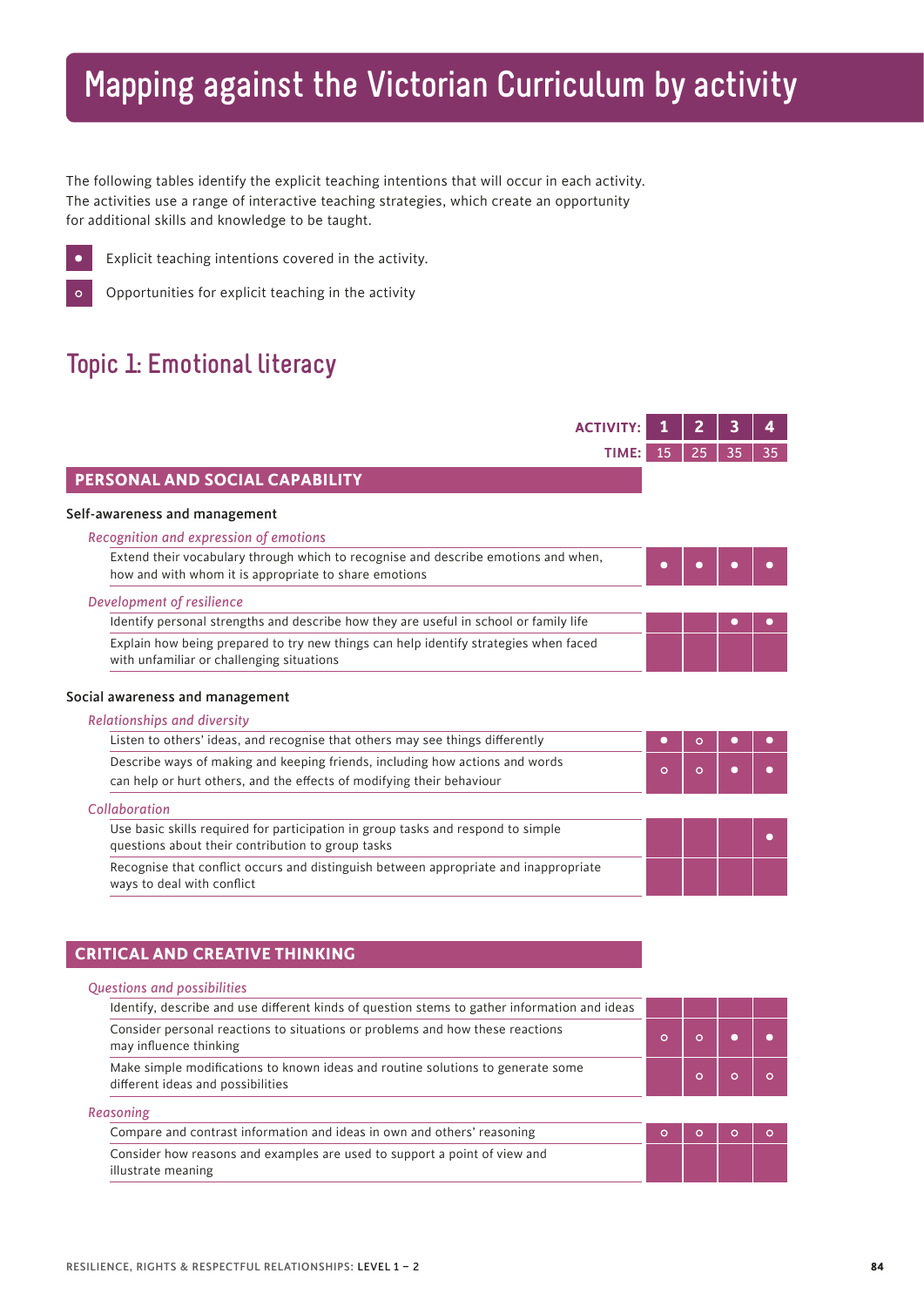## **HEALTH AND PHYSICAL EDUCATION**

#### Personal, social and community health

| Being healthy, safe and active                                                                                                 |          |   |         |
|--------------------------------------------------------------------------------------------------------------------------------|----------|---|---------|
| Describe their own strengths and achievements and those of others, and identify how<br>these contribute to personal identities |          |   | $\circ$ |
| Practise strategies they can use when they need help with a task, problem or situation at<br>home and/or at school             |          |   |         |
| Recognise situations and opportunities to promote their own health, safety and wellbeing                                       | $\Omega$ | O |         |
|                                                                                                                                |          |   |         |
|                                                                                                                                |          |   |         |
| Communication and interacting for health and wellbeing<br>Describe ways to include others to make them feel that they belong   | O        | O |         |
| Identify and practise emotional responses that account for own and others' feelings                                            |          |   |         |
| Contributing to healthy and active communities                                                                                 |          |   |         |

## **ENGLISH: LEVEL 1**

#### READING

#### Literature

#### *Texts and the contexts in which they are used*

|  | Respond to texts drawn from a range of cultures and experiences |  |  |  |
|--|-----------------------------------------------------------------|--|--|--|
|--|-----------------------------------------------------------------|--|--|--|

#### Language

#### *Language for social interactions*

| Understand that language is used in combination with other means of communication                                |  |  |
|------------------------------------------------------------------------------------------------------------------|--|--|
| Understand that there are different ways of asking for information, making offers<br>and giving commands         |  |  |
| Explore different ways of expressing emotions, including verbal, visual, body language<br>and facial expressions |  |  |

#### SPEAKING AND LISTENING

#### Literature

#### *Responding to literature*

| Listen to the opinions of others                                                       |  |  |
|----------------------------------------------------------------------------------------|--|--|
| Listen to, recite and perform poems, chants, rhymes and songs, imitating and inventing |  |  |
| sound patterns including alliteration and rhyme                                        |  |  |

#### Literacy

#### *Interacting with others*

| Engage in discussions, using active listening, showing interest, and contributing ideas,<br>information and questions, taking turns and recognising the contributions of others |  |  |
|---------------------------------------------------------------------------------------------------------------------------------------------------------------------------------|--|--|
| Make short presentations, speaking clearly and using appropriate voice and pace,<br>and using some introduced text structures and language                                      |  |  |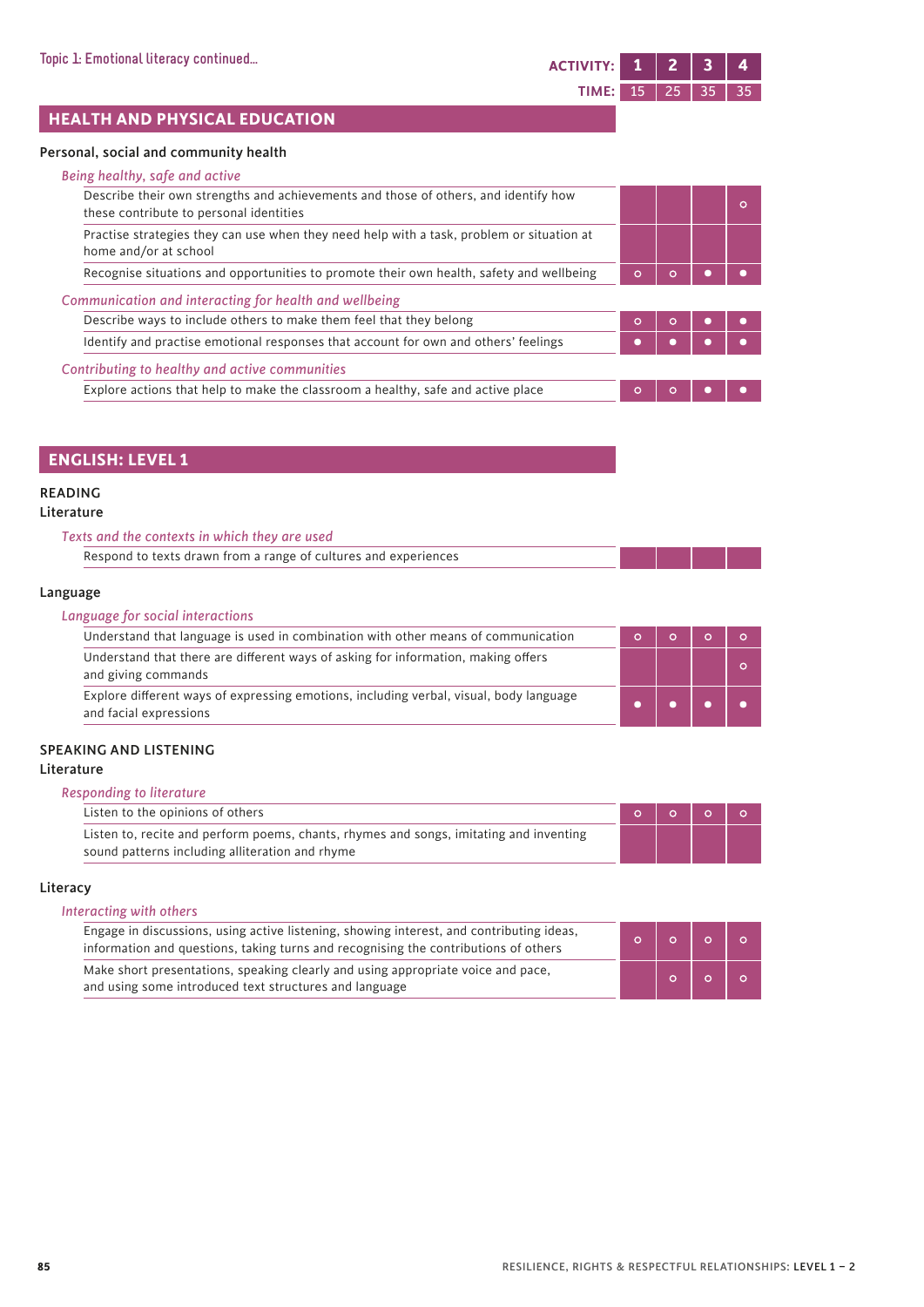#### SPEAKING AND LISTENING

### Language

| Language for social interaction                                                                                                                                                                    |         |         |          |
|----------------------------------------------------------------------------------------------------------------------------------------------------------------------------------------------------|---------|---------|----------|
| Understand that language varies when people take on different roles in social and<br>classroom interactions and how the use of key interpersonal language resources varies<br>depending on context |         | $\circ$ | $\Omega$ |
| Evaluative language                                                                                                                                                                                |         |         |          |
| Identify language that can be used for appreciating texts and the qualities of people                                                                                                              |         |         | $\Omega$ |
| Vocabulary                                                                                                                                                                                         |         |         |          |
| Understand the use of vocabulary about familiar and new topics and experiment with and<br>begin to make conscious choices of vocabulary to suit audience and purpose                               | $\circ$ | $\circ$ | $\Omega$ |
| Literature<br>Interacting with others                                                                                                                                                              |         |         |          |

| Listen for specific purposes and information, including instructions, and extend students'<br>own and others' ideas |  |  |
|---------------------------------------------------------------------------------------------------------------------|--|--|
| Initiate topics, making positive statements, and voicing disagreement in an<br>appropriate manner                   |  |  |
| Speak clearly, varying tone, volume and pace appropriately                                                          |  |  |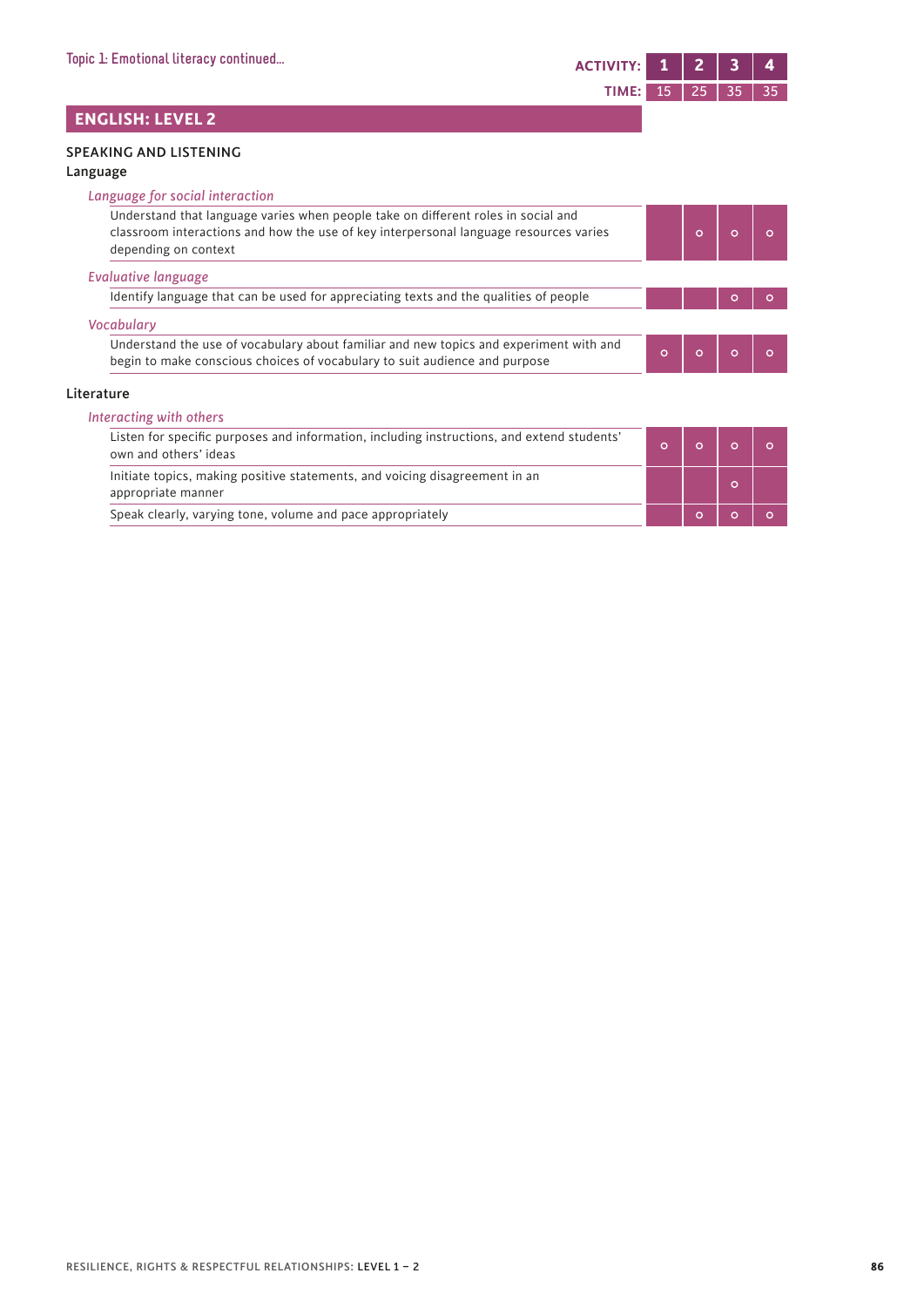## **Topic 2: Personal strengths**

|                                                                                                                                                       | <b>ACTIVITY:</b> |           |           |           |    |
|-------------------------------------------------------------------------------------------------------------------------------------------------------|------------------|-----------|-----------|-----------|----|
|                                                                                                                                                       | TIME:            | 20        | 20        | 40        | 35 |
| PERSONAL AND SOCIAL CAPABILITY                                                                                                                        |                  |           |           |           |    |
| Self-awareness and management                                                                                                                         |                  |           |           |           |    |
| Recognition and expression of emotions                                                                                                                |                  |           |           |           |    |
| Extend their vocabulary through which to recognise and describe emotions and when,<br>how and with whom it is appropriate to share emotions           |                  |           |           | n         | O  |
| Development of resilience                                                                                                                             |                  |           |           |           |    |
| Identify personal strengths and describe how they are useful in school or family life                                                                 |                  | $\bullet$ | $\bullet$ | $\bullet$ |    |
| Explain how being prepared to try new things can help identify strategies when faced<br>with unfamiliar or challenging situations                     |                  | $\bullet$ | $\circ$   | $\circ$   | O  |
| Social awareness and management                                                                                                                       |                  |           |           |           |    |
| <b>Relationships and diversity</b>                                                                                                                    |                  |           |           |           |    |
| Listen to others' ideas, and recognise that others may see things differently                                                                         |                  |           | $\bullet$ | $\circ$   | O  |
| Describe ways of making and keeping friends, including how actions and words<br>can help or hurt others, and the effects of modifying their behaviour |                  |           |           | O         |    |
| Collaboration                                                                                                                                         |                  |           |           |           |    |
| Use basic skills required for participation in group tasks and respond to simple<br>questions about their contribution to group tasks                 |                  | ۰         |           | $\circ$   |    |
| Recognise that conflict occurs and distinguish between appropriate and inappropriate<br>ways to deal with conflict                                    |                  |           |           |           | O  |

## **CRITICAL AND CREATIVE THINKING**

| <b>Questions and possibilities</b>                                                                                   |          |          |          |          |
|----------------------------------------------------------------------------------------------------------------------|----------|----------|----------|----------|
| Identify, describe and use different kinds of question stems to gather information and ideas                         |          |          |          |          |
| Consider personal reactions to situations or problems and how these reactions<br>may influence thinking              |          |          | $\circ$  |          |
| Make simple modifications to known ideas and routine solutions to generate some<br>different ideas and possibilities | $\circ$  | O        | $\Omega$ |          |
| Reasoning                                                                                                            |          |          |          |          |
| Compare and contrast information and ideas in own and others' reasoning                                              | $\Omega$ | $\Omega$ | $\Omega$ | $\Omega$ |
| Consider how reasons and examples are used to support a point of view and                                            |          |          |          |          |

**HEALTH AND PHYSICAL EDUCATION**

#### Personal, social and community health

illustrate meaning

| Describe their own strengths and achievements and those of others, and identify how these<br>contribute to personal identities |          |         |          |          |
|--------------------------------------------------------------------------------------------------------------------------------|----------|---------|----------|----------|
| Practise strategies they can use when they need help with a task, problem or situation at<br>home and/or at school             |          |         |          |          |
| Recognise situations and opportunities to promote their own health, safety and wellbeing                                       |          |         | O        |          |
| Communication and interacting for health and wellbeing                                                                         |          |         |          |          |
| Describe ways to include others to make them feel that they belong                                                             | ۰        | $\circ$ | $\Omega$ | $\Omega$ |
| Identify and practise emotional responses that account for own and others' feelings                                            | $\Omega$ |         | O        | $\Omega$ |
| Contributing to healthy and active communities                                                                                 |          |         |          |          |
| Explore actions that help to make the classroom a healthy, safe and active place                                               |          |         | O        | $\Omega$ |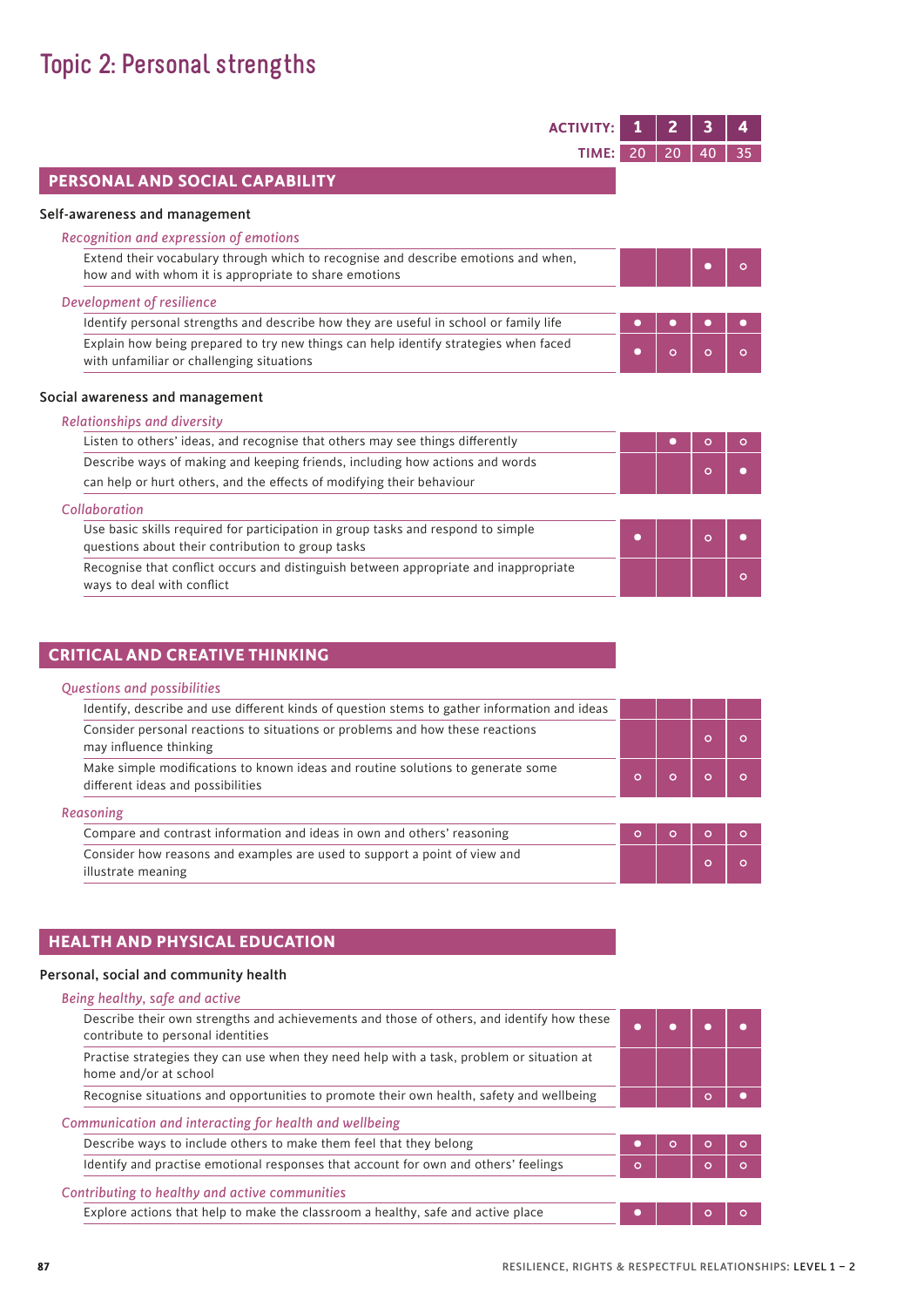$\circ$ 

## **ENGLISH: LEVEL 1**

## READING

#### Literature

| Texts and the contexts in which they are used                   |  |  |
|-----------------------------------------------------------------|--|--|
| Respond to texts drawn from a range of cultures and experiences |  |  |

#### Language

| Language for social interactions                                                                                 |         |  |  |
|------------------------------------------------------------------------------------------------------------------|---------|--|--|
| Understand that language is used in combination with other means of communication                                |         |  |  |
| Understand that there are different ways of asking for information, making offers<br>and giving commands         | $\circ$ |  |  |
| Explore different ways of expressing emotions, including verbal, visual, body language<br>and facial expressions |         |  |  |

#### SPEAKING AND LISTENING

#### Literature

| Responding to literature                                                               |  |  |
|----------------------------------------------------------------------------------------|--|--|
| Listen to the opinions of others                                                       |  |  |
| Listen to, recite and perform poems, chants, rhymes and songs, imitating and inventing |  |  |
| sound patterns including alliteration and rhyme                                        |  |  |

#### Literacy

#### *Interacting with others*

| Engage in discussions, using active listening, showing interest, and contributing ideas,<br>information and questions, taking turns and recognising the contributions of others |  |  |
|---------------------------------------------------------------------------------------------------------------------------------------------------------------------------------|--|--|
| Make short presentations, speaking clearly and using appropriate voice and pace,<br>and using some introduced text structures and language                                      |  |  |

#### **ENGLISH: LEVEL 2**

#### SPEAKING AND LISTENING

#### Language

| Language for social interaction |  |  |  |  |
|---------------------------------|--|--|--|--|
|---------------------------------|--|--|--|--|

| Understand that language varies when people take on different roles in social and<br>classroom interactions and how the use of key interpersonal language resources varies<br>depending on context | $\Omega$ |  |  |
|----------------------------------------------------------------------------------------------------------------------------------------------------------------------------------------------------|----------|--|--|
| Evaluative language                                                                                                                                                                                |          |  |  |
| Identify language that can be used for appreciating texts and the qualities of people                                                                                                              | $\Omega$ |  |  |
| Vocabulary                                                                                                                                                                                         |          |  |  |
| Understand the use of vocabulary about familiar and new topics and experiment with and<br>begin to make conscious choices of vocabulary to suit audience and purpose                               | $\Omega$ |  |  |

|  | $\Omega$ |
|--|----------|
|  |          |
|  |          |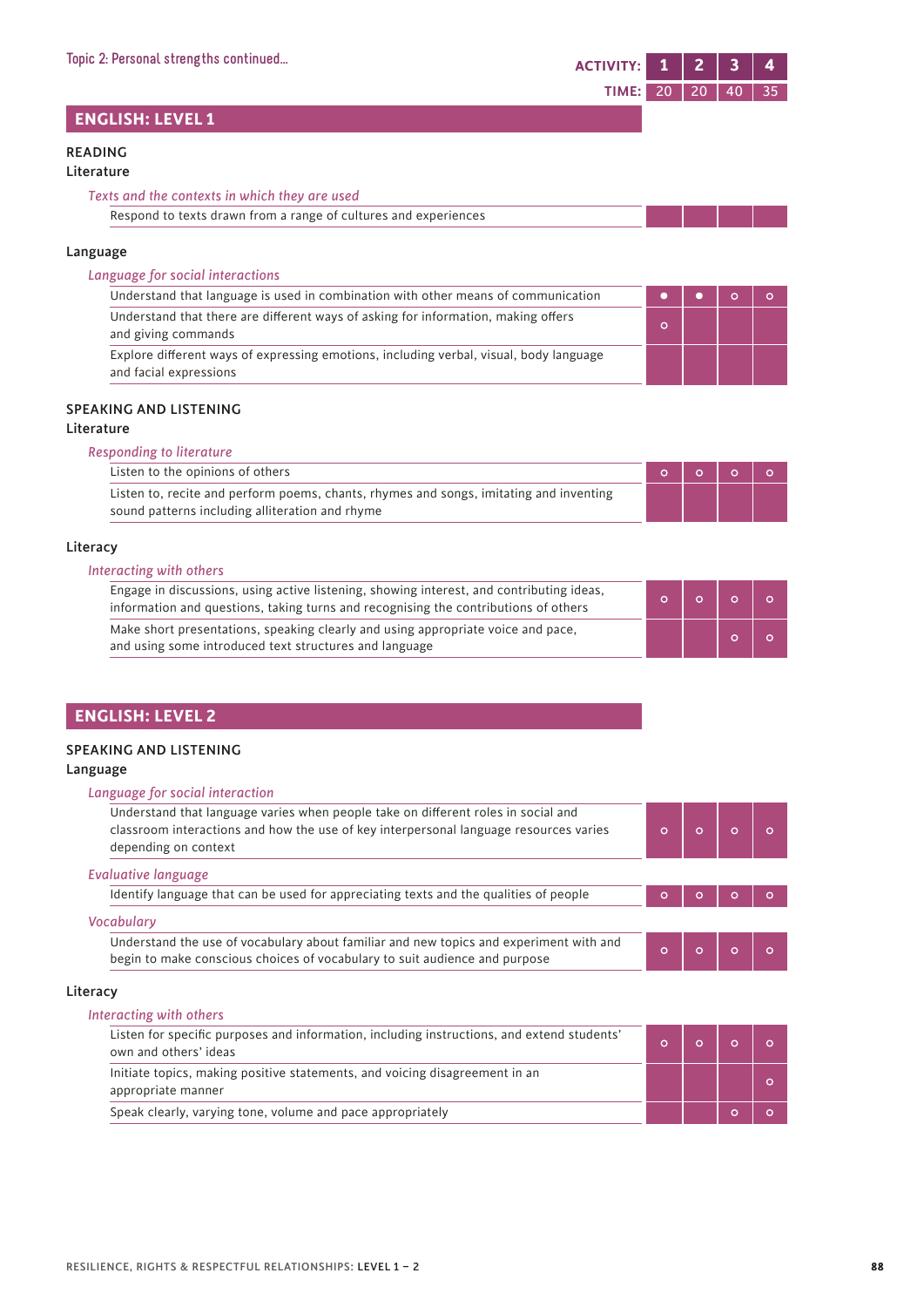## **Topic 3: Positive coping**

| <b>ACTIVITY:</b>                                                                                                                            |           | $\overline{2}$ | 3         | 4         | 5 |
|---------------------------------------------------------------------------------------------------------------------------------------------|-----------|----------------|-----------|-----------|---|
| TIME:                                                                                                                                       | 20        | 30             | 35        |           |   |
| PERSONAL AND SOCIAL CAPABILITY                                                                                                              |           |                |           |           |   |
| Self-awareness and management                                                                                                               |           |                |           |           |   |
| Recognition and expression of emotions                                                                                                      |           |                |           |           |   |
| Extend their vocabulary through which to recognise and describe emotions and when,<br>how and with whom it is appropriate to share emotions |           | ٠              |           |           |   |
| Development of resilience                                                                                                                   |           |                |           |           |   |
| Identify personal strengths and describe how they are useful in school or family life                                                       | $\bullet$ |                | $\bullet$ | $\bullet$ |   |
| Explain how being prepared to try new things can help identify strategies when faced<br>with unfamiliar or challenging situations           | $\circ$   |                | ∩         | $\bullet$ |   |
| Social awareness and management                                                                                                             |           |                |           |           |   |
| <b>Relationships and diversity</b>                                                                                                          |           |                |           |           |   |
| Listen to others' ideas, and recognise that others may see things differently                                                               |           | $\circ$        | $\circ$   | $\circ$   |   |
| Describe ways of making and keeping friends, including how actions and words                                                                | $\circ$   | $\circ$        |           | $\circ$   |   |
| can help or hurt others, and the effects of modifying their behaviour                                                                       |           |                |           |           |   |
| Collaboration                                                                                                                               |           |                |           |           |   |
| Use basic skills required for participation in group tasks and respond to simple<br>questions about their contribution to group tasks       |           |                | $\circ$   |           |   |
| Recognise that conflict occurs and distinguish between appropriate and inappropriate<br>ways to deal with conflict                          | $\circ$   |                |           | O         |   |

## **CRITICAL AND CREATIVE THINKING**

| <b>Questions and possibilities</b>                                                                                   |  |          |  |
|----------------------------------------------------------------------------------------------------------------------|--|----------|--|
| Identify, describe and use different kinds of question stems to gather information and ideas                         |  |          |  |
| Consider personal reactions to situations or problems and how these reactions<br>may influence thinking              |  |          |  |
| Make simple modifications to known ideas and routine solutions to generate some<br>different ideas and possibilities |  |          |  |
| Reasoning                                                                                                            |  |          |  |
| Compare and contrast information and ideas in own and others' reasoning                                              |  | $\Omega$ |  |
| Consider how reasons and examples are used to support a point of view and                                            |  |          |  |

**HEALTH AND PHYSICAL EDUCATION**

#### Personal, social and community health

illustrate meaning

| Describe their own strengths and achievements and those of others, and identify how these<br>contribute to personal identities | e       |  | $\circ$ |         |
|--------------------------------------------------------------------------------------------------------------------------------|---------|--|---------|---------|
| Practise strategies they can use when they need help with a task, problem or situation at<br>home and/or at school             | $\circ$ |  |         |         |
| Recognise situations and opportunities to promote their own health, safety and wellbeing                                       | O       |  |         |         |
|                                                                                                                                |         |  |         |         |
| Communication and interacting for health and wellbeing                                                                         |         |  |         |         |
| Describe ways to include others to make them feel that they belong                                                             | O       |  |         | $\circ$ |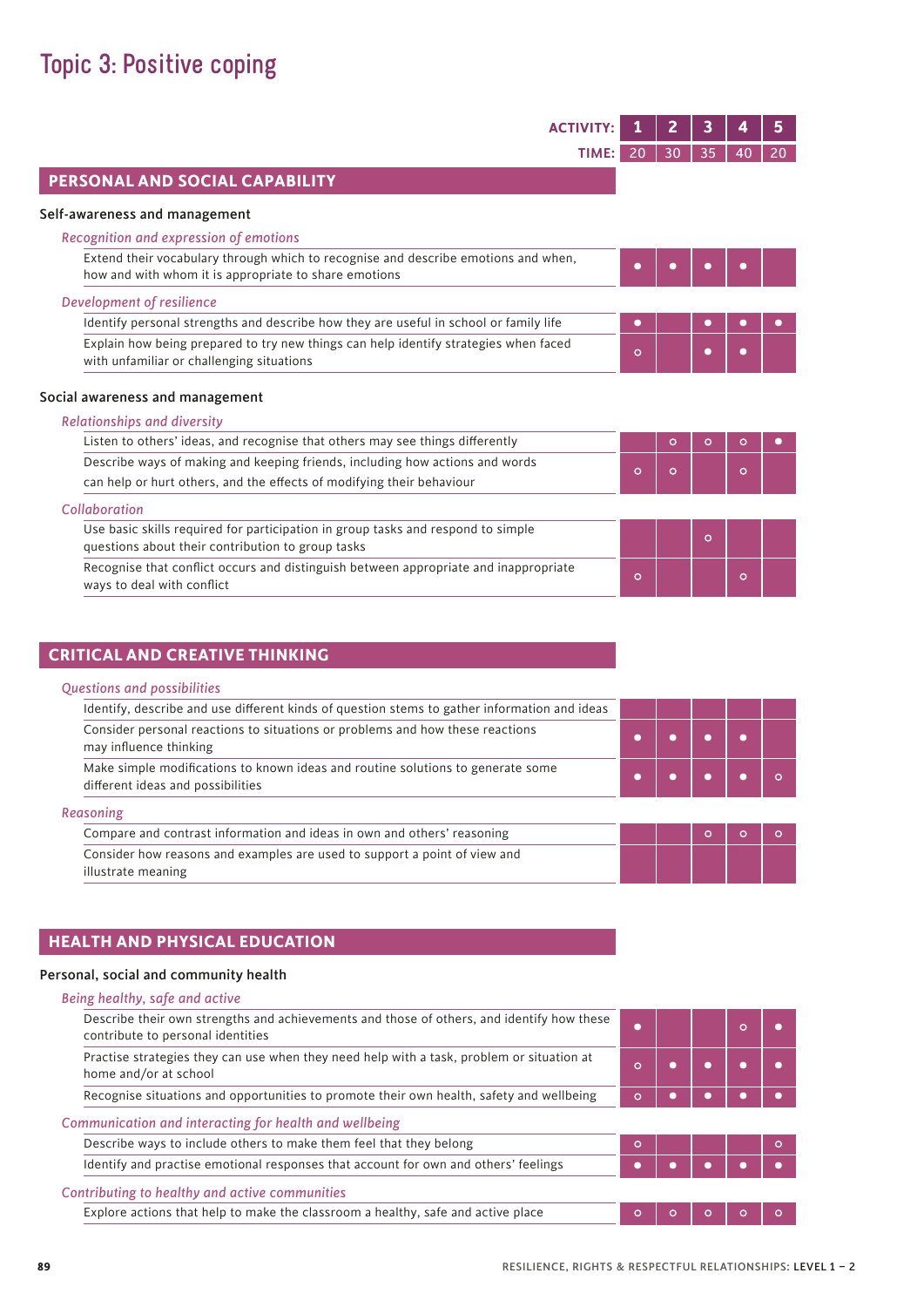### READING

#### Literature

| Texts and the contexts in which they are used                   |  |  |  |
|-----------------------------------------------------------------|--|--|--|
| Respond to texts drawn from a range of cultures and experiences |  |  |  |

#### Language

| Language for social interactions                                                                                 |  |  |  |
|------------------------------------------------------------------------------------------------------------------|--|--|--|
| Understand that language is used in combination with other means of communication                                |  |  |  |
| Understand that there are different ways of asking for information, making offers<br>and giving commands         |  |  |  |
| Explore different ways of expressing emotions, including verbal, visual, body language<br>and facial expressions |  |  |  |

#### SPEAKING AND LISTENING

#### Literature

|  | <b>Responding to literature</b> |  |  |
|--|---------------------------------|--|--|
|  |                                 |  |  |

| Listen to the opinions of others                                                                                                          |  | lolololo |  |
|-------------------------------------------------------------------------------------------------------------------------------------------|--|----------|--|
| Listen to, recite and perform poems, chants, rhymes and songs, imitating and inventing<br>sound patterns including alliteration and rhyme |  |          |  |

#### Literacy

#### *Interacting with others*

| Engage in discussions, using active listening, showing interest, and contributing ideas,<br>information and questions, taking turns and recognising the contributions of others |  |  |  |
|---------------------------------------------------------------------------------------------------------------------------------------------------------------------------------|--|--|--|
| Make short presentations, speaking clearly and using appropriate voice and pace,<br>and using some introduced text structures and language                                      |  |  |  |

#### **ENGLISH: LEVEL 2**

#### SPEAKING AND LISTENING

#### Language

| Language for social interaction |  |  |  |  |
|---------------------------------|--|--|--|--|
|---------------------------------|--|--|--|--|

| Understand that language varies when people take on different roles in social and<br>classroom interactions and how the use of key interpersonal language resources varies<br>depending on context |          |          |  |
|----------------------------------------------------------------------------------------------------------------------------------------------------------------------------------------------------|----------|----------|--|
| Evaluative language                                                                                                                                                                                |          |          |  |
| Identify language that can be used for appreciating texts and the qualities of people                                                                                                              |          | $\Omega$ |  |
| Vocabulary                                                                                                                                                                                         |          |          |  |
| Understand the use of vocabulary about familiar and new topics and experiment with and<br>begin to make conscious choices of vocabulary to suit audience and purpose                               | $\Omega$ |          |  |

| Interacting with others                                                                                             |  |          |  |
|---------------------------------------------------------------------------------------------------------------------|--|----------|--|
| Listen for specific purposes and information, including instructions, and extend students'<br>own and others' ideas |  | $\Omega$ |  |
| Initiate topics, making positive statements, and voicing disagreement in an<br>appropriate manner                   |  |          |  |
| Speak clearly, varying tone, volume and pace appropriately                                                          |  | $\Omega$ |  |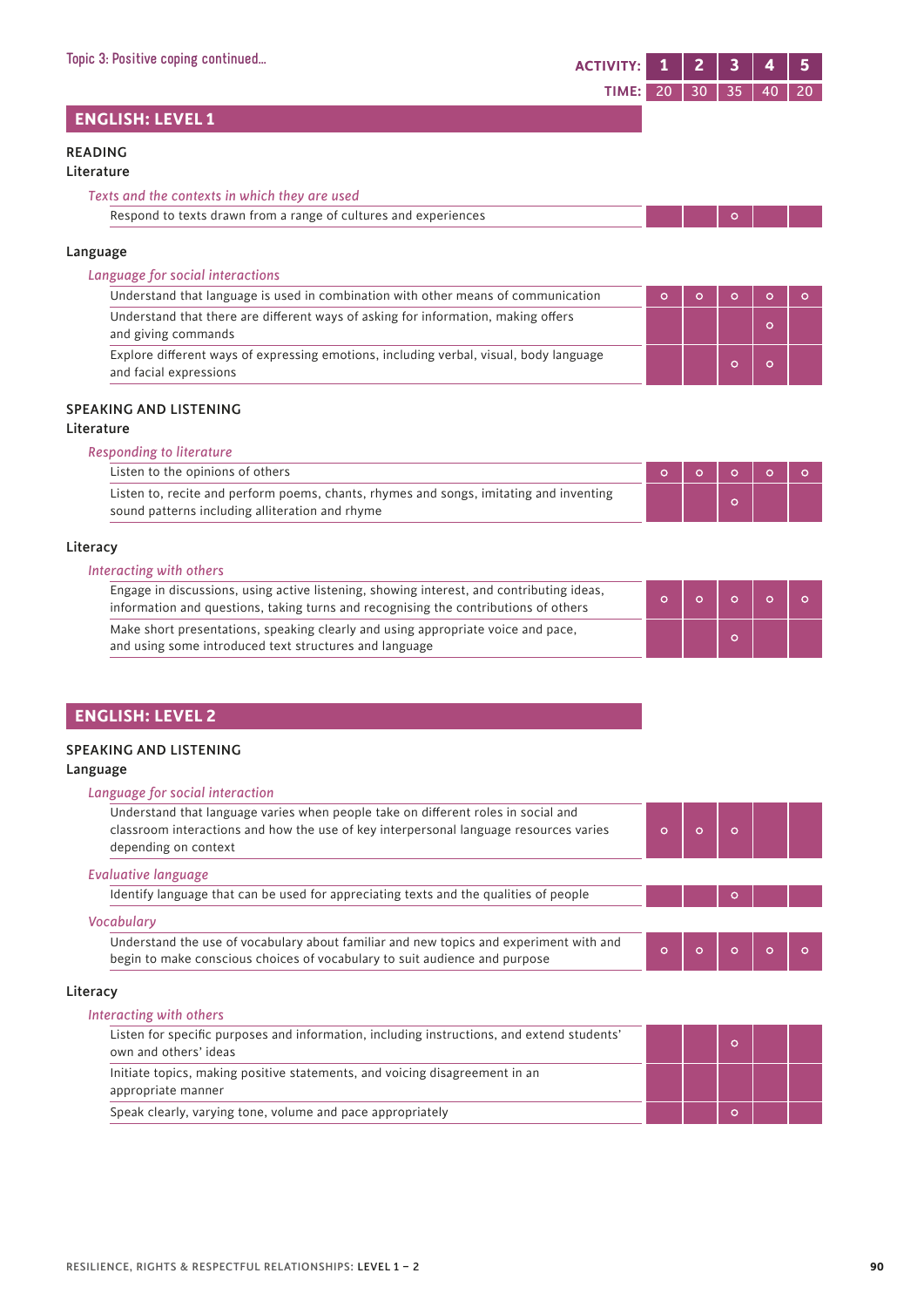## **Topic 4: Problem solving**

| <b>ACTIVIT</b>                                                                                                                              |           |           | 3         |
|---------------------------------------------------------------------------------------------------------------------------------------------|-----------|-----------|-----------|
| TIME:                                                                                                                                       | 15        | 35        | 40        |
| PERSONAL AND SOCIAL CAPABILITY                                                                                                              |           |           |           |
| Self-awareness and management                                                                                                               |           |           |           |
| Recognition and expression of emotions                                                                                                      |           |           |           |
| Extend their vocabulary through which to recognise and describe emotions and when,<br>how and with whom it is appropriate to share emotions | $\circ$   |           |           |
| Development of resilience                                                                                                                   |           |           |           |
| Identify personal strengths and describe how they are useful in school or family life                                                       | $\bullet$ |           | $\bullet$ |
| Explain how being prepared to try new things can help identify strategies when faced<br>with unfamiliar or challenging situations           |           | $\bullet$ | с         |
| Social awareness and management                                                                                                             |           |           |           |
| <b>Relationships and diversity</b>                                                                                                          |           |           |           |
| Listen to others' ideas, and recognise that others may see things differently                                                               | ●         |           |           |
| Describe ways of making and keeping friends, including how actions and words                                                                |           |           | o         |
| can help or hurt others, and the effects of modifying their behaviour                                                                       |           |           |           |
| Collaboration                                                                                                                               |           |           |           |
| Use basic skills required for participation in group tasks and respond to simple<br>questions about their contribution to group tasks       | $\bullet$ |           |           |
| Recognise that conflict occurs and distinguish between appropriate and inappropriate<br>ways to deal with conflict                          | $\bullet$ |           |           |

## **CRITICAL AND CREATIVE THINKING**

| <b>Questions and possibilities</b>                                                                                   |   |         |
|----------------------------------------------------------------------------------------------------------------------|---|---------|
| Identify, describe and use different kinds of question stems to gather information and ideas                         |   | $\circ$ |
| Consider personal reactions to situations or problems and how these reactions<br>may influence thinking              | o |         |
| Make simple modifications to known ideas and routine solutions to generate some<br>different ideas and possibilities | e |         |
| Reasoning                                                                                                            |   |         |
| Compare and contrast information and ideas in own and others' reasoning                                              |   |         |
| Consider how reasons and examples are used to support a point of view and<br>illustrate meaning                      |   |         |

#### **HEALTH AND PHYSICAL EDUCATION**

#### Personal, social and community health

| Describe their own strengths and achievements and those of others, and identify how these<br>contribute to personal identities |   |   |
|--------------------------------------------------------------------------------------------------------------------------------|---|---|
| Practise strategies they can use when they need help with a task, problem or situation at<br>home and/or at school             |   |   |
| Recognise situations and opportunities to promote their own health, safety and wellbeing                                       | O | O |
| Communication and interacting for health and wellbeing                                                                         |   |   |
| Describe ways to include others to make them feel that they belong                                                             | о |   |
| Identify and practise emotional responses that account for own and others' feelings                                            |   |   |
| Contributing to healthy and active communities                                                                                 |   |   |
|                                                                                                                                |   |   |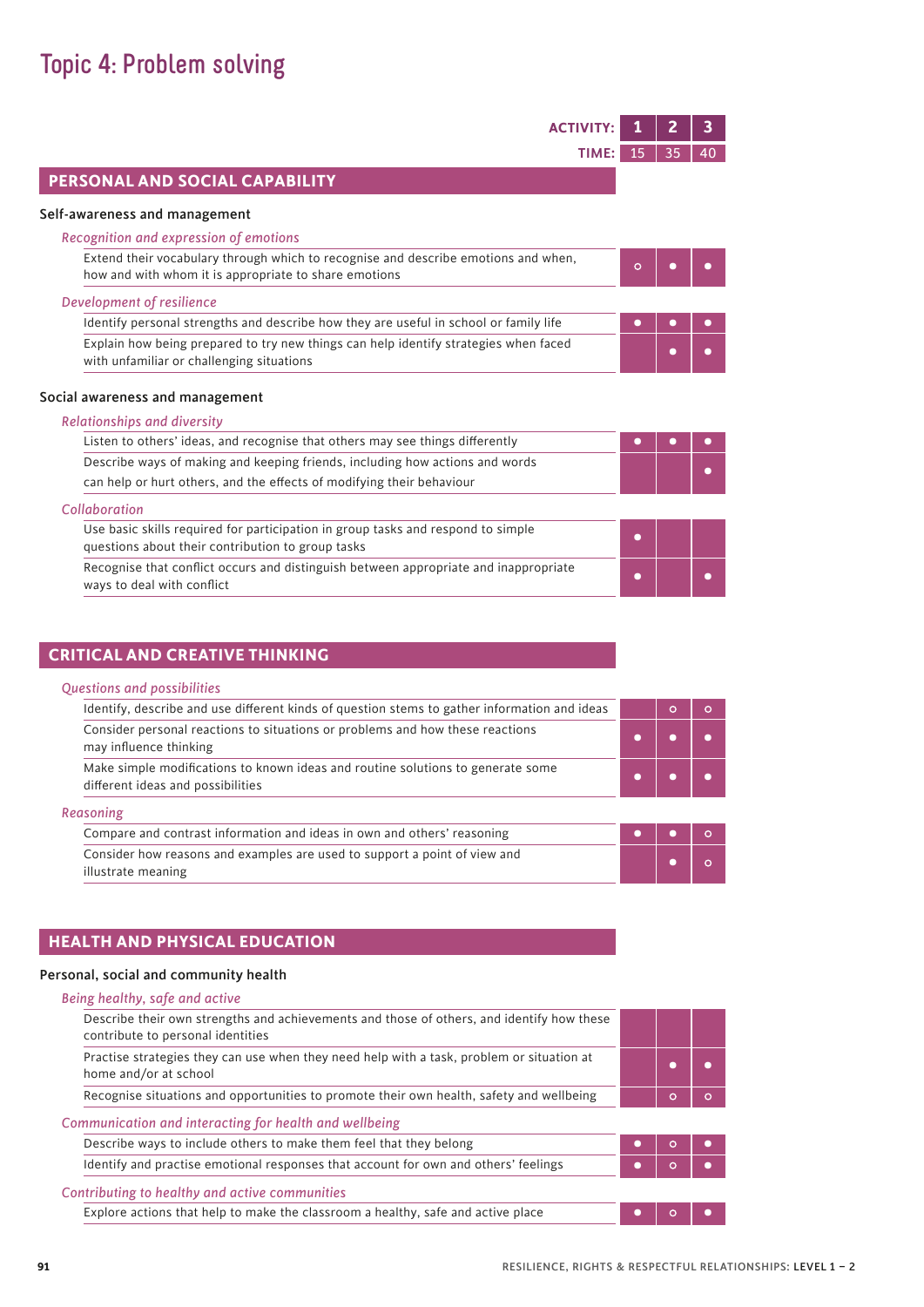## READING

### Literature

| Texts and the contexts in which they are used                   |                   |  |
|-----------------------------------------------------------------|-------------------|--|
| Respond to texts drawn from a range of cultures and experiences | $  \circ   \circ$ |  |

#### Language

| Language for social interactions                                                                                 |  |
|------------------------------------------------------------------------------------------------------------------|--|
| Understand that language is used in combination with other means of communication                                |  |
| Understand that there are different ways of asking for information, making offers<br>and giving commands         |  |
| Explore different ways of expressing emotions, including verbal, visual, body language<br>and facial expressions |  |

#### SPEAKING AND LISTENING

#### Literature

| <b>Responding to literature</b> |  |  |
|---------------------------------|--|--|
|---------------------------------|--|--|

| Listen to the opinions of others                                                       |  |  |
|----------------------------------------------------------------------------------------|--|--|
| Listen to, recite and perform poems, chants, rhymes and songs, imitating and inventing |  |  |
| sound patterns including alliteration and rhyme                                        |  |  |

#### Literacy

#### *Interacting with others*

| Engage in discussions, using active listening, showing interest, and contributing ideas,<br>information and questions, taking turns and recognising the contributions of others |  |  |
|---------------------------------------------------------------------------------------------------------------------------------------------------------------------------------|--|--|
| Make short presentations, speaking clearly and using appropriate voice and pace,<br>and using some introduced text structures and language                                      |  |  |

## **ENGLISH: LEVEL 2**

#### SPEAKING AND LISTENING

#### Language

#### *Language for social interaction*

| Interacting with others                                                                                             |  |  |
|---------------------------------------------------------------------------------------------------------------------|--|--|
| Listen for specific purposes and information, including instructions, and extend students'<br>own and others' ideas |  |  |
| Initiate topics, making positive statements, and voicing disagreement in an<br>appropriate manner                   |  |  |
| Speak clearly, varying tone, volume and pace appropriately                                                          |  |  |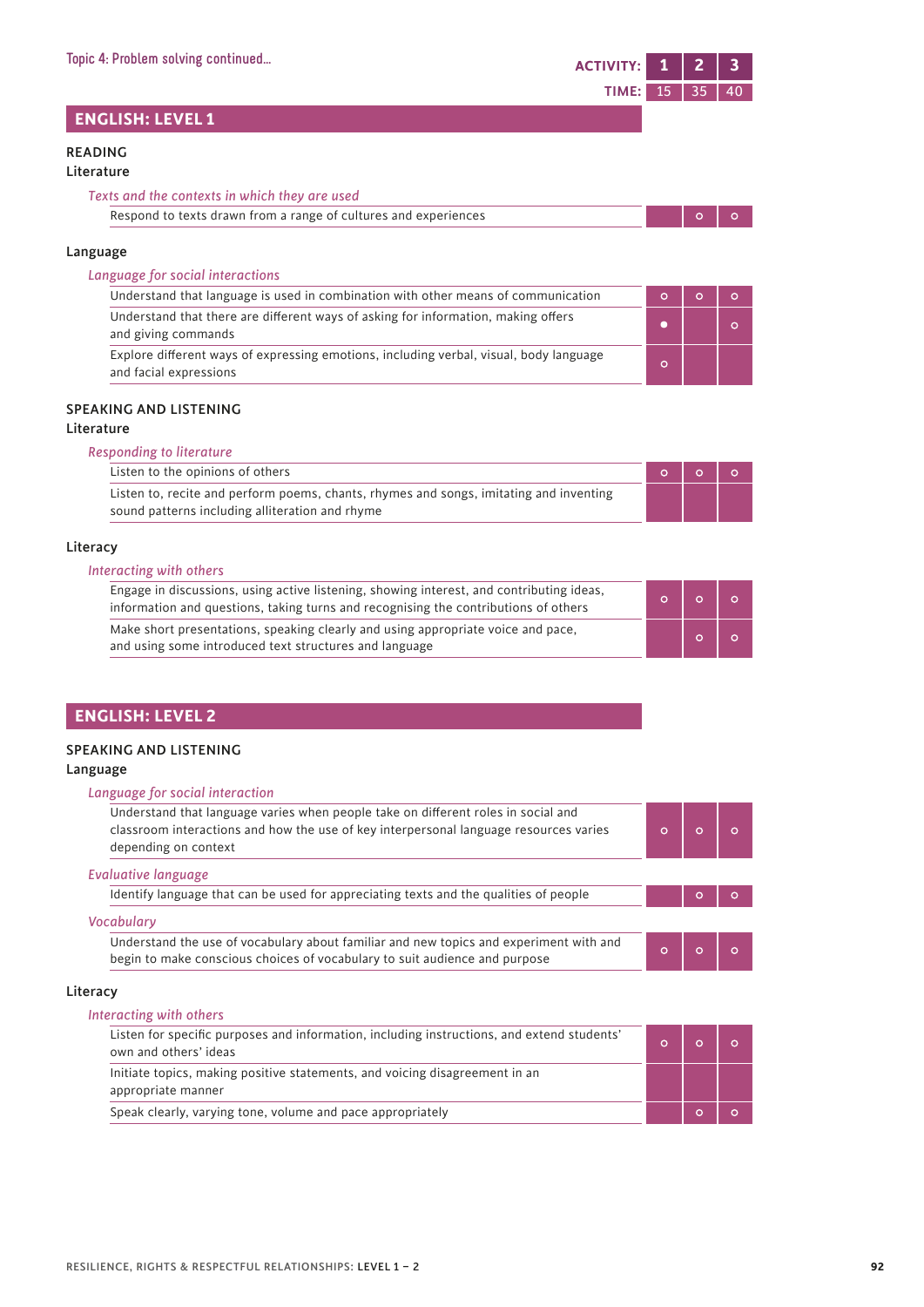## **Topic 5: Stress management**

|                                                                                                                                                       | <b>ACTIVITY:</b> |           | 2         | 3       |           | 5       |
|-------------------------------------------------------------------------------------------------------------------------------------------------------|------------------|-----------|-----------|---------|-----------|---------|
|                                                                                                                                                       | TIME:            |           | 25        | 35      |           |         |
| PERSONAL AND SOCIAL CAPABILITY                                                                                                                        |                  |           |           |         |           |         |
| Self-awareness and management                                                                                                                         |                  |           |           |         |           |         |
| Recognition and expression of emotions                                                                                                                |                  |           |           |         |           |         |
| Extend their vocabulary through which to recognise and describe emotions and when,<br>how and with whom it is appropriate to share emotions           |                  | O         | $\bullet$ |         |           |         |
| Development of resilience                                                                                                                             |                  |           |           |         |           |         |
| Identify personal strengths and describe how they are useful in school or family life                                                                 |                  | $\circ$   |           |         |           |         |
| Explain how being prepared to try new things can help identify strategies when faced<br>with unfamiliar or challenging situations                     |                  | $\circ$   |           | $\circ$ | $\bullet$ |         |
| Social awareness and management                                                                                                                       |                  |           |           |         |           |         |
| <b>Relationships and diversity</b>                                                                                                                    |                  |           |           |         |           |         |
| Listen to others' ideas, and recognise that others may see things differently                                                                         |                  | $\circ$   | $\circ$   | $\circ$ | O         | $\circ$ |
| Describe ways of making and keeping friends, including how actions and words<br>can help or hurt others, and the effects of modifying their behaviour |                  |           |           | $\circ$ |           | о       |
| Collaboration                                                                                                                                         |                  |           |           |         |           |         |
| Use basic skills required for participation in group tasks and respond to simple<br>questions about their contribution to group tasks                 |                  | $\bullet$ | $\circ$   | $\circ$ |           | $\circ$ |
| Recognise that conflict occurs and distinguish between appropriate and inappropriate<br>ways to deal with conflict                                    |                  |           |           |         |           |         |

## **CRITICAL AND CREATIVE THINKING**

| <b>Questions and possibilities</b>                                                                                   |          |          |  |
|----------------------------------------------------------------------------------------------------------------------|----------|----------|--|
| Identify, describe and use different kinds of question stems to gather information and ideas                         |          |          |  |
| Consider personal reactions to situations or problems and how these reactions<br>may influence thinking              | $\Omega$ |          |  |
| Make simple modifications to known ideas and routine solutions to generate some<br>different ideas and possibilities |          |          |  |
| Reasoning                                                                                                            |          |          |  |
| Compare and contrast information and ideas in own and others' reasoning                                              | $\circ$  | $\Omega$ |  |
| Consider how reasons and examples are used to support a point of view and<br>illustrate meaning                      |          | O        |  |

## **HEALTH AND PHYSICAL EDUCATION**

### Personal, social and community health

| Describe their own strengths and achievements and those of others, and identify how these<br>contribute to personal identities | O |         |   |          |
|--------------------------------------------------------------------------------------------------------------------------------|---|---------|---|----------|
| Practise strategies they can use when they need help with a task, problem or situation at<br>home and/or at school             |   |         | O |          |
| Recognise situations and opportunities to promote their own health, safety and wellbeing                                       |   | $\circ$ |   |          |
| Communication and interacting for health and wellbeing                                                                         |   |         |   |          |
|                                                                                                                                |   |         |   |          |
| Describe ways to include others to make them feel that they belong                                                             |   |         |   | $\Omega$ |
| Identify and practise emotional responses that account for own and others' feelings                                            |   |         |   | O        |
| Contributing to healthy and active communities                                                                                 |   |         |   |          |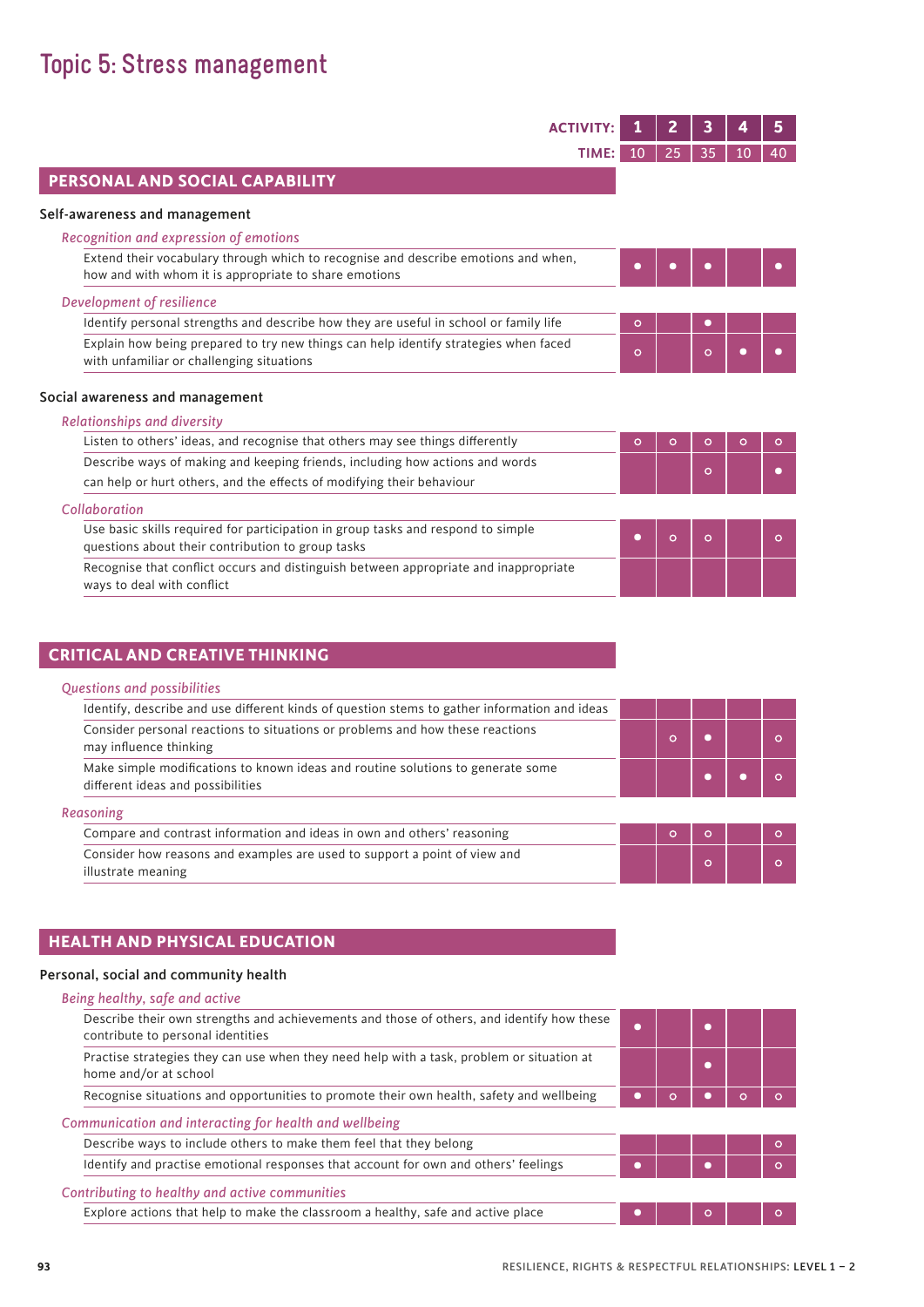### READING

#### Literature

| Texts and the contexts in which they are used                   |  |  |  |
|-----------------------------------------------------------------|--|--|--|
| Respond to texts drawn from a range of cultures and experiences |  |  |  |

#### Language

| Language for social interactions                                                                                 |  |  |  |
|------------------------------------------------------------------------------------------------------------------|--|--|--|
| Understand that language is used in combination with other means of communication                                |  |  |  |
| Understand that there are different ways of asking for information, making offers<br>and giving commands         |  |  |  |
| Explore different ways of expressing emotions, including verbal, visual, body language<br>and facial expressions |  |  |  |

#### SPEAKING AND LISTENING

#### Literature

| Responding to literature                                                               |  |  |  |
|----------------------------------------------------------------------------------------|--|--|--|
| Listen to the opinions of others                                                       |  |  |  |
| Listen to, recite and perform poems, chants, rhymes and songs, imitating and inventing |  |  |  |
| sound patterns including alliteration and rhyme                                        |  |  |  |

#### Literacy

#### *Interacting with others*

| Engage in discussions, using active listening, showing interest, and contributing ideas,<br>information and questions, taking turns and recognising the contributions of others |  |  |  |
|---------------------------------------------------------------------------------------------------------------------------------------------------------------------------------|--|--|--|
| Make short presentations, speaking clearly and using appropriate voice and pace,<br>and using some introduced text structures and language                                      |  |  |  |

#### **ENGLISH: LEVEL 2**

#### SPEAKING AND LISTENING

#### Language

| Language for social interaction |  |  |  |  |
|---------------------------------|--|--|--|--|
|---------------------------------|--|--|--|--|

| Understand that language varies when people take on different roles in social and<br>classroom interactions and how the use of key interpersonal language resources varies<br>depending on context |  | $\circ$ |  |
|----------------------------------------------------------------------------------------------------------------------------------------------------------------------------------------------------|--|---------|--|
| Evaluative language                                                                                                                                                                                |  |         |  |
| Identify language that can be used for appreciating texts and the qualities of people                                                                                                              |  |         |  |
| Vocabulary                                                                                                                                                                                         |  |         |  |
| Understand the use of vocabulary about familiar and new topics and experiment with and<br>begin to make conscious choices of vocabulary to suit audience and purpose                               |  |         |  |

| Interacting with others                                                                                             |  |  |  |
|---------------------------------------------------------------------------------------------------------------------|--|--|--|
| Listen for specific purposes and information, including instructions, and extend students'<br>own and others' ideas |  |  |  |
| Initiate topics, making positive statements, and voicing disagreement in an<br>appropriate manner                   |  |  |  |
| Speak clearly, varying tone, volume and pace appropriately                                                          |  |  |  |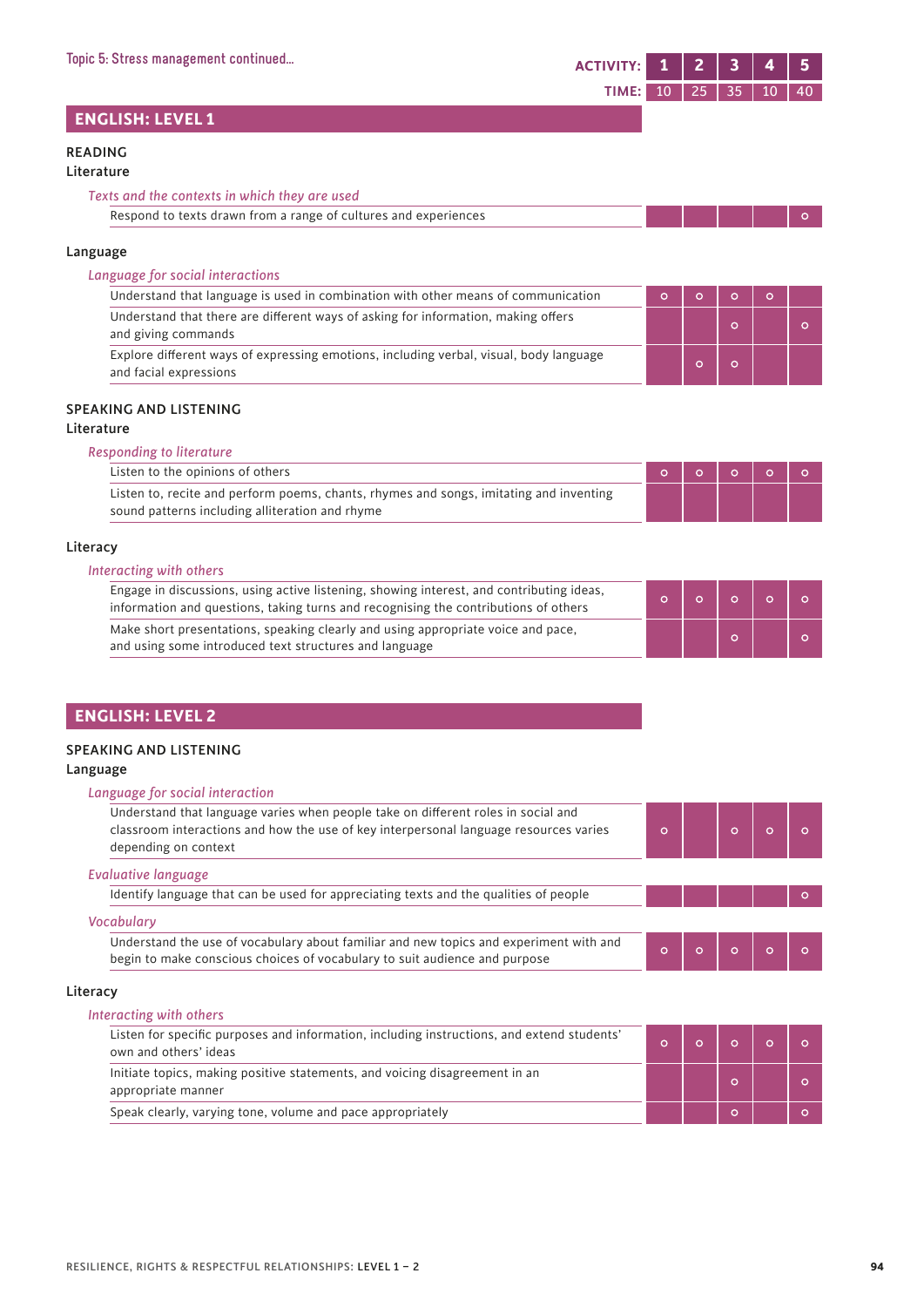## **Topic 6: Help-seeking**

| <b>ACTIVITY:</b>                                                                                                                            |           | 2         |           | 4       |
|---------------------------------------------------------------------------------------------------------------------------------------------|-----------|-----------|-----------|---------|
| TIME:                                                                                                                                       | 10        | 20        | 30        | 20      |
| PERSONAL AND SOCIAL CAPABILITY                                                                                                              |           |           |           |         |
| Self-awareness and management                                                                                                               |           |           |           |         |
| Recognition and expression of emotions                                                                                                      |           |           |           |         |
| Extend their vocabulary through which to recognise and describe emotions and when,<br>how and with whom it is appropriate to share emotions | $\circ$   | $\circ$   | $\circ$   |         |
| Development of resilience                                                                                                                   |           |           |           |         |
| Identify personal strengths and describe how they are useful in school or family life                                                       | $\bullet$ | $\bullet$ | $\bullet$ | $\circ$ |
| Explain how being prepared to try new things can help identify strategies when faced<br>with unfamiliar or challenging situations           | $\circ$   | $\circ$   | $\circ$   | Ō       |
| Social awareness and management                                                                                                             |           |           |           |         |
| <b>Relationships and diversity</b>                                                                                                          |           |           |           |         |
| Listen to others' ideas, and recognise that others may see things differently                                                               |           | $\circ$   | $\circ$   | $\circ$ |
| Describe ways of making and keeping friends, including how actions and words                                                                | $\circ$   | $\bullet$ | $\circ$   |         |
| can help or hurt others, and the effects of modifying their behaviour                                                                       |           |           |           |         |
| Collaboration                                                                                                                               |           |           |           |         |
| Use basic skills required for participation in group tasks and respond to simple<br>questions about their contribution to group tasks       | $\bullet$ | $\circ$   | $\circ$   |         |
| Recognise that conflict occurs and distinguish between appropriate and inappropriate<br>ways to deal with conflict                          |           |           | $\circ$   |         |

## **CRITICAL AND CREATIVE THINKING**

| Identify, describe and use different kinds of question stems to gather information and ideas<br>Consider personal reactions to situations or problems and how these reactions |  |  |
|-------------------------------------------------------------------------------------------------------------------------------------------------------------------------------|--|--|
|                                                                                                                                                                               |  |  |
| may influence thinking                                                                                                                                                        |  |  |
| Make simple modifications to known ideas and routine solutions to generate some<br>different ideas and possibilities                                                          |  |  |

 Compare and contrast information and ideas in own and others' reasoning Consider how reasons and examples are used to support a point of view and  $\circ$ illustrate meaning

## **HEALTH AND PHYSICAL EDUCATION**

## Personal, social and community health

| Describe their own strengths and achievements and those of others, and identify how these<br>contribute to personal identities |          | Ō       |         |  |
|--------------------------------------------------------------------------------------------------------------------------------|----------|---------|---------|--|
| Practise strategies they can use when they need help with a task, problem or situation at<br>home and/or at school             |          |         |         |  |
| Recognise situations and opportunities to promote their own health, safety and wellbeing                                       |          |         |         |  |
| Communication and interacting for health and wellbeing                                                                         |          |         |         |  |
| Describe ways to include others to make them feel that they belong                                                             |          |         | $\circ$ |  |
| Identify and practise emotional responses that account for own and others' feelings                                            | $\Omega$ | $\circ$ |         |  |
|                                                                                                                                |          |         |         |  |
| Contributing to healthy and active communities                                                                                 |          |         |         |  |

 $\circ$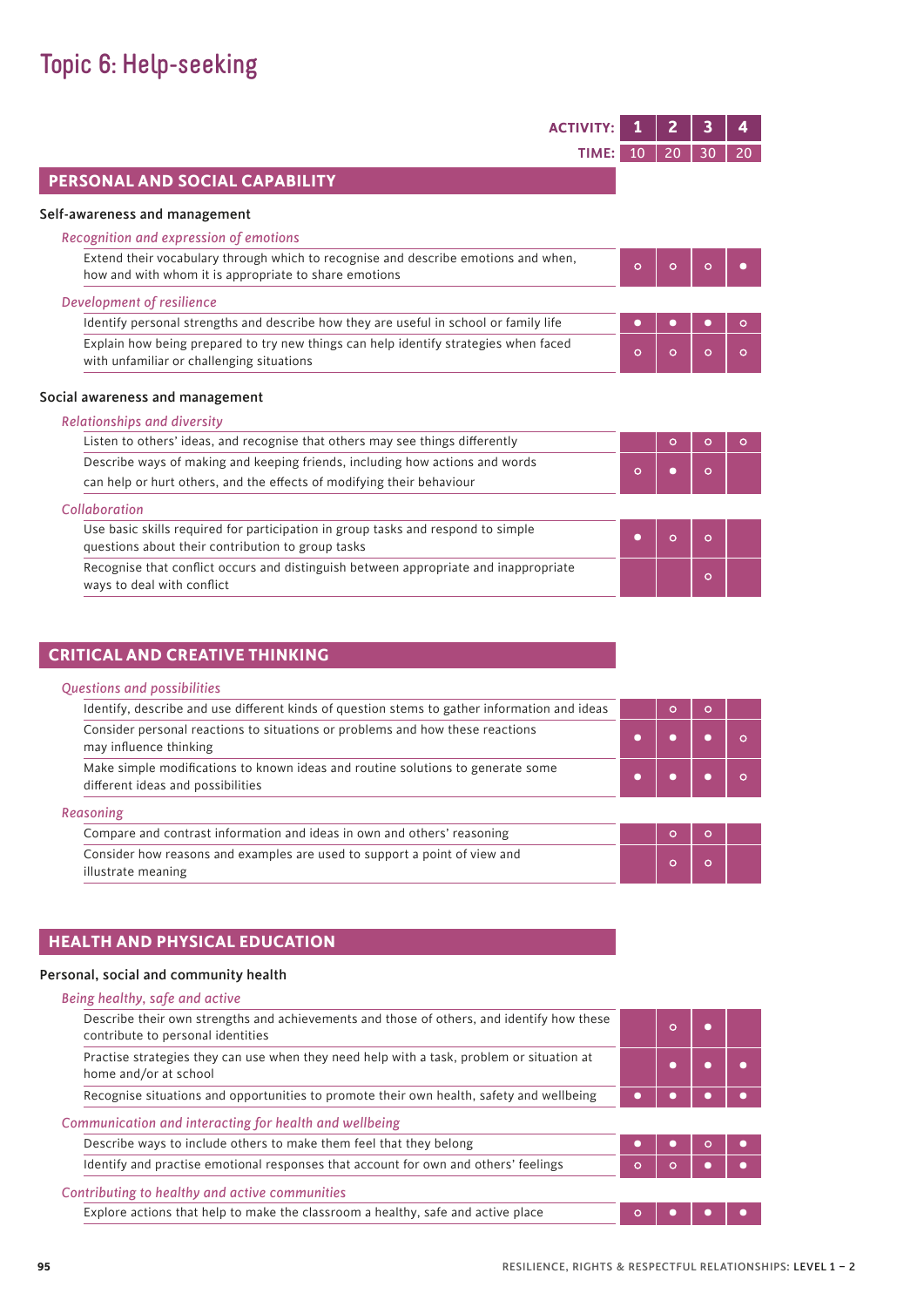## READING

#### Literature

| Texts and the contexts in which they are used                   |  |  |
|-----------------------------------------------------------------|--|--|
| Respond to texts drawn from a range of cultures and experiences |  |  |

#### Language

| Language for social interactions                                                                                 |          |  |  |
|------------------------------------------------------------------------------------------------------------------|----------|--|--|
| Understand that language is used in combination with other means of communication                                | $\Omega$ |  |  |
| Understand that there are different ways of asking for information, making offers<br>and giving commands         | $\Omega$ |  |  |
| Explore different ways of expressing emotions, including verbal, visual, body language<br>and facial expressions |          |  |  |

#### SPEAKING AND LISTENING

#### Literature

| Responding to literature                                                                                                                  |  |  |
|-------------------------------------------------------------------------------------------------------------------------------------------|--|--|
| Listen to the opinions of others                                                                                                          |  |  |
| Listen to, recite and perform poems, chants, rhymes and songs, imitating and inventing<br>sound patterns including alliteration and rhyme |  |  |

#### Literacy

#### *Interacting with others*

| Engage in discussions, using active listening, showing interest, and contributing ideas,<br>information and questions, taking turns and recognising the contributions of others |  |  |
|---------------------------------------------------------------------------------------------------------------------------------------------------------------------------------|--|--|
| Make short presentations, speaking clearly and using appropriate voice and pace,<br>and using some introduced text structures and language                                      |  |  |

## **ENGLISH: LEVEL 2**

#### SPEAKING AND LISTENING

#### Language

| Language for social interaction |  |  |  |  |
|---------------------------------|--|--|--|--|
|---------------------------------|--|--|--|--|

| Understand that language varies when people take on different roles in social and<br>classroom interactions and how the use of key interpersonal language resources varies<br>depending on context | $\Omega$ |  |  |
|----------------------------------------------------------------------------------------------------------------------------------------------------------------------------------------------------|----------|--|--|
| Evaluative language                                                                                                                                                                                |          |  |  |
| Identify language that can be used for appreciating texts and the qualities of people                                                                                                              |          |  |  |
| Vocabulary                                                                                                                                                                                         |          |  |  |
| Understand the use of vocabulary about familiar and new topics and experiment with and<br>begin to make conscious choices of vocabulary to suit audience and purpose                               | $\Omega$ |  |  |

| Interacting with others                                                                                             |  |  |
|---------------------------------------------------------------------------------------------------------------------|--|--|
| Listen for specific purposes and information, including instructions, and extend students'<br>own and others' ideas |  |  |
| Initiate topics, making positive statements, and voicing disagreement in an<br>appropriate manner                   |  |  |
| Speak clearly, varying tone, volume and pace appropriately                                                          |  |  |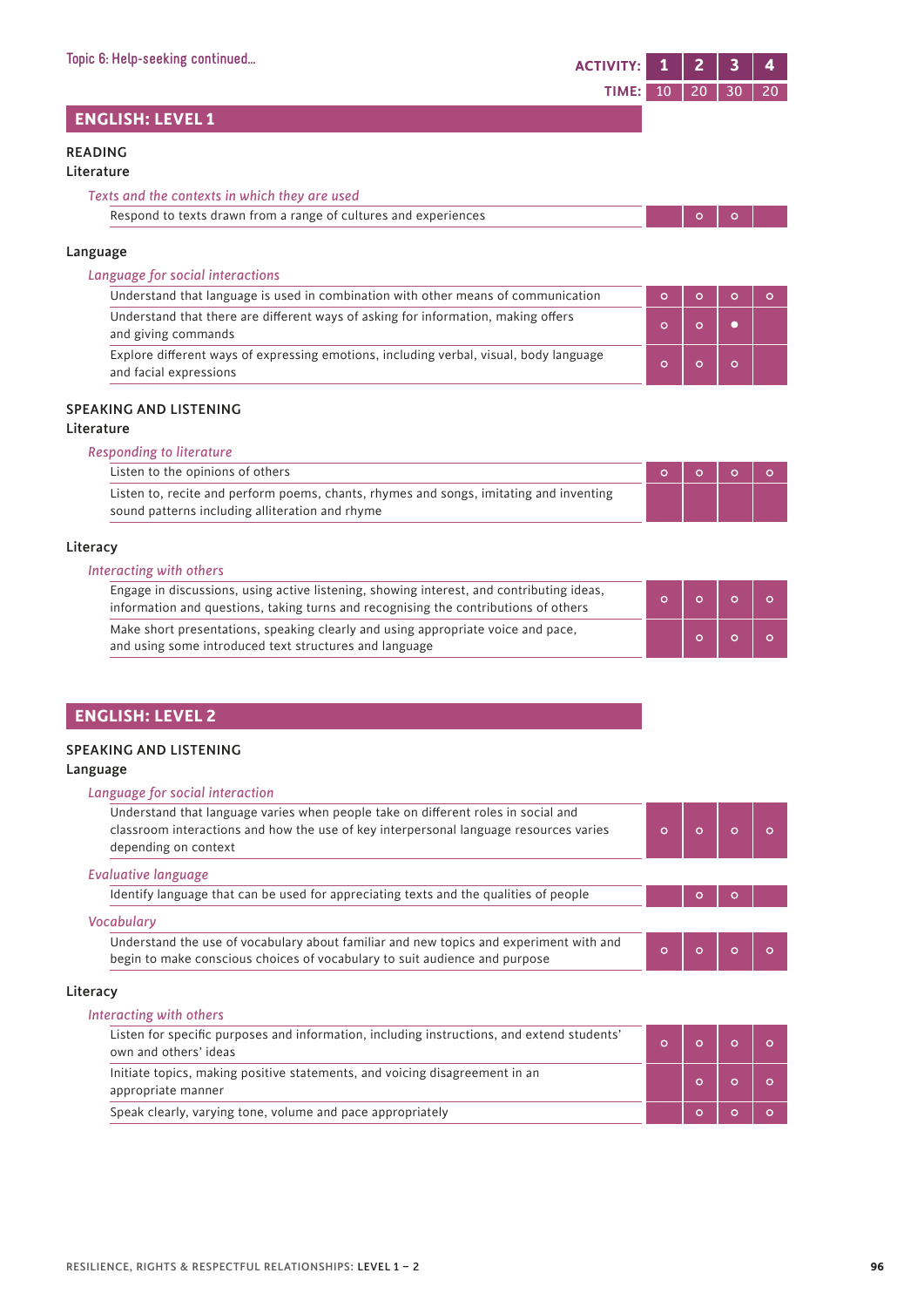| <b>ACTIVITY:</b>                                                                                                                                      |           | 2       | З       | 4              |
|-------------------------------------------------------------------------------------------------------------------------------------------------------|-----------|---------|---------|----------------|
| TIME:                                                                                                                                                 | 50        | 25      | 20      | 25             |
| PERSONAL AND SOCIAL CAPABILITY                                                                                                                        |           |         |         |                |
| Self-awareness and management                                                                                                                         |           |         |         |                |
| Recognition and expression of emotions                                                                                                                |           |         |         |                |
| Extend their vocabulary through which to recognise and describe emotions and when,<br>how and with whom it is appropriate to share emotions           |           | $\circ$ |         |                |
| Development of resilience                                                                                                                             |           |         |         |                |
| Identify personal strengths and describe how they are useful in school or family life                                                                 |           | o       |         |                |
| Explain how being prepared to try new things can help identify strategies when faced<br>with unfamiliar or challenging situations                     | $\circ$   |         |         | O              |
| Social awareness and management                                                                                                                       |           |         |         |                |
| <b>Relationships and diversity</b>                                                                                                                    |           |         |         |                |
| Listen to others' ideas, and recognise that others may see things differently                                                                         | $\bullet$ | 0       |         |                |
| Describe ways of making and keeping friends, including how actions and words<br>can help or hurt others, and the effects of modifying their behaviour |           | O       | ∩       |                |
| Collaboration                                                                                                                                         |           |         |         |                |
| Use basic skills required for participation in group tasks and respond to simple<br>questions about their contribution to group tasks                 | $\bullet$ |         |         | $\blacksquare$ |
| Recognise that conflict occurs and distinguish between appropriate and inappropriate<br>ways to deal with conflict                                    |           | Ō       | $\circ$ |                |

## **CRITICAL AND CREATIVE THINKING**

| Identify, describe and use different kinds of question stems to gather information and ideas                         |         | $\Omega$ |
|----------------------------------------------------------------------------------------------------------------------|---------|----------|
| Consider personal reactions to situations or problems and how these reactions<br>may influence thinking              | $\circ$ |          |
| Make simple modifications to known ideas and routine solutions to generate some<br>different ideas and possibilities | $\circ$ |          |
| Reasoning                                                                                                            |         |          |
| Compare and contrast information and ideas in own and others' reasoning                                              |         |          |
| Consider how reasons and examples are used to support a point of view and<br>illustrate meaning                      |         |          |

## **HEALTH AND PHYSICAL EDUCATION**

### Personal, social and community health

| Describe their own strengths and achievements and those of others, and identify how these<br>contribute to personal identities | œ |  |  |
|--------------------------------------------------------------------------------------------------------------------------------|---|--|--|
| Practise strategies they can use when they need help with a task, problem or situation at<br>home and/or at school             |   |  |  |
| Recognise situations and opportunities to promote their own health, safety and wellbeing                                       |   |  |  |
| Communication and interacting for health and wellbeing                                                                         |   |  |  |
| Describe ways to include others to make them feel that they belong                                                             |   |  |  |
| Identify and practise emotional responses that account for own and others' feelings                                            |   |  |  |
|                                                                                                                                |   |  |  |
| Contributing to healthy and active communities                                                                                 |   |  |  |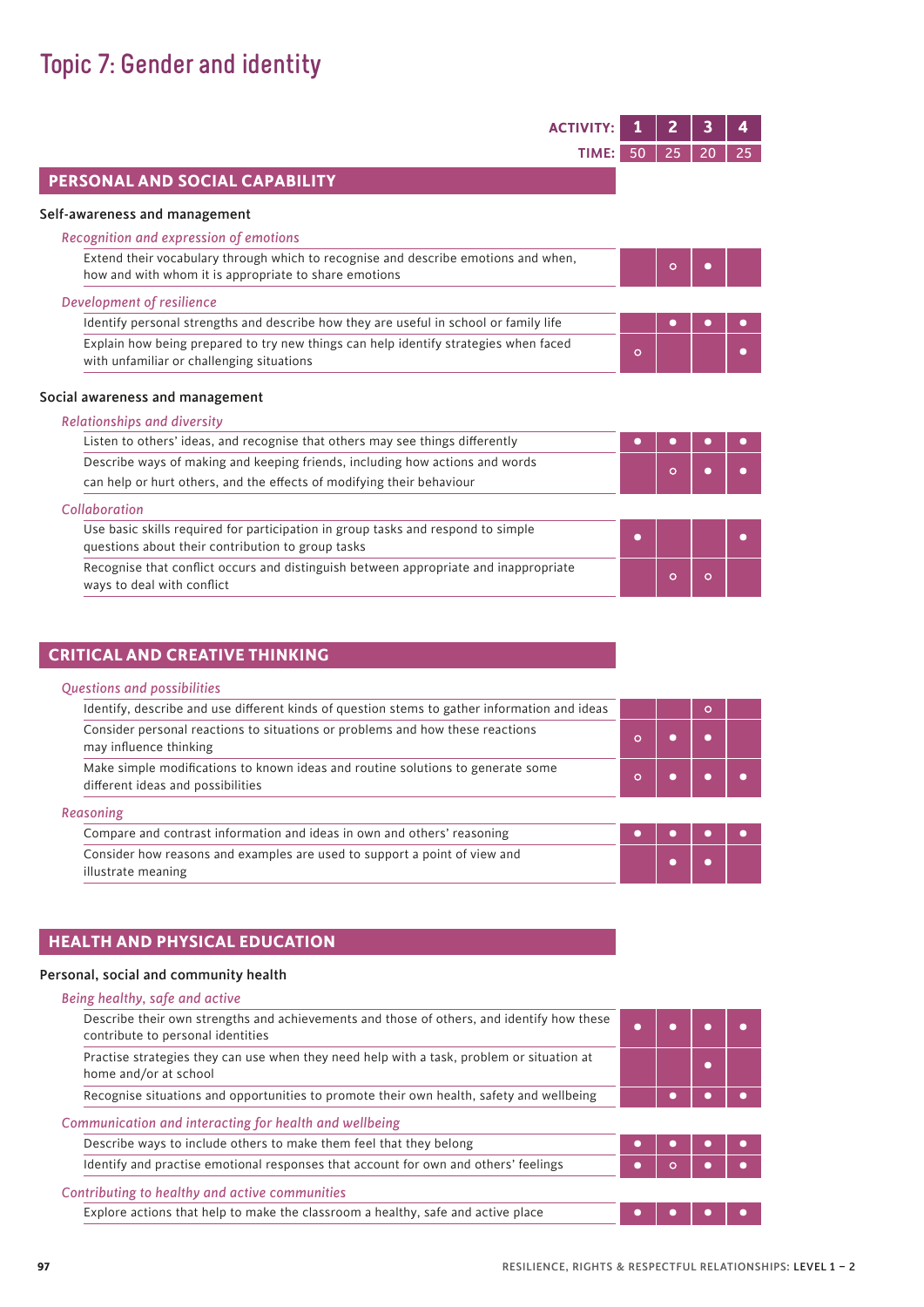## READING

#### Literature

| Texts and the contexts in which they are used                   |  |  |
|-----------------------------------------------------------------|--|--|
| Respond to texts drawn from a range of cultures and experiences |  |  |

#### Language

| Language for social interactions                                                                                 |          |  |  |
|------------------------------------------------------------------------------------------------------------------|----------|--|--|
| Understand that language is used in combination with other means of communication                                | $\Omega$ |  |  |
| Understand that there are different ways of asking for information, making offers<br>and giving commands         | $\Omega$ |  |  |
| Explore different ways of expressing emotions, including verbal, visual, body language<br>and facial expressions |          |  |  |

#### SPEAKING AND LISTENING

#### Literature

| Responding to literature                                                                                                                  |  |  |
|-------------------------------------------------------------------------------------------------------------------------------------------|--|--|
| Listen to the opinions of others                                                                                                          |  |  |
| Listen to, recite and perform poems, chants, rhymes and songs, imitating and inventing<br>sound patterns including alliteration and rhyme |  |  |

#### Literacy

#### *Interacting with others*

| Engage in discussions, using active listening, showing interest, and contributing ideas,<br>information and questions, taking turns and recognising the contributions of others |  |  |
|---------------------------------------------------------------------------------------------------------------------------------------------------------------------------------|--|--|
| Make short presentations, speaking clearly and using appropriate voice and pace,<br>and using some introduced text structures and language                                      |  |  |

#### **ENGLISH: LEVEL 2**

#### SPEAKING AND LISTENING

#### Language

| Language for social interaction |  |  |  |  |
|---------------------------------|--|--|--|--|
|---------------------------------|--|--|--|--|

| Understand that language varies when people take on different roles in social and<br>classroom interactions and how the use of key interpersonal language resources varies<br>depending on context | $\circ$  |   |  |
|----------------------------------------------------------------------------------------------------------------------------------------------------------------------------------------------------|----------|---|--|
| Evaluative language                                                                                                                                                                                |          |   |  |
| Identify language that can be used for appreciating texts and the qualities of people                                                                                                              |          | O |  |
| Vocabulary                                                                                                                                                                                         |          |   |  |
| Understand the use of vocabulary about familiar and new topics and experiment with and<br>begin to make conscious choices of vocabulary to suit audience and purpose                               | $\Omega$ |   |  |

| Interacting with others                                                                                             |         |  |  |
|---------------------------------------------------------------------------------------------------------------------|---------|--|--|
| Listen for specific purposes and information, including instructions, and extend students'<br>own and others' ideas |         |  |  |
| Initiate topics, making positive statements, and voicing disagreement in an<br>appropriate manner                   | $\circ$ |  |  |
| Speak clearly, varying tone, volume and pace appropriately                                                          |         |  |  |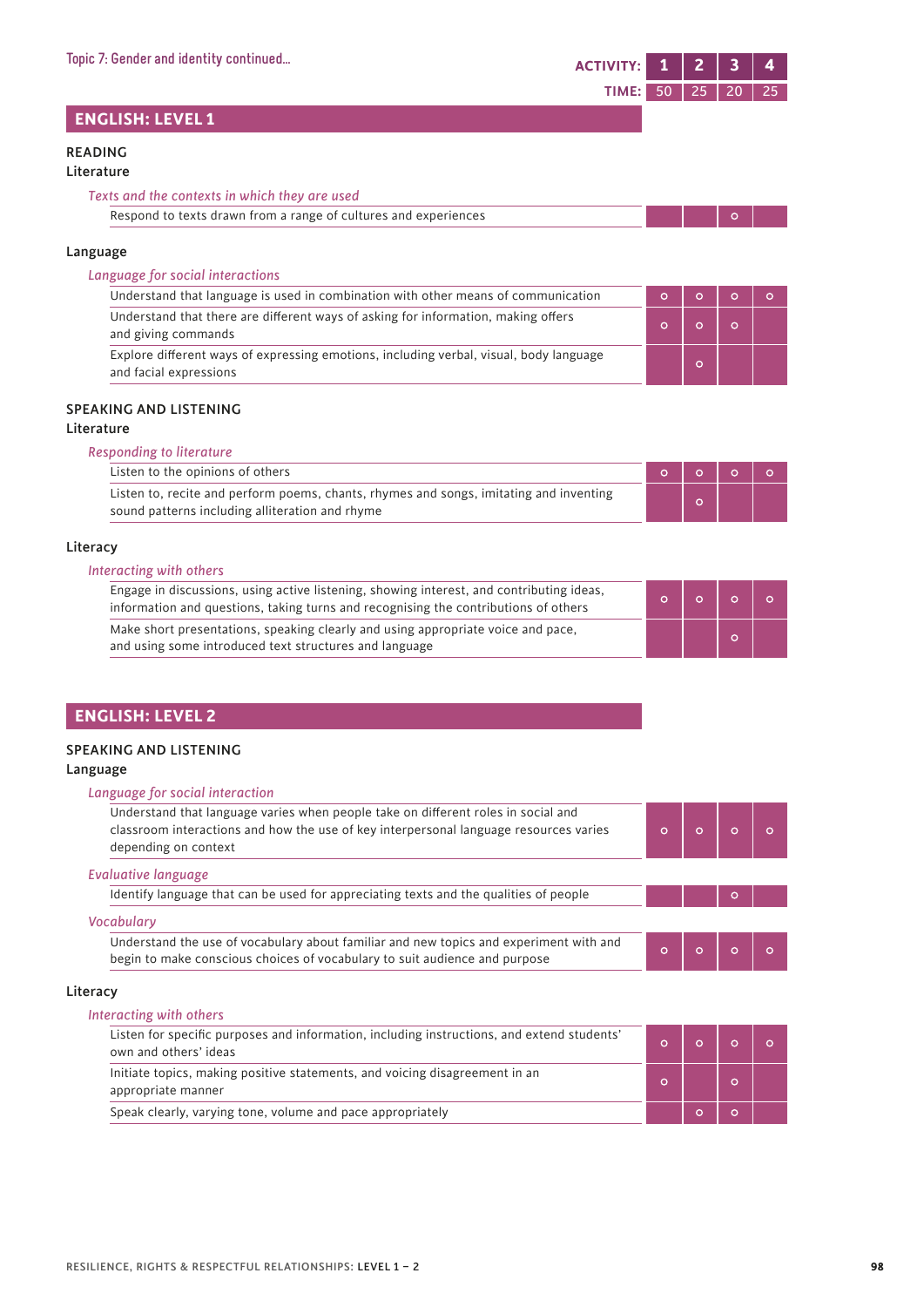## **Topic 8: Positive gender relations**

| <b>ACTIVITY</b>                                                                                                                             |           | 2         | 3  |           | 5       |
|---------------------------------------------------------------------------------------------------------------------------------------------|-----------|-----------|----|-----------|---------|
| TIME:                                                                                                                                       |           | 45        | 25 |           | 30      |
| PERSONAL AND SOCIAL CAPABILITY                                                                                                              |           |           |    |           |         |
| Self-awareness and management                                                                                                               |           |           |    |           |         |
| Recognition and expression of emotions                                                                                                      |           |           |    |           |         |
| Extend their vocabulary through which to recognise and describe emotions and when,<br>how and with whom it is appropriate to share emotions | $\circ$   | с         |    |           |         |
| Development of resilience                                                                                                                   |           |           |    |           |         |
| Identify personal strengths and describe how they are useful in school or family life                                                       | 0         | $\bullet$ | n  |           |         |
| Explain how being prepared to try new things can help identify strategies when faced<br>with unfamiliar or challenging situations           |           | $\bullet$ |    | $\bullet$ |         |
|                                                                                                                                             |           |           |    |           |         |
| Social awareness and management                                                                                                             |           |           |    |           |         |
| <b>Relationships and diversity</b>                                                                                                          |           |           |    |           |         |
| Listen to others' ideas, and recognise that others may see things differently                                                               | $\bullet$ | $\bullet$ |    | $\bullet$ | $\circ$ |
| Describe ways of making and keeping friends, including how actions and words                                                                |           |           |    |           |         |
| can help or hurt others, and the effects of modifying their behaviour                                                                       | $\circ$   | $\bullet$ | o  | ۰         |         |
| Collaboration                                                                                                                               |           |           |    |           |         |
| Use basic skills required for participation in group tasks and respond to simple<br>questions about their contribution to group tasks       |           | $\bullet$ |    |           |         |

## **CRITICAL AND CREATIVE THINKING**

| <b>Questions and possibilities</b>                                                                                   |  |          |          |   |
|----------------------------------------------------------------------------------------------------------------------|--|----------|----------|---|
| Identify, describe and use different kinds of question stems to gather information and ideas                         |  | $\Omega$ | $\Omega$ | O |
| Consider personal reactions to situations or problems and how these reactions<br>may influence thinking              |  |          |          |   |
| Make simple modifications to known ideas and routine solutions to generate some<br>different ideas and possibilities |  |          |          |   |
| Reasoning                                                                                                            |  |          |          |   |
| Compare and contrast information and ideas in own and others' reasoning                                              |  |          |          |   |
| Consider how reasons and examples are used to support a point of view and<br>illustrate meaning                      |  |          |          |   |

## **HEALTH AND PHYSICAL EDUCATION**

## Personal, social and community health

| Describe their own strengths and achievements and those of others, and identify how these<br>contribute to personal identities |  |   |  |
|--------------------------------------------------------------------------------------------------------------------------------|--|---|--|
| Practise strategies they can use when they need help with a task, problem or situation at<br>home and/or at school             |  | œ |  |
| Recognise situations and opportunities to promote their own health, safety and wellbeing                                       |  |   |  |
|                                                                                                                                |  |   |  |
| Communication and interacting for health and wellbeing                                                                         |  |   |  |
| Describe ways to include others to make them feel that they belong                                                             |  |   |  |
| Identify and practise emotional responses that account for own and others' feelings                                            |  |   |  |
| Contributing to healthy and active communities                                                                                 |  |   |  |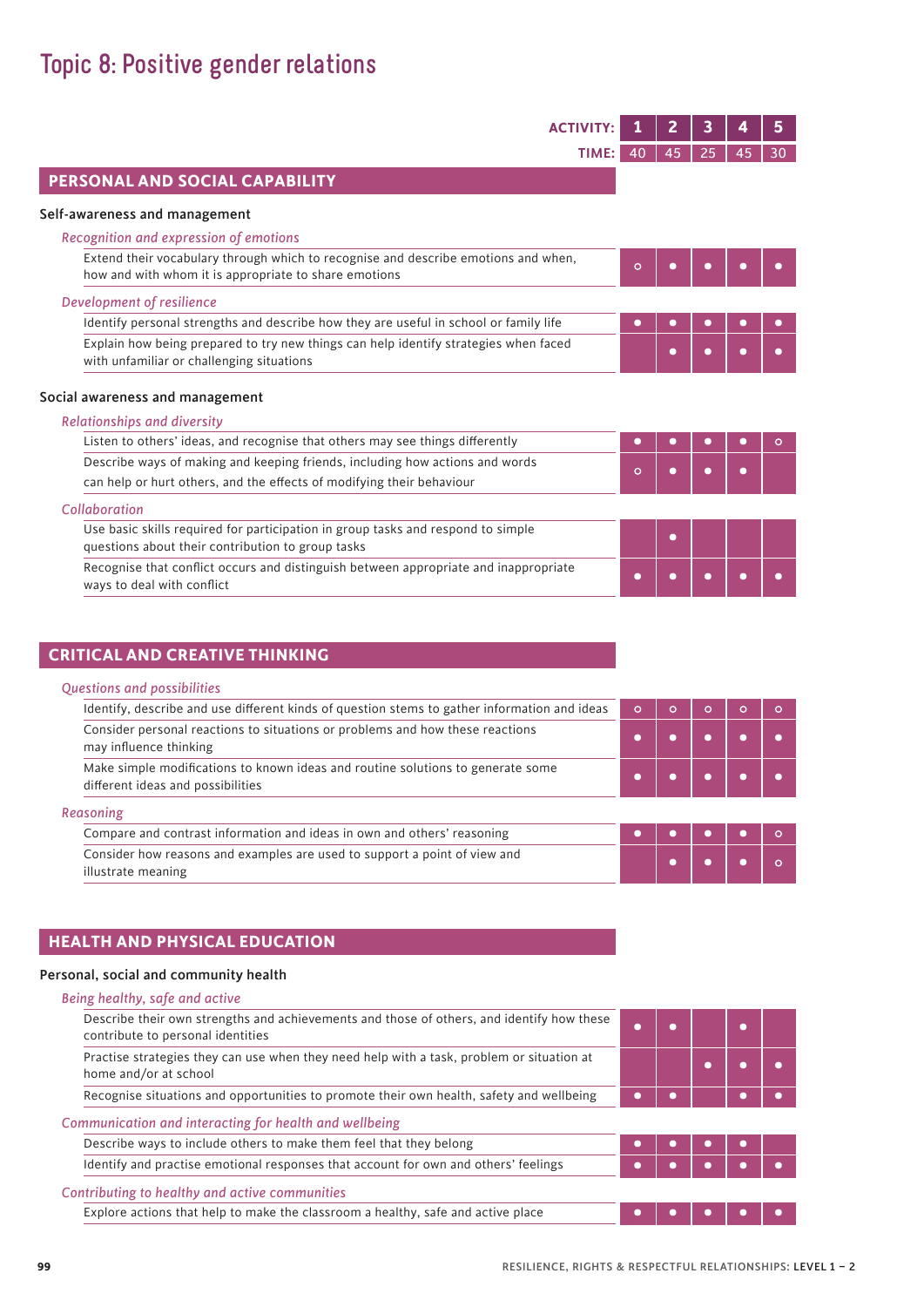### READING

#### Literature

| Texts and the contexts in which they are used                   |  |  |  |
|-----------------------------------------------------------------|--|--|--|
| Respond to texts drawn from a range of cultures and experiences |  |  |  |

#### Language

| Language for social interactions                                                                                 |  |  |
|------------------------------------------------------------------------------------------------------------------|--|--|
| Understand that language is used in combination with other means of communication                                |  |  |
| Understand that there are different ways of asking for information, making offers<br>and giving commands         |  |  |
| Explore different ways of expressing emotions, including verbal, visual, body language<br>and facial expressions |  |  |

#### SPEAKING AND LISTENING

#### Literature

| Responding to literature                                                                                                                  |  |  |  |
|-------------------------------------------------------------------------------------------------------------------------------------------|--|--|--|
| Listen to the opinions of others                                                                                                          |  |  |  |
| Listen to, recite and perform poems, chants, rhymes and songs, imitating and inventing<br>sound patterns including alliteration and rhyme |  |  |  |

#### Literacy

#### *Interacting with others*

| Engage in discussions, using active listening, showing interest, and contributing ideas,<br>information and questions, taking turns and recognising the contributions of others |  |  |  |
|---------------------------------------------------------------------------------------------------------------------------------------------------------------------------------|--|--|--|
| Make short presentations, speaking clearly and using appropriate voice and pace,<br>and using some introduced text structures and language                                      |  |  |  |

#### **ENGLISH: LEVEL 2**

#### SPEAKING AND LISTENING

#### Language

| Language for social interaction |  |  |  |  |
|---------------------------------|--|--|--|--|
|---------------------------------|--|--|--|--|

| Understand that language varies when people take on different roles in social and<br>classroom interactions and how the use of key interpersonal language resources varies<br>depending on context |         |         |          |
|----------------------------------------------------------------------------------------------------------------------------------------------------------------------------------------------------|---------|---------|----------|
| Evaluative language                                                                                                                                                                                |         |         |          |
| Identify language that can be used for appreciating texts and the qualities of people                                                                                                              |         |         | $\Omega$ |
| Vocabulary                                                                                                                                                                                         |         |         |          |
| Understand the use of vocabulary about familiar and new topics and experiment with and<br>begin to make conscious choices of vocabulary to suit audience and purpose                               | $\circ$ | $\circ$ |          |

| Listen for specific purposes and information, including instructions, and extend students'<br>own and others' ideas |  |  |  |
|---------------------------------------------------------------------------------------------------------------------|--|--|--|
| Initiate topics, making positive statements, and voicing disagreement in an<br>appropriate manner                   |  |  |  |
| Speak clearly, varying tone, volume and pace appropriately                                                          |  |  |  |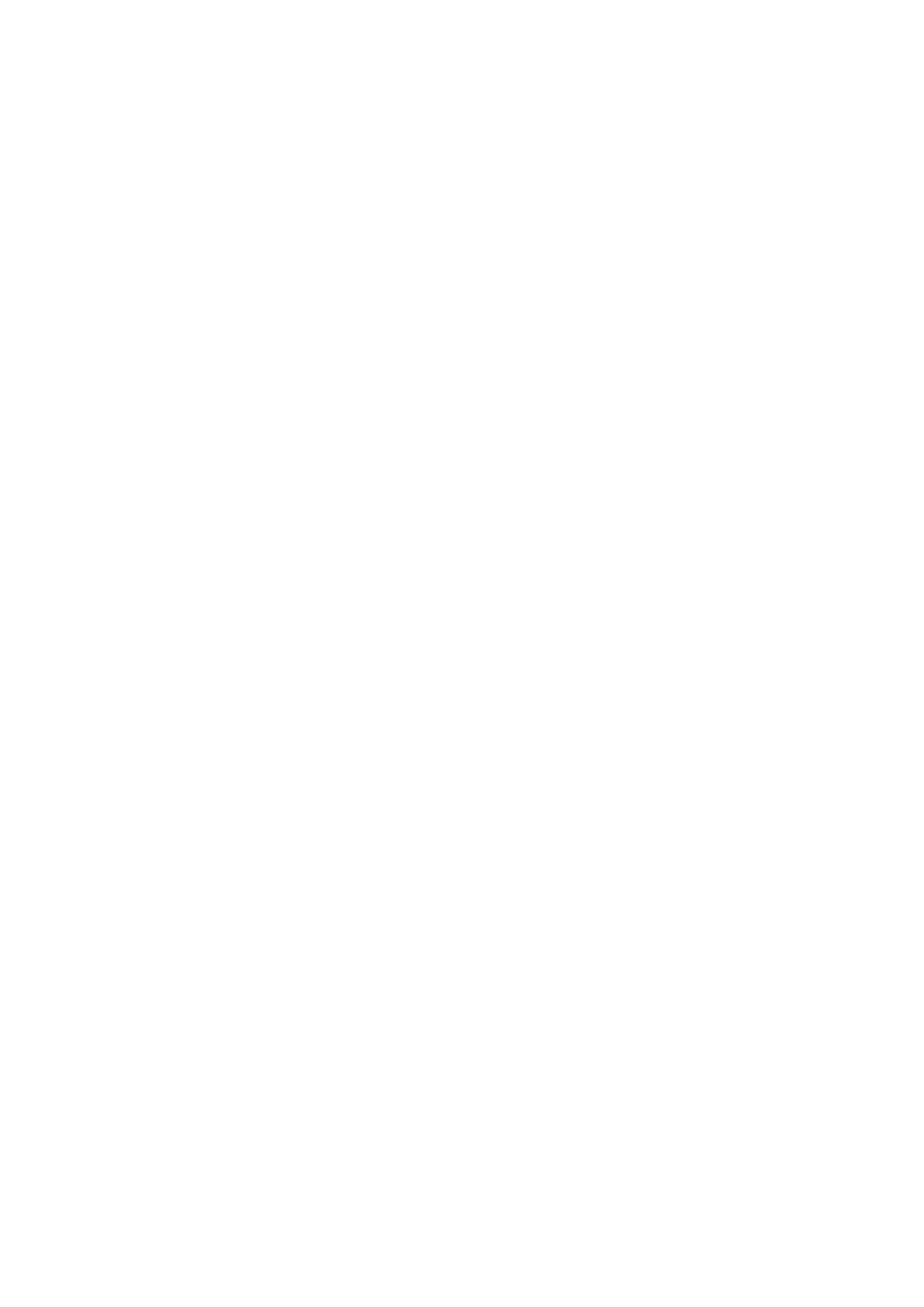# **References**

- 1. Ashdown, D. and M. Bernard, Can Explicit Instruction in Social and Emotional Learning Skills Benefit the Social-Emotional Development, Well-being, and Academic Achievement of Young Children? *Early Childhood Educ J*, 2012. 39: p. 397–405.
- 2. CASEL. *What Is Social and Emotional Learning?* 2013 [cited 2014 31 [January\]; Available from: h](http://www.casel.org/social-and-emotional-learning/.3)[ttp://www.casel.org/social](http://www.casel.org/social)[-and-emotional](http://www.casel.org/social-and-emotional-learning/.3)learning/.
- [3. D](http://www.casel.org/social-and-emotional-learning/.3)urlak, J.A., et al., The Impact of Enhancing Students' Social and Emotional Learning: A Meta-Analysis of School-Based Universal Interventions. *Child Development*, 2011. 82(1): p. 405–32.
- 4. Payton, J.W., et al., The positive impact of social and emotional learning for kindergarten to eighth-grade students: Findings from three scientific reviews. 2008, *Collaborative for Academic, Social, and Emotional Learning: Chicago*.
- 5. Herbert, P.C. and D.K. Lohrmann, It's All in the Delivery! An Analysis of Instructional Strategies From Effective Health Education Curricula. *Journal of School Health*, 2011. 81(5): p. 258–264.
- 6. Noble, T. and H. McGrath, The positive educational practices framework: A tool for facilitating the work of educational psychologists in promoting pupil wellbeing. *Educational and child psychology*, 2008. 25(2): p. 119–134.
- 7. Seligman, M., *Authentic Happiness*. 2002, New York: Free Press.
- 8. Waters, L.e., A Review of School-Based Positive Psychology Interventions. *Australian educational and developmental psychologist*, 2011. 28(2): p. 75–90.
- 9. Frydenberg, E., J. Deans, and K. O'Brien, *Developing everyday coping skills in the early years: Proactive strategies for supporting social and emotional development*. 2012, London: Continuum Inc. Press.
- 10. Frydenberg, E., *Think positively! A course for developing coping skills in adolescents*. 2010, London: Continuum International Publishing Group.
- 11. Seligman, M., *The Optimistic Child.* 1995, Sydney: Random House.
- 12. Seligman, M., et al., *Positive education: positive psychology and classroom interventions*. Oxford Review of Education, 2009. 35(3): p. 293–311.
- 13. Shweder, R.A., Toward a Deep Cultural Psychology of Shame. *Social Research*, 2003(4): p. 1109.
- 14. World Health Organisation, Skills for Health, Skills-based health education including life skills: An important component of a Child-Friendly/Health-Promoting School, in *WHO Information Series on School Health 2003*, World Health Organisation: Geneva.
- 15. Rickwood, D., et al., Young people's help-seeking for mental health problems. *Australian e-Journal for the Advancement of Mental Health* (AeJAMH), 2005. 4(3): p. 1–34.
- 16. MacNaughton, G., *Rethinking gender in early childhood education*. 2000, St Leonards, Australia: Allen & Unwin.
- 17. MacNaughton, G., *Doing Foucault in early childhood studies: Applying poststructural ideas.* 2005, New York: Routledge.
- 18. Davies, B., *Frogs and snails and feminist tales: Preschool children and gender*. 1989, Brisbane: Allen & Unwin.
- 19. Robinson, K. and C. Jones Diaz, *Diversity and difference in early childhood education.* 2006, London: Open University Press.
- 20. Blaise, M., *Playing it straight: Uncovering gender discourses in the early childhood classroom*. 2005, New York: Routledge.
- 21. Derman-Sparks, L., *Anti-bias curriculum: Tools for empowering young children.* 2001, National Association for the Education of Young Children: Washington DC.
- 22. Kelly-Ware, J., 'What's he doing that for? He's a boy!': Exploring gender and sexualities in an early childhood setting. *Global Studies of Childhood*, 2016: p. 2043610615624519.
- 23. Aina, O.E. and P.A. Cameron, *Why does gender matter? Counteracting stereotypes with young children*. Featured Sessions by: Dr. Debby Cryer, Ph. D. and Nature Explore, 2011.
- 24. Alvord, M.K. and J.J. Grados, Enhancing resilience in children: A proactive approach. *Professional Psychology: Research and Practice, 2005*. 36(3): p. 238–45.
- 25. Masten, A.S., Ordinary Magic: Lessons from Research on Resilience in Human Development. *Education Canada*, 2009. 49(3): p. 28–32.
- 26. Clonan, S.M., et al., Positive psychology goes to school: Are we there yet? *Psychology in the Schools, 2004.* 41(1): p. 101–110.
- 27. Seligman, M. and M. Csikszentmihalyi, Positive psychology: An introduction. *American Psychologist, 2000*. 55(1): p. 5–14.
- 28. Waters, L., A Review of School-Based Positive Psychology Interventions. *Australian Educational And Developmental Psychologist*, 2011. 28(2): p. 75–90.
- 29. Cornelius, T.L. and N. Resseguie, Primary and secondary prevention programs for dating violence: A review of the literature. *Aggression and Violent Behavior*, 2007. 12(3): p. 364–375.
- 30. Whitaker, D.J., et al., A critical review of interventions for the primary prevention of perpetration of partner violence. *Aggression and Violent Behavior*, 2006. 11(2): p. 151–166.
- 31. Flood, M., *Changing men: Best practice in sexual violence education*. 2006.
- 32. Cahill, H., *Devising Classroom Drug Education Programs, in Drug Education in Schools: Searching for the Silver Bullet*, R. Midford and G. Munro, Editors. 2006, Pearson: Camberwell. p. 147–165.
- 33. Blaise, M., *Gender discourses and play, in The SAGE Handbook of Play and Learning in Early Childhood*, L. Brooker, M. Blaise, and S. Edwards, Editors. 2014, SAGE: London. p. 115–127.
- 34. Harris, A., et al., *Young Australians' attitudes to violence against women: Findings from the 2013 National Community Attitudes towards Violence Against Women Survey for respondents 16–24 years*. 2015, Victorian Health Promotion Foundation: Melbourne, Australia.
- 35. VicHealth, *Australians' attitudes towards violence against women. Findings from the 2013 National Community Attitudes towards Violence Against Women Survey (NCAS)*. 2014, Victorian Health Promotion Foundation: Melbourne, Australia.
- 36. Pennay, D.W. and A. Powell, *The role of bystander knowledge, attitudes and behaviours in preventing violence against women: A full technical report.* 2012, Melbourne: The Social Research Centre.
- 37. VicHealth, *More than ready: Bystander action to prevent violence against women in the Victorian community*. 2012, Victorian Health Promotion Foundation (VicHealth): Melbourne.
- 38. Flood, M., L. Fergus, and M. Heenan, *Respectful Relationships Education Violence prevention and respectful relationships education in Victorian secondary schools 2009*, State Government of Victoria (Department of Education and Early Childhood Development): Melbourne.
- 39. Webster, K., *Preventing violence before it occurs: A framework and background paper to guide the primary prevention of violence against women in Victoria*. 2009, Victorian Health Promotion Foundation: Melbourne.
- 40. Kenny, M.C., et al., Child sexual abuse: from prevention to selfprotection. *Child Abuse Review*, 2008. 17(1): p. 36–54.
- 41. Zwi, K., et al., *School-based education programmes for the prevention of child sexual abuse*. The Cochrane Library, 2007.
- 42. Brassard, M.R. and C.M. Fiorvanti, School-based Child Abuse Prevention Programs. *Psychology in the Schools*, 2015. 52(1): p. 40–60.
- 43. Family Planning Queensland, FACILITATOR KIT Positive and Protective: Self Protection Training – Children. 2010, Family Planning Queensland Fortitude Valley.